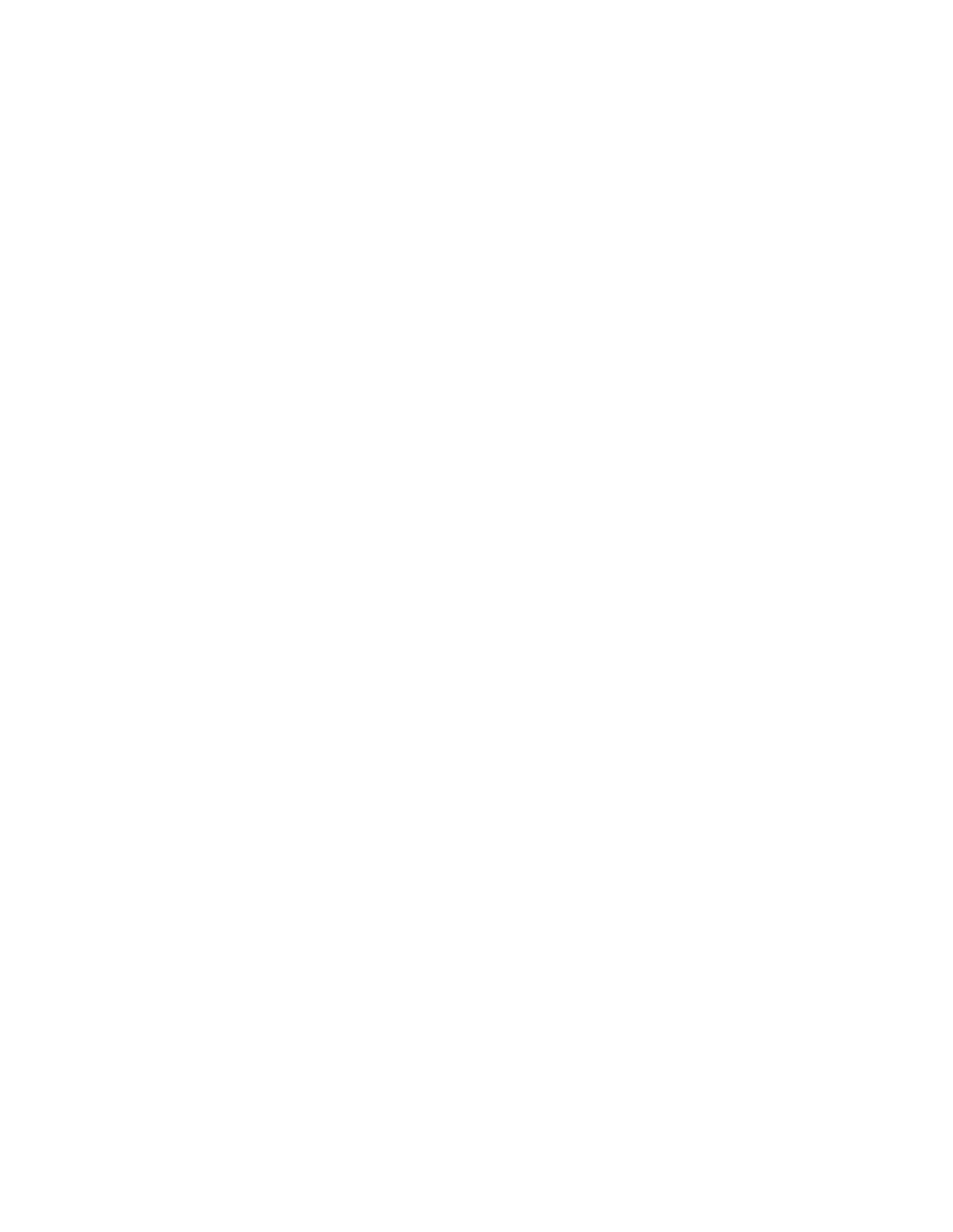# Parksville-Qualicum Beach Wildlife Management Area Management Plan 2003

# Executive Summary

Designated under the provincial *Wildlife Act* in 1993 and expanded in 2001, the Parksville-Qualicum Beach Wildlife Management Area (P-QBWMA) encompasses 1024 ha (2,529 acres) of coastal foreshore, estuary and river habitat between Craig Bay and the Little Qualicum River on southeast Vancouver Island. Its rich diversity of ecosystems support a myriad of animals and plant communities – from black bear, cougar and elk in the Englishman River watershed, to many species of gulls, waterfowl and shorebirds along with marine mammals in its foreshore and estuarine areas. Of particular note are the large flocks of Pacific Black Brant geese – 3000 or more at a time – that stop to rest and feed in the P-QBWMA each spring.

*The Management Plan:* The purpose of the P-QBWMA, which is managed by the Ministry of Water, Land and Air Protection (MWLAP), is to protect and manage the marine, estuarine and river habitat critical to fish and wildlife populations in the area. A Management Plan was first developed in 1996 to recognize the area's unique natural assets, to establish goals for the P-QBWMA, and to provide guidance regarding habitat protection and restoration. A secondary purpose was to allow for wildlife viewing and other compatible activities within the WMA.

*Need for Review and Update:* Increasing demand for public use by a growing local population and tourism industry, along with the expansion of the P-QBWMA along the Englishman River/Morison Creek corridor, prompted this update of the Management Plan. MWLAP's mandate is to protect wildlife and habitat in the P-QBWMA, it has no mandate to support or manage recreational, cultural and other community uses. The Ministry's strategic goals include shared stewardship of the province's natural diversity and habitats with the communities in which these resources occur.

Therefore, priorizing the P-QBWMA's management goals with respect to undertaking appropriate habitat enhancement, educational and recreational activities means relying on a broader range of stakeholders working in a coordinated fashion. These stakeholders include: the Canadian Wildlife Service, Fisheries and Oceans Canada, Nature Trust of B.C., Nanoose and Qualicum First Nations, Regional District of Nanaimo, City of Parksville, Town of Qualicum Beach, the Pacific Salmon Foundation, several local environmental organizations, and the local resort and tourism sector. It also mean considering a wider variety of funding sources and revenue generating options to support managed activities. The participation of all these groups has been incorporated into this revised Management Plan.

*Review Process:* Updating the Plan involved a review of recent reports related to the P-QBWMA, and two Focus Group sessions with stakeholders – one on potential sources of revenue to support the management of the Area, and the second to review a draft of this Plan. The revision process was overseen by representatives of MWLAP, The Nature Trust, Canadian Wildlife Service, Mount Arrowsmith Biosphere Foundation, and the P-QBWMA Advisory Committee.

**The Revised Management Plan:** Section 1 lays out a vision and goals for the P-QBWMA that address inventory, research, restoration, education, enforcement, recreation, and cooperation. Section 2 recognizes seven management units within the P-QBWMA which will allow biophysical and jurisdictional differences to be taken into account in determining management activities. Section 3 provides an update on the status and issues regarding marine and aquatic resources, terrestrial resources, human values and uses, accesses and facilities, and the management of adjacent lands in the three local jurisdictions in which the P-QBWMA lies.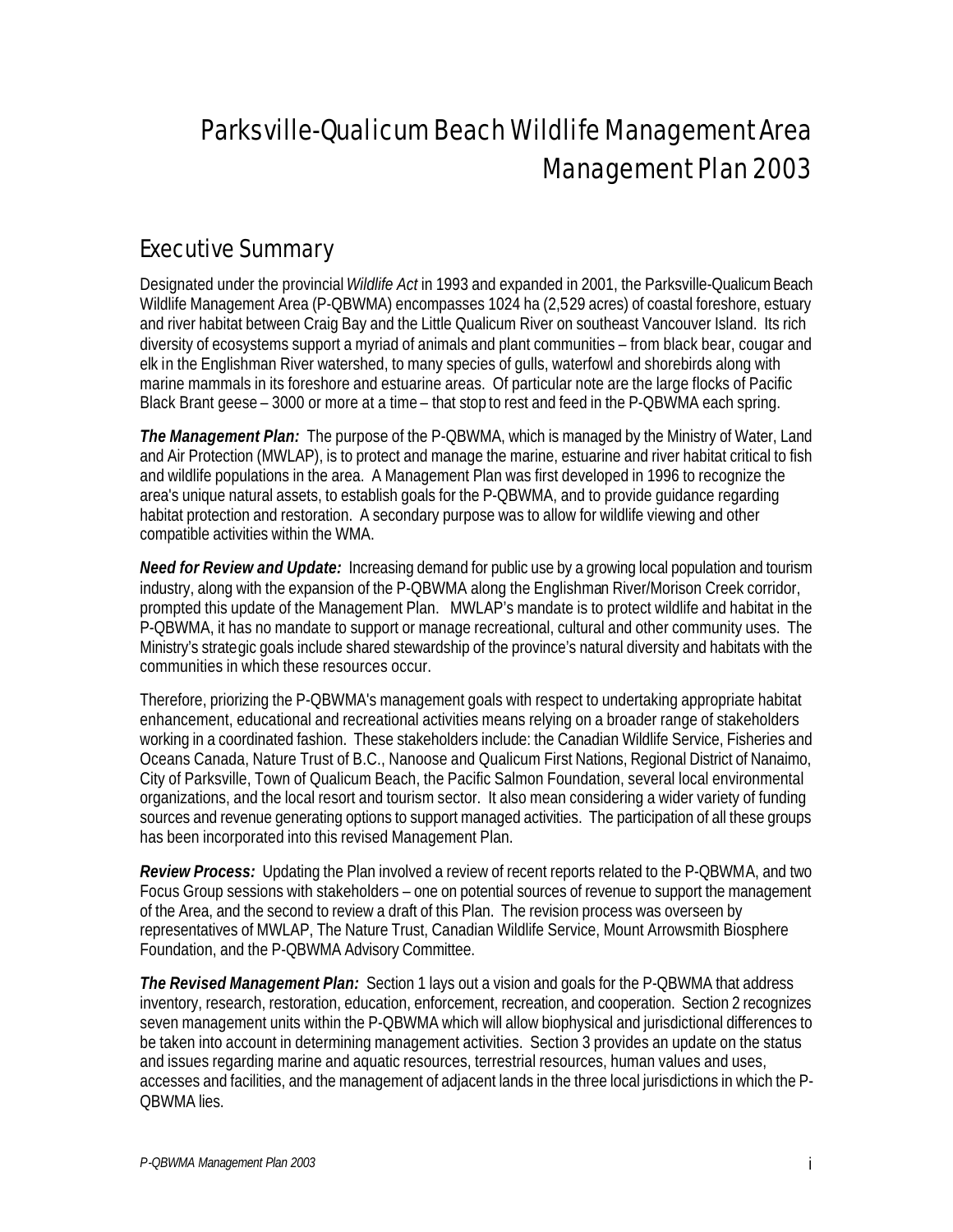In Section 4, the Plan sets out a series of Management Principles, and reviews sources of funding and resources for implementing the Pan, as well as the potential future relationship with a proposed Environmental Interpretive Centre in the Parksville-Qualicum area. Its main focus, however, is the presentation of twelve management strategies particularly relevant at this time:

#### **Management Strategies**:

- q *Recreating the Advisory Committee as a Partnership Committee –* to enhance cooperation and resource sharing. The revamped Committee would have representatives from all stakeholders in the area and a mandate to review and implement management activities in the P-QBWMA.
- **Q** *Hiring a Coordinator* to provide a coordinative function for finding funds and implementing projects under the Plan.
- □ *Generating Support and Revenue for the P-QBWMA* through public information and education programs as well as fund-raising programs, developed by the Coordinator.
- q *Improving P-QBWMA Signs and Accesses* to identify the P-QBWMA in a consistent and appealing manner, thereby generating greater public appreciation for its existence and values.
- q *Protecting Waterbird Populations and Habitat* continuing the research, monitoring and reporting work done over the last decade, along with public education about the need to avoid disturbance of migratory birds and their habitat.
- q *Estuary Habitat Restoration and Flood Protection* with special attention on reviewing options for improving the Mine Road Dyke for both flood protection and habitat.
- q *Trails in the P-QBWMA* clarifying policies and objectives for trail development within the P-QBWMA, and their role with respect to surrounding municipal and regional trail systems.
- **D** *Enforcement and Guardianship* to address issues of wildlife disturbance, habitat damage and vandalism through a renewed Volunteer Guardian program and coordination with provincial Conservation Officers, local bylaw officers and the RCMP.
- □ *Protecting First Nation Cultural Sites* to work with the Nanoose and Qualicum First Nations in identifying ways of preserving and appreciating culturally significant sites and resources.
- q *Enhancing Stewardship of Adjacent Lands* to support and encourage programs that educate local residents about ways of using and maintaining their properties adjacent to the P-QBWMA in ways that help protect environmental values.
- q *Ecological Connectivity of the P-QBWMA*  to act on opportunities to link the P-QBWMA to surrounding natural areas and ecosystems.
- q *Inventory and Monitoring* to identify inventory and monitoring priorities within the PQB-WMA and find the means to implement these activities.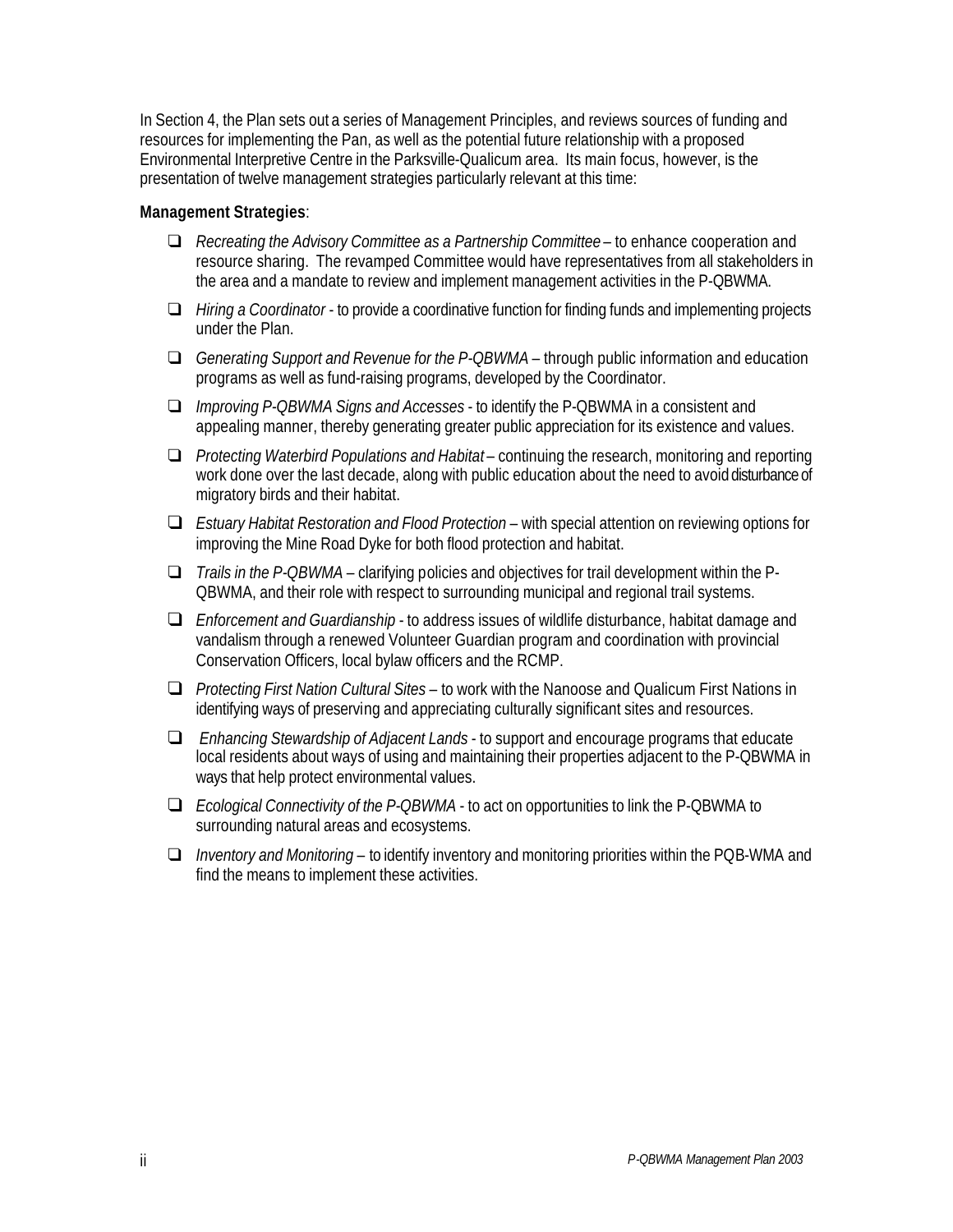# Acknowledgements

The authors thank the staff and members of the technical group who guided the development of this document and patiently reviewed its several drafts:

Tim Clermont, Nature Trust of B.C.

Neil Dawe, Canadian Wildlife Service

Margaret Henigman, Ministry of Water, Land and Air Protection

Glen Jamieson, Mount Arrowsmith Biosphere Foundation/Chair, P-QBWMA Advisory Committee

On behalf of the agencies involved, we also wish to thank the members of the P-QBWMA Advisory Committee, as well as the people who gave their time and expertise by participating in the Focus Groups and in reviewing of this document:

Hans Boerger - Shorewood/San Pareil Ratepayers Association Lorrie Conne - Parksville Chamber of Commerce Geoff Corbett - Oceanside Tourism Association Carol Cornish - Parksville Streamkeepers Fred Demmon - Councillor, City of Parksville Carolyn Dodd, Ronda Murdock and Brenda Paul - Mid-Island Wildlife Watch Society Brent Edwards – Nanoose First Nation Dennis Fraser and Dave Forman - BC MWLAP Parks/Protected Area Division Marc Gaboury - Pacific Salmon Endowment Fund Doug Herchmer - Volunteer Warden John King -Surfside RV Resort Bob Lapham and Brigid Reynolds - Regional District of Nanaimo - Planning Julia Macdonald - Parksville resident Wendy Maurer - Qualicum Beach Chamber of Commerce Joan Michelle - RDN Parks&Trails Alan Poynter and Will Lemmon - Arrowsmith Naturalists Faye Smith - Qualicum Streamkeepers Randy Webb - Fisheries and Oceans Canada Trevor Wicks - Arrowsmith Watershed Coalition Soc.

Funding for this revision of the P-QBWMA was provided by the Ministry of Water, Land and Air Protection, Pacific Salmon Foundation, Nature Trust of BC, and Fisheries and Oceans Canada.

> H.Rueggeberg Lanarc Consultants Ltd.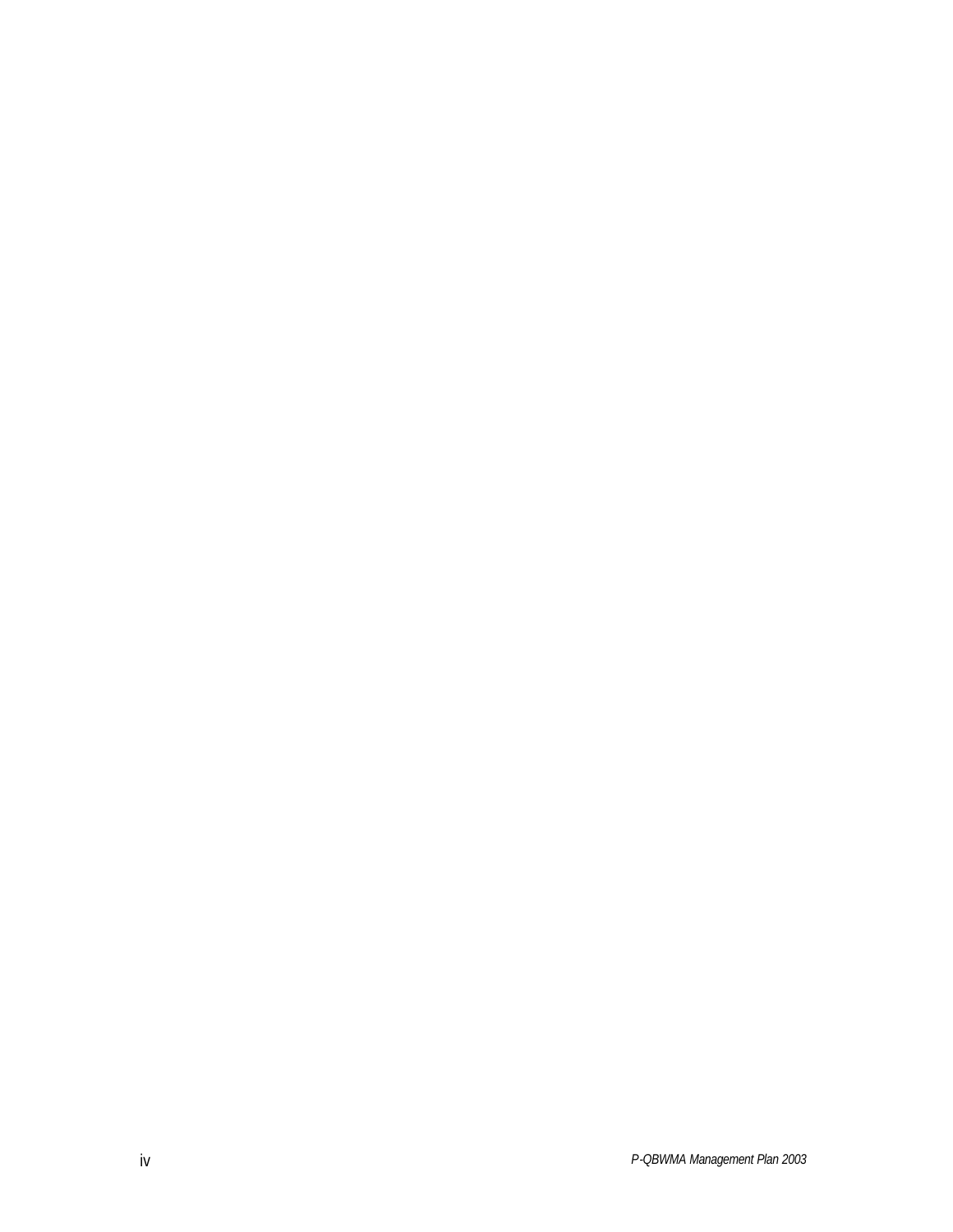# Parksville-Qualicum Beach Wildlife Management Area Management Plan 2003

# **Table of Contents**

| $1_{\cdot}$ |       |  |  |
|-------------|-------|--|--|
|             | 1.1   |  |  |
|             | 1.1.1 |  |  |
|             | 1.1.2 |  |  |
|             | 1.1.3 |  |  |
|             | 1.1.4 |  |  |
|             | 1.2   |  |  |
|             | 1.2.1 |  |  |
|             | 1.3   |  |  |
| 2.          |       |  |  |
|             | 2.1.1 |  |  |
|             | 2.1.2 |  |  |
|             | 2.1.3 |  |  |
|             | 2.1.4 |  |  |
|             | 2.1.5 |  |  |
|             | 2.1.6 |  |  |
|             | 2.1.7 |  |  |
|             | 2.2   |  |  |
| 3.          |       |  |  |
|             | 3.1   |  |  |
|             | 3.1.1 |  |  |
|             | 3.1.2 |  |  |
|             | 3.1.3 |  |  |
|             | 3.1.4 |  |  |
|             | 3.1.5 |  |  |
|             | 3.1.6 |  |  |
|             | 3.2   |  |  |
|             | 3.2.1 |  |  |
|             | 3.2.2 |  |  |
|             | 3.3   |  |  |
|             | 3.3.1 |  |  |
|             | 3.3.2 |  |  |
|             | 3.3.3 |  |  |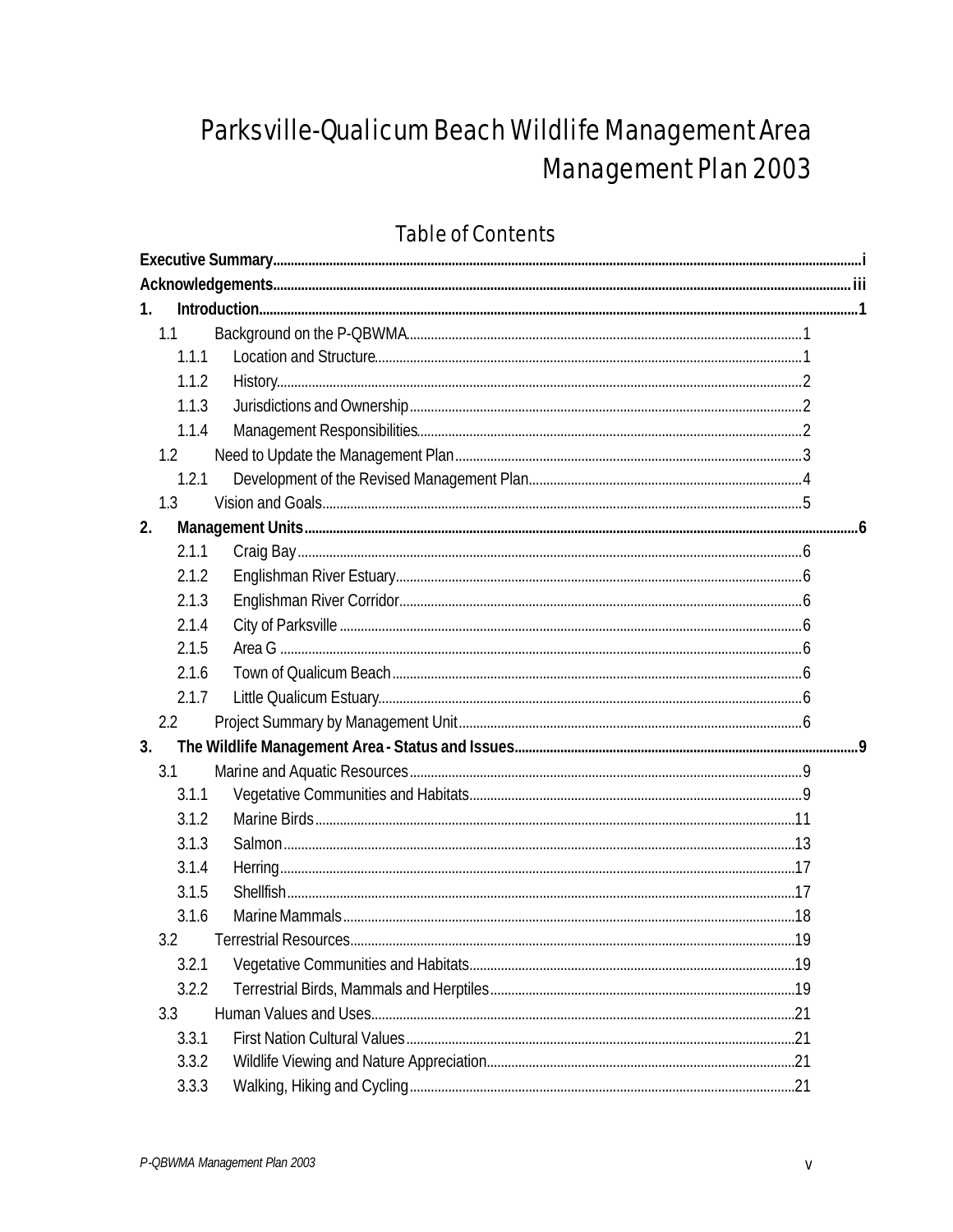|    | 3.3.4  |                                                                         |  |
|----|--------|-------------------------------------------------------------------------|--|
|    | 3.3.5  |                                                                         |  |
|    | 3.3.6  |                                                                         |  |
|    | 3.3.7  |                                                                         |  |
|    | 3.3.8  |                                                                         |  |
|    | 3.3.9  |                                                                         |  |
|    | 3.3.10 |                                                                         |  |
|    | 3.4    |                                                                         |  |
|    | 3.5    |                                                                         |  |
|    | 3.5.1  |                                                                         |  |
|    | 3.5.2  |                                                                         |  |
|    | 3.5.3  |                                                                         |  |
|    | 3.5.4  |                                                                         |  |
|    | 3.5.5  |                                                                         |  |
|    | 3.5.6  |                                                                         |  |
|    | 3.5.7  |                                                                         |  |
|    | 3.6    |                                                                         |  |
| 4. |        |                                                                         |  |
|    | 4.1    |                                                                         |  |
|    | 4.2    |                                                                         |  |
|    | 4.3    |                                                                         |  |
|    | 4.3.1  |                                                                         |  |
|    | 4.3.2  |                                                                         |  |
|    | 4.4    |                                                                         |  |
|    | 4.4.1  |                                                                         |  |
|    | 4.4.2  |                                                                         |  |
|    | 4.4.3  |                                                                         |  |
|    | 4.4.4  |                                                                         |  |
|    | 4.4.5  |                                                                         |  |
|    | 4.4.6  | Estuary Habitat Restoration and Flood Protection - the Mine Road Dyke45 |  |
|    | 4.4.7  |                                                                         |  |
|    | 4.4.8  |                                                                         |  |
|    | 4.4.9  |                                                                         |  |
|    | 4.4.10 |                                                                         |  |
|    | 4.4.11 |                                                                         |  |
|    | 4.4.12 |                                                                         |  |
|    |        |                                                                         |  |
|    |        | Appendix A: Revenue Generation Focus Group                              |  |
|    |        |                                                                         |  |

Appendix B: Guardian Program Terms of Reference

**MAPS**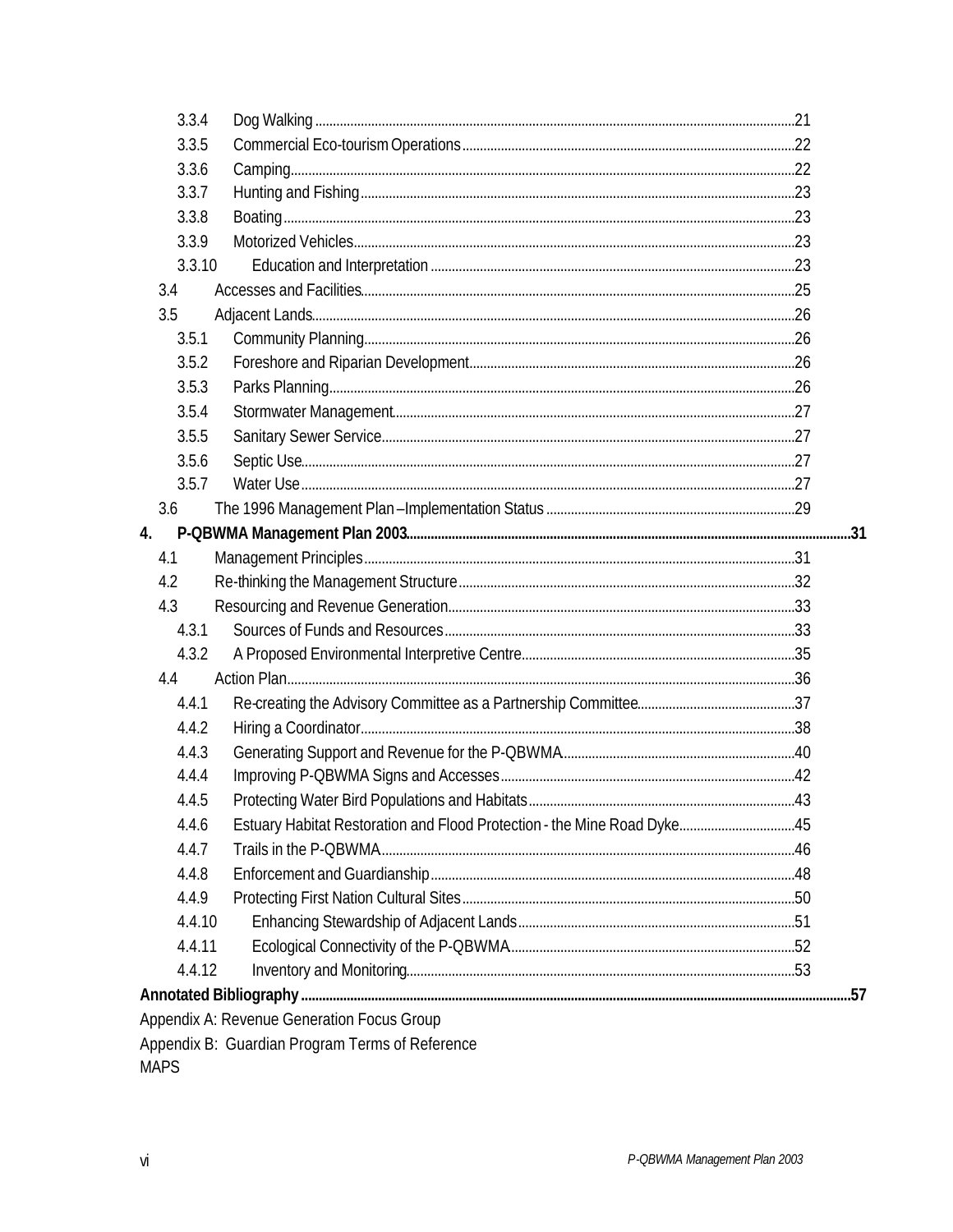# 1. Introduction

The Parksville-Qualicum Beach Wildlife Management Area (P-QBWMA) was designated under the provincial *Wildlife Act* on April 2, 1993 by the B.C. Minister of Environment, Lands and Parks. The original designation encompassed 873-ha (2,156 acre) over 17 kilometres of coastal foreshore and estuarine habitat, from Craig Bay to just west of the Little Qualicum River estuary (Figure 1-1). In 2001, the WMA was expanded by adding Crown lands along the Englishman River and Morison Creek, effectively adding 151 ha (373 acres) to the P-QBWMA and creating a corridor connection from the Englishman River watershed to the foreshore.

The P-QBWMA contains a diversity of ecosystems, from rich estuaries, intertidal mudflats and salt marshes, to stream, river and riparian habitats. These systems shelter a myriad of animals and plant communities. Over 250 species of birds have been recorded, and mammals from black bear and elk to river otter and water shrews inhabit the WMA, as well as many species of amphibians and reptiles. A large variety of plant communities species can be found. All species of Pacific salmon as well as trout are represented in the estuaries and river systems. The rich inter- and sub-tidal life attract an array of marine birds and mammals, particularly in spring when thousands of gulls, waterfowl and shorebirds as well as seals and sea lions come to the P-QBWMA to feast on spawning herring and their roe.

As with much of the east coast of Vancouver Island, the Parksville-Qualicum area continues to experience great development pressure. The ecosystems of the P-QBWMA face an uncertain future in the face of a encroaching land uses and growing demand for public access and enjoyment the Area. The challenge is to

retain the area's natural habitats and processes while managing public use. The goal of this Management Plan is to present strategies for meeting this challenge.

# 1.1 Background on the P-QBWMA

## **1.1.1 Location and Structure**

The P-QBWMA is located adjacent to the communities of Parksville and Qualicum Beach on the east coast of Vancouver Island (Figure 1-1 and Map 1-1), and lies within the Mount Arrowsmith Biosphere Reserve. 1

The P-QBWMA has three major biophysical components:

- *Coastal foreshore -* 17 km of intertidal foreshore, bounded by high and low water marks, from the northwest corner of DL 73 (5 km northwest of Qualicum Beach) to Madrona Point (5 km SE of Parksville).
- *Estuary –* The Englishman River and Little Qualicum River estuaries, including 43 ha of upland habitat around the Englishman estuary.



<sup>1</sup> The Mount Arrowsmith Biosphere Reserve, designated in 2000, encompasses about 800 sq km of land and an additional marine area of about 400 sq km. The Reserve extends from the top of Mount Arrowsmith to the bottom of the Strait of Georgia, and includes five watersheds that drain from Mount Arrowsmith and Mount Moriarty into the Strait of Georgia, the Nanoose Peninsula and the Ballenas/Winchelsea Islands Archipelago.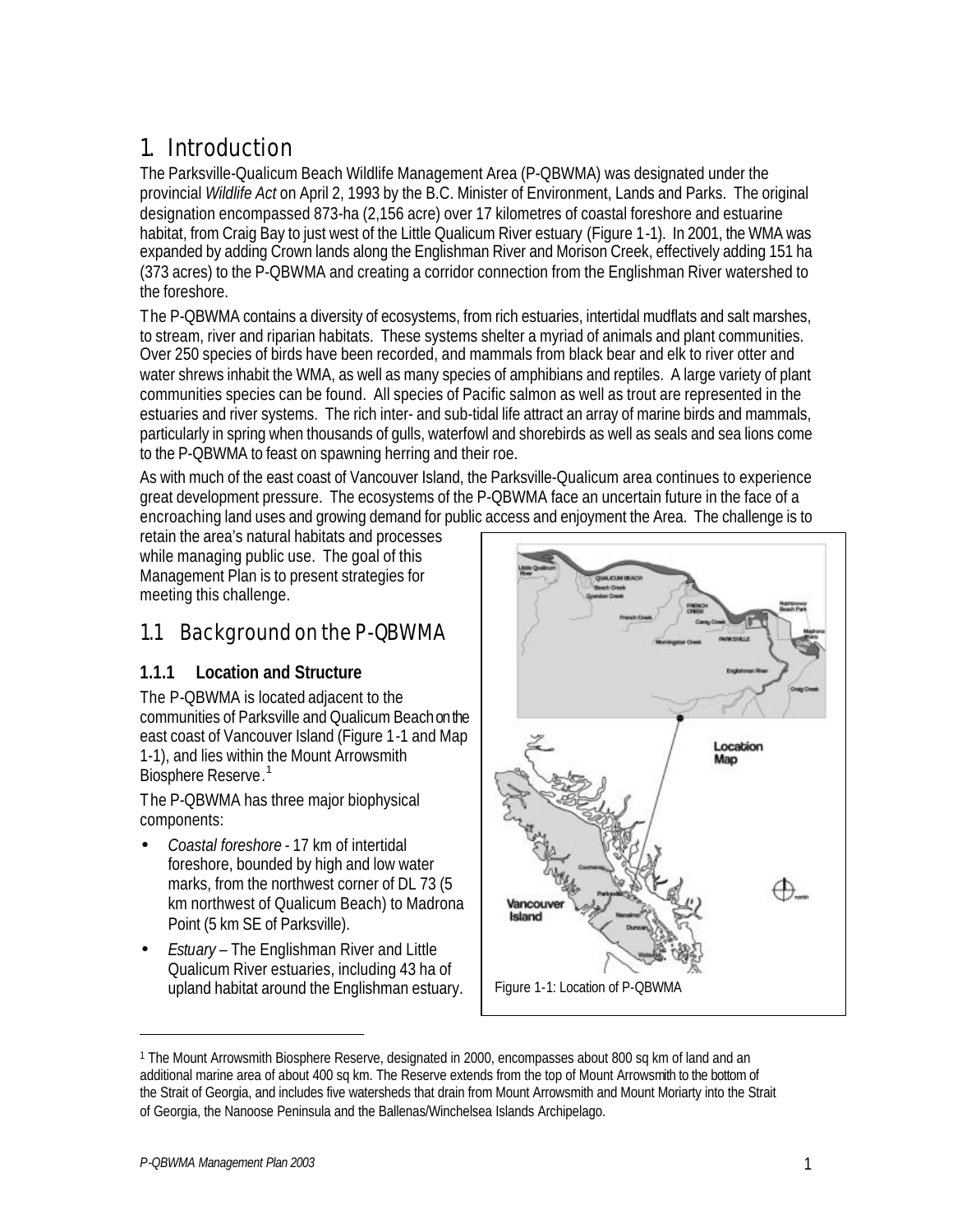• *Englishman River -* 14.5 km of streambed and riparian area along the Englishman River, from the north boundary of the Englishman River Falls Provincial Park downstream to the estuary, and approximately 5 km of the lower end of Morison Creek, which flows into the west side of the Englishman.<sup>2</sup>

## **1.1.2 History**

Establishment of the P-QBWMA was the result of many years of grass-roots conservation efforts. Influenced by the "Friends of the Flats", the Pacific Estuary Conservation Program acquired a significant portion of the west side of the Englishman River estuary, known as the Parksville Flats, in 1992. The Nature Trust of B.C. also acquired property on the east side of the estuary. This sparked the first proposal to designate a wildlife management area from the mouth of the Englishman River to Parksville Bay.

At the same time, the Mid Island Wildlife Watch Society was promoting a "Brant reserve" along the 17 km of coastline from the Little Qualicum River to Craig Bay, and had received written support from the adjacent local governments - Parksville, Qualicum Beach and the Regional District of Nanaimo. With this support already in place, the original proposal was expanded to include this extensive foreshore habitat. The WMA designation over the entire area was subsequently adopted in 1994.

Soon after its establishment, a local public advisory committee was formed that reviewed and provided input to the first Management Plan, released in 1996 (Clermont, 1996).

## **1.1.3 Jurisdictions and Ownership**

About 40% of the P-QBWMA lies within the municipal boundaries of the City of Parksville and the Town of Qualicum Beach, with the remaining land falling within 3 electoral areas in the Regional District of Nanaimo (Map 1-1).

The Provincial Crown owns the marine foreshore. The majority of the adjacent upland is privately owned and not within the P-QBWMA, with the exception of parcels owned by The Nature Trust of BC and the Province in the Englishman River estuary, and the Marshall Stevenson Unit of the Qualicum National Wildlife Area owned by the federal government in the Little Qualicum River estuary.

Along the Englishman River corridor, most of the river bed is owned by the Crown except for a few parcels where private ownership is still retained under old E&N land grants. There are also riparian parcels held by the Province (the result of "returns to Crown" from subdivisions) or by the Nature Trust that are included in the P-QBWMA.

## **1.1.4 Management Responsibilities**

Wildlife Management Areas are designated under section 4 of the provincial *Wildlife* Act as areas where conservation and management of wildlife, fish and their habitats are the priority land uses, but where other uses may be permitted depending on their compatibility of the goals of the WMA. The area must be under the administration of MWLAP and not in a park or recreation area. WMAs may be used to conserve and manage habitat for endangered, threatened or sensitive species; habitat required for a critical life cycle phase such as spawning rearing, calving, denning, etc.; migration or movement corridors; or areas of especially productive habitat or high biodiversity.<sup>3</sup>

The Environmental Stewardship Program of the Vancouver Island Region of the Ministry of Water, Land and Air Protection (MWLAP) administers the P-QBWMA. However, several other agencies and organizations have an interest in the P-QBWMA:

Nature Trust of B.C. – holds title to parcels in the Englishman River estuary and along the Englishman River and administers the Vancouver Island Wildlife Management program.

<sup>2</sup> The WMA contains those portions of the river bed and riparian lands that are publicly owned ("unalienated and unencumbered"); a few sections are privately owned.

<sup>3</sup> http://wlapwww.gov.bc.ca/wld/wmafaq.htm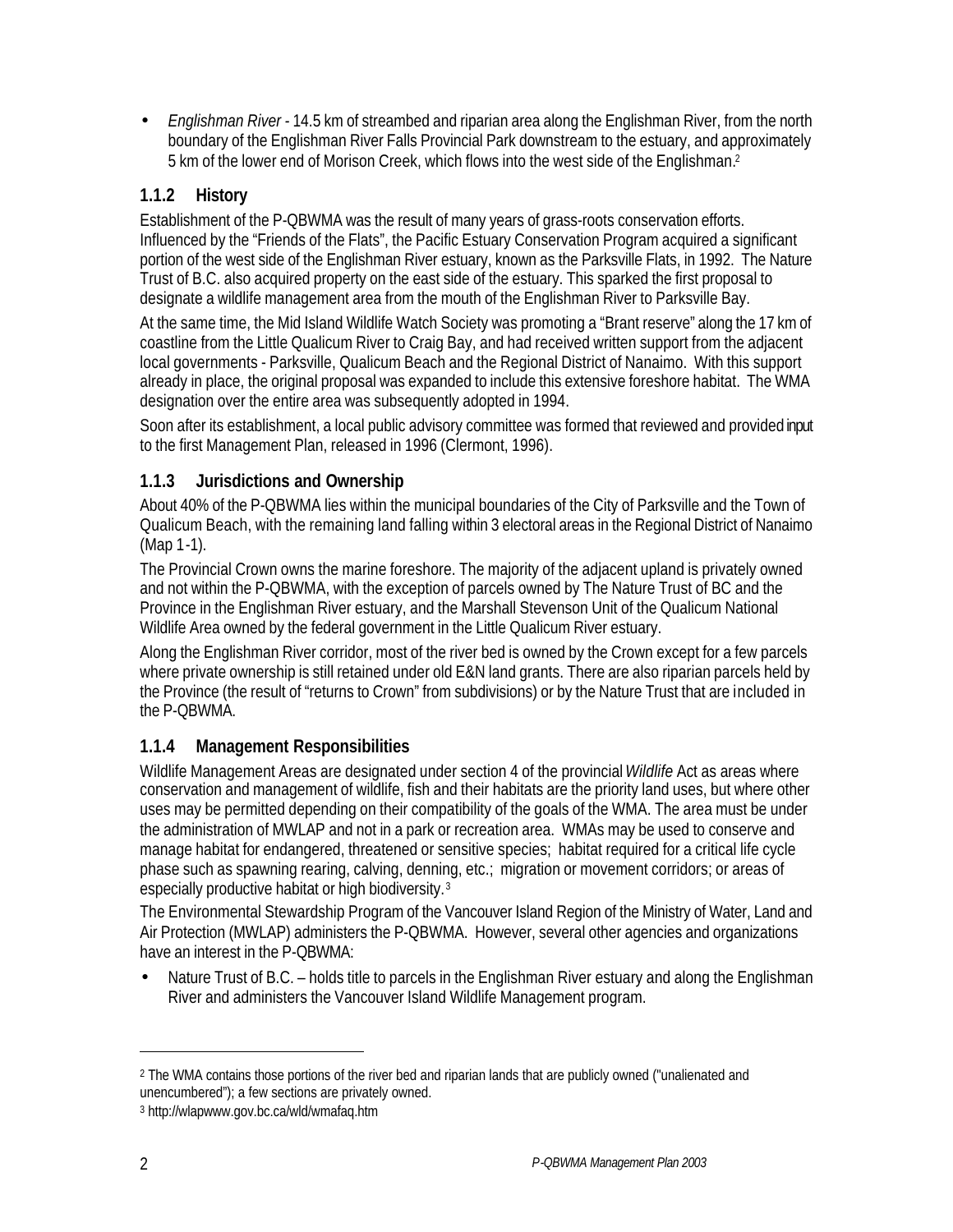- Canadian Wildlife Service (CWS) holds title to the Qualicum National Wildlife Area adjacent to the P-QBWMA, and is responsible for the management of and protection of migratory birds and their habitat.
- Fisheries and Oceans Canada (DFO) responsible for managing anadromous fish and their habitat, as well as shellfish (except oysters) and marine mammals.
- Pacific Salmon Foundation initiated and funds the Englishman River Recovery Program (see section 3.1.3).
- Nanoose and Qualicum First Nations claim aboriginal rights to much of the P-QBWMA under comprehensive treaty negotiations.
- Regional District of Nanaimo controls land use and servicing in unincorporated parts of the P-QBWMA and surrounding region, and manages regional parks. The RDN, Parksville and Qualicum Beach operate the Arrowsmith Water Service which draws water from the Englishman River.
- City of Parksville and Town of Qualicum Beach control land use and services within their respective municipalities within and adjacent to the P-QBWMA, and share responsibility for the Arrowsmith Water Service with the RDN.
- Pacific Estuary Conservation Program<sup>4</sup> assists in property acquisitions.
- Community organizations several are involved in stream stewardship, habitat enhancement and nature interpretation in or adjacent to the P-QBWMA; for example, the Mid Island Wildlife Watch Society, the Mount Arrowsmith Biosphere Reserve Foundation, Mount Arrowsmith Naturalists, the Englishman River Recovery Plan Roundtable, and the Nanoose, Parksville and Qualicum Beach Streamkeepers.
- Local resorts and tourism businesses rely on the P-QBWMA for its natural values and attractions.

# 1.2 Need to Update the Management Plan

The purpose of the P-QBWMA is to protect and manage the marine, estuarine and river habitat critical to fish and wildlife populations in the area. The 1996 Management Plan was developed to recognize the area's unique natural assets, to establish goals for the P-QBWMA, and to provide guidance as to habitat protection and restoration. A secondary purpose was to allow for wildlife viewing and other compatible activities within the P-QBWMA.

This same purpose still stands, but many changes have occurred since 1996 that result in the need to update the Plan:

- The P-QBWMA is under ever-increasing pressure for public use and access from a steadily growing local population and an emerging eco-tourism industry. A key management element of this Plan is to identify those opportunities for viewing, recreation and tourism that are consistent with protecting the area's ecological values.
- The P-QBWMA has been significantly expanded to include the Englishman River/Morison Creek corridor. The conservation of this area was proposed to ensure the long-term viability of fish and wildlife that use the river systems and to provide a link between the Provincial Park and the P-QBWMA. The Plan must now recognize these additional natural assets, as well as the many enhancement projects occurring along the River.
- The agencies and nongovernmental organizations involved in the P-QBWMA have changed. It is important that the managers of the WMA work cooperatively with these stakeholders to better manage the ecological assets of the Area. An important aspect of the success of the Management Plan is to

<sup>4</sup> The Pacific Estuary Conservation Program is a cooperative project funded by The Nature Trust of B.C., Ducks Unlimited Canada, Wildlife Habitat Canada, the Ministry of Water, Land and Air Protection, the federal Department of Fisheries and Oceans and the Canadian Wildlife Service of Environment Canada.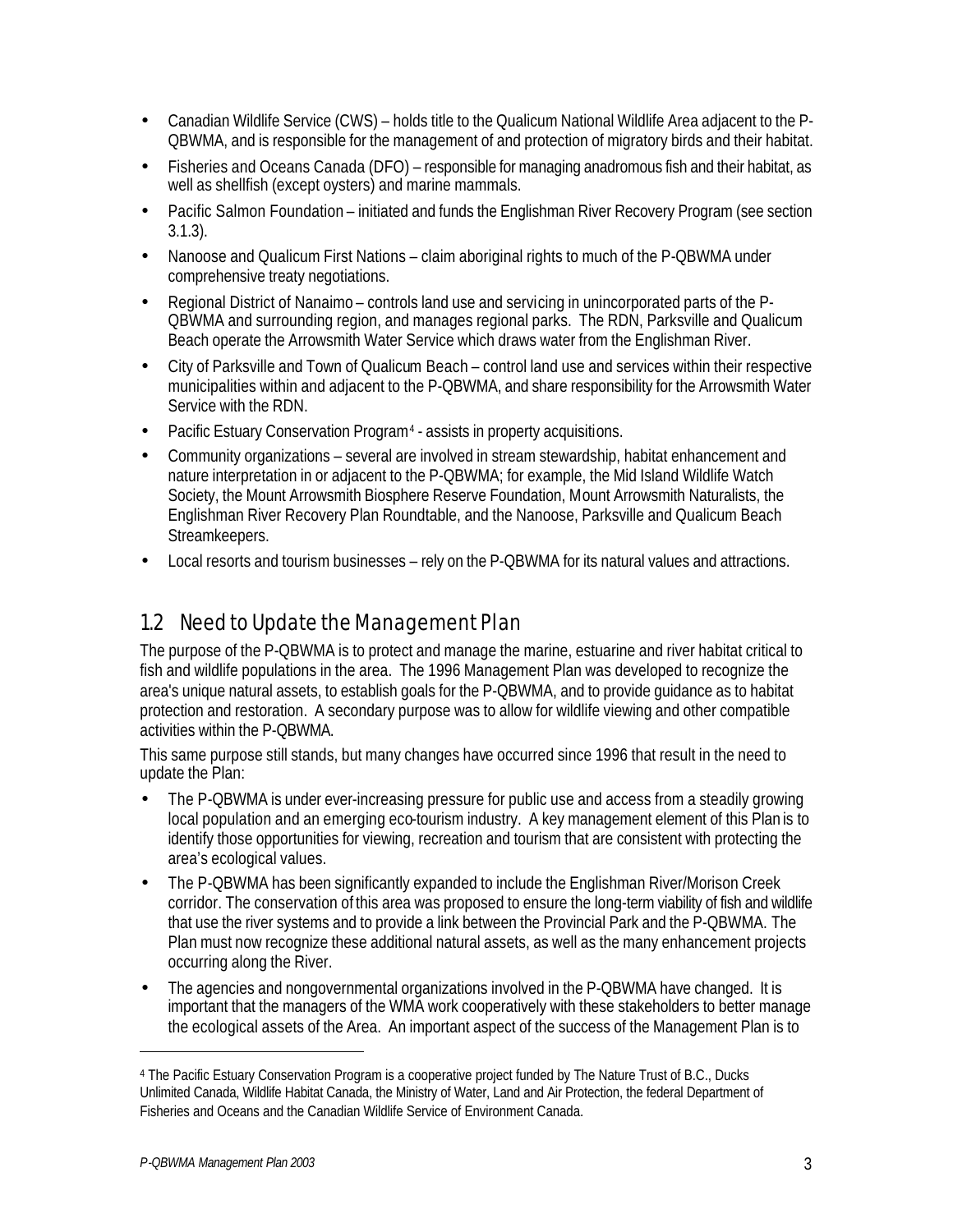ensure that it is supported by the community, and that the activities of all those with an interest in the P-QBWMA are coordinated and complementary.

Finally, while MWLAP is mandated to manage and protect wildlife and habitat in the P-QBWMA, it does not have the resources to support recreational, cultural and other community uses in the Area. In addition, recent cuts in staffing and budgets under the Province's deficit cutting programs have further limited

MWLAP's ability to enforce applicable regulations and undertake habitat enhancement.

Nonetheless, pressure from public use, impacts to wildlife populations and habitats, and expectations of what the P-QWMA should provide for the surrounding communities continue to mount. Meeting the P-QBWMA's management goals now means relying on a broader range of *stakeholders* working in a *coordinated* fashion. It also mean considering a wider variety of funding sources and revenue generating options. All these need to be incorporated in a revised Management Plan.

"The fiscal challenge faced by the panel was to find new ways to involve all users in paying appropriately for the provision of recreational services and to secure the involvement of all communities and interests in the service delivery. This challenge brings with it a special opportunity to significantly increase both the level of conservation and protection of the province's fish, wildlife and parks, and the support of all those that use and cherish these assets." (Recreation Stewardship Panel, 2002: 10)

## **1.2.1 Development of the Revised Management Plan**

This review and revision of the Management Plan was funded by MWLAP, Nature Trust, CWS, DFO and the PSF (under its Englishman River Watershed Recovery Plan). It was conducted under the supervision of the P-QBWMA Advisory Committee. Its development entailed:

- Review of the 1996 Management Plan and subsequent reports related to the P-QBWMA.
- A Focus Group session on revenue generation options with representatives from local and provincial government agencies, local business, stewardship groups and First Nations.
- Review of a preliminary draft with the Advisory Committee.
- A second Focus Group session, with similar representatives, to review a second draft of the Plan.
- Overall review and finalization of the Plan under the direction of staff from MWLAP, Nature Trust, CWS and the Mt. Arrowsmith Biosphere Foundation.

The Plan is organized as follows:

- The remainder of this Section presents a vision and management goals for the P-QBWMA.
- − Section 2 presents the Management Units in the P-QBWMA.
- Section 3 summarizes the current status and issues associated with major resources and facilities in the P-QBWMA as well as the status of lands adjacent it.
- Section 4 lays out the revised Management Plan in terms of:
	- o *Management Principles* that guide activities in the P-QBWMA;
	- o A proposed *Management Structure* for the P-QBWMA;
	- o *Resourcing and revenue generation* to support the Plan;
	- o An *Action Plan* of strategies and projects for the next 5 years.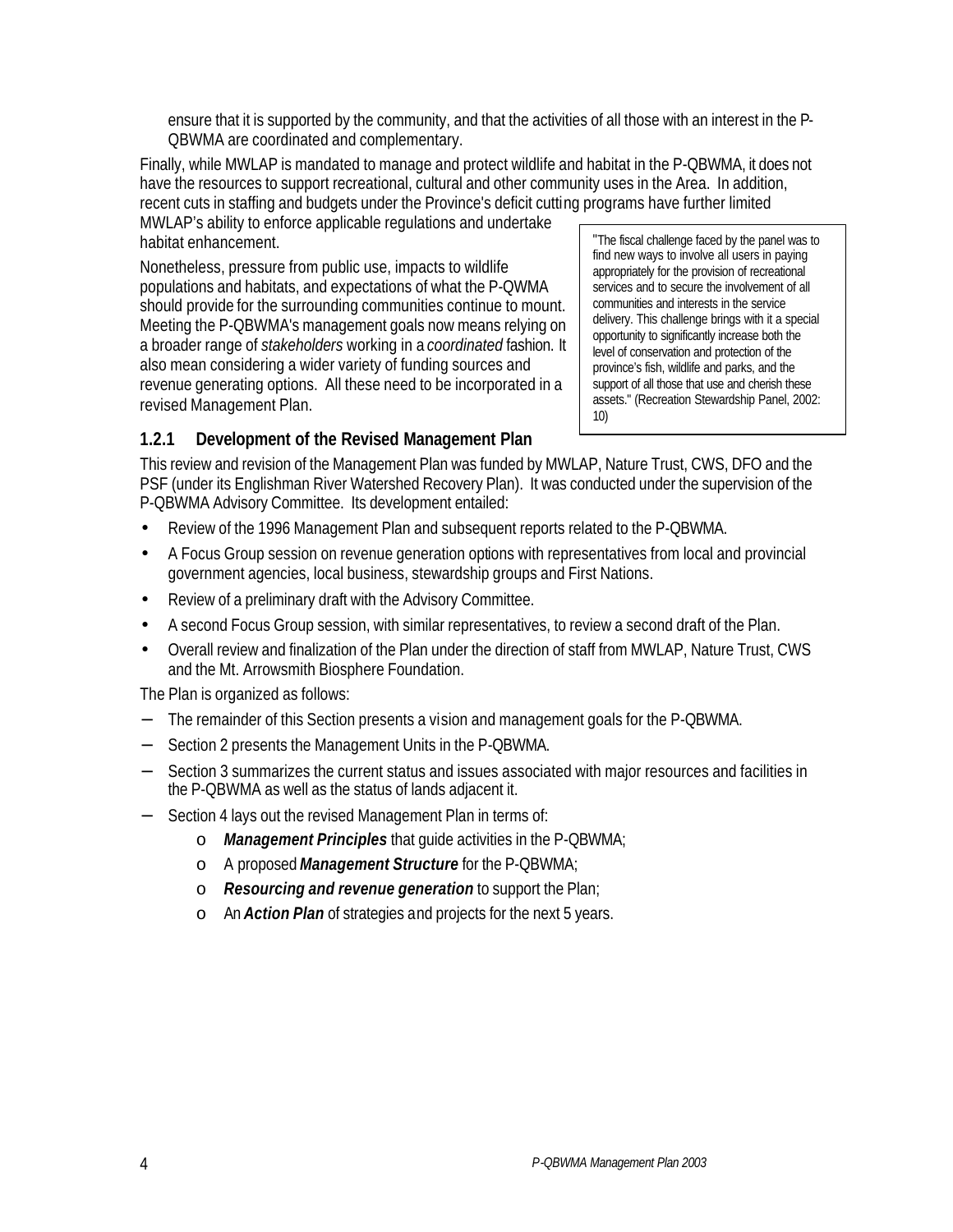## 1.3 Vision and Goals

The vision of the P-QBWMA is described in the following statement:

*The marine, intertidal, freshwater and riparian ecosystems of the Parksville-Qualicum Beach Wildlife Management Area are sustained through sensitive use and cooperative management activities, so that its human and wildlife inhabitants can continue to use and enjoy these ecosystems in perpetuity.*

The goals for the P-QBWMA are:

- q **Management**: To manage human impacts on the extensive ecological assets of the P-QBWMA, to maintain and improve its ecological integrity and biodiversity.
- q **Inventory and research:** To identify and advance scientific inventory and research that aims to reduce human impacts or furthers our understanding of the features, functions and conditions that determine overall ecological productivity and diversity of the P-QBWMA.
- q **Restoration:** To restore damaged areas so as to reinstate the features, functions and conditions of marine, aquatic, riparian and terrestrial ecosystems.
- q **Ecosystem linkage:** To link the P-QBWMA to neighbouring marine and upland conservation areas such as regional and provincial parks, other Nature Trust lands and National Wildlife Areas to better protect whole ecosystems and habitat corridors within the Mount Arrowsmith Biosphere Reserve.
- q **Education:** To recognize the vital role that a well-informed public plays in meeting the goals of the P-QBWMA by promoting educational and interpretative opportunities, including wildlife viewing, that enhance appreciation of the natural values of the area.
- q **Recreation:** To support recreational and tourism uses within the P-QBWMA in so far as they do not negatively impact on its ecological integrity and that enrich public knowledge and appreciation of the area.
- q **Enforcement:** To provide and improve means of ensuring compliance with Section 7 of the *Wildlife Act*.
- q **Monitoring:** To develop means of ensuring the goals of the P-QBWMA are being met.
- q **Cooperation:** MWLAP and Nature Trust, as lead managing agencies, will work cooperatively with other federal and provincial agencies, local governments, First Nations, environmental organizations and other community interests to meet the vision and goals of the P-QBWMA.
- q **Self-sustaining**: To develop and maintain revenue streams that will support and sustain management initiatives and programs.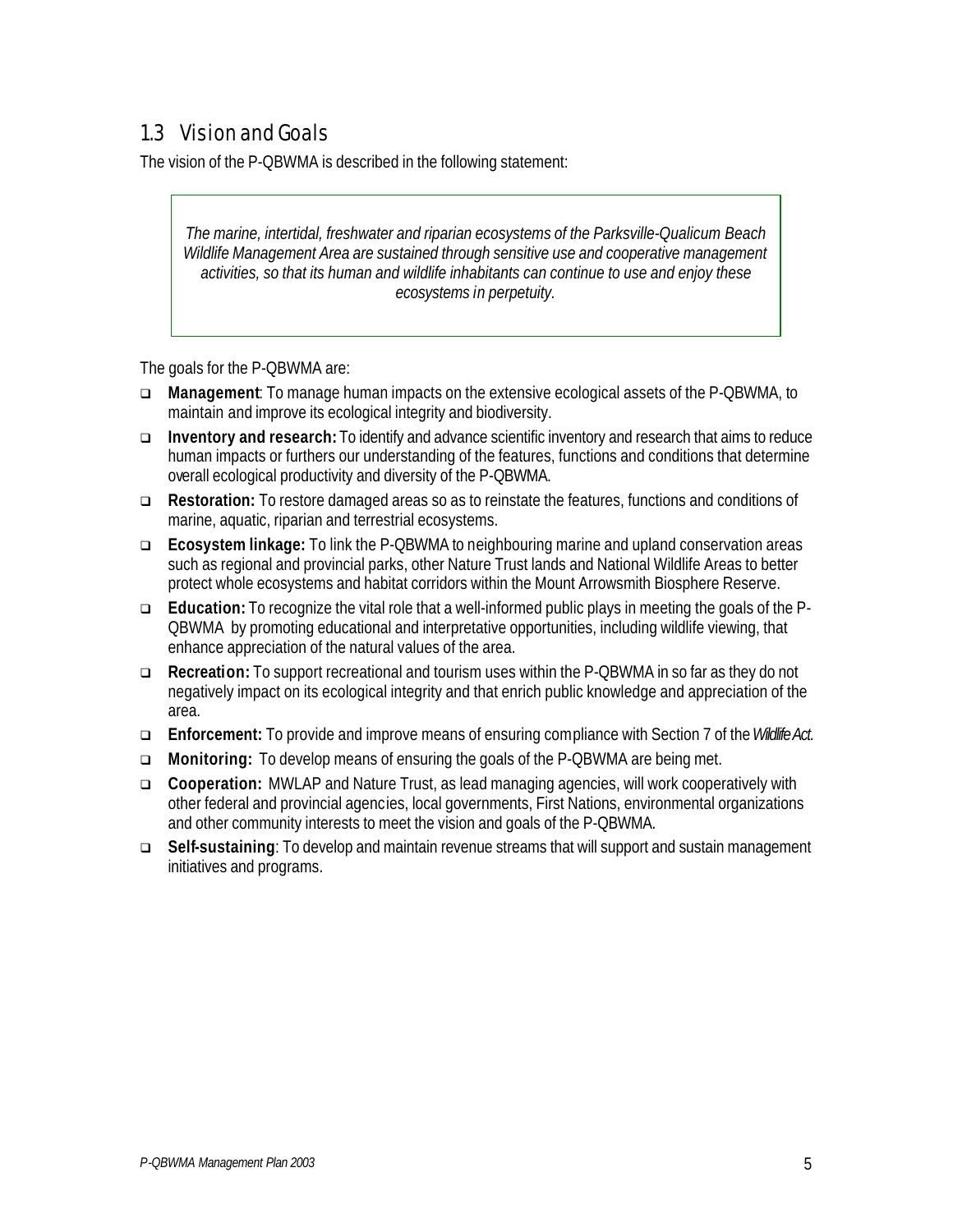# 2. Management Units

For the purpose of this management plan, the P-QBWMA is divided into 7 "management units" (MUs) that are defined on the basis of biophysical differences and jurisdictional boundaries (Map 1-1). The P-QBWMA spans 2 municipalities and 3 electoral areas, each with individual official community plans (the "blueprint" that defines long term land use), zoning and other bylaws that affect land use within and surrounding the P-QBWMA.

This Management Plan cannot attempt to compile and summarize all the relevant land use policies from all of these jurisdictions. However, dividing the P-QBWMA into these 7 MUs allows area-specific biophysical features and jurisdictional responsibilities to be taken into account in determining and assigning management actions. Note, however, that many management issues and actions are common to several MUs or across the entire WMA.

## **2.1.1 Craig Bay**

This management unit runs from Madrona Point in the east to the east boundary of Rathtrevor Provincial Park (Map 2-1). It includes the mouth and estuary of Craig Creek.

## **2.1.2 Englishman River Estuary**

The Estuary and adjoining uplands consist of approximately 130 ha, 114 of which are owned by the Nature Trust or the Province and are included in the P-QBWMA (Map 2-2). About 23 ha on the northwestern side is privately owned by Surfside RV Resort.

## **2.1.3 Englishman River Corridor**

(Map 2-3) This unit extends 14 km upstream from the Englishman River Estuary to the north boundary of Englishman River Falls Provincial Park, as well as 5 km of the lower end of Morison Creek. It includes the river bed and riparian areas that are publicly owned or owned by the Nature Trust.

## **2.1.4 City of Parksville**

(Map 2-4) This unit encompasses the intertidal area that falls within the municipal boundaries of the City of Parksville, and includes Parksville Bay.

## **2.1.5 Area G**

(Map 2-5) This unit includes the intertidal area from the west boundary of Parksville to the east boundary of Qualicum Beach. It does not include the commercial harbour of French Creek but does encompass the estuary behind the harbour.

## **2.1.6 Town of Qualicum Beach**

(Map 2-6) This unit encompasses the intertidal area within the municipal boundaries of the Town of Qualicum Beach, and includes the estuaries of Grandon and Beach Creeks.

## **2.1.7 Little Qualicum Estuary**

(Map 2-7) This unit contains the intertidal area west of the boundary of Qualicum Beach to a point west of the mouth of the Little Qualicum River.

# 2.2 Project Summary by Management Unit

Table 2.1 summarizes which projects from the Action Plan, detailed in section 4, apply in each Management Unit. See Section 4.4 for descriptions of the projects.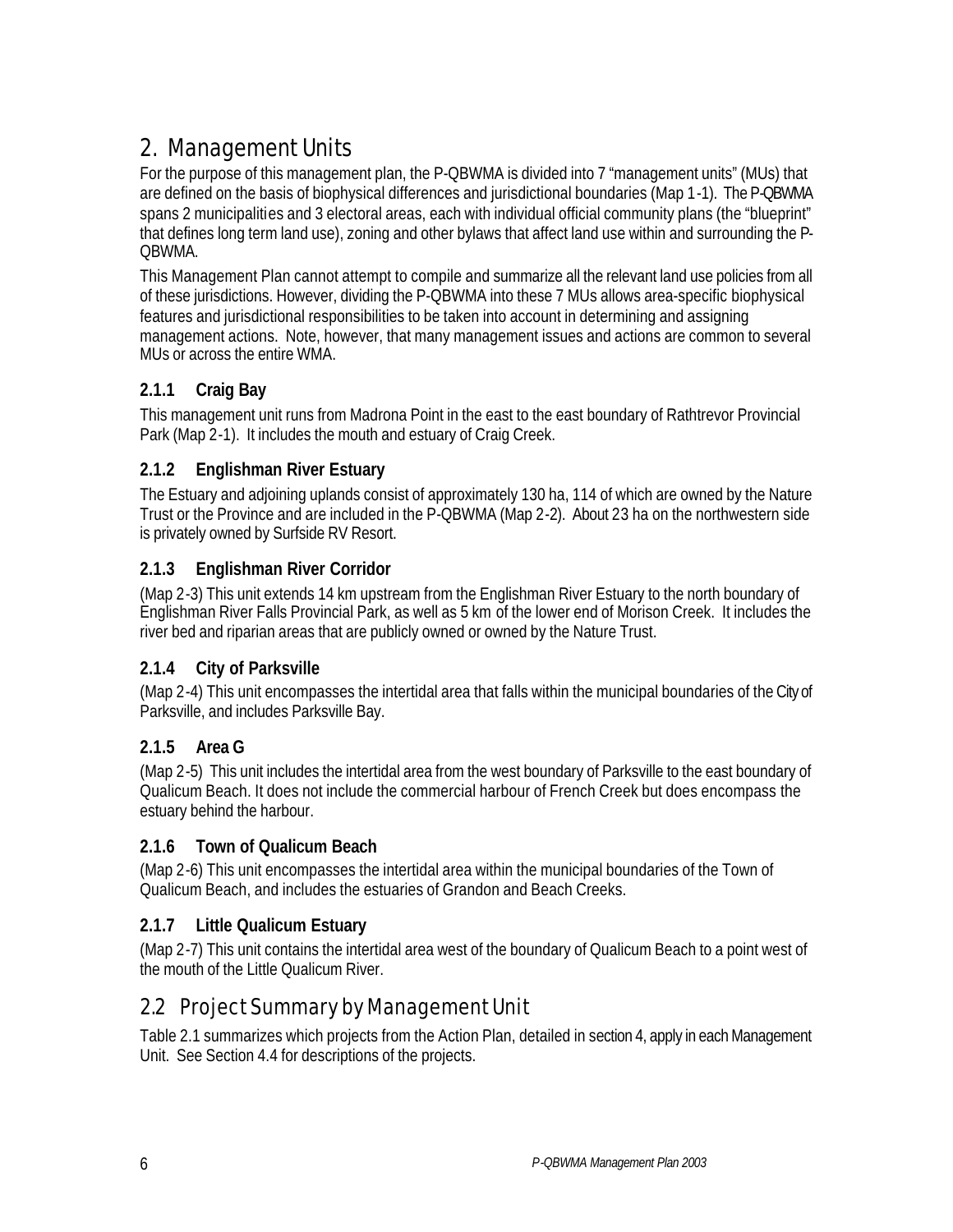## **Table 2-1: Summary of Action Plan Strategies by Management Unit (see section 4.4 for details of Strategies)**

| Project                                                 |                                                          | <b>Craig Bay</b>                       | Englishman<br><b>River estuary</b> | Englishman<br><b>River corridor</b>    | <b>Parksville</b>                      | Area G | Qualicum<br><b>Beach</b> | <b>Little Qualicum</b><br>estuary |  |  |
|---------------------------------------------------------|----------------------------------------------------------|----------------------------------------|------------------------------------|----------------------------------------|----------------------------------------|--------|--------------------------|-----------------------------------|--|--|
| Re-establishing a<br>$\bullet$<br>Partnership Committee |                                                          | Applicable across all management units |                                    |                                        |                                        |        |                          |                                   |  |  |
| $\bullet$                                               | Hiring a Coordinator                                     |                                        |                                    |                                        | Applicable across all management units |        |                          |                                   |  |  |
| $\bullet$                                               | Generating Support &<br>Revenue                          |                                        |                                    |                                        | Applicable across all management units |        |                          |                                   |  |  |
| $\bullet$                                               | Improving Signs and<br>Accesses                          |                                        |                                    | Applicable across all management units |                                        |        |                          |                                   |  |  |
| $\bullet$                                               | Protecting Waterbird<br>Populations and Habitat          |                                        |                                    |                                        |                                        |        |                          |                                   |  |  |
| $\bullet$                                               | <b>Estuary Habitat Restoration</b><br>& Flood Protection |                                        |                                    |                                        |                                        |        |                          |                                   |  |  |
| $\bullet$                                               | Trails in the P-QBWMA                                    |                                        |                                    |                                        |                                        |        |                          |                                   |  |  |
| $\bullet$                                               | Enforcement and<br>Guardianship                          |                                        |                                    |                                        | Applicable across all management units |        |                          |                                   |  |  |
| $\bullet$                                               | <b>Protecting First Nation</b><br><b>Cultural Sites</b>  |                                        |                                    |                                        |                                        |        |                          |                                   |  |  |
|                                                         | Stewardship of Adjacent<br>Lands                         | Applicable across all management units |                                    |                                        |                                        |        |                          |                                   |  |  |
| #12: Ecological Connectivity of<br>the P-QBWMA          |                                                          |                                        |                                    |                                        | Applicable across all management units |        |                          |                                   |  |  |
| #13: Inventory and Monitoring                           |                                                          |                                        |                                    |                                        | Applicable across all management units |        |                          |                                   |  |  |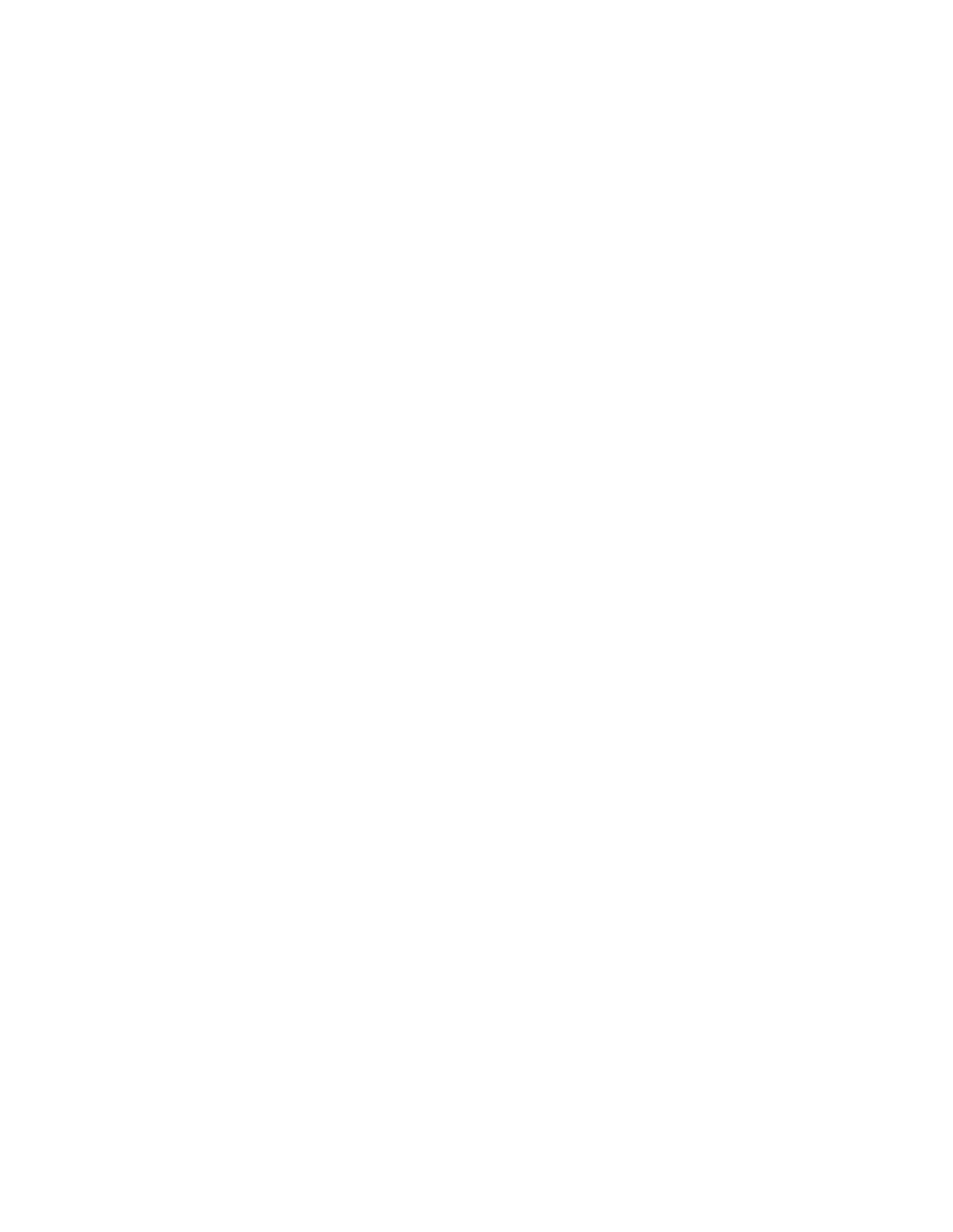# 3. The Wildlife Management Area - Status and Issues

The following summarizes and updates the information on natural and human resources in the P-QBWMA provided in sections 3 to 6 of the 1996 Management Plan (Clermont, 1996).

## 3.1 Marine and Aquatic Resources

## **3.1.1 Vegetative Communities and Habitats**

## *Habitat Types*

The 1996 Management Plan identified 7 habitat types in the Englishman River Estuary and Little Qualicum Estuary (Maps 3-1 and 3-2). The Englishman Riparian Corridor added a significant area of riparian habitat, for a total of 8 aquatic and terrestrial vegetation types in the P-QBWMA (Table 3-1).

| MU                      | Aquatic                 |                                          |                         |                    | Terrestrial         |                        |                      |                 |  |
|-------------------------|-------------------------|------------------------------------------|-------------------------|--------------------|---------------------|------------------------|----------------------|-----------------|--|
|                         | Intertidal<br>foreshore | Estuarine<br>Intertidal                  | Alienated<br>intertidal | Riverine*          | Spit                | Alienated<br>backshore | Forested<br>upland   | Riparian**      |  |
| Craig Bay               | $\checkmark$            | $\checkmark$ Craig<br>Creek              |                         |                    |                     |                        |                      |                 |  |
| Englishman R<br>Estuary | ✓                       | $\sqrt{80}$ ha                           | $\checkmark$ 8.3 ha     | $\checkmark$       | $\checkmark$ 0.5 ha | $\sqrt{3.9}$ ha        | $\checkmark$ 43.7 ha | $\checkmark$    |  |
| Parksville              | $\checkmark$            |                                          |                         |                    |                     |                        |                      |                 |  |
| Area G                  | ✓                       | $\checkmark$ French<br>Creek             |                         |                    |                     |                        |                      |                 |  |
| Qualicum Beach          | $\checkmark$            | $\checkmark$ Beach,<br>Grandon<br>Creeks |                         |                    |                     |                        |                      |                 |  |
| L. Qualicum<br>estuary  | ✓                       | ✓                                        | $\checkmark$            | $\checkmark$       | $\checkmark$        | $\checkmark$           | $\checkmark$         | $\checkmark$    |  |
| Englishman River        |                         |                                          |                         | $\checkmark$ 33 ha |                     |                        | $\checkmark$         | $\sqrt{118}$ ha |  |

**Table 3-1: Vegetative/habitat types in the P-QBWMA** (adapted from Clermont, 1996)

\*Stream channel, gravel bar and floodplain.

\*\*Starting at the opographic break (top of the bank) where the land declines in elevation to the water's edge (BC Environment, 1996)

## *Alienated wetlands*

The Englishman River estuary historically lost 36 hectares (from a total of 54 ha) of estuarine habitat due to the construction of two dykes.

*The west dyke* was constructed in 1969 to prevent tidal inundation of the western estuarine slough. It was initially breached in 1979 under a salmonid enhancement project implemented by DFO. Ducks Unlimited and the Habitat Conservation Fund expanded the original 10-meter breach in 1994. Shortly after the initial return of tidal circulation, chum, coho, and Chinook salmon fry were found to be rearing in the slough (Clermont, 1996). Waterfowl use, especially Green-winged Teal, increased for the first few years, after which numbers returned to normal as marsh vegetation re-established (N. Dawe, pers.comm.). The change in vegetation reflected a classic example of restoration of estuarine conditions after a dyke breaching; from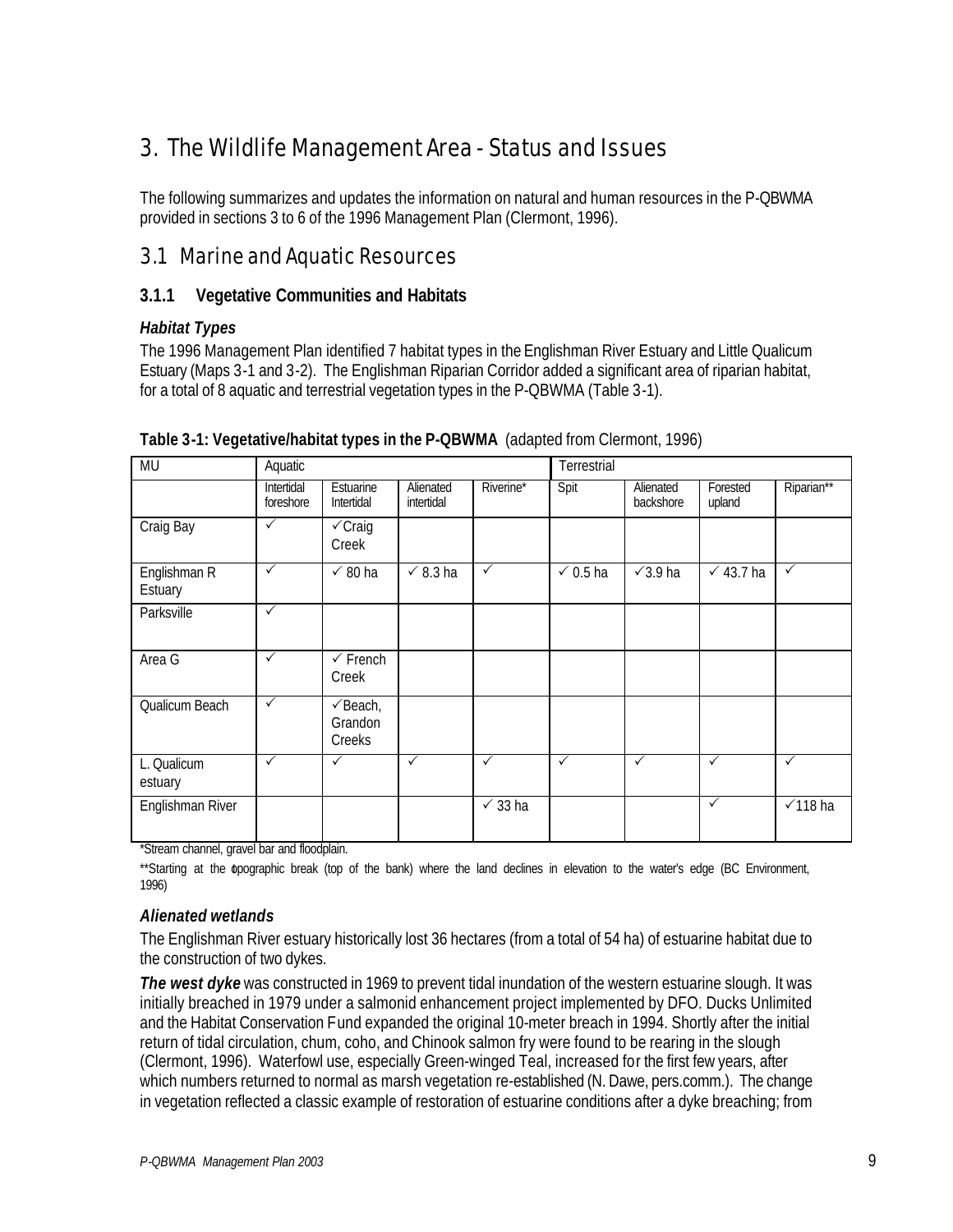high marsh conditions described as grass-forbs meadows (Tera, 1975) to a low marsh community inhabited by saline-tolerant species (*Salicornia europaea, Spergularia canadensis, Planatago maritima,* and *Puccinellia nutkaensis*; Clermont, 1996 quoting Dawe and McIntosh, 1993). According to the 1996 Plan, there is still a net loss of 7 ha of estuarine habitat from historical levels.

*The east (Mine Road) dyke* consists of Plummer Road and what is known as "Mine Road". The Plummer Road embankment runs from the Highway 19A bridge downstream along the east bank of the Englishman River for about 1000 m. The Mine Road dyke, an old industrial road built in 1940-60's to facilitate log booming, traverses the estuary between Plummer Road and the southern boundary of 875 Seashell Place. Though not intended as a flood protection structure, the dyke currently prevents smaller events from flooding properties in the Shorewood/San Pareil subdivision. Its construction, however, is inadequate to continue in this capacity if water flows along side it increase substantially (G. Jamieson, pers.comm.).

This dyke effectively cuts off tidal circulation to 8.3 ha of former salt marsh between Mine Road and the properties along Shorewood Drive (Map 3-1). Reconnecting the alienated intertidal area by breaching the Mine Road dyke was proposed in 1990 under a study commissioned by the BC Conservation Foundation (Summers and McKenzie, 1990). However, it was decided at that time to leave the dyke intact, partly to maintain greater habitat diversity within the Englishman property, and partly because of the expensive mitigation (estimated cost over \$300,000 - Summers and McKenzie, 1990) required by the BC Dyking Authority to protect adjacent landowners from possible flooding.

More recently, MWLAP commissioned UMA Engineering to conduct an assessment of flood protection works in the estuary and to make recommendations of flood protection needed to meet a 200-year river flood. The study (UMA, 2002) presented 7 options for improvements to three parts of the flood protection system - Plummer Road, the lower (Mine Road) dyke, and Mariner Way. Figure 5 in that report provides a summary of the options considered.

The study made the following recommendations (see UMA, 2002: 23-24):

- Raise Plummer Road to meet design specifications described in the study that would provide flood protection for the 200 year flood.
- Construct a dyke across the Nature Trust property and remove the Mine Road dyke. The best route should be determined according to a topographic survey "to maximize the area available to restore tidal circulation while minimizing the amount of fill required to construct the dyke" (UMA, 2002: 24).
- Upgrade San Malo Crescent and Mariner Way to improve flood protection for the remaining lower end of the study area. This would be accompanied by a swale to direct water that overtops the dyke through an existing public beach access.
- Install rock armour on 100 m of the river bank approximately 300 m downstream of the Highway 19A bridge and for about 150 m along the upgraded Mine Road dyke.
- Seek input from the Nature Trust, RDN and local residents, through meetings and public open house, on the options presented in the study.
- Following public consultation, seek funding and proceed to final design and construction.

The report has not been acted upon to date.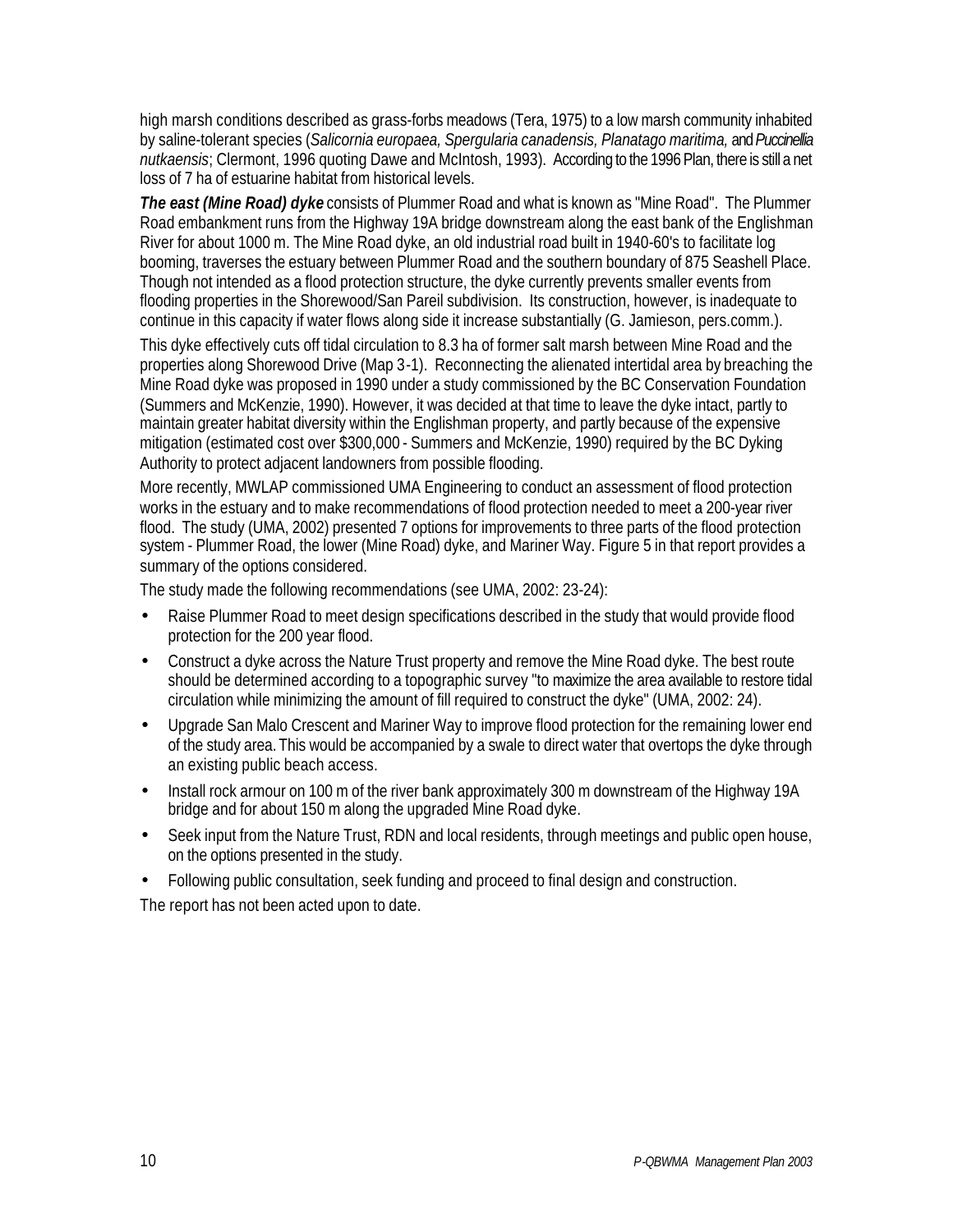## **3.1.2 Marine Birds**

## *Pacific Black Brant*

The estuaries, beaches, and foreshore in the P-QBWMA provide critical staging grounds for the internationally important Pacific Black Brant (*Branta bernicla nigricans*) (Map 3-3). The Black Brant is a small sea goose that breeds in the arctic (predominately Alaska), and winters in Baja, California and the west coast of Mexico. Along the British Columbia coast, Black Brant occur chiefly as spring migrants. In the P-QBWMA, they arrive early in March, with numbers peaking during the first two weeks in April, and depart as late as early May. Martin et al. (2002) observed a peak daily total in the P-QBWMA of 4,666 birds on March 30, 2001.

Historically, the Strait of Georgia and Fraser Delta supported large numbers of spring migrating and wintering Brant. "The Strait contains the last areas of suitable habitat (broad intertidal areas that support preferred food plants) before the birds embark on a nonstop flight across the North Pacific to Izembek Lagoon, Alaska" (Martin et al., 2002: 2).

However, since the 1960's, Brant numbers along the Pacific Coast have declined more than 30%, and Brant migrating along Vancouver Island's east coast show similar declines. Wintering populations have largely been extirpated from all but Boundary Bay and Roberts Bank, where about 1000 birds winter (Martin et al., 2002 – quoting Reed 1997 and Hagmeier, in progress). The main cause is attributed to habitat loss and disturbance, and ultimately displacement by human activity (see below).

## *Other Waterbirds*

The P-QBWMA is equally significant to over sixty other waterbird species (1996 Management Plan). Greatest diversity occurs during the fall and spring migrations. However, the largest numbers of birds occur from October through April. The month of March typically records the greatest numbers of birds, corresponding with the annual herring spawn along the foreshore.

A complete list of bird species, both aquatic and terrestrial, that occur in the P-QBWMA is found in Appendix 1 of the 1996 Management Plan (Clermont, 1996).

## *Bird disturbance*

A major management issue for migratory waterfowl, and particularly Brant, is the loss of habitat due to encroaching human development and displacement of wildlife from remaining habitats by human activity. Brant are particularly sensitive to disturbance, and human-related disturbance of migrating flocks has received increasing attention over the last decade. The impacts of excessive disturbance include (from Martin *et al*., 2002):

• Interrupted foraging and displacement from feeding areas, resulting in reduced food intake and ultimately, insufficient accumulation of nutrient storage to complete their migration or for egg production and incubation.

**Figure 3-1: Causes of disturbance to Brant that resulted in flight in P-QBWMA, 1996 and 2001 (Martin et al., 2002:11)** 

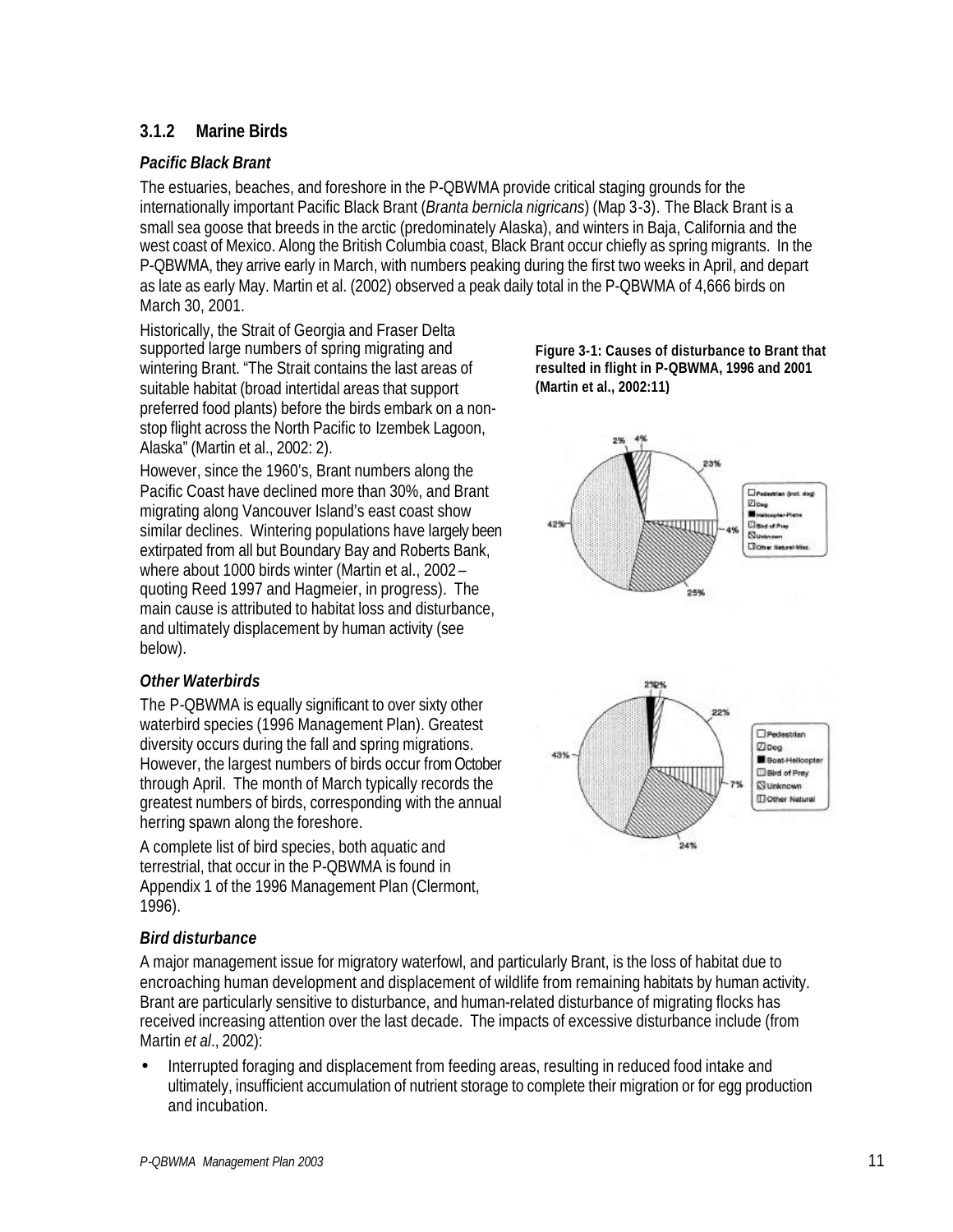- Increased energy expenditure in additional flight time.
- Disruption of pair and family bonds.
- Decreased ability to cope with naturally caused disturbances.
- Permanent abandonment of traditional staging areas.
- Disruption of population structure.

Studies of Brant populations and sources of disturbance were conducted in the P-QBWMA in 1996, 2001 and 2002. Martin *et al*. (2002) came to the following conclusions about sources of disturbance of Brant flocks (Figure 3-1):

- Raptors, primarily Bald eagles, were the most common cause of flock disturbances (42% in 1996 and 43% in 2001).
- Pedestrians and/or dogs were the second most frequent cause of Brant disturbance (29% and 27%).
- In 2001, the highest rate of people/dog-based disturbances occurred in Parksville Bay followed by Craig Bay. Lower rates were observed along Columbia Beach and Qualicum Beach (Table 3-2).

This frequency of disturbance to spring staging Brant is among the highest rates recorded anywhere for the species (Martin *et al.,* 2002). Continued increase in these disturbance rates may force the

#### **Table 3-2: Rates of disturbance to spring-staging Brant caused by people and/or dogs in 2001 (Martin** *et al***., 2002)**

|                 | <b>Disturbance</b><br>events/hour | % of all<br>disturbances |
|-----------------|-----------------------------------|--------------------------|
| Parksville Bay  | 1.34                              | 40%                      |
| Craig Bay       | 0.95                              | 34%                      |
| Columbia Beach  | 0.75                              | 19%                      |
| Qualicum Beach  | 0.33                              | 12%                      |
| Over total area | 0.85                              | 27%                      |

migrating flocks out of the area and/or diminish their ability to migrate and reproduce successfully, causing further declines in worldwide Brant populations.

Martin *et al.* (2002: 34) conclude that "if the increasing level of human traffic on the beach is not addressed, disturbances may limit the area's usefulness to Brant, and in a worst case scenario, may cause site abandonment. … Given the (overall) frequency of disturbance to spring staging Brant in the PQBWMA is already among the highest rates recorded anywhere for the species, the high (human) population growth rates for eastern Vancouver Island, and the increasing pressure on intertidal habitats elsewhere in the (Strait of Georgia), time is of the essence".

## *Enforcement action*

Both Parksville and Town of Qualicum Beach have bylaws that regulate dogs on beaches to some extent (see section 3.3.4); there are no similar regulations in the outlying areas under the RDN's administration.

In early 2003, MWLAP proclaimed an order under section 7(4)(a) of the Wildlife Act<sup>*5*</sup> that closed a portion of the P-QBWMA, from the mainstem of the Englishman River to the east boundary of the Parksville's Community Park, to public access from March 1 to April 30 (Figure 3-2).





<sup>5</sup> Section 7(4) states: "A regional manager may make orders prohibiting a person from (a) entering, (b) cutting, picking, removing, altering, destroying or damaging vegetation in, (c) disturbing or harassing wildlife in, (d) releasing or abandoning an animal in, and (e) allowing an animal to enter a wildlife management area, a critical wildlife area or a wildlife sanctuary."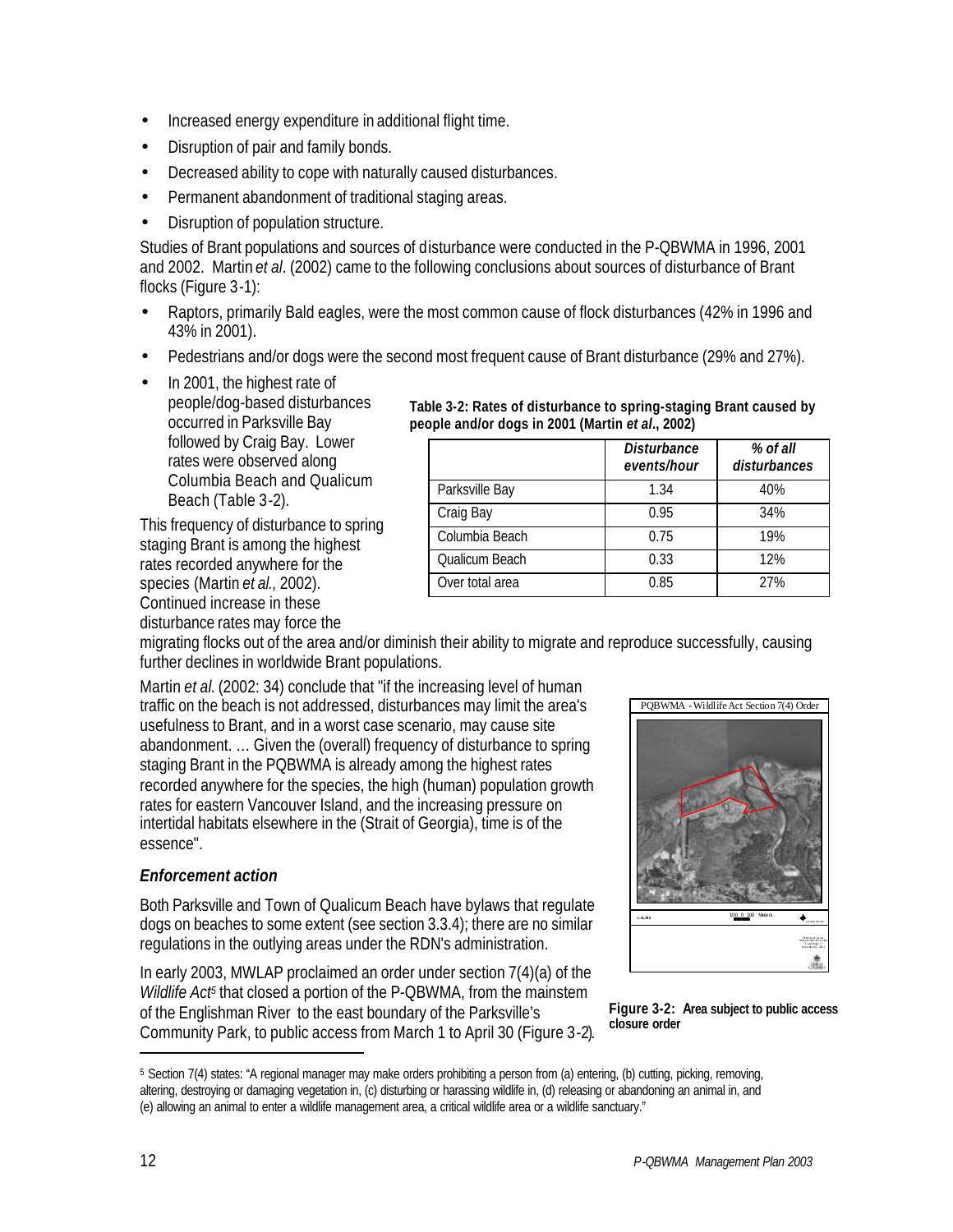The rationale for the order is that based on the studies conducted between 1996 and 2001, "the area continued to record the highest levels of disturbance in the world." (MWLAP, 2002)

#### **3.1.3 Salmon**

#### *Sensitive Stream designation*

Of the 8 stream systems that flow into the P-QBWMA, three - the Englishman River, Little Qualicum River and French Creek - are designated "sensitive streams" under the provincial *Fish Protection Act* and the *Water Act.* This designation reflects the following criteria:<sup>6</sup>

- The stream is located in a watershed containing a significant population of salmon (coho used as an indicator species);
- The stream is a high priority for designation at present because of the precarious nature and value of fish stocks at risk, and the potential for high productivity given the nature of existing fish habitats;
- The stream is located in an area of the province with sensitive yearly flows and significant human populations or industrial water users;
- The stream flow limits fish production from achieving historic levels;
- Water abstraction and associated weirs, intakes, etc. are adversely affecting stream flows and fish migration;
- The stream offers good potential for recovery of fish populations, either with or without a recovery plan; and
- The stream is not otherwise being addressed under the BC Hydro Water Use Planning licence review process.

#### *Englishman River*

The Englishman River has the largest drainage area within the P-QBWMA at 324 km<sup>2</sup>. The Englishman River originates in the vicinity of Mt. Arrowsmith and Mt. Moriarty, flows in a northeast direction for 28 km, shifts to the northwest for 3 km, then empties into the Strait of Georgia. Water discharges have been gauged by the Water Survey of Canada for over 23 years at a flow station (08HB002) near Parksville (Gaboury, 2003). Flows range from a mean low in August of 0.95 m<sup>3</sup>/sec to a mean high of 29.8 m<sup>3</sup>/sec in December; the mean annual discharge is 13 m<sup>3</sup>/sec (Clermont, 1996; Gaboury, 2003).

All species of Pacific salmon have been observed in the River over the past 40 years, with coho and chum having greatest and sockeye having lowest abundance. The historical maximum for coho was 3500 spawners in 1957, but since then, escapements have not exceeded 1500 with a mean of 960. However, about 5200 and 8000 coho returned in 2000 and 2001, probably due to increased freshwater survival in two artificial spawning and rearing channels (see below), and to recently improved marine survival (Gaboury, 2003).

Historically, the Englishman supported chum salmon runs of over 35,000, but now, average 10-year returns are down to 2,000. Enhancement efforts initiated through DFO's Salmonid Enhancement Program have been successful in restoring pink salmon stocks.

The Englishman also supports winter steelhead, and was once considered one of the top steelhead rivers on Vancouver Island. However, steelhead stocks are considered at high risk due to low numbers since the mid 1990's (Lill, 2002; Gaboury, 2003) and sport fishing is strictly regulated.

Resident cutthroat and rainbow trout utilize headwater reaches and the 6 freshwater lakes that drain into the Englishman.

The Englishman River Falls, located 14 km upstream of the estuary, creates a natural barrier to anadramous (sea going) salmon and steelhead. Morison Creek's Triple Falls is also a barrier to fish and is located 1.5 km upstream from the creek's confluence with the Englishman River.

<sup>6</sup> From "Designation of Sensitive Streams Under the FPA"

http://wlapwww.gov.bc.ca/habitat/fish\_protection\_act/sensitive\_streams/sensitive.html. To date, 15 streams have received this designation.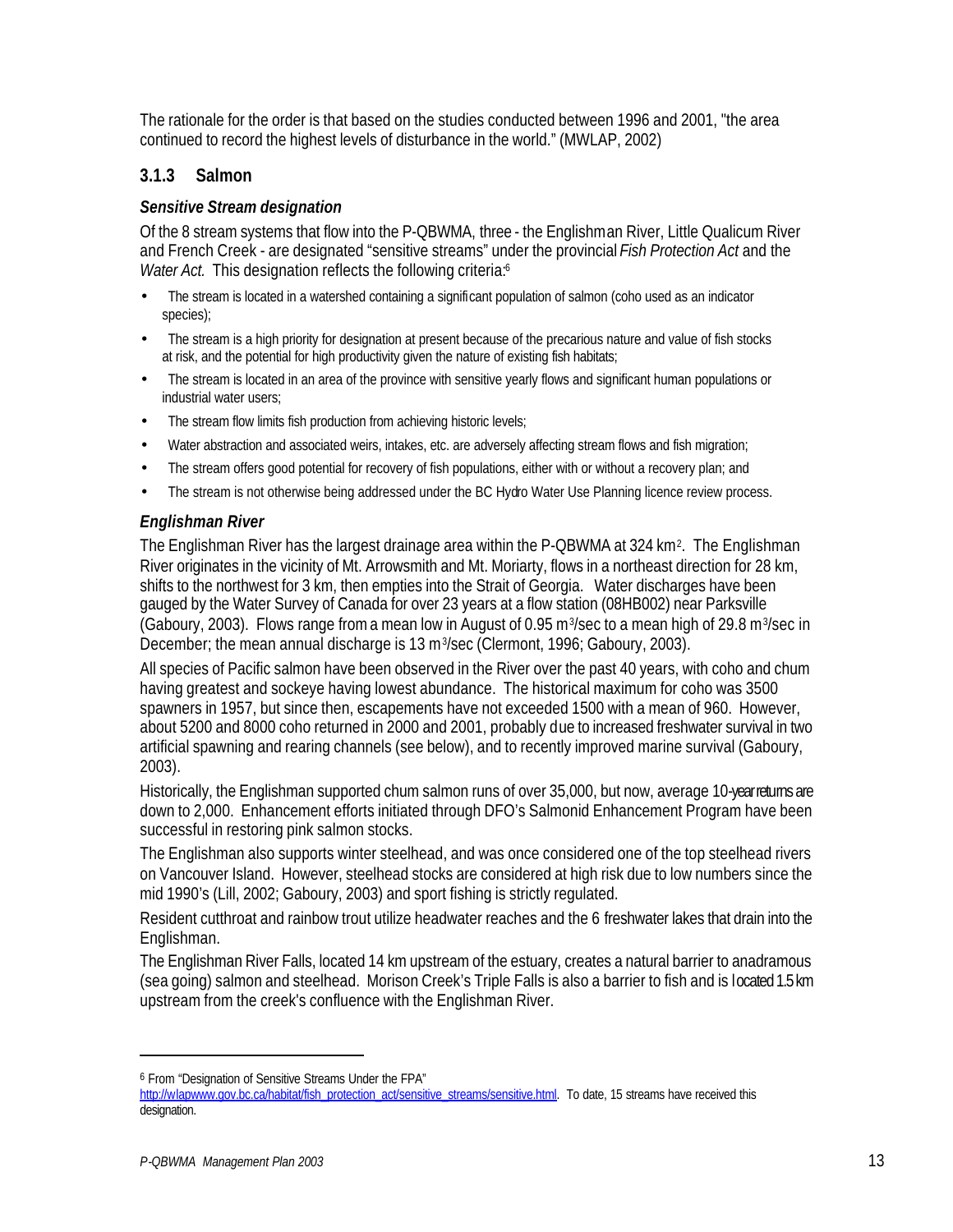The Englishman River watershed has seen dramatic changes over the past century. Land development, agriculture, logging, and oversubscribed water licenses have severely affected water flows and habitat. The floodplain section of the river has suffered considerable lateral erosion and bedload movement in recent years. These changes has negatively impacted fish survival in the river system and is likely an indication of reduced watershed capacity to buffer high rain fall events due to developmental land clearing and logging (Clermont, 1996).

Changes in the climate regime of the North Pacific have also played a major role in declines in salmon populations (G. Jamieson, pers.comm.). The effectiveness of stock or habitat enhancement efforts needs to be considered in the context of these over-riding factors.

#### **Management and restoration**

DFO and MWLAP have monitored fish stocks in the Englishman River watershed since 1968. Inventories on the upper lakes and stocking programs of both lakes and streams began in the 1980's. Snorkel surveys to estimate steelhead populations began in 1982, along with voluntary questionnaires.

Coho, pink and chinook salmon from the Qualicum fish hatchery have been outplanted to artificially enhance their stocks within the Englishman/Morison Creek systems. To maintain a recreational harvest while rebuilding wild stocks, MWLAP has released 20,000 steelhead smolts (Big Qualicum stock) into the Englishman River each year. In addition, 20,000-60,000 fry are released annually into the headwaters of the Englishman River.

In the 1990s, two artificial side-channels were constructed by DFO with support from MacMillan Bloedel (now Weyerhaeuser) and Timberwest, to increase the amount of off-channel rearing habitat for juvenile coho salmon. The Timberwest channel, in Block 602 on the north side of the river 7 km upstream from the mouth, is 1300 m long with 17,700 sq m of rearing and spawning habitat. The Weyerhaeuser channel, located in Block 564 on the south side, one km downstream from the Timberwest channel, is 950 m long with 6,000 sq. m. of habitat. A proposal exists to lengthen the Timberwest channel by 2000 m, bringing the total length of constructed off-channel habitat to 4300 m or 15% of the total length of accessible habitat. Construction of this extension awaits sale of Block 602 by Timberwest (LGL, 2001) to a conservation organization like the Nature Trust.

## **Englishman River Watershed Recovery Plan (ERWRP)**

In 2000, the Pacific Salmon Foundation, through the Pacific Salmon Endowment Fund (PSEF)<sup>7</sup> , selected the Englishman River and it's tributaries as one of two river systems in BC to focus its initial habitat restoration efforts. The PSEF hired LGL Limited to prepare a Recovery Plan for the Englishman River, in consultation with local stewardship groups.

The Plan sets out recovery objectives and targets (in terms of smolt output) for coho and steelhead, its primary targets, as well as chum and pink salmon. It presents a recovery strategy focused on 5 components (LGL, 2001):

- Public information and coordination;
- Stock assessment enumeration of smolts, adult coho, and adult steelhead including assessing the feasibility of installing a counting weir in the lower River;
- Habitat protection stewardship education;
- Habitat rehabilitation flow monitoring, riparian assessments, channel condition, habitat assessment and sediment source survey as data for developing restoration prescriptions;
- Monitoring activity effectiveness and recovery evaluation.

<sup>&</sup>lt;sup>7</sup> The PSEF is a permanent long-term source of funding that was established with the federal government's contribution of \$30 million – part of the Pacific Fisheries Adjustment and Restructuring Program announced in 1998. The fund's investment interest is used to support salmon recovery in priority areas of BC and the Yukon.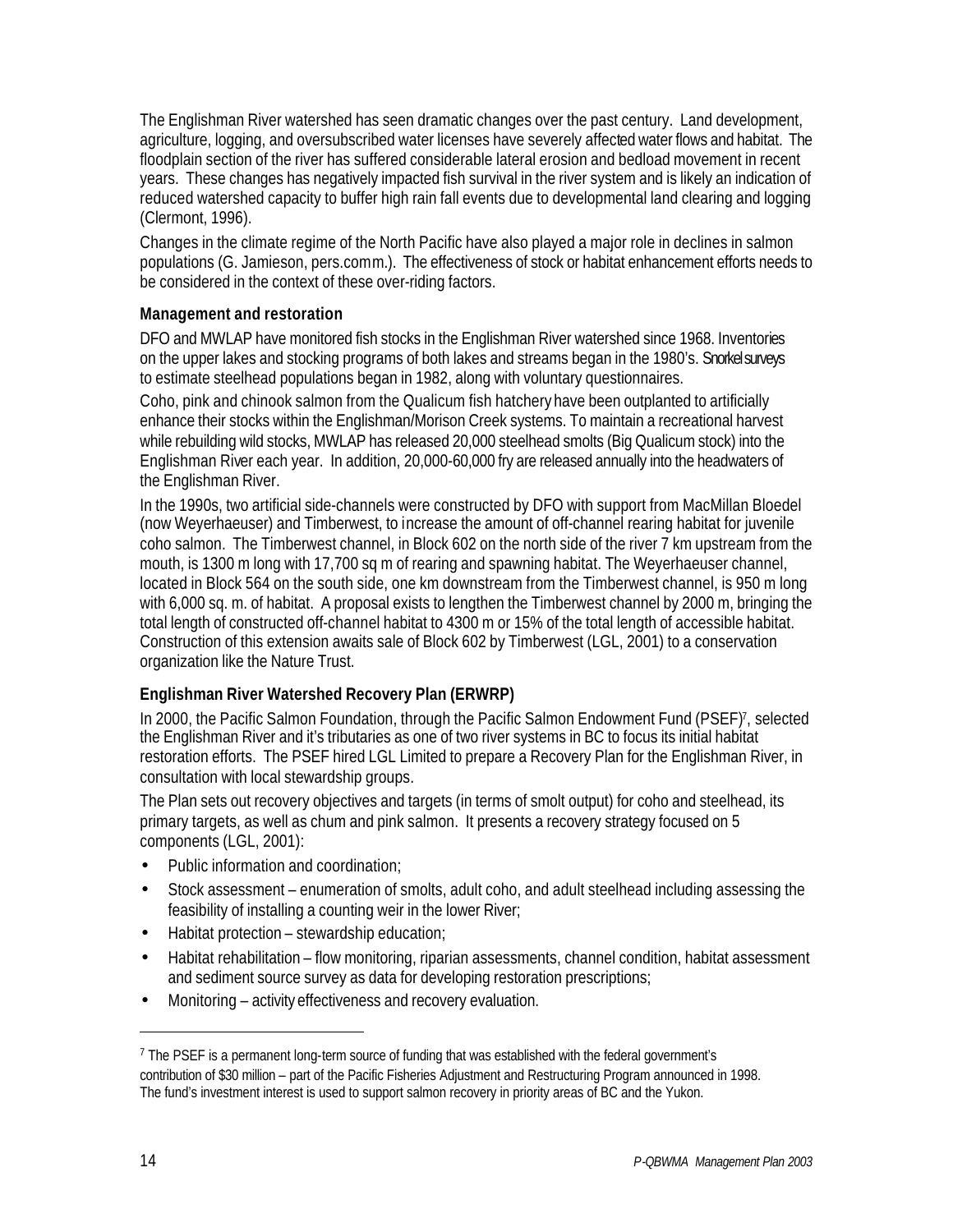By the fall of 2002, a number of activities were underway under each of these components (Table 3-3).

In addition, an ERWRP Roundtable was formed with a mandate to "promote, develop and implement longterm community stewardship and conservation of the Englishman River Watershed's natural resources, especially its salmonid resources". Among its activities, the Roundtable issues calls for proposals, reviews project proposals and acts as the PSEF's advisory body in recommending project to be undertaken under the ERWRP. Membership on the Roundtable represents First Nations, stewardship groups, local business, farming, fishing, forest and tourism, residents, local governments and provincial and federal agencies.

The PSEF designated \$200,000 for the 2003 season, which was allocated to projects representing: stewardship and coordination (15-20%); monitoring, planning and assessment (40-45%); and habitat restoration (40-45%).

A report was also recently released proposing instream habitat restoration projects at 16 sites on the mainstem of the River (Gaboury, 2003).

#### *Englishman River Estuary*

All seven species of salmon are reported to use the estuary, the primary species being chum and coho (Blood, 1976; Tutty *et al*., 1983). Highest abundance occurs in May and June in the Dogleg Slough area (Annand, 1993). There are concerns that reduced river flows in late summer and storm sewer discharges into the west side of the estuary may be impacting the estuary's water quality and biological potential (LGL, 2001).

Another issue is whether there is sufficient available habitat in the estuary to support the output from enhancement efforts occurring upstream (G. Jamieson, pers.comm.). No studies under the ERWRP or other Englishman River-related initiatives have as yet addressed the productivity of the estuary.

## *Little Qualicum River*

The drainage area of the Little Qualicum River is 249 km<sup>2</sup> and its mean annual discharge is 11.8 m<sup>3</sup>/sec (Environment Canada, 1984).

All seven species of Pacific salmon have been recorded in the Little Qualicum River; currently, chum and

| <b>Activity</b>                                                                                                                                                                                                                              | By:                                                          |
|----------------------------------------------------------------------------------------------------------------------------------------------------------------------------------------------------------------------------------------------|--------------------------------------------------------------|
| Two newsletters; media event with interviews on radio, TV and in papers; river<br>celebration on Rivers Day.                                                                                                                                 | Mid Vancouver Island Habitat<br>Enhancement Society (MVIHES) |
| Riparian work in the estuary included planting and decommissioning eroded trails.                                                                                                                                                            | <b>Streamkeepers</b>                                         |
| Stream flow and water quality monitoring: included flow discharge measurements above<br>and in Morison Creek and at the Orange Bridge (Parksville). The data will be used to<br>develop a Rule Curve for discharges from the Arrowsmith Dam. | MWLAP and BC Conservation<br>Foundation (BCCF)               |
| Smolt enumeration                                                                                                                                                                                                                            | <b>BCCF and MWLAP</b>                                        |
| Juvenile steelhead enumeration                                                                                                                                                                                                               | <b>BCCF and MWLAP</b>                                        |
| Winter steelhead assessment                                                                                                                                                                                                                  | <b>BCCF</b>                                                  |
| Salmon escapement survey - all species                                                                                                                                                                                                       | English River Enhancement Group,<br>DEO                      |
| Juvenile coho assessment on Centre Creek, Aug-Sept                                                                                                                                                                                           | DFO                                                          |
| Restoration prescriptions design and stockpiling materials for installation of large woody<br>debris in 2003                                                                                                                                 | <b>BCCF</b>                                                  |
| Swane/Morison Creek water stewardship on private farm land: irrigation pond, channel<br>work, water storage (reduce sediment)                                                                                                                | Property owners                                              |
| Bank stabilization near the Block 602 side channel with LWD deflectors                                                                                                                                                                       | DF <sub>O</sub>                                              |
| Landowner contact and information                                                                                                                                                                                                            | Arrowsmith Watershed Stewardship<br>Team                     |

#### **Table 3-3: ERWRP-funded activities in 2002**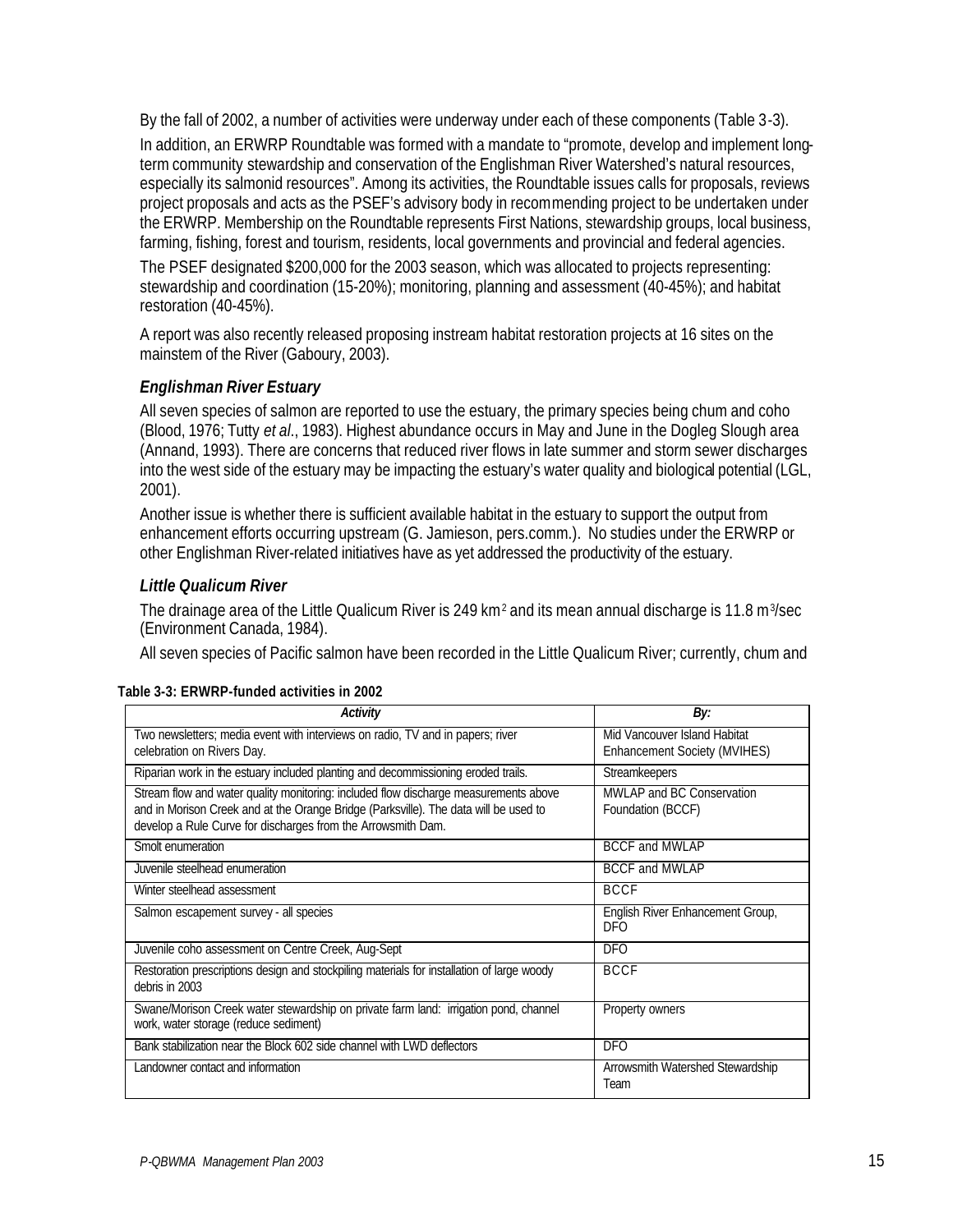chinook occur in significant numbers. Chum salmon spawn from October to December, and primarily use the lower stream reaches within the management area. Pink salmon runs are a remnant of former years, and sockeye salmon occur only as stragglers.

The Little Qualicum River Hatchery and spawning channel was initially constructed by DFO in 1978. Currently, chum chinook and steelhead are raised for release in the Little Qualicum as well as the Englishman and other Island systems. This has helped improve fish productivity in the Little Qualicum system; e.g., chum returns averaged over 100,000 fish in the 1980-90s (Clermont, 1996).

Chum salmon spawn during the October through December period, and primarily use the lower stream reaches within the P-QBWMA. Some coho and chinook spawning may also occur within the WMA, but most is thought to occur further upstream (Clermont, 1996).

Enhancement activities in the Little Qualicum River estuary were undertaken in the mid 1990s to improve estuary habitat for migrating salmon by building and deepening channels and pools. Unfortunately, lack of communication with MWLAP during the planning phases meant that the impacts on waterfowl habitat were not adequately taken into account. Measures are needed to improve coordination and collaboration among all the interests involved in the P-QBWMA, to ensure all of its objectives are recognized (see Sec.4.4.1).

#### *Other stream systems*

Six creeks (Craig, Shelley, Grandon, Beach, Morningstar, and Carey) also drain into the P-QBWMA. These creeks are important for some species of salmon, notably coho, as well as resident trout populations. Craig Creek, for example, has been identified as a "critical stream" in the BC Salmon Habitat Conservation Plan released in 1995 by the Province.<sup>8</sup> A small coho rearing facility has been operated by volunteers in the estuary since 1998 to help restore stocks in Craig Creek.

The Qualicum Beach Streamkeepers have conducted inventory and enhancement projects on Grandon and Beach Creeks over the last 10 years, notably removing fish passage barriers (substantial culverts) near the mouths of each creek and thereby re-introducing coho populations to these systems. The group also conducted water quality studies on these creeks in the mid 1990s, and have been very active recently in the removal of a man-made dam on Whiskey Creek, a tributary to the Little Qualicum River (F. Smith, pers.comm.).

#### *Steelhead*

The Englishman and Little Qualicum Rivers and French Creek support steelhead trout, but these stocks are rated as being of "extreme conservation concern" by the Greater Georgia Basin Steelhead Recovery Plan (Lill, 2002). This Plan, a partnership of the BC Conservation Foundation, MWLAP and the PSF, attributes declines in steelhead abundance to sharply reduced ocean survivals combined with impaired freshwater habitat capability. The primary objective of the Plan is:

"to stabilize and restore wild steelhead stocks and habitats to healthy self-sustaining levels. A secondary objective is to maintain and restore angling opportunities, which benefit both local communities and the provincial economy. While the focus is on steelhead, this initiative will have significant benefits for other species of salmon and trout." (Lill, 2002: 3).

The Plan summarizes the status of steelhead populations, habitat restoration activities, steelhead objectives and recovery options for these watersheds. This information can be viewed or downloaded from the Recovery Plan's website http://www.steelheadrecoveryplan.ca/about-steelhead.htm.

## *Cutthroat trout*

Most river and creek systems in the WMA support coastal cutthroat trout. Like steelhead, this species tends to spawn upstream of the management area, utilizing upper stream reaches. After 1-2 years of freshwater rearing, some of the smolts migrate to the brackish marshes, sloughs, and foreshore coastline of the P-

<sup>8</sup> From Mt. Arrowsmith Biosphere Reserve website -http://www.mountarrowsmithbiosphere.ca/characteristics.htm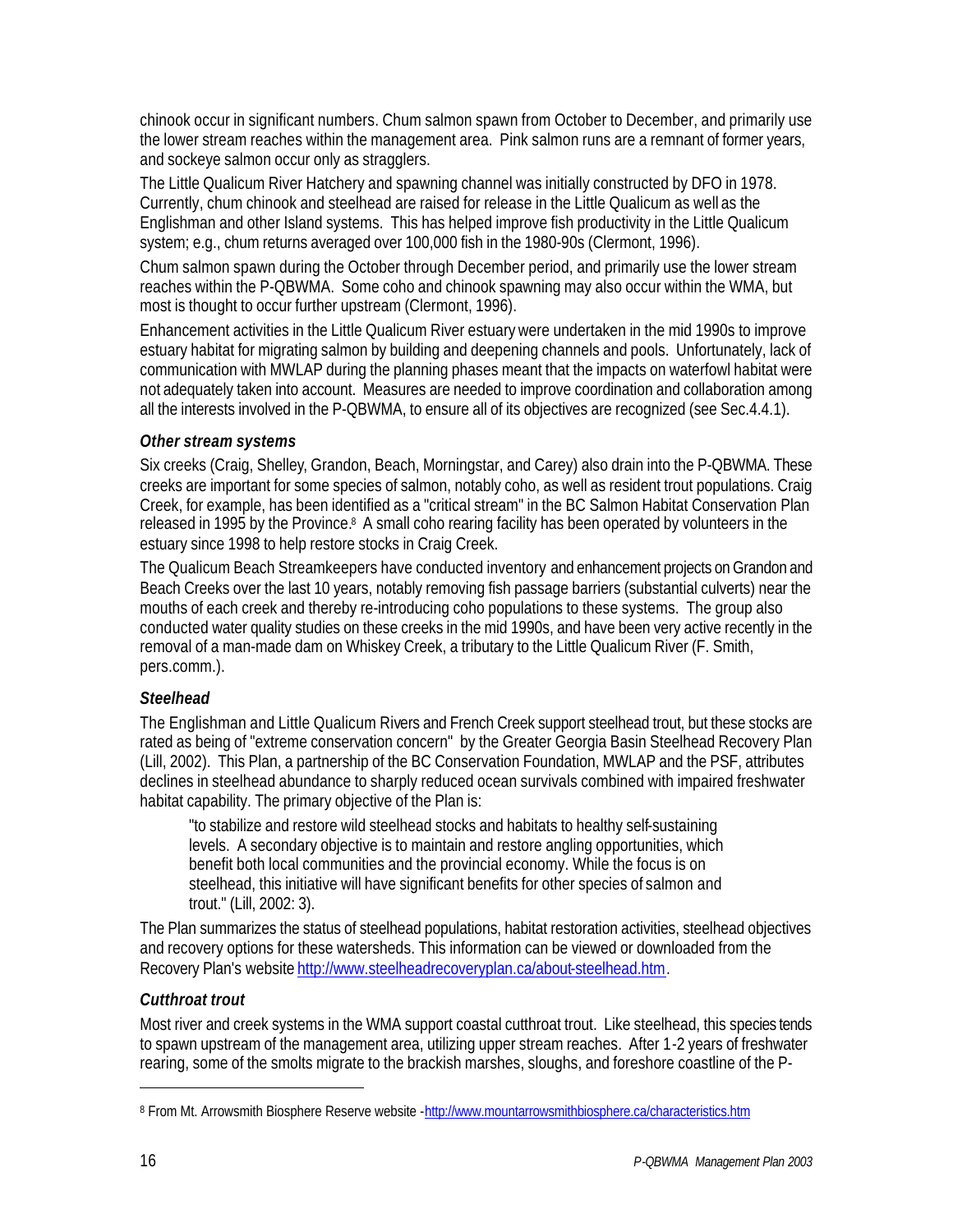QBWMA, utilizing those habitats more extensively than any of the other salmonid species (Clermont, 1996). Both the Englishman and Little Qualicum Rivers were stocked with coastal cutthroat smolts in 2001 and 2002 (BC Fisheries - http://www.bcfisheries.gov.bc.ca/rec/hatchstock/recent/vancouver\_island\_stocking.pdf).

## **3.1.4 Herring**

Most of the shoreline off the P-QBWMA provides excellent spawning grounds for Pacific herring (*Clupea pallassi*). The WMA falls within DFO's Pacific Region Management Area 14, which runs from Nanaimo to north of Comox.

Ecologically, the annual herring spawn is a major food source for gulls, waterfowl and marine mammals. Vast quantities of eggs and dislodged vegetation are deposited in the intertidal zones in the P-QBWMA, and is likely the major factor in why the area is frequented by migrating Brant and other water and shorebirds. This biological spectacle is also enjoyed by humans, who are awed by the huge concentrations of wildlife and the turquoise surf which turns foamy white as the milt laden water breaks onto the beaches of the P-QBWMA (Clermont, 1996).

Commercial herring fishing is significant in the areas off the P-QBWMA, particularly the roe gillnet fishery. All herring spawning in the Strait of Georgia are assumed to belong to a single stock that migrates into the Strait in late fall and leaves, after spawning, in March. The fishery is managed by setting a fixed quota based on a harvest rate of 20% of the forecast mature stock biomass when the stock size is sufficiently above the fishing cut-off threshold, or minimum spawning stock biomass, of 21,200 t (Fisheries and Oceans Canada, 2002).

In response to reduced stock levels, the Strait fishery was closed in 1986. The stock subsequently rebuilt, and has sustained an average catch of 14,600 over the last decade (Fisheries and Oceans Canada, 2002).

Roe gillnet catches over the last five years (1998 to 2002) ranged from 7343 to 8640 tons (short), of which 15-20% may have been caught off the WMA. Fishery statistics are collected on a Management Area basis, so it is difficult to pinpoint what proportion of the commercial catch is taken from the P-QBWMA area (R. Webb, DFO: pers.comm.).

## **3.1.5 Shellfish**

The foreshore beaches in the P-QBWMA are rich in shellfish populations, but are contaminated by fecal coliform bacteria. Contamination levels have spread over the last 5 to 6 years, such that by 2002, much of the P-QBWMA foreshore was closed to recreational shellfish harvesting (Map 3-4).

Faecal coliform bacteria in the water indicate the presence of human or animal wastes and the possible presence of disease-causing organisms. Shellfish growing waters are considered polluted when the faecal coliform densities exceed a median of 14/100 mL (based on 15 data points). By comparison the standard for drinking water is 0 FC/100 mL while the swimming water standard is 200 FC/100mL. The stringent standard for shellfish growing water is necessary due to the filter feeding mechanism of bivalve shellfish which can concentrate bacteria.<sup>9</sup>

Other closures may occur periodically throughout the area due to paralytic shellfish poisoning (PSP) and amnesic shellfish poisoning (ASP - domoic acid).

A commercial depuration clam fishery has occurred occasionally from Dorcas Point to Craig Bay and from the Englishman River estuary to Parksville Bay. The following explanation of a depuration fishery is excerpted from Fisheries and Oceans Canada (DFO) Pacific Region's 2003 Commercial Harvest Plan: Intertidal Clams:<sup>10</sup>

<sup>9</sup> (Fisheries and Oceans Canada - Pacific Region website: http://www.pac.dfo-

mpo.gc.ca/ops/fm/shellfish/closures/default.htm)

<sup>10</sup> Available at http://www.pac.dfo-mpo.gc.ca/ops/fm/mplans/plans02/clam\_2001f\_app.PDF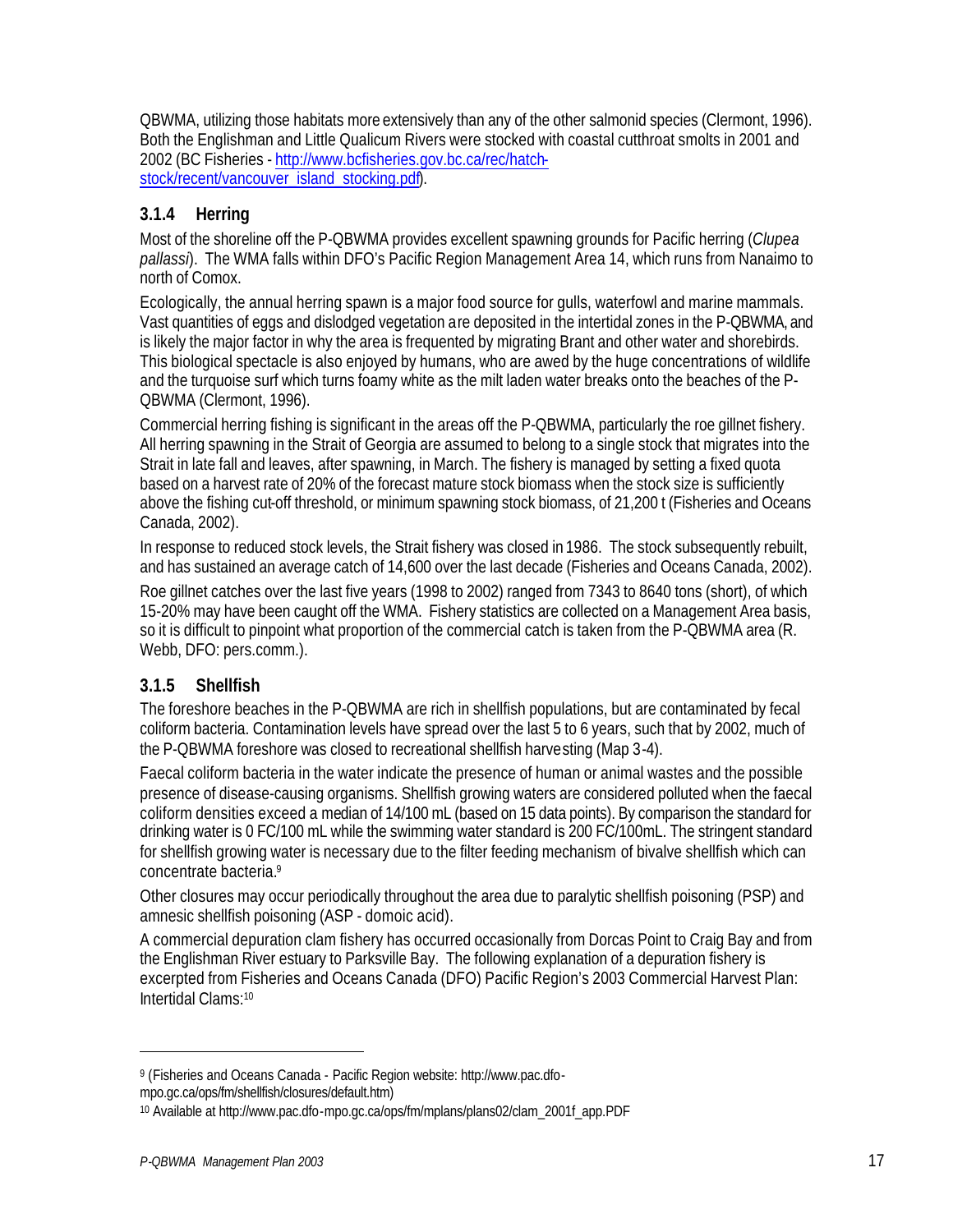"Depuration is a controlled operation where bivalves from water classified as moderately contaminated can be cleansed in a strictly controlled environment in a registered depuration plant. Harvesting in contaminated areas is supervised by the depuration plant under the authority of a special licence issued by Fisheries and Oceans Canada. Individual harvesters are designated on the licence. Prior to harvesting clams, the licence holder is required to erect a prominent sign on the harvest beach stating the nature of the operation and the depuration licence number. Other conditions of the licence include a notification procedure to advise of harvesting activities, and a catch-reporting program in addition to fish slips.

In order to obtain a depuration harvest licence, the approved depuration facility must identify the beaches they wish to harvest. Environment Canada must approve the area as meeting the guidelines for depuration. If Fisheries and Oceans Canada approves the area, a survey undertaken by the depuration facility is required in order to determine the biomass of clams present in the harvest area. On the basis of this survey, the department will establish a conservative total allowable catch of the biomass of legal-sized manila and littleneck clams on the assigned beach.

Fisheries and Oceans Canada has developed a policy on access and management of contaminated beaches. This policy sets guidelines for the access to clams on contaminated beaches by approved depuration plants. The Department is currently working with the Depurator's Association of British Columbia to facilitate a co-managed approach to managing the depuration fishery. For more information on the policy please contact Kerry Marcus at (250) 954-2676."

The last depuration fishery in the P-QBWMA occurred in 2000. Productivity around the Englishman river estuary and Parksville Bay, historically the most productive areas, appears to be down. This is potentially due to changes in currents and hydrology, possibly linked to extensive rip-rapping along the west side of the estuary at Surfside RV Park (R. Webb, DFO; pers. comm.)

There has been little public opposition to the depuration fishery, probably because the areas being harvested cannot be used anyway for recreational digging. The P-QBWMA advisory committee, however, has opposed allowing the fishery within the WMA on grounds that intertidal clams are needed by the other species that inhabit the Area.

There has been some discussion in the past between DFO managers and MWLAP about levying a charge on depuration licences to assist in managing the P-QBWMA. While willing to facilitate a dialogue between the P-QBWMA and the depuration industry (represented by the Depuration Association of B.C.), DFO has expressed no interest in levying a charge on behalf of the P-QBWMA. It notes that the depuration fishery is not a high profit operation due to the added costs of depuration. However, the industry should be approached to consider some form of support if future harvests are to be undertaken (R. Webb, DFO: pers comm.).

## **3.1.6 Marine Mammals**

Marine mammals observed moving along the P-QBWMA foreshore include Harbour seals (year round), Northern and California Sea lions (December to May), Orca (March to October), and Harbour porpoise. In recent years, grey whales have been sighted very occasionally feeding in the shallow coastal waters of the Qualicum Beach area (e.g., Dawe, 1980).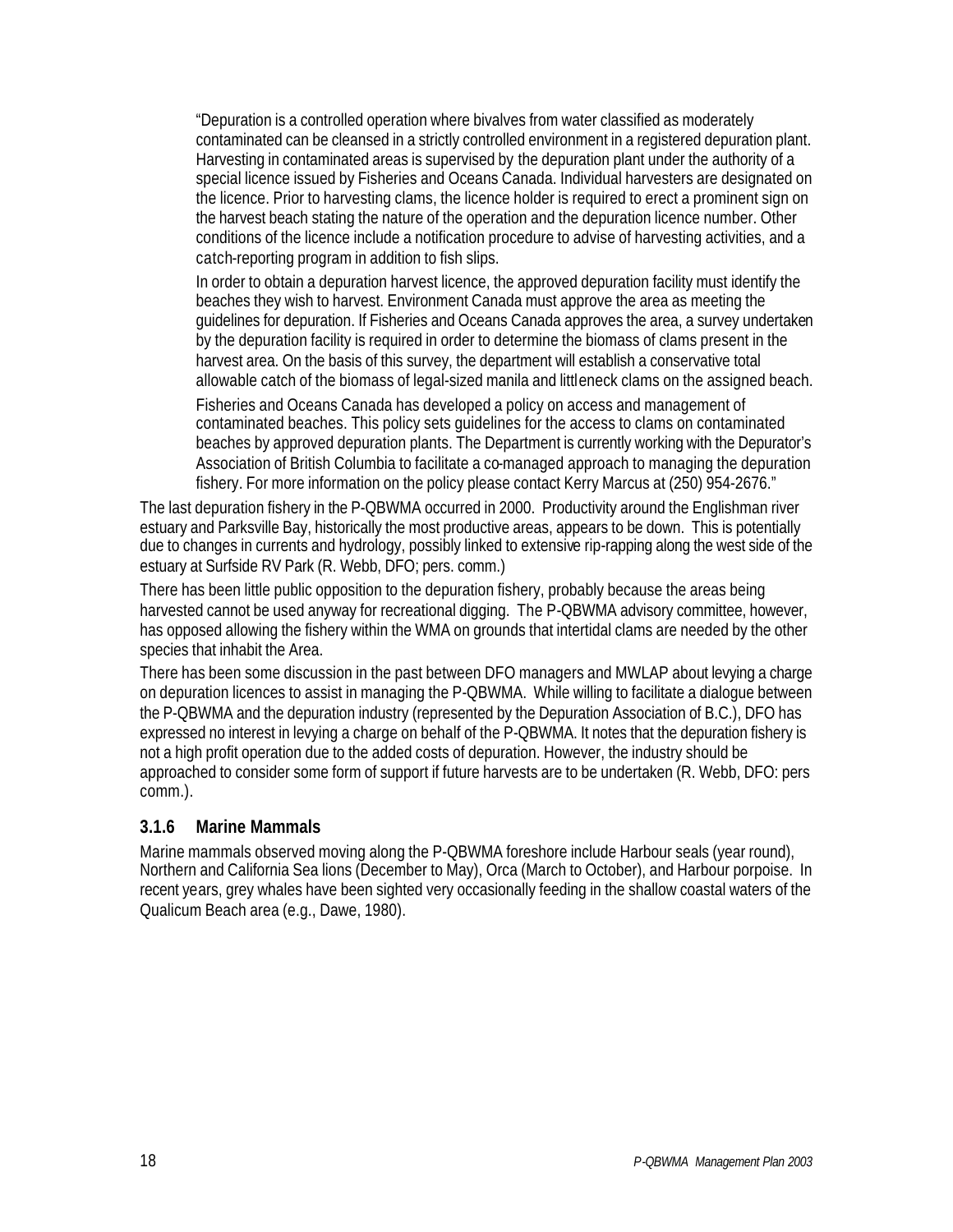# 3.2 Terrestrial Resources

## **3.2.1 Vegetative Communities and Habitats**

Terrestrial vegetation types have been documented for the Englishman and Little Qualicum River estuaries (Table 3-1; Maps 3-1 and 3-2). Adjacent to the marine foreshore, with no effective regulatory setbacks, most trees and native vegetation have been cleared on privately owned lands as well as in public parks in urbanized areas.

The 2001 addition of the Englishman River unit added approximately 118 ha of riparian vegetation (Table 3- 1). Vegetation within this riparian corridor is largely second growth, as most of the corridor has been left intact by recent logging activities (in the case of forest company ownership) or dedicated to Crown as part of subdivision (on developed parcels). The riparian lands are characterized by mixed forest dominated by red alder, bigleaf maple within floodplain and stream edges, Douglas fir and western red cedar on slopes.

#### *Sensitive Ecosystem Inventory*

The Sensitive Ecosystem Inventory for Southeast Vancouver Island and the Gulf Islands (the SEI) identifies 7 types of "sensitive" (increasingly rare) ecosystems and 2 "important" (not necessarily rare but making important contributions to biological diversity) ecosystems (Ward *et al.*, 1998 and McPhee *et al*., 2000). Five of the 7 sensitive ecosystem types are represented in or immediately adjacent to the P-QBWMA, with SEI sites concentrated in the Little Qualicum Estuary, Englishman River estuary and Englishman River corridor MUs (Map 3-5).

## **3.2.2 Terrestrial Birds, Mammals and Herptiles**

## *Bald Eagles*

Each winter, large numbers of Bald eagles come to the P-QBWMA to feed on spawning salmon. For example, in 1995, the Little Qualicum River run attracted up to 217 Bald eagles to the estuary and 95 to the Little Qualicum Spawning Channel and Waring farm upstream (Clermont, 1996). Salmon enhancement activities may attract even higher concentrations.

Most eagle nest and perch trees are located on private land adjacent to the P-QBWMA and with no setbacks or other protective measures, are threatened by accelerated land development and logging. As of 2002, 12 nests had been documented in or within 1 km of the WMA (Map 3-3). Eagle nest trees, but not perch trees, are protected by the *Wildlife Act*.

## *Other Birds and Mammals*

Based on past inventories in the Qualicum National Wildlife Area, 23 mammalian species are expected to occur in the foreshore and estuarine components of the P-QBWMA (see Clermont, 1996: Appendix 2).

The Englishman River corridor added a diversity of habitats and species to the P-QBWMA. In contrast to the estuary and intertidal foreshore where waterbirds dominate, the riparian and woodland habitats are home to over 60 species of passerines (songbirds, sparrows, etc.) as well as Pileated and Downy Woodpeckers, Great Horned Owl, Turkey Vulture, Wood Duck, Cooper's and Northern Goshawk, and Ruffed and Blue Grouse (BC Environment, 1996).

Several large mammals can be added to the list of 23 species in the foreshore/estuary portions. These include cougar, black bear, timber wolf, martin, wolverine, and Roosevelt elk. The rare and endangered Vancouver Island water shrew is known to occur in this area. Only two nursery colonies of the provincially threatened Townsend's big-eared bat are known in B.C., one is found within the Little Mountain forestlands. Occasionally a solitary Vancouver Island marmot is sighted within the Englishmen watershed but no colonies have been found.

Most of the wildlife information for this region has been gained through a cougar radio-collaring and monitoring program coordinated by Knut Atkinson of MWLAP, from 1992 to 1997. This program indicated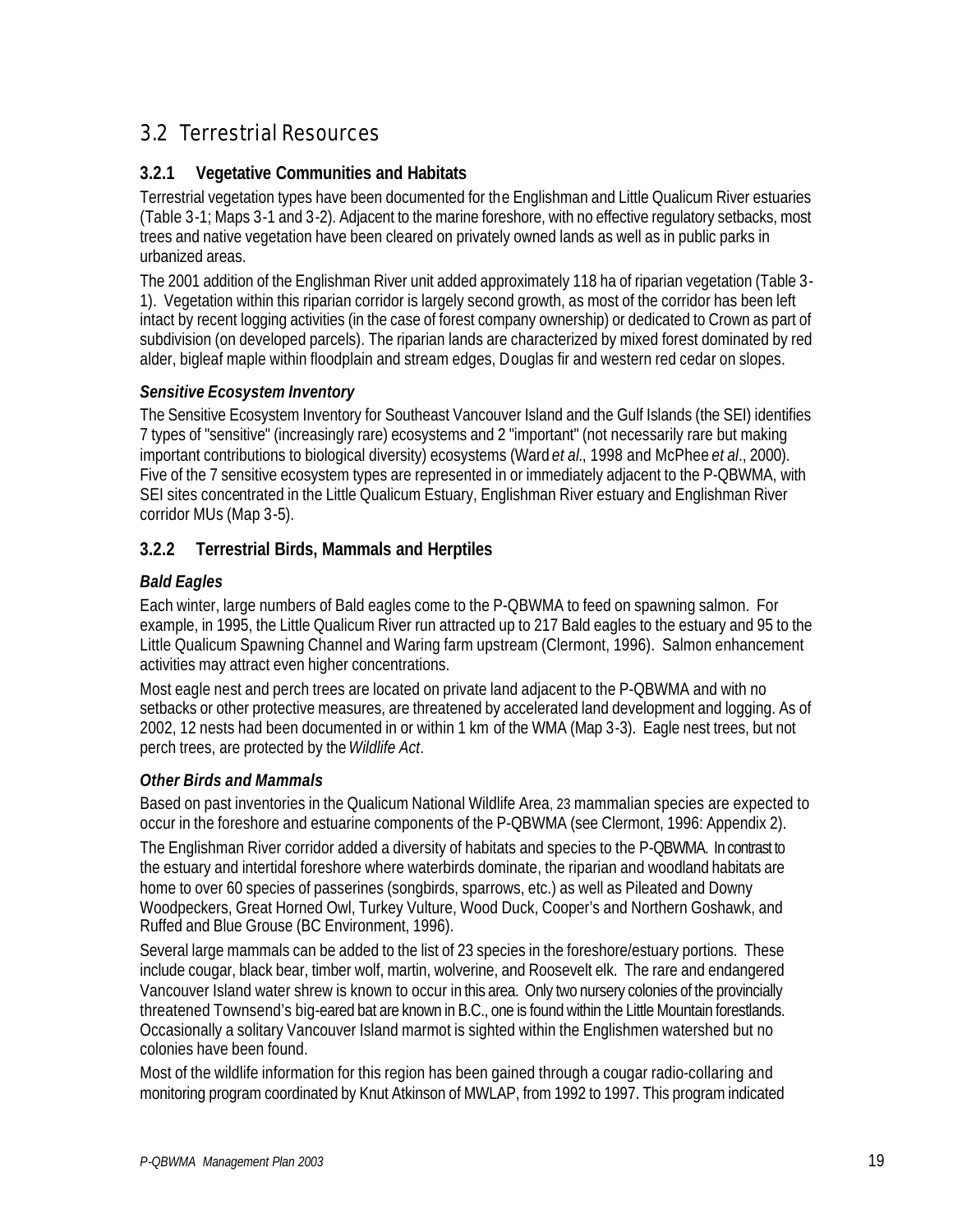that some 10 to15 cougar use the Englishman watershed. Deer and elk, as primary prey species, were also inventoried. Black-tailed deer had declined in recent years, and up to 15 elk were believed to reside in this area (BC Environment, 1996: 6).

#### *Herptiles*

An inventory of herptiles was undertaken on the Marshall-Stevenson Unit of the Qualicum National Wildlife Area from 1976 to 1979 (Dawe, 1976, 1979). The most common herptiles included three species of garter snakes, Northwestern salamander, and Pacific tree frog. Appendix 3 of the 1996 Management Plan (Clermont, 1996) provides a partial list of amphibians and reptiles likely to be found in the P-QBWMA, based on the inventory in the Qualicum National Wildlife Area.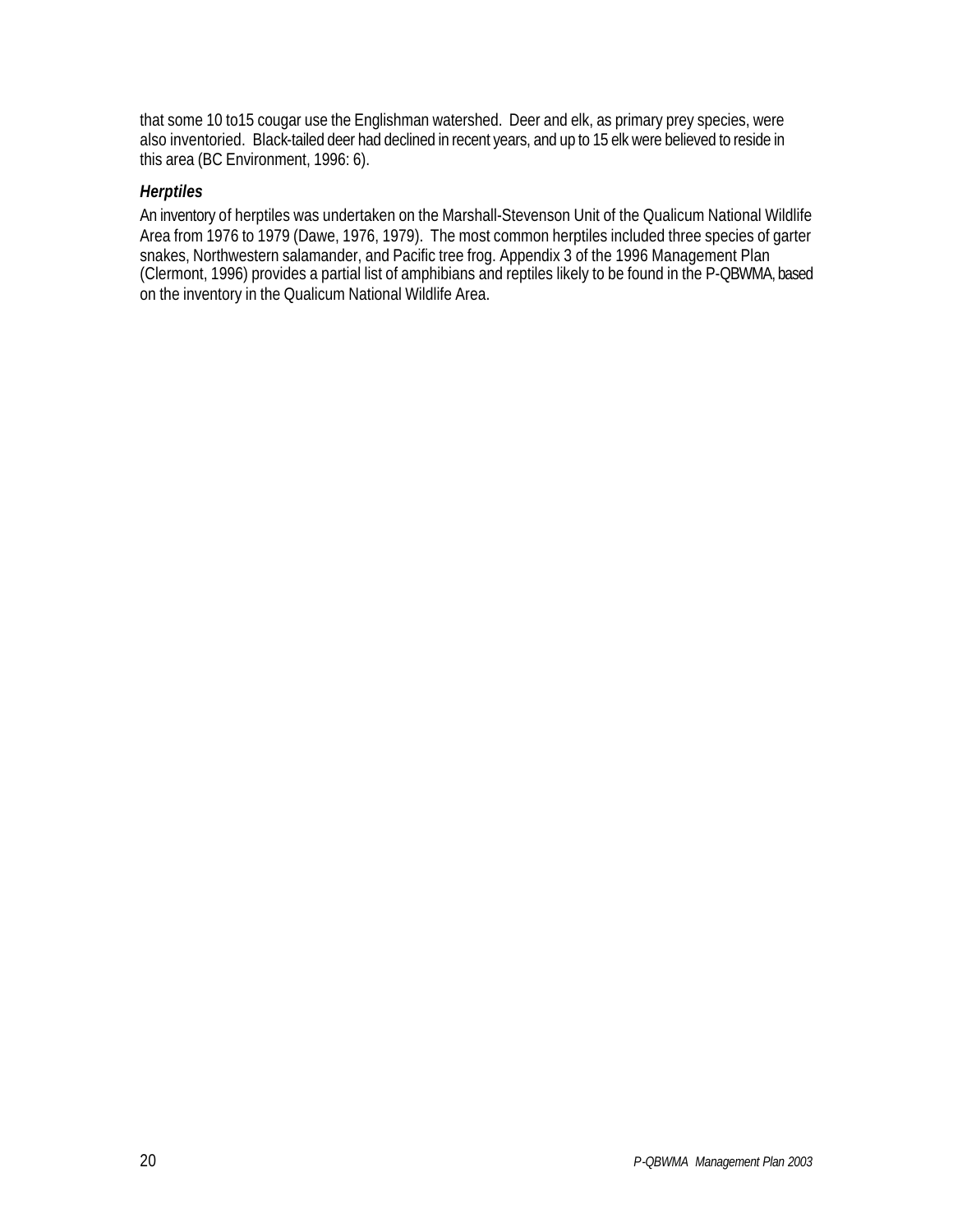# 3.3 Human Values and Uses

## **3.3.1 First Nation Cultural Values**

First Nation archaeological sites (middens) are known to exist at the mouth of the Little Qualicum River estuary, the Englishman River estuary and IN Craig Bay, reflecting the importance of estuaries for First Nation settlements (Dawe, 1977). There are petroglyphs in Top Bridge Park and other archaeological sites along the Englishman River (H. Edwards, pers.comm.). Further definition of the historic and present-day cultural values of the P-QBWMA should be undertaken in collaboration with the Nanoose and Qualicum First Nations. The P-QBWMA logo was designed by the Nanoose First Nation, and depicts the relationship between the rich fish and wildlife of the region and humans.

## **3.3.2 Wildlife Viewing and Nature Appreciation**

Wildlife viewing and nature enjoyment are widespread throughout P-QBWMA wherever access is available to the beach and estuaries. The Englishman River corridor also provides excellent nature viewing and provides a sense of remote wilderness. T argeted wildlife viewing is most intense during spring and fall bird migrations along the foreshore and in the estuaries, and during fall salmon migrations along the river. Peak enjoyment of the foreshore environment and natural setting occurs during the late spring, summer and fall.

Several special events capitalize on the natural assets associated with the P-QBWMA:

- The Brant Festival, which occurs in April, honours the spring arrival of the Black Brant and includes activities such as wildlife viewing, competitive birding, wildlife art and photography exhibitions, decoy carving competitions, and natural history talks. The Festival has drawn several thousand visitors annually since its inception in 1991.
- The BC Open Sandcastle Competition in July celebrates the beauty of the expansive, safe, beaches of the area. Sand and sea festivities abound with the feature event being a competitive sandcastle building contest. Up to 30,000 visitors annually attend the activities associated with this event.
- Rivers Day, the last weekend in September, celebrates waterways across Canada, and provides a focus for local streamkeepers to share their enthusiasm for local streams and rivers.

## **3.3.3 Walking, Hiking and Cycling**

Virtually the entire P-QBWMA is used for walking to greater and lesser degrees, depending on public accessibility. The most intensive use, both on and off trails, occurs along the trail network in the Englishman River estuary (ERE), in Parksville and in Qualicum Beach.

In the Englishman River Corridor, informal trails in Block 602 (west side) are used by hikers, fishers, mountain bikers and people who wish to view the salmon runs. On the east side, Top Bridge Park is a popular local destination for walking, mountain biking and swimming.

The Regional District of Nanaimo (RDN) has developed a trail network plan connecting regional parks and other destinations throughout the region, using existing and proposed trail routes. It is raising funds for a pedestrian bridge over the Englishman River at Top Bridge Park, and wishes to formalise a trail route through Block 602 on existing roadways and trails to the Morison and Little Mountain Regional Parks.

Public use of the P-QBWMA is increasing as the surrounding population grows and outdoor activities become more popular. However, uncontrolled access is damaging the physical environment and disrupting habitat use. Walking, hiking and cycling tramples sensitive vegetation, particularly in wet areas, along stream banks (which are susceptible to erosion if bared of vegetation), and where fragile coastal plant communities exist. Human presence in the wrong places can scare birds and other wildlife away from nesting, feeding or resting areas that are critical to their survival.

## **3.3.4 Dog Walking**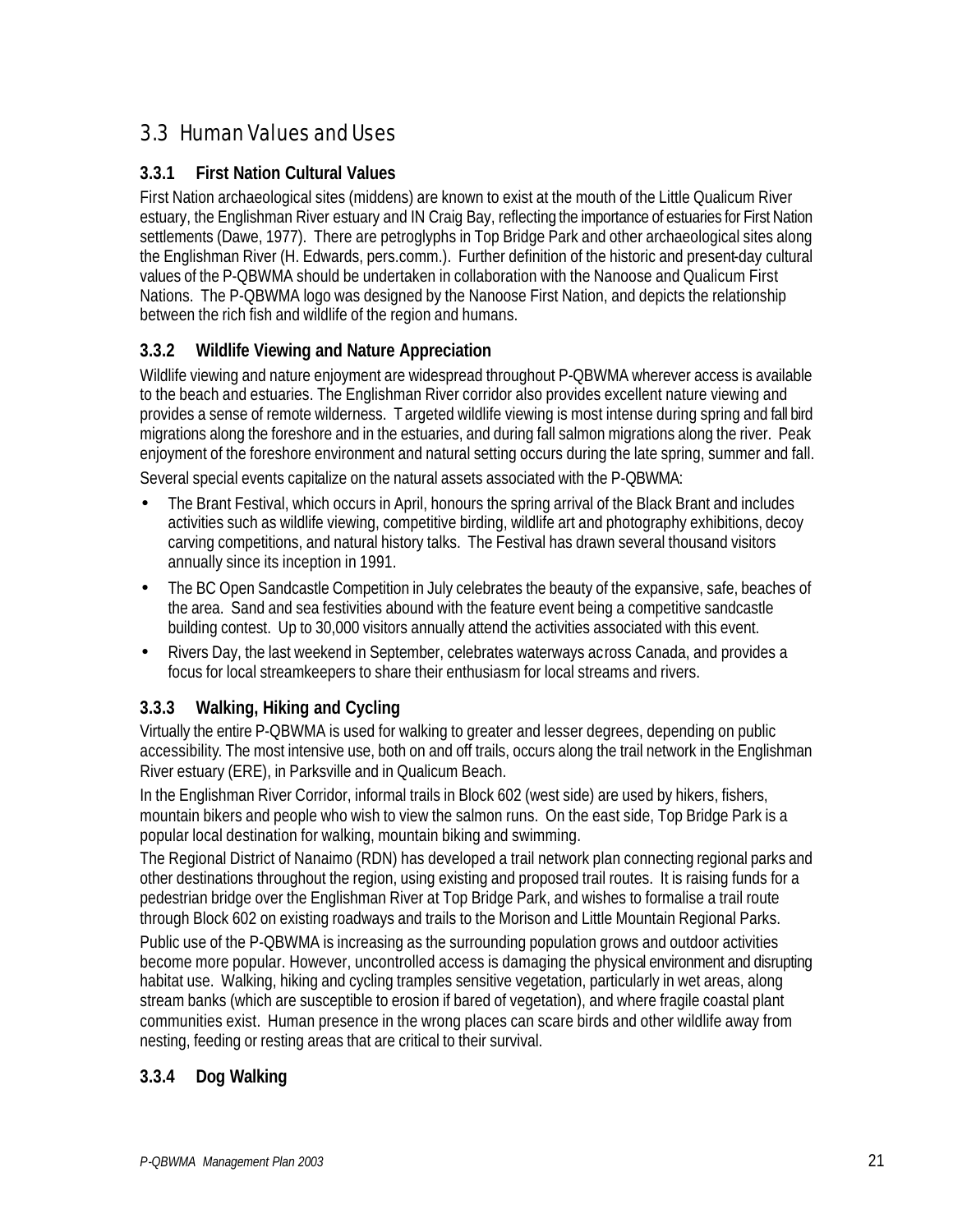Dog walking is a very popular use of the foreshore and the trails in the Englishman River estuary and along the River. Despite numerous signs along the foreshore portion of the P-QBWMA showing that dogs should/must be on leash, unleashed pets are common. Uncontrolled dogs can cause great disturbance to wildlife, particularly for resting, feeding and ground nesting birds (see section 3.1.2 for a discussion of disturbance of Brant populations in the WMA).

Both Parksville and Qualicum Beach have bylaws that restrict dogs on beaches. the City of Parksville Dog Control Bylaw no. 1284 (sec.21) states that "No person who is the owner of a dog shall permit, suffer or allow such dog to be at large within the Municipality". Parksville has obtained a legal opinion that since the City's corporate boundaries extend out into the water of the Strait of Georgia, this bylaw applies to all lands along the foreshore (R. Roycroft, pers.comm.).

In 2002, the Town of Qualicum Beach passed a bylaw addressing the presence of dogs on the public beach within its boundaries. Among other restrictions, part 4 of Bylaw no.406.06 disallows dogs on the public beach from March 1 to April 30 for the protection of water birds (Box 3.1). This is the first bylaw in the region to contain regulations specifically for this purpose.

#### **Box 3.1: Qualicum Beach's Bylaw no. 407.06 - dogs on beaches**

"Part 4 – Animals and Dogs on Public Beaches

32. (a) Between June 15 and September 15, no person who is the owner of a dog shall permit, suffer or allow such dog to be on that portion of the public beach within the Municipality between Grandon Creek and Beach Creek unless said dog is on leash. Between June 15 and September 15 of each year, dogs are permitted off-leash on that portion of the public beach west of Grandon Creek and east of Beach Creek. Between September 16 and June 14 of each year, dogs are permitted off-leash on the public beach within the Municipality. At all times, dogs on the public beach must be under the supervision and discipline of their Owner.

Notwithstanding the aforementioned, and in cooperation with the Parksville-Qualicum Beach Wildlife Management Area Management Plan, and for the protection of wildlife (mostly waterbirds), no dogs shall be permitted on the public beach from March 1 to April 30 in each year to coincide with the annual Brant migration."

## **3.3.5 Commercial Eco-tourism Operations**

There appears to be only one eco-tour operator currently in the area, who provides transportation (12 person bus) and interpretative services to local natural attractions for small groups (e.g., Cathedral Grove, Horne Lake). Representatives of the local tourism industry feel that there is considerable potential for more use of the P-QBWMA and Parksville-Qualicum area for eco-tourism (see Appendix A – notes from Revenue Generation Focus Group).

## **3.3.6 Camping**

Organized camping is concentrated in Rathtrevor and Englishman River Provincial Parks and private campgrounds in the surrounding area. Attendance and revenue statistics for the two provincial parks are averaged for 1999-2001 are summarized in Table 3.4.

**Table 3.4:** Rathtrevor and Englishman River Provincial Parks - average annual visitation and revenues for 1999-2001 (from http://wlapwww.gov.bc.ca/bcparks/operations/op\_info/vancouver\_island\_mid\_op\_info.htm)

|                        | Campground use $-$ #<br>parties<br>$\text{(party = } 3.2 \text{ persons)}$ | Day use $-$ # parties<br>$(party = 3.5 persons)$ | Revenue<br>(park user fees) |
|------------------------|----------------------------------------------------------------------------|--------------------------------------------------|-----------------------------|
| Rathtrevor             | 27,000 (approx)                                                            | 127,500 (approx)                                 | \$428,240                   |
| Englishman River Falls | 7167                                                                       | 45,599                                           | \$89,874                    |

Within the P-QBWMA, informal camping may occur along the Englishman River corridor, though the presence of the hatchery and limited accessibility other than on foot likely discourage widespread use.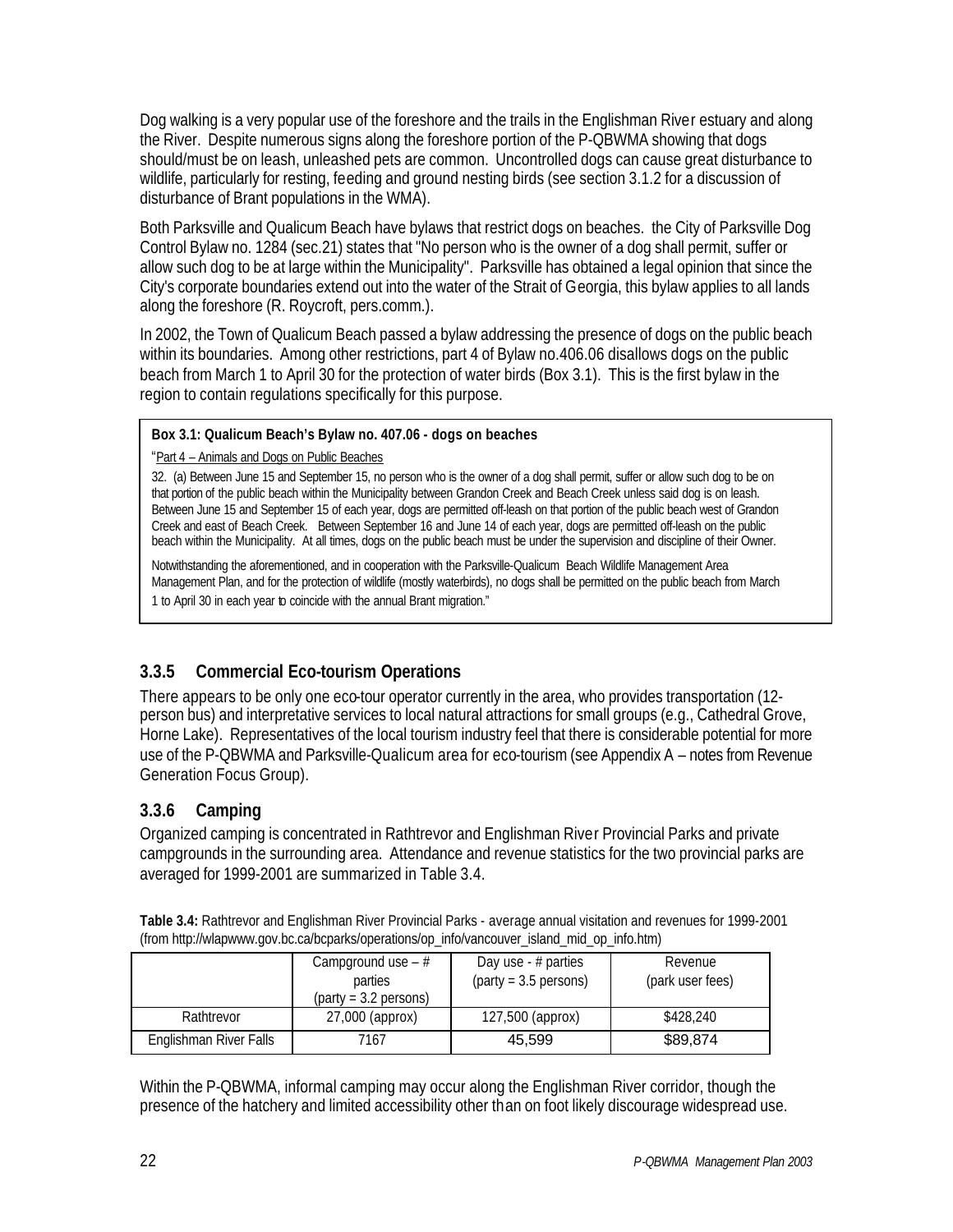Signage prohibiting overnight camping along with the closeness of private residences deters camping in the foreshore portion of the WMA.

## **3.3.7 Hunting and Fishing**

No hunting is permitted in the foreshore and estuary components of the P-QBWMA. Deer and grouse hunting likely occurs along the Englishman River.

Virtually the entire 14.5 km of stream below the Englishman River Falls is accessible for angling via public road ends, or on gated roads on private timber and residential lands (Block 564 and 602) that are accessible to non-vehicular traffic.

However, angling is highly regulated on the River. In the 2002 season, all steelhead supporting waters (the river below the lower falls in Englishman River Provincial Park) were closed to fishing until May 31, and were again closed as of December 1 until May 31, 2003. Headwater sections remained open for trout fishing. Between May 31 and Dec 1, no fishing was allowed from the lower falls in the Park to signs about 100 m downstream, and only fly fishing was allowed from that point to Morison Creek. Catch and release is required for all wild Cut throat and steelhead angling; a daily quota of two fish was permitted for hatchery cut throat. Steelhead anglers must purchase a special license and are asked to report data such as number of days fished, and catch results (hatchery vs. wild fish).

## **3.3.8 Boating**

Kayak and canoeing are increasing in popularity. While quieter and less disruptive, they can still unnecessarily disturb feeding and resting marine birds and mammals. Kayak/canoe launching can also destroy riparian or foreshore vegetation at popular, unmanaged "put in" sites.

Recreational boating is popular along the entire coast. It is concentrated in the summer season when bird and marine mammal populations in the nearshore are low relative to the rest of the year. However, unmanaged boat launching from level access points within the P-QBWMA causes disruption of foreshore vegetation and intertidal habitat. For example, vehicles and boat trailers were reported driving onto the foreshore from Surfside Drive near the Little Qualicum estuary (M. Henigman, pers.comm.). Large boulders have since been placed to prevent vehicle access to the beach (N. Dawe, pers.comm.).

## **3.3.9 Motorized Vehicles**

A regulation under section 18 of the *Wildlife Act* prohibits motorized vehicles from entering between the high and low water marks within the P-QBWMA. Nonetheless, some use of off-road vehicles occurred in the past on both sides of the Englishman River near the estuary, and was particularly detrimental to the west spit habitat (Clermont, 1996). However, increasing presence of walkers and nearby residential development has likely discouraged this use. Off road vehicles may be used in parts of ER corridor where access is not gated or where these vehicles can move around gates.

## **3.3.10 Education and Interpretation**

Several information and education-related initiatives have been taken in recent years:

- Interpretive signs have been erected next to viewing platforms, on the west side of the Englishman River estuary and on the backshore off Highway 19A at the north end of Qualicum Beach (Photo 3.1a/b).
- A major objective of the annual Brant Festival is to inform the public of the significance of the foreshore as staging habitat for Pacific Black Brant and other water birds, and enhance public appreciation of the ecological features and functions of the area in general.
- The 2001 Brant study (Martin *et al.*, 2002) included several outreach efforts to inform the public of the study, the status of Brant populations, and to emphasize the issue of disturbance of birds by people and dogs. These efforts included: interaction with over 200 people during field sessions and 8 presentations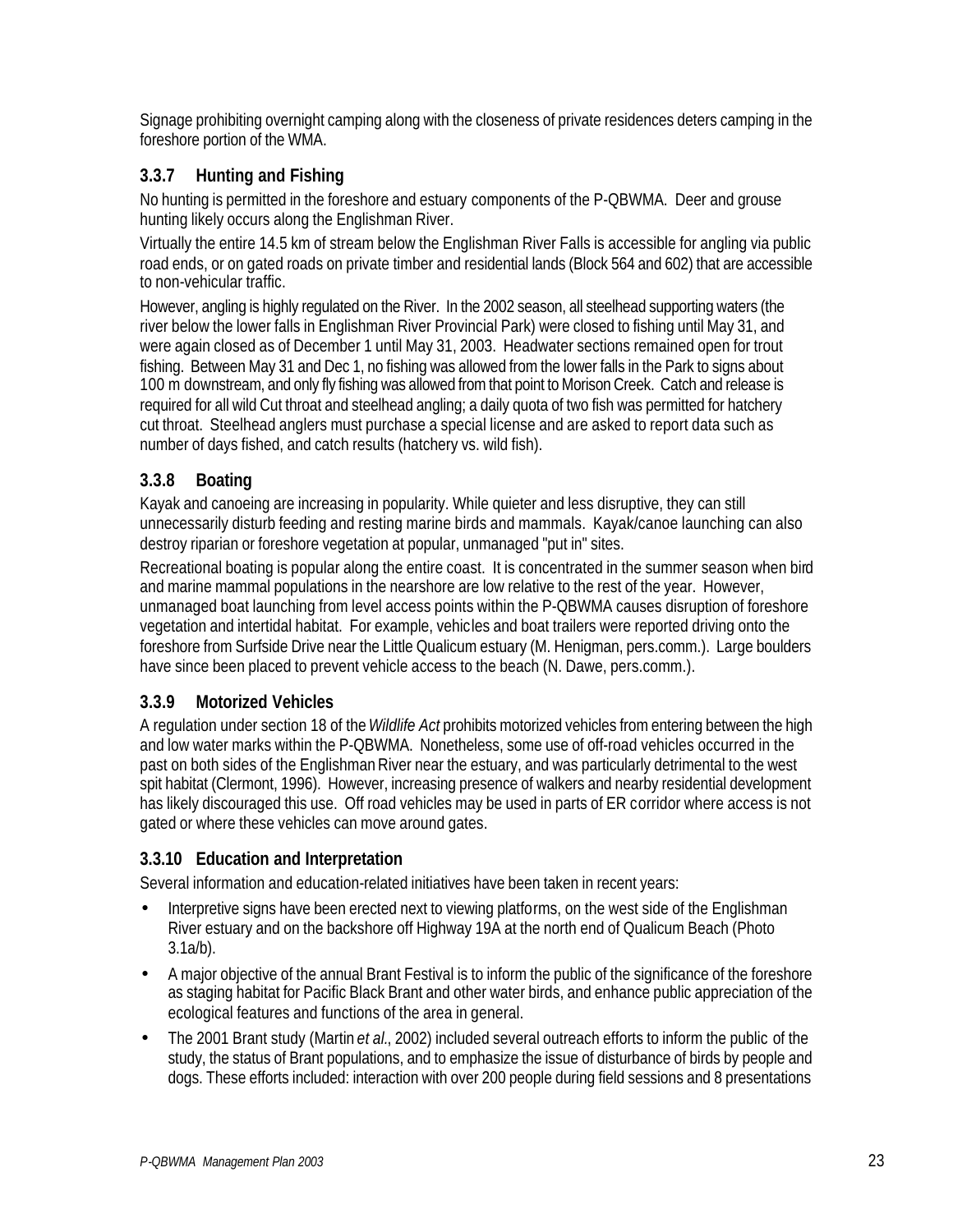before and during the Brant Festival; three articles in the local newspaper; and a newsletter distributed through Festival programs as well as direct mailed to 1200 residences in and around Parksville Bay

- The Englishman River Enhancement Group operates a salmon hatchery and spawning channel in Block 602, on the west side of the Englishman River. It provides an opportunity to learn about salmon, their life history, their habitat requirements and the significance of riparian zones and the diversity of life that can be found here.
- During Rivers Day in September 2002, the Parksville and Qualicum Streamkeepers and Mid Vancouver Island Habitat Enhancement Society ran a variety of tours and activities focusing on the salmon runs in the Englishman River and its tributaries (C. Cornish, pers.comm.).
- As noted in section 3.1.3, public outreach and information is a significant component of the Englishman River Recovery Plan. Under the Plan, the Mid Vancouver Island Habitat Enhancement Society received funding to publish newsletters, conduct media events, develop school outreach projects and organize Rivers Day events. The Arrowsmith Watershed Stewardship Team, started in January 2000, has also been conducting public information and landowner contact programs about water quality and water flow stewardship in the Englishman River watershed.

**Photo 3.1 Interpretive signs** a) west Englishman River estuary



b) north Qualicum Beach foreshore

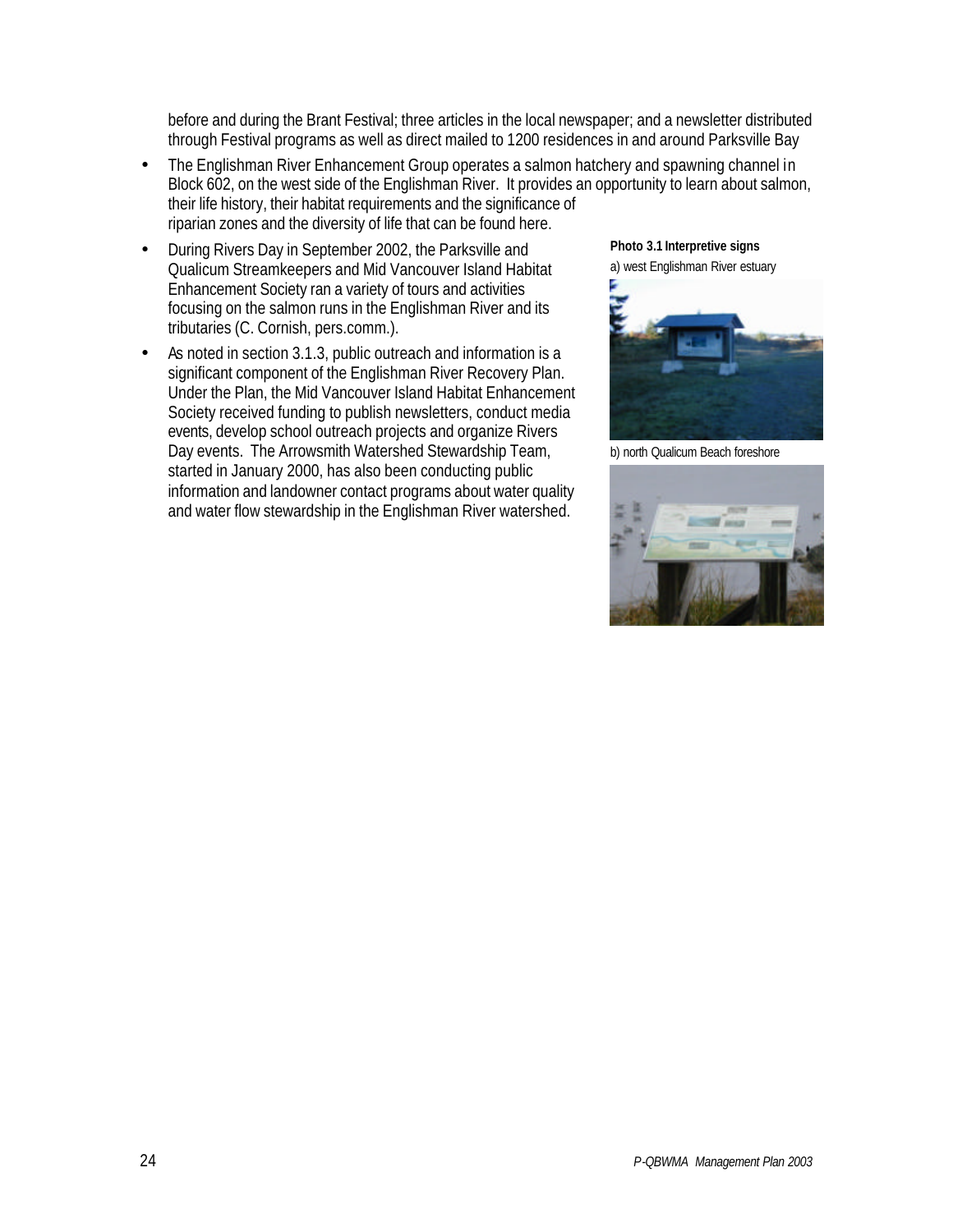## 3.4 Accesses and Facilities

The status of accesses and facilities is summarized in Table 3-5. Accesses to the foreshore portion consist primarily of road ends and pull outs from Highway 19A. Waterfront community parks in Parksville and Qualicum Beach also provide parking, stairs and/or walkways to or along the beach. Access to the Englishman River corridor is by road ends and trails.

A photo survey of all accesses to the P-QBWMA was conducted in late 2002. It shows that an assortment of signs are used in varying numbers and arrangements. In many cases, signs identifying the P-QBWMA are absent or accompanied by an array of signs regulating camping, parking, dogs on leash, sunscreen, etc. The effect can be unattractive and confusing, and the presence of the WMA can be diminished (Photo 3.2).



**Photo 3.2:** Array of signs at WMA access point.

| Management<br>Unit            | # Access<br>points                    | Interpretive signs,<br>viewing platforms                                                           | <b>Trails</b>                                                                                                                                                                       | Other                                                                                                                                                                            |
|-------------------------------|---------------------------------------|----------------------------------------------------------------------------------------------------|-------------------------------------------------------------------------------------------------------------------------------------------------------------------------------------|----------------------------------------------------------------------------------------------------------------------------------------------------------------------------------|
| Craig Bay                     | 5 (outside<br>Rathtrevor<br>Park)     | (Several signs in<br>Rathtrevor Park.)                                                             |                                                                                                                                                                                     |                                                                                                                                                                                  |
| Englishman<br><b>River</b>    | 10 (approx)                           | At hatchery.                                                                                       | Block 602 - from Allsbrook Rd to<br>hatchery to Middlegate Rd.<br>Block 564 - access trails from Kaye<br>Rd to river.<br>Top Bridge Park trails<br>Trails along hydro right-of-way. | Gate at Allsbrook Road<br>prevents vehicular<br>access.<br>Gate at Kaye Road<br>controls vehicle access<br>to recently developed<br>residential lands along<br>Englishman River. |
| Englishman<br>River estuary   | $\overline{11}$                       | West side: interpretive<br>sign/ kiosk and viewing<br>platform.<br>East side: viewing<br>platform. | West side: perimeter and cross trail<br>loop accessed from Shelley Road.<br>East side: San Pareil trail and<br>boardwalk accessed from Plummer Rd<br>and San Malo Cres.             | Gate at Shelley Road.<br>Cairn** at west side<br>viewing platform.                                                                                                               |
| Parksville                    | $7 + waterfront$<br>community<br>park |                                                                                                    | Waterfront walkway in community<br>park; further walkway access acquired<br>or planned along the foreshore.                                                                         | Cairn** in community<br>park.                                                                                                                                                    |
| Area G                        | 8 (approx)                            |                                                                                                    |                                                                                                                                                                                     |                                                                                                                                                                                  |
| <b>Oualicum</b><br>Beach      | $17 + waterfront$<br>walkway          | Viewing platform and<br>interpretive sign at north<br>end, off Highway 19A                         | Waterfront walkway                                                                                                                                                                  | Cairn**                                                                                                                                                                          |
| Little<br>Oualicum<br>estuary | 4                                     |                                                                                                    | In Oualicum National Wildlife Area<br>(NWA), Marshall Stephenson Unit                                                                                                               | Gate at NWA.                                                                                                                                                                     |

#### **Table 3-5: Accesses and facilities in the P-QBWMA**

\*\*Three cairns were erected in 1994 to recognize local community support and generosity of the partners of the Pacific Estuary Conservation Program in funding land acquisitions to create the P-QBWMA.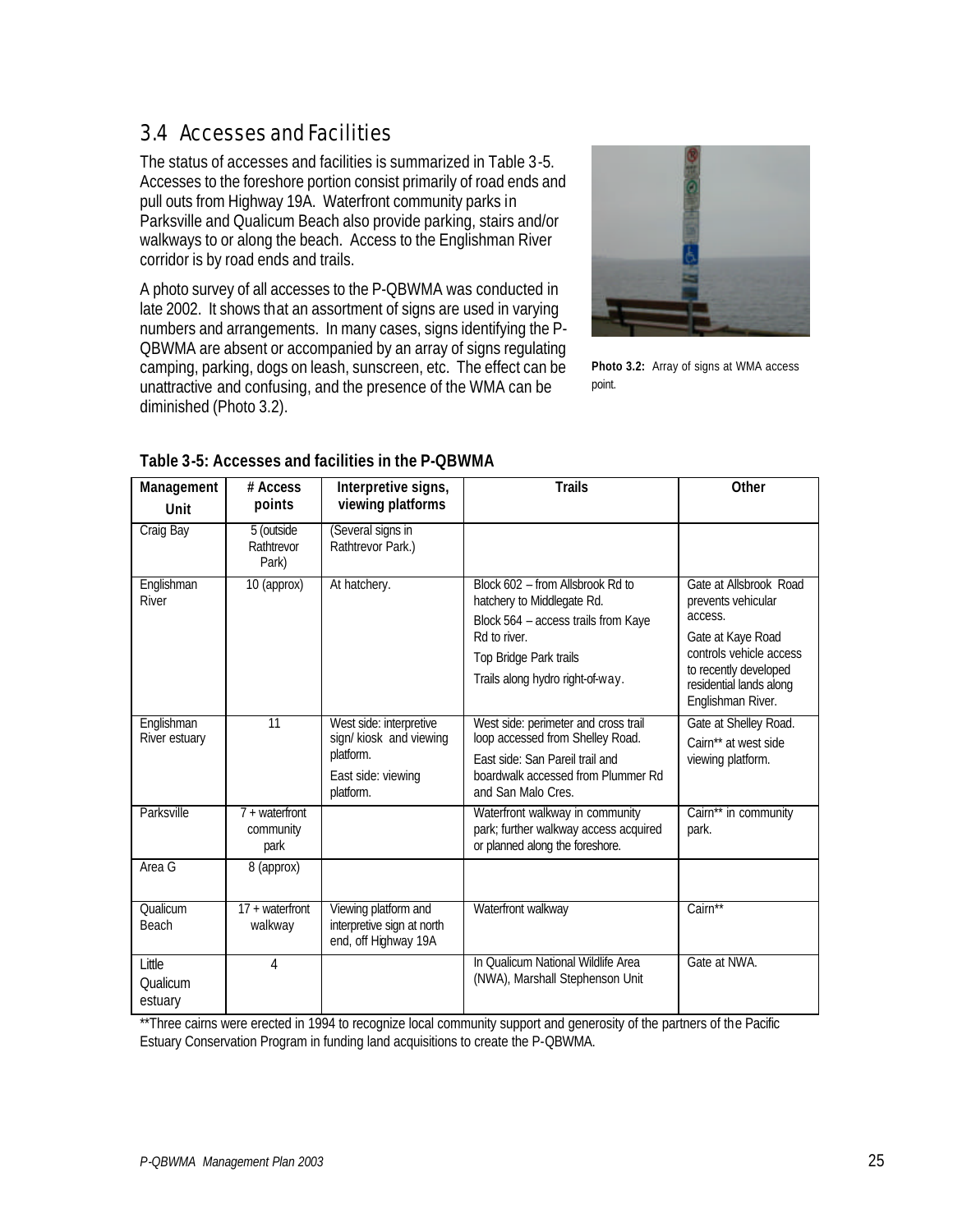# 3.5 Adjacent Lands

Continued urban development along the waterfront and in the upland, and clearing by forestry and agriculture in upper watersheds, have downstream and downhill effects on the P-QBWMA.

## **3.5.1 Community Planning**

The P-QBWMA encompasses 2 municipalities and 3 Electoral Areas (E, F and G) of the Regional District of Nanaimo. It falls within 6 different Official Community Plans (there are two separate OCPs in Area G-one for the Englishman River area and one for the French Creek area). There is also a variety of zoning and other bylaws that affect land use in each of the five jurisdictions.

The RDN and MWLAP have signed a memorandum of understanding (MOU) that forms the basis for "a new collaborative process for the efficient delivery of services in the areas of environmental permitting and protection". Among other measures, it sets out how OCPs and development applications will be reviewed in the context of environmental protection. The MOU can be viewed on the Ministry's website http://wlapwww.gov.bc.ca/vir/pa/index.htm.

Similar agreements have not been developed with Parksville and Qualicum Beach. While MWLAP staff no longer review specific development proposals (other than through *Water Act* notifications), they are mandated to provide input to higher level plans like OCPs.

## **3.5.2 Foreshore and Riparian Development**

There are a variety of human activities that impact the foreshore and intertidal habitats within the P-QBWMA:

- Removal of vegetation along the foreshore and adjacent upland. Vegetation is part of the shore's natural erosion protection. Roots and stems trap sand and soil particles, forming an erosion resistant buffer once the plants are well established. However, native trees, shrubs, and grasses are frequently removed to make way for foundations, lawns and views.
- Continued "hardening" of land adjacent to foreshore. Structures like retaining walls and groynes, which attempt to protect waterfront property from beach erosion, alter natural sedimentation patterns in the local foreshore area. Usually, they simply move the "problem" next door, causing accelerated erosion on adjacent properties and the foreshore. Neighbouring properties then feel compelled to "armour" their shoreline, and the effect is accelerated.
- Removal of living intertidal organisms (e.g., clams, sand dollars, crab), seaweed and eelgrass (typically for garden compost or mulch), rocks and drift logs (often for garden and lawn structures).
- Removal of beach drift logs for firewood, gardens or as perceived hazards to adjacent properties. Beached logs are instrumental in stabilizing backshore sediments and vegetation.
- Dumping of yard and garden waste for the sea to wash away.
- Construction of campfires or fire pits. While relatively innocuous on an individual basis, the sum total of many fires can be to sterilize sections of beach and foreshore of surface and subsurface organisms.

Qualicum Beach and parts of the RDN have instituted regulatory setbacks and/or development permit areas along creeks, rivers and foreshore areas. These provide a level of protection to these habitats in development and re-development activities. Parksville has as yet not adopted similar regulations. Other activities mentioned above are typically dealt with in other jurisdictions through public information and education.

## **3.5.3 Parks Planning**

Parksville and Qualicum Beach manage parks within their respective municipalities. The RDN is responsible for community and regional parks throughout the unincorporated (electoral) areas. As part of a regional trail/greenway system, the RDN has actively pursued the acquisition of land for parks and trails on or near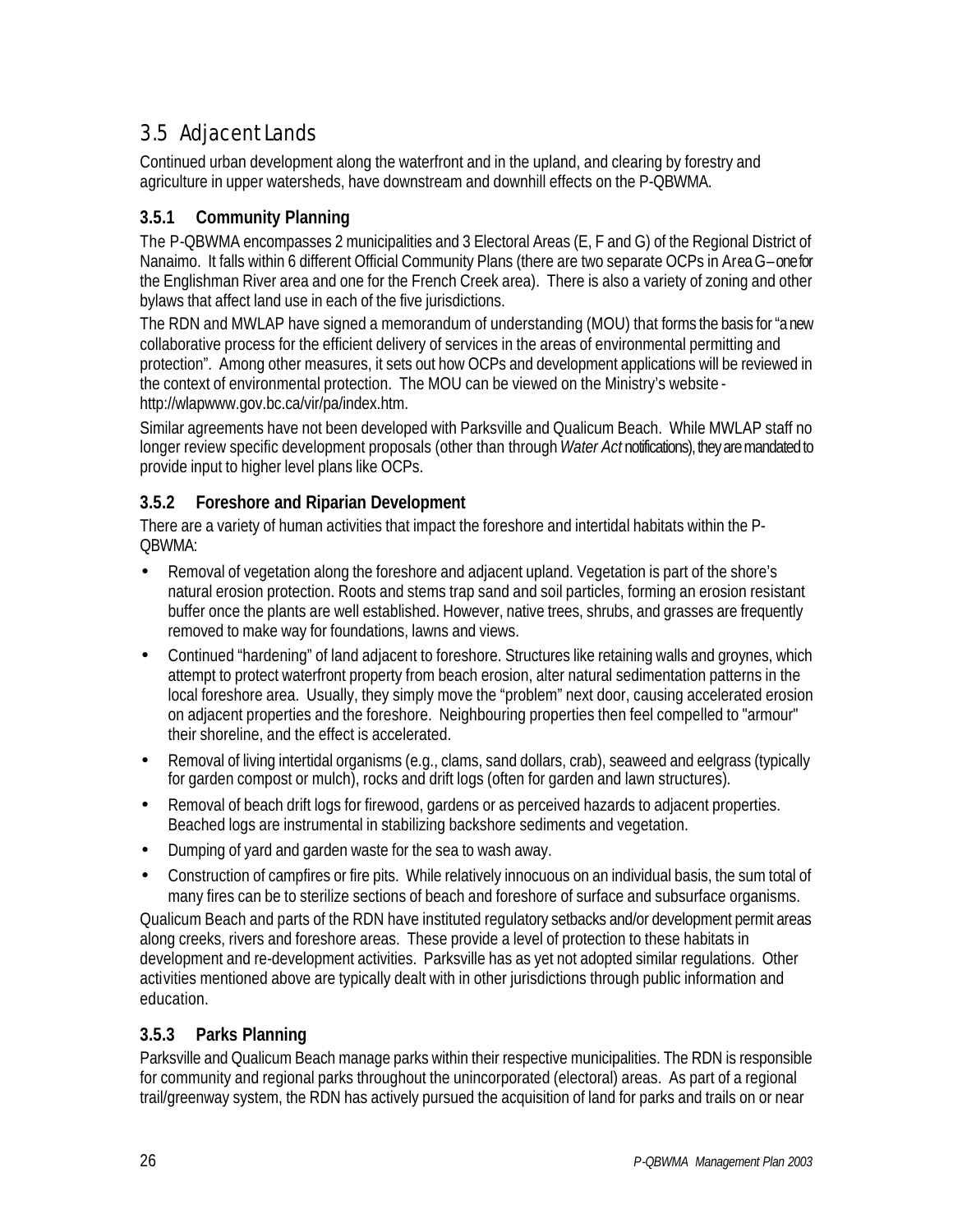the Englishman River. It has been in negotiation with the Province since 1996 to acquire Crown parcels at Little Mountain and along Morison Creek for regional parks. It appears that these parks will soon be dedicated.

In 1978, The Nature Trust acquired riparian lands adjacent to the Englishman River to protect native petroglyphs. These lands are now part of Top Bridge Park, with the portion on the north side of the River under the management responsibility of the City of Parksville via a 30 year lease with the Nature Trust, and the south portion managed by the RDN. The RDN is currently raising funds to build a bridge across the River to connect the two parts and ultimately connect to a trail along the north shore of the River (across Block 602) to its proposed Little Mountain and Morison Creek regional parks.

## **3.5.4 Stormwater Management**

Increased land development has also required greater stormwater management. This can cause significant changes in water quantity, flow rates and timing and in the quality of water that is directed to ditches, streams and the ocean.

In the natural environment, native vegetation uptakes and absorbs rain, slowing the generation of surface flows. When vegetation is removed and replaced with hard, impervious surfaces like roads, concrete and rooftops, the quantity and rate of surface water flows are increased. These heightened flows can also carry many pollutants, including oil, grit and heavy metals from roads and sediment from land clearing. Other contaminants may be washed down storm drains from residential and commercial properties. These changes in water quantity and quality can have profound effects on the receiving waters.

In Parksville alone, there are some 13 stormwater outfalls to the foreshore, 2 to the Englishman River and 3 to its estuary (R. Roycroft, pers.comm.). The number of outfalls in Qualicum Beach and the RDN are not known.

Alternate, "low impact" stormwater designs that emphasize infiltration and zero-runoff-discharge measures are not in general use in any of the watersheds affecting the P-QBWMA.

## **3.5.5 Sanitary Sewer Service**

The RDN's main sewer trunk runs under the foreshore portion of the P-QBWMA to the French Creek pollution control centre. The municipalities of Parksville and Qualicum Beach have a total of seven existing sewer lines within the WMA. To minimize impacts to the foreshore environment, upgrades and maintenance to the trunk and these connections have in the past been referred to MWLAP for review and approval.

The most recent line was installed through the southern P-QBWMA boundary in the Englishman estuary in 1993 to service Craig Bay. The municipal boundary of Parksville overlaps the P-QBWMA in Parksville Bay west to the Englishman River. A portion of the WMA off Qualicum Beach is within the Qualicum Beach municipality.

Prior to the WMA designation, both municipal communities indicated the need to expand and upgrade sewer line outfalls within their jurisdictions. The Ministry has reviewed such developments in the past, to ensure that they proceed with minimal environmental damage. The ability to continue this role is uncertain. In any case, expansion of new lines or sewer lines outside municipalities should be conducted in upland areas beyond the P-QBWMA.

## **3.5.6 Septic Use**

Rural and residential areas outside the boundaries of Parksville and Qualicum Beach typically uses on-site septic disposal. Many older systems do not meet today's standards and may not have been well maintained, leading to leaching of faecal coliforms into ditches, streams and the foreshore.

Septic failure in upland properties, even those that are some distance from the shore, can affect the marine environment. Septic failure is believed to be a significant factor in increasing closure of the foreshore due to coliform contamination over the last decade (Map 3-4).

## **3.5.7 Water Use**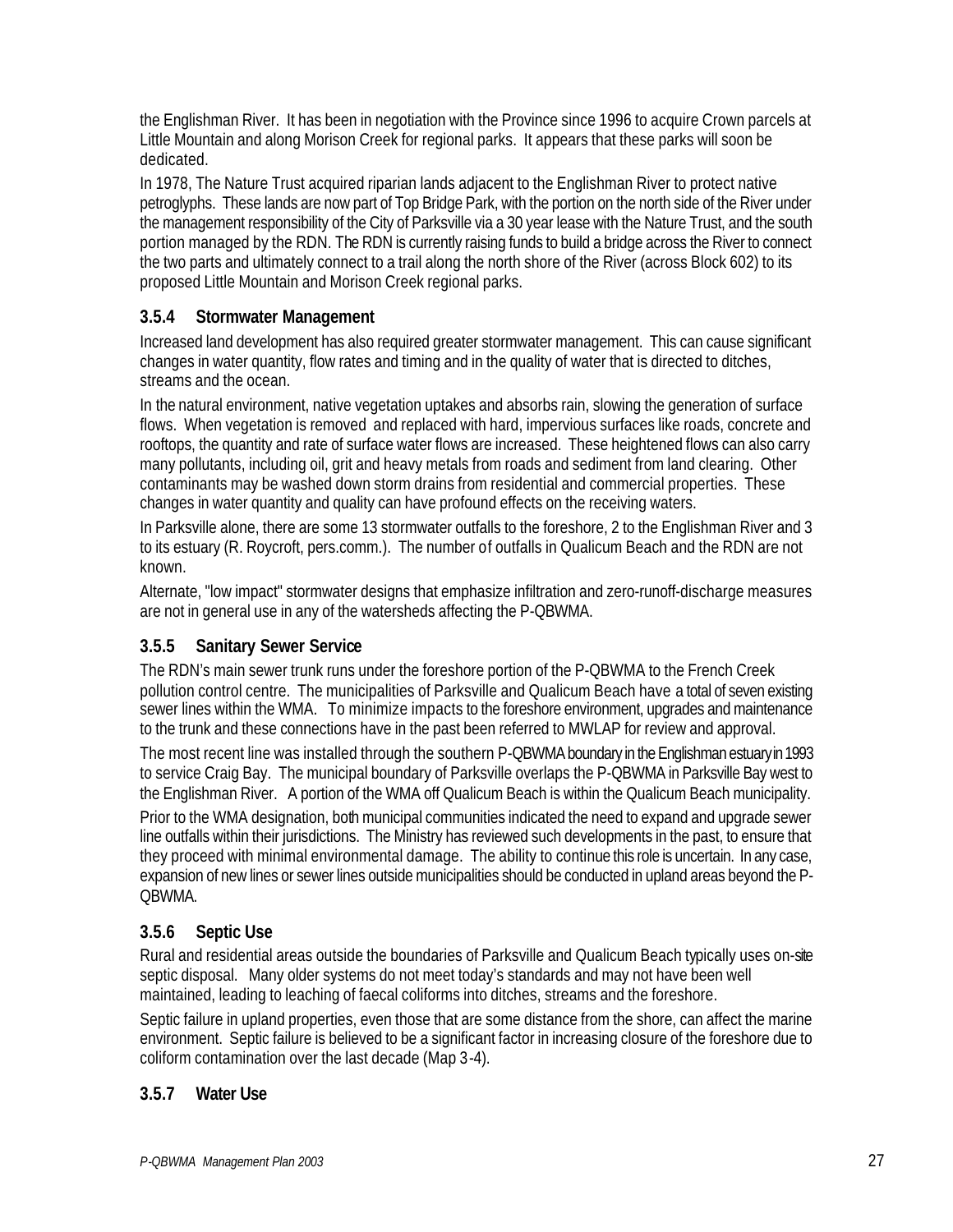As of October 1994, there were 37 water licenses within the Englishman River Water Allocation Plan area (Clermont, 1996). These licenses are concentrated in the lower part of the Englishman River and Morison Creek and its tributaries and are held for rural domestic use, irrigation, storage purposes, industrial use and land improvement purposes. Four licences are held by the City of Parksville for municipal waterworks, allowing the City to pump up to 1.2 million gallons per day from the River, in addition to water drawn from a well field on Despard Avenue. One licence is held by DFO for conservation purposes to support the hatchery on Block 602.

The City of Parkville's water system consists of 16 deep wells drawing from an aquifer on the south edge of the City boundary, and the Englishman River. The average daily consumption within the City varies from 500,000 gallons per day to over 2 million gallons per day during peak summer season.

Qualicum Beach draws water from the aquifer of the Little Qualicum River, partially from the river itself and also from several wells.

#### *Arrowsmith Dam<sup>11</sup>*

In 1997 construction began on a dam at Arrowsmith Lake at the headwaters of the Englishman River to provide a long term, reliable source of water to Nanoose Bay, Parksville, French Creek, and Qualicum Beach. Costing \$4.7 million, the physical structure was essentially complete by November 1998.

The Arrowsmith Water Service, a partnership between the RDN, the City of Parksville and the Town of Qualicum Beach, operates the dam. Each partner paid a share of the cost of the dam's construction based on its water allocation, with the RDN paying 22%, Qualicum Beach 14%, and Parksville paying 64%.

The dam is 14.5 m high with a live storage volume of 9,000,000 m3. Using Arrowsmith Lake as a reservoir, the dam stores heavy winter rain and melting snow. During the dry summer and fall months, approximately 50% of the live storage volume is available for release of water into the River for both human consumption and to improve fisheries flows in the downstream reach of the River.

With its intake on the Englishman River, Parksville is the first partner to benefit from the project by being able to draw additional water from the Englishman River during dry summer months. A portion of Nanoose was connected to Parksville's distribution system in 2002. When necessary, the RDN's French Creek Water Utility and the Town of Qualicum Beach would connect to the system, though the latter does not anticipate having to connect its water supply lines for 8 to 10 years.

With respect to fish habitat, 50% of the dam's storage volume is required to be dedicated to fisheries improvement (R. Roycroft, pers.comm.). under the Englishman River Recovery Plan (see section 3.1.3), the BC Conservation Foundation is conducting a study of water flow and temperature in the River. An objective of the study is to develop and refine a "rule curve" for water releases from the dam to improve downstream fish habitat.

<sup>&</sup>lt;sup>11</sup> The following is taken from the websites for the Regional District of Nanaimo http://www.rdn.bc.ca/water\_sewer/water\_sewer.asp and City of Parksville http://city.parksville.bc.ca/departments/op\_public\_works.asp#Sewer/Storm%20Drainage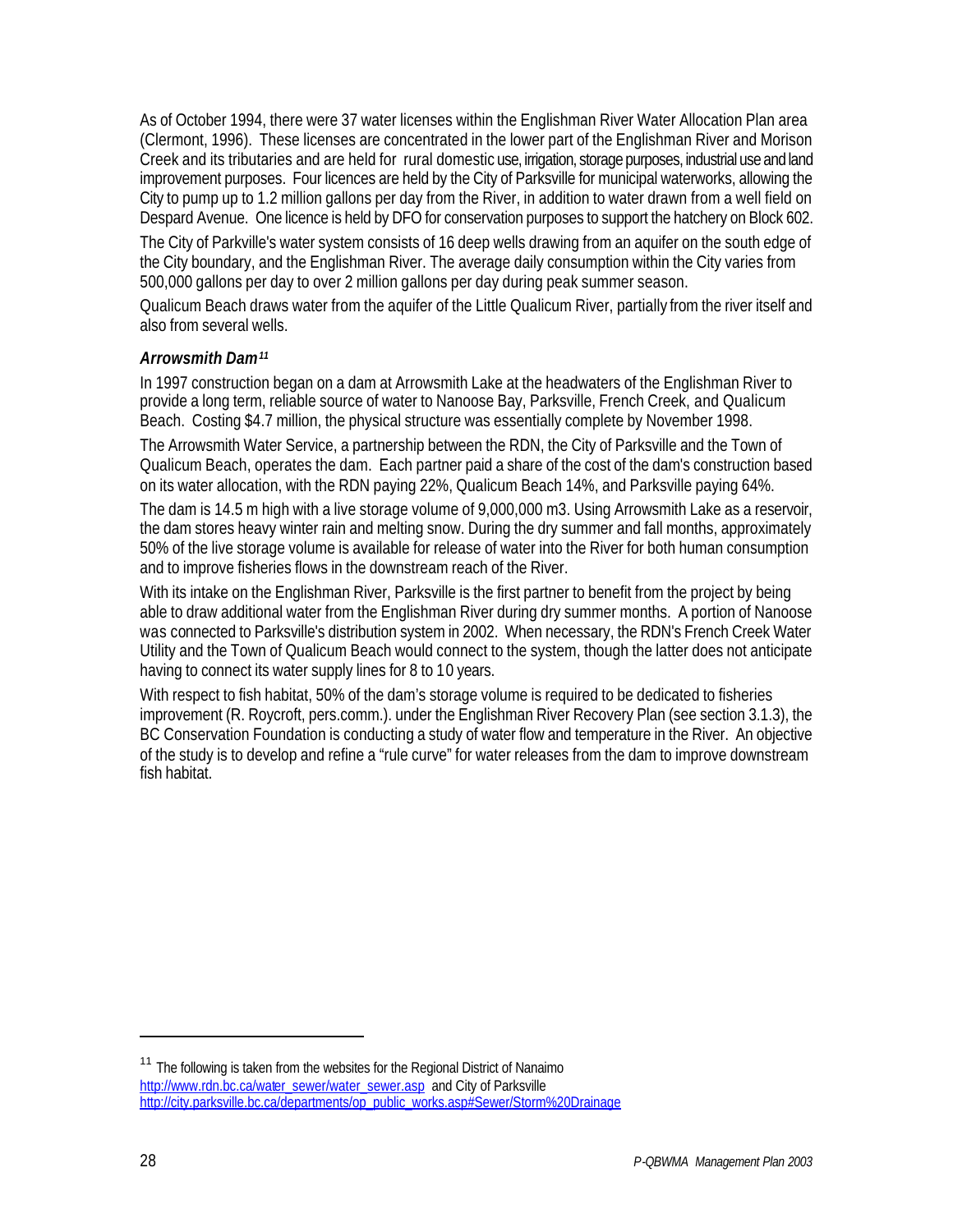# 3.6 The 1996 Management Plan –Implementation Status

Section 7.9 of the 1996 Management Plan summarized the projects completed in Phase 1 (1993-1995) and identified projects to be implemented in Phase 2 (1995-2000). The status of the Phase 2 projects as of 2003 are summarized in Table 3.6.

| Project                                         | <b>Tasks</b>                                                                                                                                                                                                                                                                                                                          | <b>Status (2003)</b>                                                                                                                                                                                                                                                                |
|-------------------------------------------------|---------------------------------------------------------------------------------------------------------------------------------------------------------------------------------------------------------------------------------------------------------------------------------------------------------------------------------------|-------------------------------------------------------------------------------------------------------------------------------------------------------------------------------------------------------------------------------------------------------------------------------------|
| Wildlife viewing<br>areas                       | Identify key viewing areas/sites.<br>a)<br>b)<br>Promote through signage and<br>brochure/map.<br>Viewing platforms at low-lying areas: BCE<br>$\mathsf{C}$<br>will work with municipalities and<br>community groups to fund (e.g., pay<br>spotting scopes) @ \$10,000 each<br>Develop 4 high point viewpoints at \$2000<br>d)<br>each | 3 viewing platforms constructed: 1 each on<br>west side and east side of ERE and 1 off<br>Highway 19A north of Qualicum Beach.<br>Interpretive signs/kiosks also installed at west<br>ERE and Highway 19A site.<br>No other viewpoints developed, nor spotting<br>scopes installed. |
| <b>Trail link</b><br>through P-<br><b>OBWMA</b> | BCE will not initiate new trail development.<br>a)<br>New trails may be considered but must be<br>funded by 3rd party with commitment to<br>maintain.<br>b)<br>Incorporate P-QBWMA trails into regional<br>trail system.                                                                                                              | San Pareil trail built with funding acquired by<br>San Pareil Residents Association, managed by<br>RDN.<br>RDN is lead agency regarding regional trail<br>system, and is relied on to initiate planning and<br>implementation of trail links.                                       |
| Signage and<br>plantings                        | To be used next to trails and residential areas<br>to contain and direct public use                                                                                                                                                                                                                                                   | Directive signs have been erected at most<br>access points to P-QBWMA.<br>A portion of the trail along Englishman River<br>was decommissioned and the bank replanted<br>by the Parksville Streamkeepers.                                                                            |
| Broom removal<br>and control                    | To_be initiated subject to commitment of 5-year<br>work crew and volunteer labour.                                                                                                                                                                                                                                                    | Conducted along trails in the ERE when E-<br>Teams were hired for 3 of the 5 years.                                                                                                                                                                                                 |
| Revenue<br>opportunities                        | SPERE: Casino night<br>a)<br>WMA brochure with map, key features,<br>b)<br>bird list, etc.<br>Revenue through fee and corporate<br>$\mathsf{C}$<br>sponsorship.<br>Canada Trust FEF funds - pursue<br>d)<br>Annual membership fees, user fee for ER<br>e)<br>estuary property.                                                        | a) Done once; raised \$5000 used to fund<br>interpretive signage and support contractor to<br>develop P-QBWMA expansion proposal.<br>b) Brochure completed in 2003; requests<br>donations.<br>e) not completed.<br>$\mathsf{C}$                                                     |

**Table 3.6: P-QBWMA Management Plan Phase 2 Projects** (adapted from Clermont, 1996: 46-47)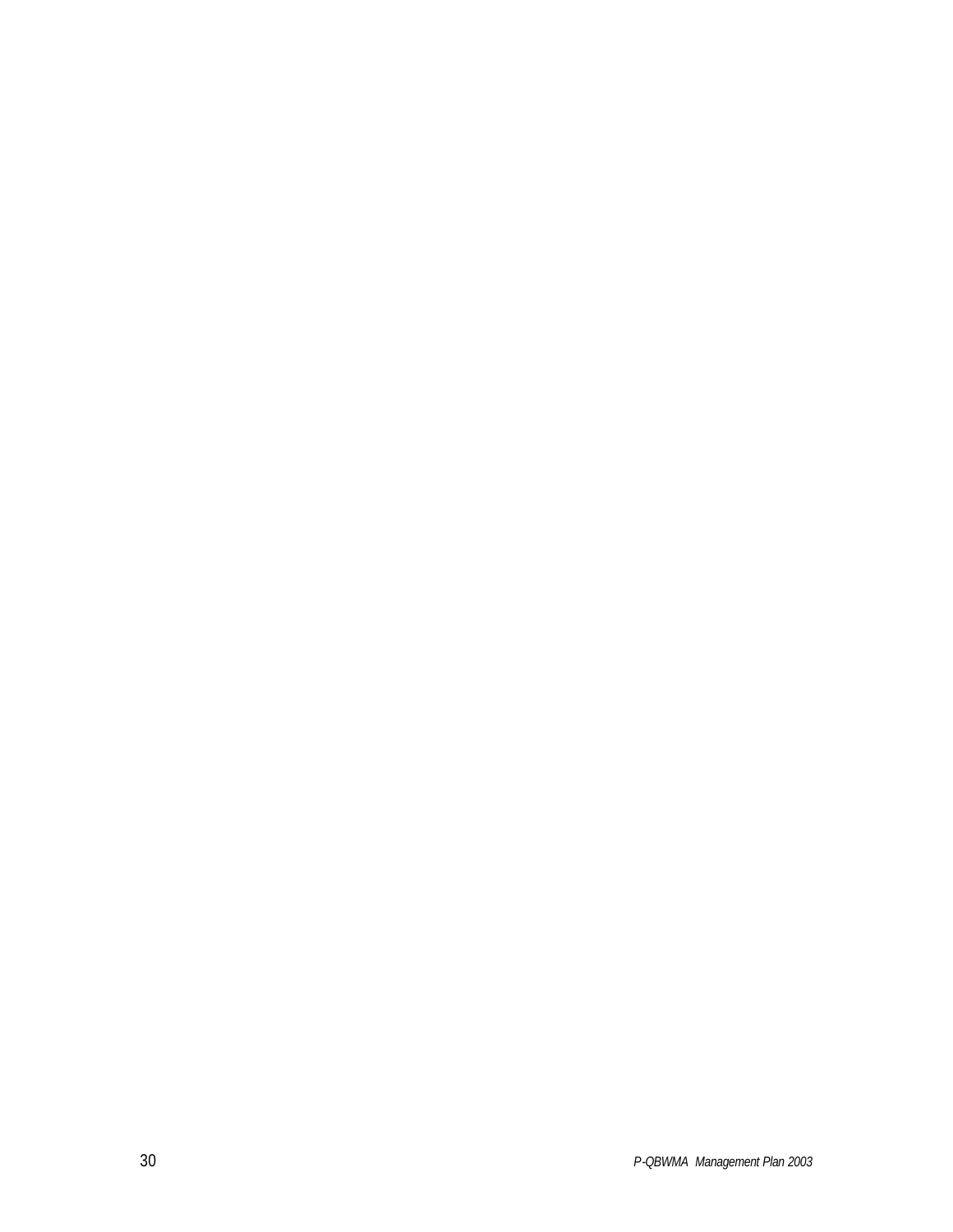# 4. P-QBWMA Management Plan 2003

The issues identified in Section 3, along with the projects from Phase 2, provide the direction for management activities in the P-QBWMA over the next 5 years. This Section presents the updated P-QBWMA Management Plan under the following headings:

- 1. Management Principles that underlie all activities in the P-QBWMA.
- 2. Revenue sources and other resources to support implementation of the Plan.
- 3. An Action Plan that identifies strategies to be continued or initiated to address management issues and meets the P-QBWMA's goals and objectives.

## 4.1 Management Principles

The following principles should guide activities within the P-QBWMA and the implementation of this Plan. These principles should be confirmed by the agencies and organizations involved (see section 4.4.1 regarding establishing a Partnership Committee):

- □ *Priority on protection:* The P-QBWMA's central purpose is to preserve ecological values, wildlife populations and habitats. In this respect, protection takes precedence over recreation in determining management activities in the WMA. This is a fundamental difference between a WMA and a park, and must always be kept in mind when considering projects in the P-QBWMA in comparison to its neighbouring provincial, regional and community parks.
- **□** Manage human use: At the same time, management must recognize the increasingly urban setting of the P-QBWMA. Human use of the WMA is, and will continue to be, inevitable. The objective, therefore, is to manage people's use in the interest of protecting the WMA's habitat values. This means allowing recreational activities that are not in conflict with these values, and encouraging programs that inform and promote those values and that involve people in their appreciation and conservation.
- q *MWLAP's basic responsibility:* Given that it is established under the *Wildlife Act*, the ultimate authority over the P-QBWMA lies with the Ministry of Water, Land and Air Protection (MWLAP). With this authority comes the responsibility to uphold the purpose of the P-QBWMA - protection of its ecological and habitat values - and to provide the basic resources for carrying out this mandate. This is in keeping with the recommendation of the Recreation Stewardship Panel (2002:48) that the provincial government adopt a model for funding fish, wildlife and park management responsibilities in which "a base level of funding for conservation, protection, restoration and enforcement is provided by general taxation and allocated to the Ministry through voted appropriation". The Panel states that the Ministry must define this "base level" of service and the appropriate level of funding and effort to provide it.
- □ **Role of the Nature Trust and Canadian Wildlife Service:** As major landowners in and adjacent to the P-QBWMA, the Nature Trust of B.C. and the Canadian Wildlife Service (CWS) have a direct mandate in protecting the P-QBWMA's ecological values. CWS also has a management function under its role in national migratory bird conservation.
- □ Role of other federal and provincial agencies: Senior agencies responsible for natural resources in the region (e.g., Fisheries and Oceans Canada, Ministry of Agriculture, Fish and Food, Ministry of Sustainable Resource Management, Land and Water BC) respect the P-QBWMA and its management goals in making decisions about the resources that they administer.
- □ Local governments' role: Local governments recognize the environmental values of the P-QBWMA and their role in preserving them. They also recognize that by doing so, they are protecting an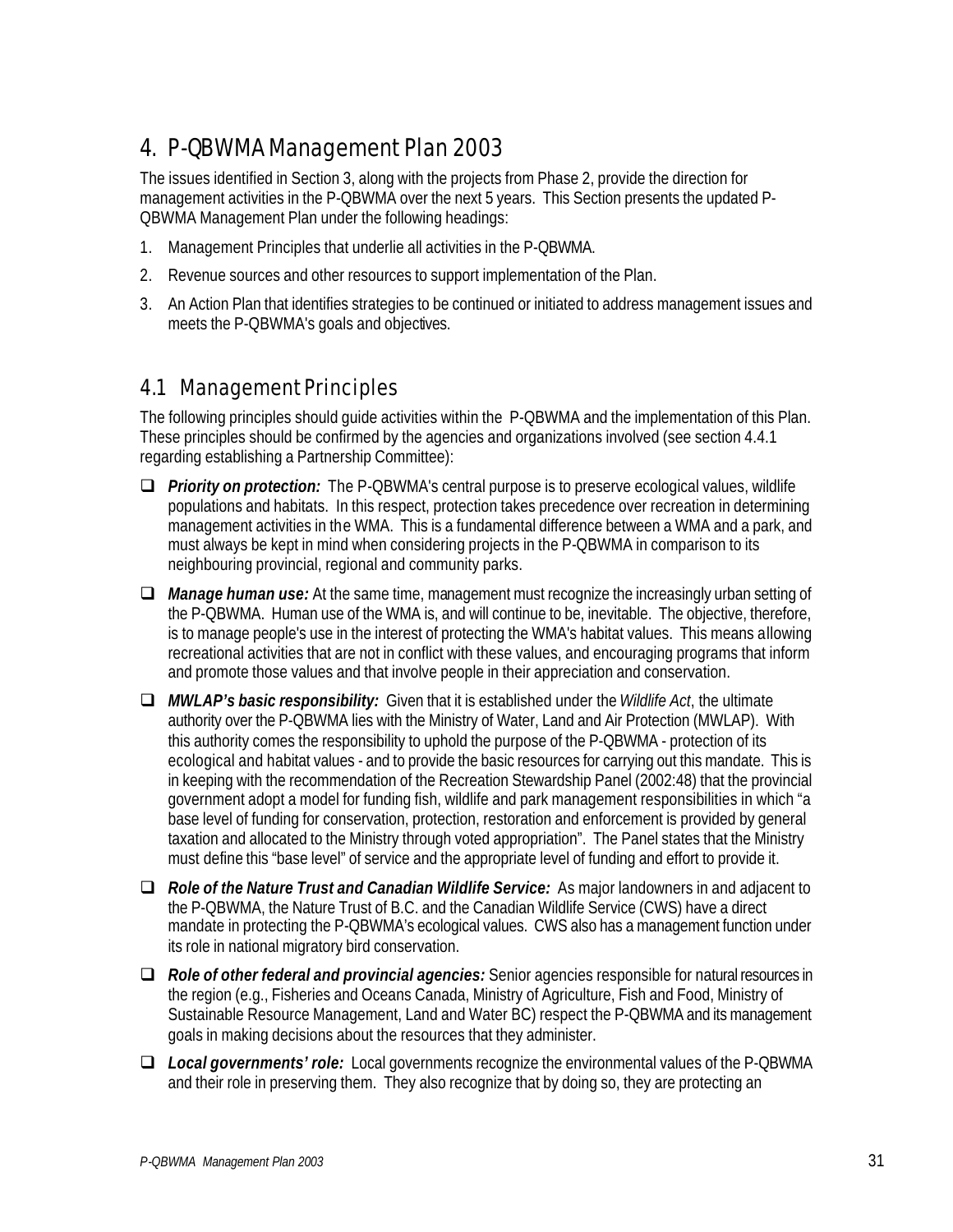important economic and social asset, as the P-QBWMA represents the natural setting that residents cherish and visitors come to enjoy.

- **D** First Nations support and involvement: The Nanoose and Qualicum First Nations have traditional associations with the P-QBWMA and surrounding area, as well as resource-use and economic interests. Their support is crucial to the WMA's ongoing protection, and can also offer a cultural interpretation that is of great interest to all users.
- **Q** *Community support:* Community support is vital to the long-term viability of the P-QBWMA. Community organizations, tourism businesses and stewardship groups are potentially the most important "on the ground" resources for protecting and enhancing the P-QBWMA, making it an environmental and community asset. Some of the community organizations active in the P-QBWMA are listed in Table 4-1.
- q *Volunteerism needs maintenance:* Much can be done with the volunteer assistance of individuals and community groups. Any volunteer program needs to be carefully structured to maximize this valuable resource. It must also recognize that "volunteers require guidance, constant communication, moral support and tangible benefits – including recognition and gratitude. This aspect of operation must be well handled, otherwise the volunteer efforts will be wasted and the resulting 'burn out' will be difficult to overcome." (Hall *et al*., 2003: 34)

# 4.2 Re-thinking the Management Structure

Who is involved in planning for and managing the P-QBWMA is changing out of necessity. As Chapter 1 points out, provincial resources for managing the P-QBWMA are shrinking despite growing pressure from surrounding development and public use. Meeting the P-QBWMA's management goals means relying on a broader range of community-based stakeholders.

In addition, issues have arisen over poor coordination among projects in the P-QBWMA. For example, fish habitat enhancement projects in the Little Qualicum River estuary did not adequately consider the effects on bird populations and habitats in the estuary. There are also concerns that current salmon enhancement projects in the upstream reaches of the Englishman River are not assessing whether the River's estuary has the capacity to support these enhanced populations of salmon. Better communication and collaboration are needed among all the organizations and agencies that are conducting activities in the P-QBWMA.

The existing Advisory Committee can have a key role to play in this regard, but its structure and mandate needs to be reviewed to respond to this changing environment. Membership should be expanded to include representation from the private sector and other government agencies, as well as stewardship and community groups. Its mandate should be linked directly to the implementation of this Plan, with representatives taking on responsibilities that apply to them.

In addition, the Focus Group on revenue generation (see Appendix A) recognized that managing the P-QBWMA requires the dedicated resources of one person, and recommended that a coordinator be hired to address project management and fund raising efforts. The Focus Group suggested ways of collaboratively funding this position.

Given these considerations, a revised management structure for the P-QBWMA would have three key elements:

- MWLAP as the lead agency with legislated responsibility for protection of the P-QBWMA. While MWLAP may not formulate or conduct all activities in the Area, it is responsible for approving them.
- A renewed P*artnership Committee* led by MWLAP and made up of representatives from:
	- o The Nature Trust of B.C.
	- o Canadian Wildlife Service.
	- o Fisheries and Oceans Canada.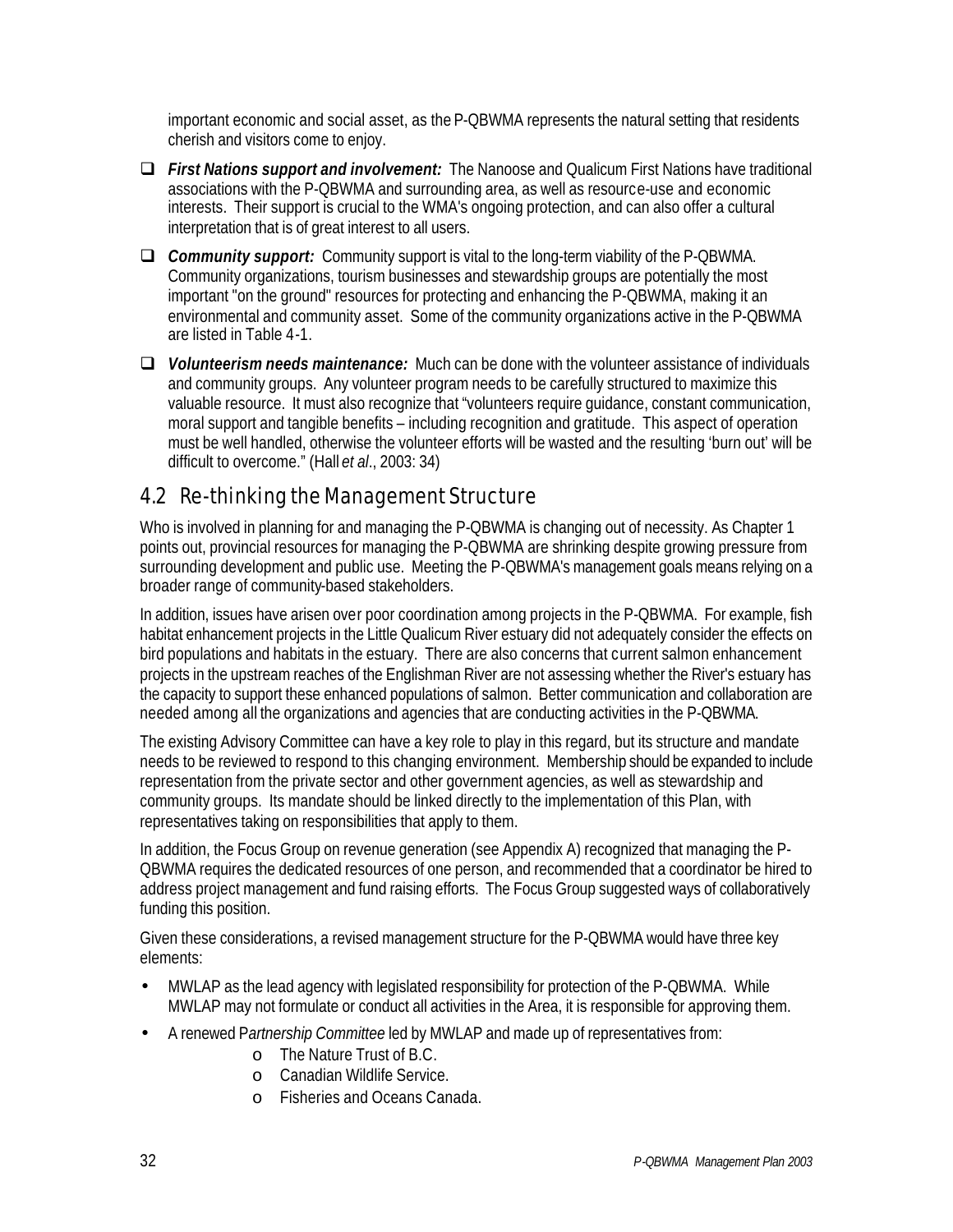- o City of Parksville.
- o Town of Qualicum Beach.
- o Regional District of Nanaimo.
- o Nanoose and Qualicum First Nations.
- o Parksville and Qualicum Beach Chambers of Commerce.
- o Oceanside Tourism Association.
- o Mid-Island Wildlife Watch Society.
- o Pacific Salmon Foundation.
- o Other stewardship and community organizations active in the P-QBWMA (see Table 4-1).
- A *Coordinator* hired under the auspices of the Partnership Committee through funds from various sources that members of the Committee can access.

Developing this revised Management Structure is the subject of the first two strategies in the Action Plan in section 4.4.

## 4.3 Resourcing and Revenue Generation

#### **4.3.1 Sources of Funds and Resources**

Sources of funds and resources to support management of the P-QBWMA fall into the following general categories:

#### • *Government agencies' budgets:*

- o To support "basic", ongoing protection and management primarily from MWLAP.
- o To support specific programs or projects related to their mandates MWLAP, CWS, local governments.

There are potentially "new" sources in this category; for example, allocating part of the revenue from Rathtrevor Provincial Park (camping and parking fees) towards managing the WMA in exchange for providing improved education and management of waterbird disturbance and removal of foreshore resources (shellfish, driftwood, etc.).

Another opportunity lies with opening the Qualicum National Wildlife Area for public use. Tours conducted on the property in partnership with local stewardship groups during one summer in the mid 1990s experienced a relatively high visitation rate. The CWS would be receptive to a similar program, provided that some other organizations looked after the administration and maintenance of trails and facilities (N.Dawe, pers.comm.). Notably, the PECP and the RDN partnered recently to purchase the property at the end of the NWA's Marshall-Stevenson Unit; public access for viewing is a condition of the RDN's funding.

#### • *Funding entities, both public and private:*

- o For job creation or economic advancement primarily government based (e.g., HRDC programs, Western Diversification).
- o For particular projects or goals such as habitat enhancement, trail development, etc. government (e.g., HCTF, Georgia Basin Ecosystem Initiative, federal Eco-Action program) and private sector sources (e.g., the Nature Trust, PSEF, Friends of the Environment Foundation, Vancouver Foundation, BC Real Estate Foundation). In many cases, it is up to nongovernment organizations or local governments to seek funding from these sources, as provincial and federal agencies may not be eligible to apply.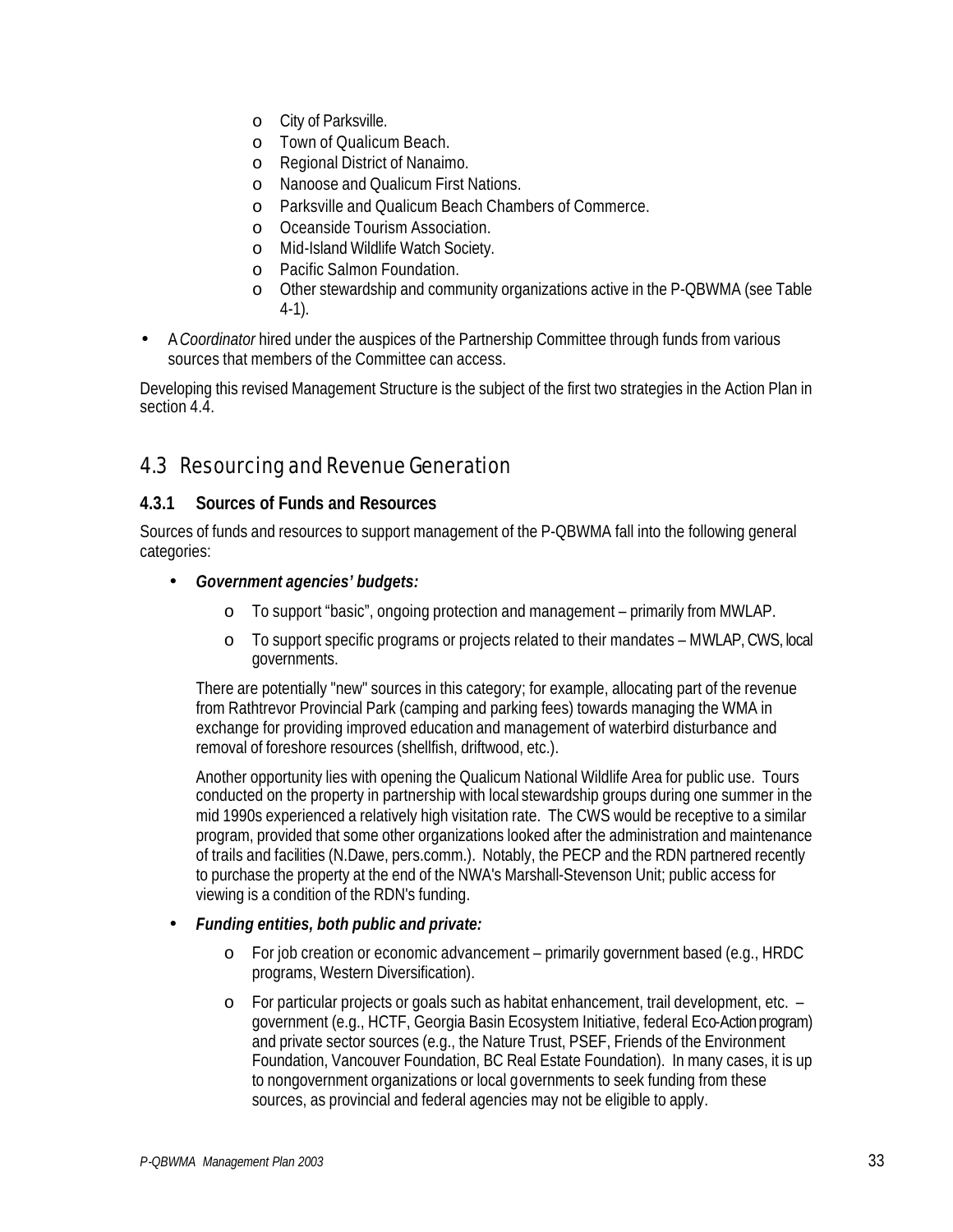- *In-kind resources:*
	- o Volunteer time, expertise and materials (building materials, machine use, venues, food, etc.). Several non-profit organizations have provided significant volunteer resources in the P-QBWMA (see Table 4-1), such as the Mid-Island Wildlife Watch Society and Mount Arrowsmith Biosphere Foundation.
- *Targeted revenue generators*:
	- o Fees from programs and events, sale of retail items, donations, etc. This requires a person or organization to take on the responsibility of developing, producing or operating, and selling these types of products, and to administer the bookkeeping.

The Action Plan in section 4.4 applies sources from all of these categories.

| Organization                                                   | Mandate/Activities related to P-QBWMA                                                                                                                                                                                                                                                                                                                                                                      |
|----------------------------------------------------------------|------------------------------------------------------------------------------------------------------------------------------------------------------------------------------------------------------------------------------------------------------------------------------------------------------------------------------------------------------------------------------------------------------------|
| Arrowsmith Watersheds<br><b>Coalition Society</b>              | Under the ERWRP: installed signs and location markers in the ER watershed; delivered neighbourhood<br>information packages; held a watershed get-together; runs bus tours for local government representatives<br>and residents; gathered data on water quality, mapping needs, land uses and impacts. Also involved in<br>rehabilitation planning in the French Creek estuary and sewage disposal issues. |
| <b>BC Conservation Foundation</b>                              | Has been developing and implementing a steelhead recovery plan in the Englishman River and Little                                                                                                                                                                                                                                                                                                          |
| (BCCF)                                                         | <b>Oualicum River.</b>                                                                                                                                                                                                                                                                                                                                                                                     |
| Englishman River                                               | Has built and operates a small hatchery and spawning channel on the River on Block 602 (Timberwest                                                                                                                                                                                                                                                                                                         |
| Enhancement Group                                              | property) with donated materials, volunteer help, and federal labour funding; conducts juvenile and adult                                                                                                                                                                                                                                                                                                  |
| (EREG)                                                         | salmon surveys; and has been developing rearing areas in the channel.                                                                                                                                                                                                                                                                                                                                      |
| Englishman River Recovery                                      | Comprised of representatives from DFO, MVIHES, Parksville and Qualicum Beach Streamkeepers,                                                                                                                                                                                                                                                                                                                |
| Plan Community Round                                           | BCCF, LGL Ltd., CFDC, Weyerhaeuser, the City of Parksville and the RDN, this committee advises the                                                                                                                                                                                                                                                                                                         |
| Table                                                          | PSF on implementation of the ERWRP.                                                                                                                                                                                                                                                                                                                                                                        |
| Mid Island Wildlife Watch<br>Society                           | Organizes and runs the annual Brant Festival, as well as sponsors several other funding programs.                                                                                                                                                                                                                                                                                                          |
| Mid-Vancouver Island                                           | Co-ordinates streamkeeper enhancement projects in the Parksville to Bowser area, providing educational                                                                                                                                                                                                                                                                                                     |
| Habitat Enhancement                                            | programs for local communities, helps raise funds for projects, promotes stewardship, involves schools,                                                                                                                                                                                                                                                                                                    |
| Society (MVIHES)                                               | and generally raises awareness about the significance of the region's rivers.                                                                                                                                                                                                                                                                                                                              |
| Mount Arrowsmith Biosphere                                     | Establishes and implements programs to increase knowledge and understanding of the MABR; was                                                                                                                                                                                                                                                                                                               |
| Reserve Foundation                                             | instrumental in obtaining Biosphere Reserve status for this area.                                                                                                                                                                                                                                                                                                                                          |
| Mount Arrowsmith<br><b>Naturalists</b>                         | Botany, birding, assistance with the Brant Festival.                                                                                                                                                                                                                                                                                                                                                       |
| Nature Trust of B.C.                                           | Dedicated to the conservation of habitats and areas of ecological significance and scenic beauty in B.C.<br>Purchases and protects ecologically significant properties; oversees the sustainable management of other<br>properties through long-term leases of Crown land.                                                                                                                                 |
| Oceanside Tourism                                              | Promotes, fosters and develops tourism in Parksville, Qualicum Beach, Nanoose Bay, French Creek,                                                                                                                                                                                                                                                                                                           |
| Association                                                    | Arrowsmith Coombs Country, Lighthouse Country and all other areas within School District #69.                                                                                                                                                                                                                                                                                                              |
| Pacific Salmon Foundation/<br>Pacific Salmon Endowment<br>Fund | Funds, develops and oversees the implementation of the Englishman River Watershed Recovery Plan<br>(ERWRP).                                                                                                                                                                                                                                                                                                |
| Parksville Chamber of                                          | Establishes and promotes community activities for economic and social prosperity for the benefit of                                                                                                                                                                                                                                                                                                        |
| Commerce                                                       | Parksville and the surrounding areas; assists in promoting the Brant Festival.                                                                                                                                                                                                                                                                                                                             |
| Parksville Streamkeepers                                       | Conducts assessments and restoration projects on stream in the Parksville area.                                                                                                                                                                                                                                                                                                                            |

**Table 4-1: Nongovernmental Organizations active in the P-QBWMA area** (alphabetically listed)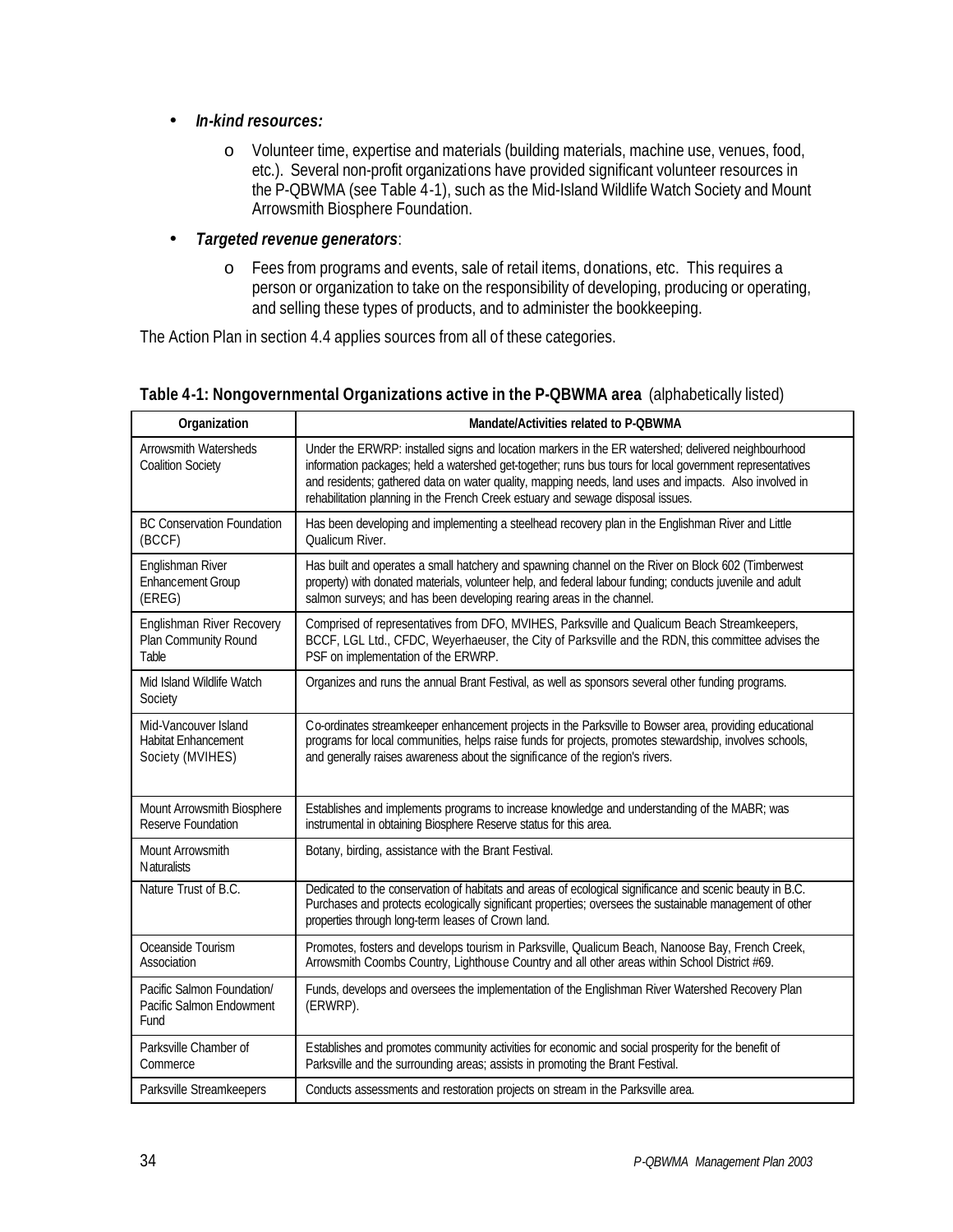| Parksville-Qualicum Fish &<br><b>Game Association</b> | Runs a small coho hatchery, fry feeding, and colonization operation on French Creek                                                                                                       |
|-------------------------------------------------------|-------------------------------------------------------------------------------------------------------------------------------------------------------------------------------------------|
| Qualicum Beach Chamber of<br>Commerce                 | Establishes and promotes community activities for economic and social prosperity for the benefit of<br>Qualicum Beach and the surrounding areas; assists in promoting the Brant Festival. |
| Qualicum Streamkeepers                                | Conducts assessments and restoration projects on stream in the Qualicum Beach area.                                                                                                       |

### **4.3.2 A Proposed Environmental Interpretive Centre**

An Environmental Interpretive Centre, to be based in the Parksville-Qualicum Beach area, is being proposed by a committee of community interests and government agencies. Presented as a potential generator of revenues and support for the P-QBWMA, the concept has also caught the interest of local governments and businesses as a possible economic stimulator.

The proposed centre is envisioned as a world-class discovery and education centre that presents the natural and cultural history of the local area as well as represent the broader biophysical and cultural role that Vancouver Island plays in the Pacific Northwest. The Mission Statement for this Centre, as developed to date, is:

*"To interpret, exhibit, explore, educate and celebrate Vancouver Island and the Mount Arrowsmith Biosphere Reserve, and develop a better appreciation and understanding about the relationship between people and Vancouver Island ecosystems."*

A pre-feasibility study for the interpretive centre was commissioned at the time of this Management Plan update (Hall *et al*., 2003). The mandate of the study was to analyze and determine the viability (i.e., its ability to be self supporting) of such a centre. It addressed the following elements:

- Ability to attract the tourist population that already visits the area as well as to bring in new market segments; e.g., travelers from Europe and Asia.
- An assessment of the level of support in the community for such a centre.
- Overview of current tourism and eco-tourism trends, including existing data on tourist and visitation use of the area.
- Market projections for the Centre.
- A review of comparable projects elsewhere.
- Site options and criteria for site selection, and the merits of a single site versus a primary site with satellites.
- An overview of the Centre itself, including a suggested size, scale of capital required and governance considerations.
- Potential sources of funding for both capital and operations.
- Criteria for a feasibility study and business planning phase.

The pre-feasibility study found that there was a reasonable chance of success based on the product-tomarket match review that was conducted. It identified several "critical success factors", and recommended preliminary terms of reference for follow-up business and concept plans.

The authors of the pre-feasibility study cautioned that given the projected costs and (albeit conservative) estimates of visitation, the Centre could perhaps achieve operational self-sufficiency down the road, but likely not be self-supporting for ongoing capital costs. Most centers of this type can not operate only on revenues from admissions, fees, concessions, programs and other services. They are also subsidized by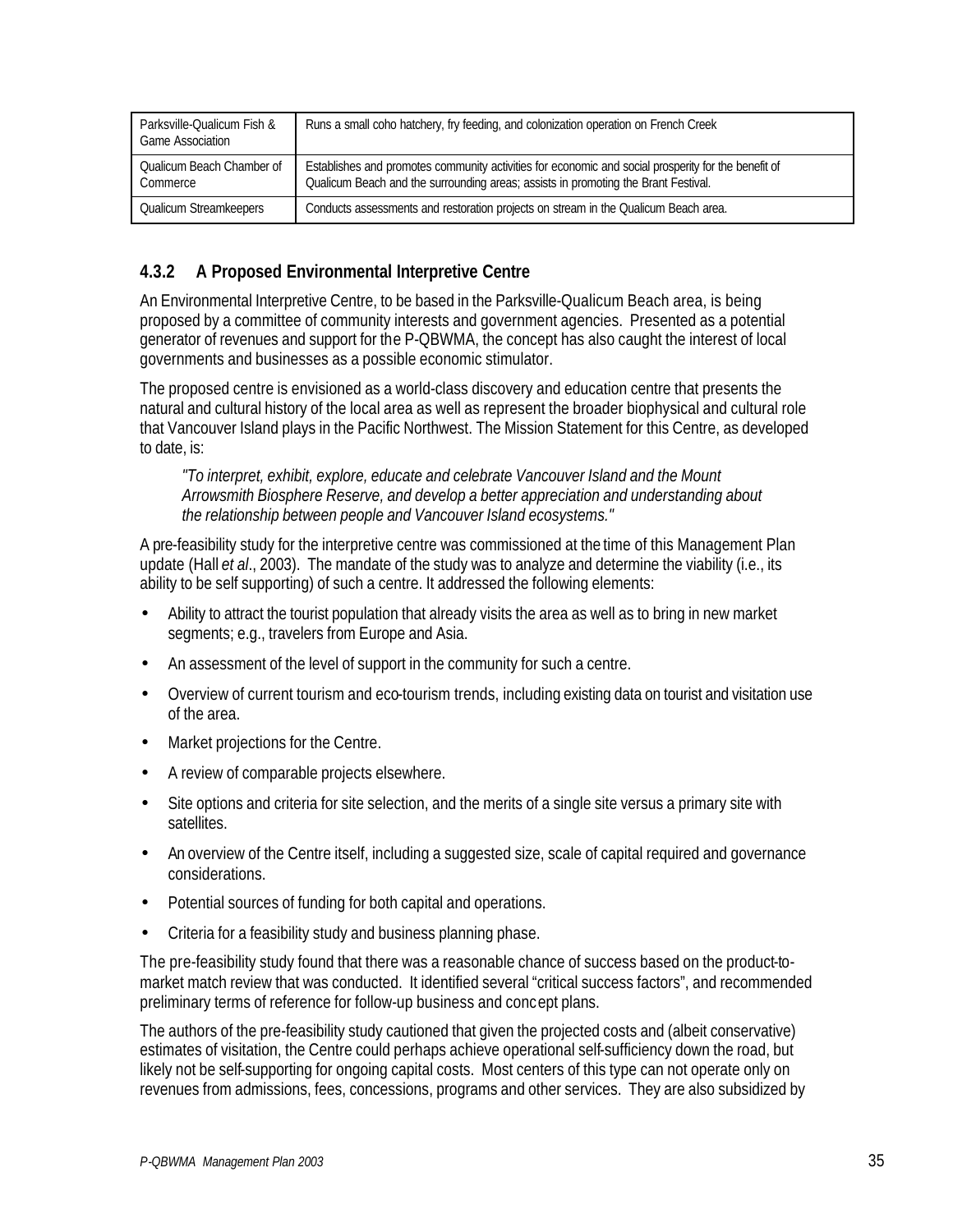grants from governments, private and corporate sponsors, and/or private donations. Many also rely heavily on volunteer resources to run services and programs.

It is unlikely that an interpretive centre, on its own, will be capable of generating revenues that would support management activities in the P-QBWMA. However, it can offer a variety of services that could benefit the P-QBWMA directly and indirectly. These include:

- A place to focus and disseminate information about the P-QBWMA, its issues and opportunities.
- A rallying point and centralized facility for volunteers and stewardship groups active in the P-QBWMA.
- A staging area for tours, research and educational programs about the P-QBWMA.
- A tangible "home" for soliciting and receiving sponsorships and donations.
- A place to market P-QBWMA-related merchandise.
- A future governance structure based on a membership-driven, non-profit society.<sup>12</sup> The coordinator/committee structure proposed in this Plan could evolve in partnership with an interpretive centre and associated community interests into this type of structure.

Obviously, the P-QBWMA and a future Interpretive Centre would be mutually beneficial. The P-QBWMA can provide the natural environment that provides the backdrop and reason for the Centre; and the Centre can provide the focal point for educating and nurturing awareness about the P-QBWMA, its ecological values and its assets for the communities.

# 4.4 Action Plan

The Action Plan is comprised of the following strategies, which are detailed in the following sections:

- Re-creating the Advisory Committee as a Partnership Committee.
- Hiring a Coordinator.
- Generating Support and Revenue for the P-QBWMA
- Improving Signs and Accesses
- Protecting Waterbird Populations and Habitat
- Estuary Habitat Restoration and Flood Protection the Mine Road Dyke
- Trails in the P-QBWMA
- Enforcement and Guardianship
- Protecting First Nation Cultural Sites
- Enhancing Stewardship of Adjacent Lands
- Ecological Connectivity of the P-QBWMA
- Inventory and Monitoring

Table 4-2 (at the end) summarizes the proposed budget for these strategies.

l

<sup>12</sup> See Hall *et al*., 2003 for a discussion of governance options and advantages of a membership-based organization.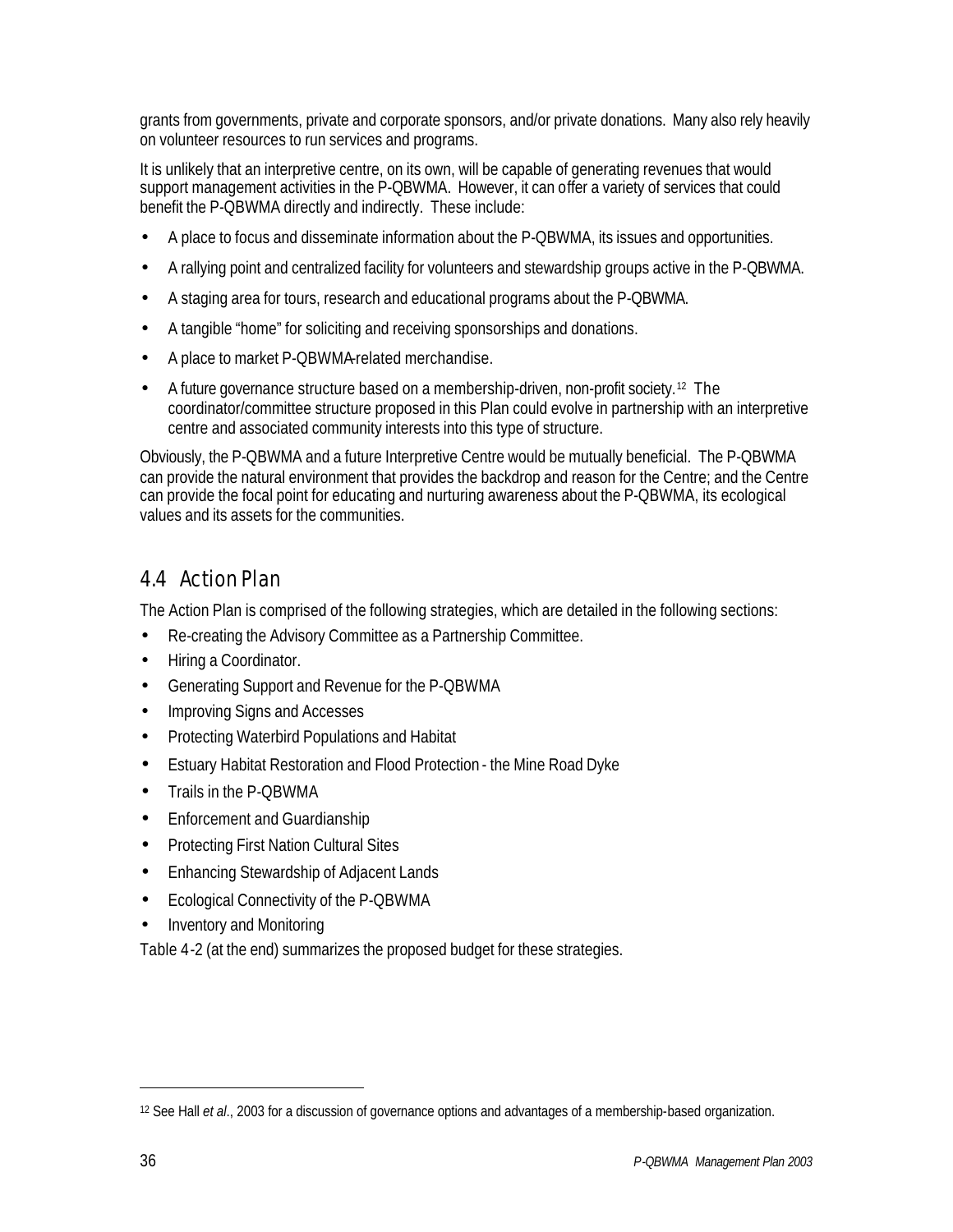### **4.4.1 Re-creating the Advisory Committee as a Partnership Committee**

**Purpose:**

- To improve collaboration and coordination among the players and projects in the P-QBWMA; and
- To achieve support for implementation of this Management Plan.

**Rationale:** There are already many projects and programs underway in the P-QBWMA and its surrounding area. It is important to develop good communication and coordination among these programs, to ensure compatibility with the goals and objectives of the P-QBWMA.

Also, as pointed out earlier, with greater pressure on the P-QBWMA but diminishing provincial resources for its management, meeting the P-QBWMA's management goals means relying on a broader range of community-based stakeholders.

The P-QBWMA advisory committee should be reconstituted as a P*artnership Committee* led by MWLAP. Its mandate would be to: a) review, endorse and participate in implementation of this Management Plan; and b) report on and coordinate their individual programs as they relate to activities within the P-QBWMA.

The Committee would be made up of representatives from:

- 
- 
- 
- 
- 
- 
- The Nature Trust of B.C. Nanoose and Qualicum First Nations
- Canadian Wildlife Service Parksville and Qualicum Beach Chambers of Commerce
- Fisheries and Oceans Canada Oceanside Tourism Association
- City of Parksville  **City of Parksville** Mid-Island Wildlife Watch Society
- Town of Qualicum Beach Pacific Salmon Foundation
	- **Regional District of Nanaimo** Other stewardship and community organizations active in the P-QBWMA.

#### **Priority:** High

**Timeframe:** immediate (2003-2004)

|    | <b>Actions:</b><br><b>Lead Agency</b>                                                                                                                                                               |                                                                                                                                                                                                                                                        |              |
|----|-----------------------------------------------------------------------------------------------------------------------------------------------------------------------------------------------------|--------------------------------------------------------------------------------------------------------------------------------------------------------------------------------------------------------------------------------------------------------|--------------|
| 1. | Send Management Plan to agencies and organizations to be represented on the<br><b>MWLAP</b><br>Partnership Committee, with an invitation to a meeting.                                              |                                                                                                                                                                                                                                                        |              |
| 2. |                                                                                                                                                                                                     | Convene initial meeting to:                                                                                                                                                                                                                            | <b>MWLAP</b> |
|    | a.                                                                                                                                                                                                  | Review the Management Plan.                                                                                                                                                                                                                            |              |
|    | b.                                                                                                                                                                                                  | Discuss the best ways to obtain endorsement and commitment to the Plan. This<br>may be in the form of Memoranda of Understanding or simply letters acknowledging<br>agreement with the Plan and with the roles and activities proposed for each party. |              |
|    | C.                                                                                                                                                                                                  | Establish representation and logistics for the Committee (i.e., who will be on the<br>committee as representative; how often the committee will meet; where;<br>responsibility for agendas, minutes, etc.)                                             |              |
|    | d.                                                                                                                                                                                                  | Establish a process for funding and hiring a Coordinator (see sec. 4.4.2); may<br>require a sub-committee.                                                                                                                                             |              |
| 3. | Convene meetings as determined and/or as required. The Committee would report and<br><b>MWLAP</b><br>collaborate on individual projects, and review this Management Plan and its<br>implementation. |                                                                                                                                                                                                                                                        |              |

**Budget and resourcing:** No budget required other than MWLAP staff time to set up and support the Committee, and the time of representatives to participate.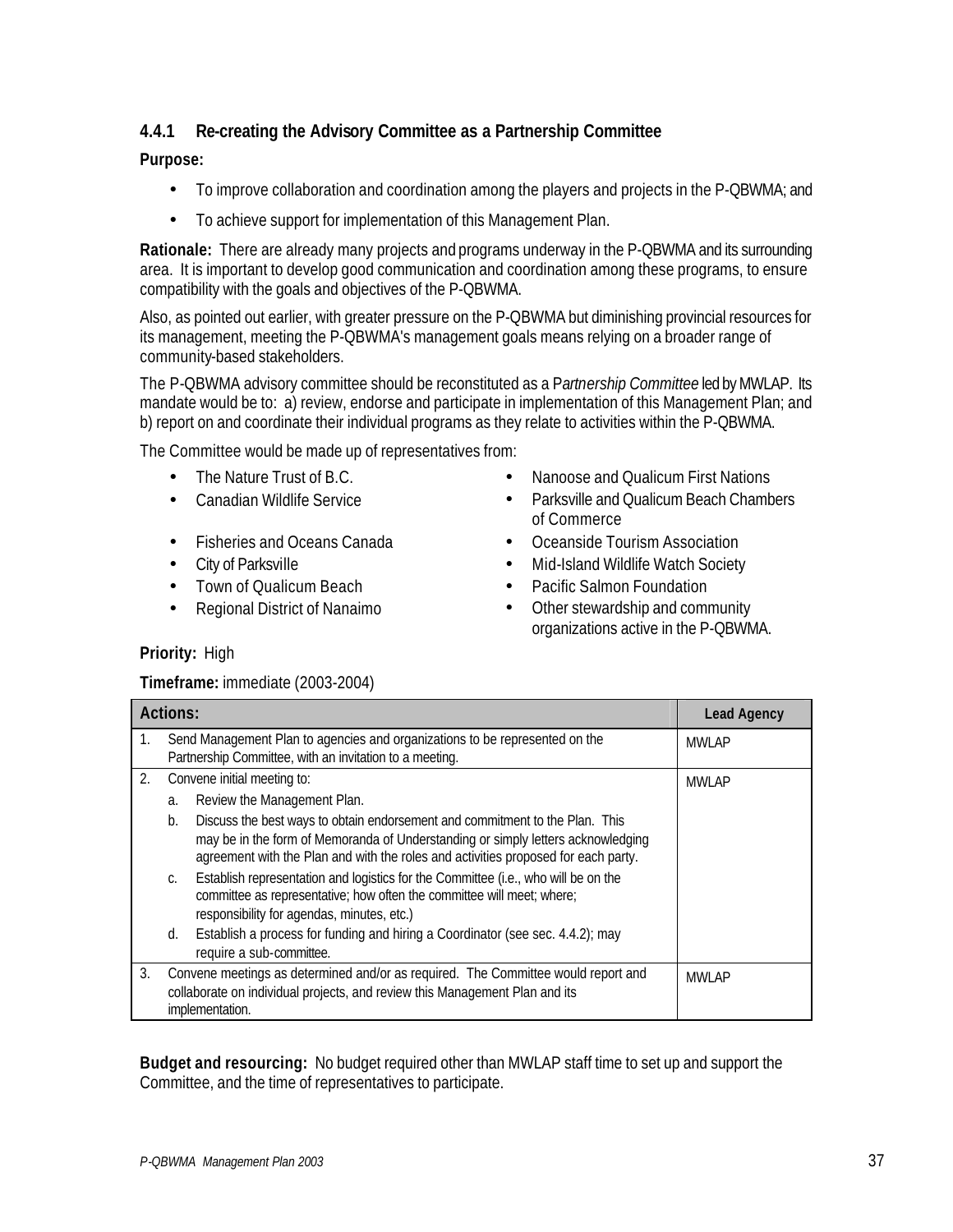### **4.4.2 Hiring a Coordinator**

**Purpose:** To provide a coordinative function to implement projects under this Plan.

### **Priority:** High

**Timeframe:** Immediate: Coordinator hired by late 2003, to be evaluated yearly and continued for up to 5 years, depending on ability to continue to find funding.

**Rationale: T**he Focus Group on revenue generation (see Appendix A) recognized that managing the P-QBWMA for both ecological and public values requires the dedicated resources of one person, and recommended that a coordinator be hired to address project management and fund raising efforts. The primary functions of the Coordinator would be to:

- develop and supervise projects defined in the Action Plan.
- liaise with other stakeholder groups and agencies active in the P-QBWMA and surrounding environment.
- seek funding from foundations, granting agencies and the private sector to assist in maintaining the coordinator position and in resourcing projects under this Plan.

To do this, qualifications for a coordinator should include:

- − An understanding of the ecological significance of the P-QBWMA.
- − Experience with community groups and businesses.
- − Fundraising experience.
- − Public communication expertise.
- − Program management and coordination experience.

The coordinator would be accountable to the Partnership Committee for overall direction; the organization or agency responsible for administering and supporting this position would supervise day-to-day activities.

This position can be combined with the part-time coordinator currently employed by the MIWWS to run the Brant Festival. This arrangement would strengthen the existing partnership with the MIWWS, who could act as administrator of the position. A balance between Brant Festival and other responsibilities would need to be determined.

#### **Actions:**

| Task |                                                                                                                                                                                   | <b>Lead Agency</b>                                                                                               |
|------|-----------------------------------------------------------------------------------------------------------------------------------------------------------------------------------|------------------------------------------------------------------------------------------------------------------|
| 1.   | Convene a meeting of Partnership Committee representatives<br>to discuss funding sources, define fund-raising responsibilities,<br>and determine administrative responsibilities. | <b>MWLAP</b>                                                                                                     |
| 2.   | Seek funding from within respective agencies.                                                                                                                                     | MWLAP, CWS, local governments                                                                                    |
| 3.   | Apply for funding from HRDC or other external funding<br>sources.                                                                                                                 | Business and/or non-profit partner.                                                                              |
| 4.   | Provide ongoing over-sight of Coordinator activities at regular<br>meetings of the Partnership Committee.                                                                         | Committee partner organization<br>responsible for administering the<br>Coordinator position (as mutually agreed) |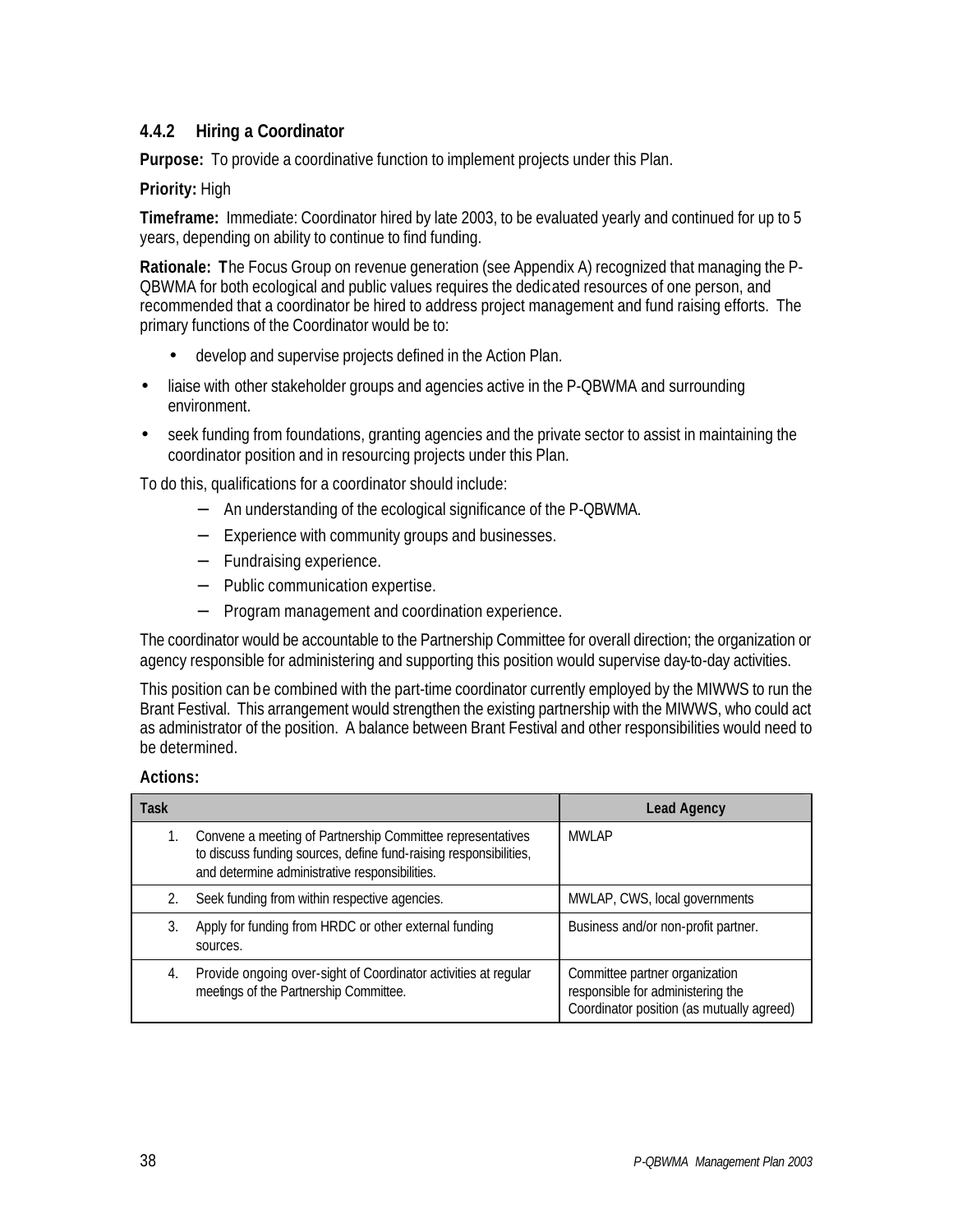|                       | 2004                                                            | 2005 | 2006 | ongoing |
|-----------------------|-----------------------------------------------------------------|------|------|---------|
| Government<br>budgets | \$25-35,000 combined<br>MWLAP, federal and local<br>governments | Same | Same |         |
| Grants                | \$25-35,000 HRDC, GBEI*,<br>other sources                       | Same | same |         |

#### **Budget and resourcing:** \$50-70,000.00/year for up to three years.

\*Georgia Basin Ecosystem Initiative

Initial funding for the first year, and potentially up to three years, would be a combination of funding by a partnership of government agencies and grants from other funding agencies such as Human Resources Development Canada employment program and the Georgia Basin Ecosystem Initiative. Application for the latter funding might be made by the tourism sector (e.g., Oceanside Tourism Association or one of the Chambers of Commerce), a non-profit organization (e.g., Mt. Arrowsmith Biosphere Reserve Foundation or Mid-Island Wildlife Watch Society), or a combination of the above. Office support would be provided by one of the sponsoring agencies or organizations.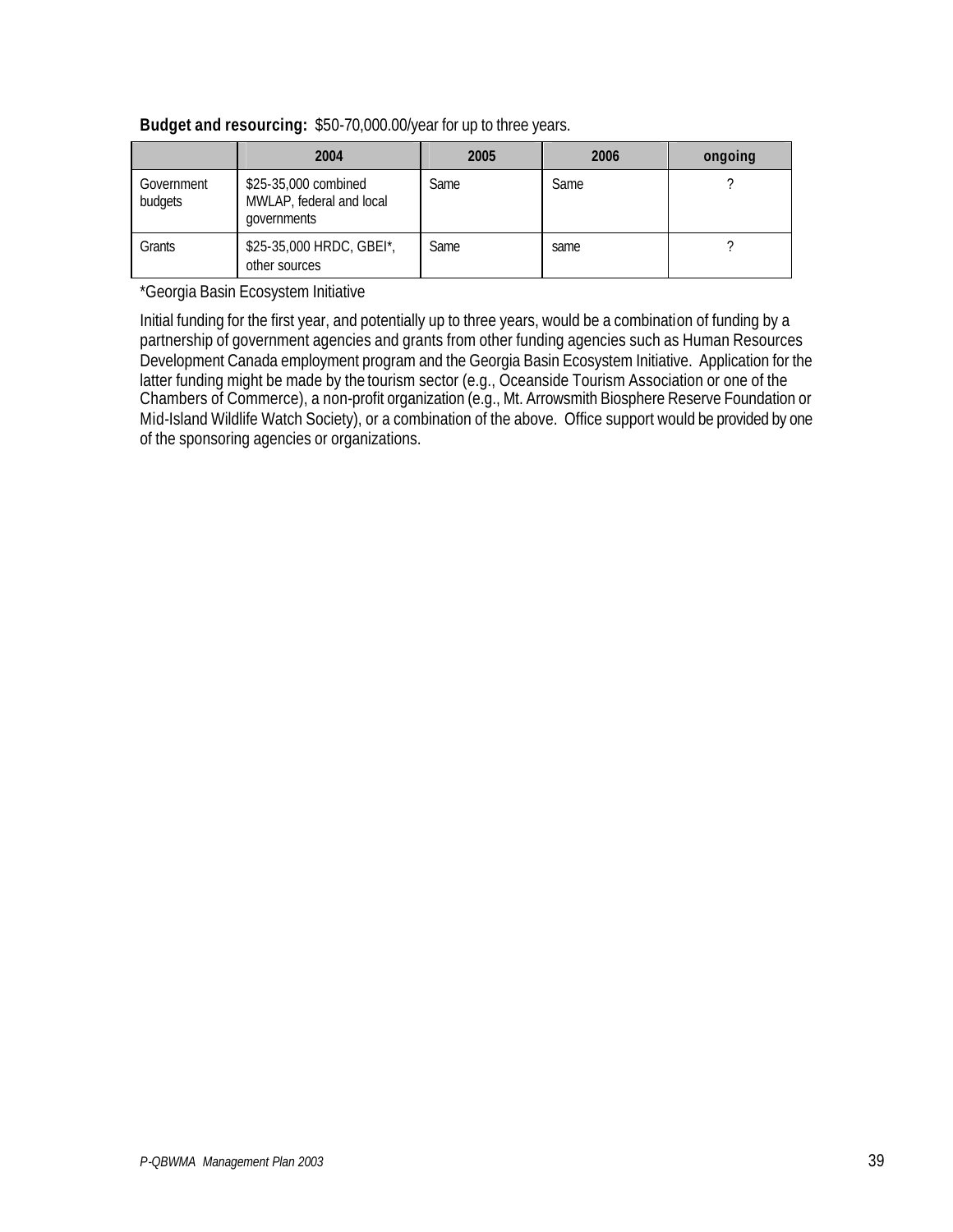### **4.4.3 Generating Support and Revenue for the P-QBWMA**

#### **Purpose:**

- To improve local awareness and build community support by disseminating information about the values and management issues in the P-QBWMA; and
- To develop revenue sources to support projects in the P-QBWMA.

**Rationale:** Information, interpretation and experiencing are central aspects of building awareness. People who understand and appreciate their natural environment are more likely to take personal responsibility for its care, and support activities that enhance its sustainability. For these reasons, the Recreation Stewardship Panel (2002: 37) recommended that public education programs in parks and wildlife areas be re-established and enhanced, and be funded by the Province and users of the services.

**Priority:** High – this will occupy a substantial portion of the Coordinator's time.

### **Timeframe:** ongoing

#### **Actions:**

| <b>Task</b> |                                                                                                                                                                                                                                                                                                                                                                                                                                                                                                                                                                                                                                                                                                                                                                                                                                                                              | Lead                                                                                    |
|-------------|------------------------------------------------------------------------------------------------------------------------------------------------------------------------------------------------------------------------------------------------------------------------------------------------------------------------------------------------------------------------------------------------------------------------------------------------------------------------------------------------------------------------------------------------------------------------------------------------------------------------------------------------------------------------------------------------------------------------------------------------------------------------------------------------------------------------------------------------------------------------------|-----------------------------------------------------------------------------------------|
| 1)          | Brochure:<br>Print and distribute the P-QBWMA brochure through tourism outlets,<br>community facilities (e.g., city halls, recreational facilities), public events (e.g.,<br>Brant Festival, Fire and Ice Festival, Sandcastle Festival) and to visitors and<br>campers at provincial parks.<br>Periodically review and update the brochure.                                                                                                                                                                                                                                                                                                                                                                                                                                                                                                                                 | Coordinator and<br><b>MWLAP</b>                                                         |
| 2)          | Collaboration with local governments and organizations: Provide web-usable<br>information to Parksville, Qualicum Beach, the Chambers of Commerce, and other<br>local organizations that they can post on their websites. The City of Parksville has<br>offered to develop a section on their website devoted to environmental awareness<br>and education. The P-QBWMA brochure could be linked to this and other sites.                                                                                                                                                                                                                                                                                                                                                                                                                                                     | Coordinator, MWLAP,<br>Nature Trust                                                     |
| 3)          | Tours and talks:<br>Develop interpretive tours and presentations for several venues, including:<br>Special events - on-site tours and speakers at the Brant Festival and Rivers<br>Day/Week.<br>Schools - e.g., junior streamkeepers (currently run by the Qualicum<br>$\bullet$<br>Streamkeepers on pro-d days), Brant programs.<br>Parks, resorts and eco-tourism businesses - tours developed in collaboration<br>$\bullet$<br>with these operators specifically for their clients.<br>Community recreation programs - coordinated with the RDN Recreation<br>Program.<br>Clubs, business (e.g., realtors) and resident organizations - on request or as<br>promoted.<br>These can be offered on a fee-per-person or per-group basis. Fees would depend<br>on the extensiveness of the tour or program, source of speakers and, in some<br>cases, nature of the audience. | Coordinator with<br>MIWWS, other<br>stewardship groups and<br>tourism operations.       |
|             | 3) Revenue sharing opportunities:<br>With the CWS by opening the Qualicum National Wildlife Area to visitors and<br>tours, with proceeds to support the P-QBWMA, provided administration and<br>maintenance of trails and facilities are handled by another                                                                                                                                                                                                                                                                                                                                                                                                                                                                                                                                                                                                                  | MWLAP - Ecosystem<br>Management and Parks<br>Divisions, CWS,<br>assisted by Coordinator |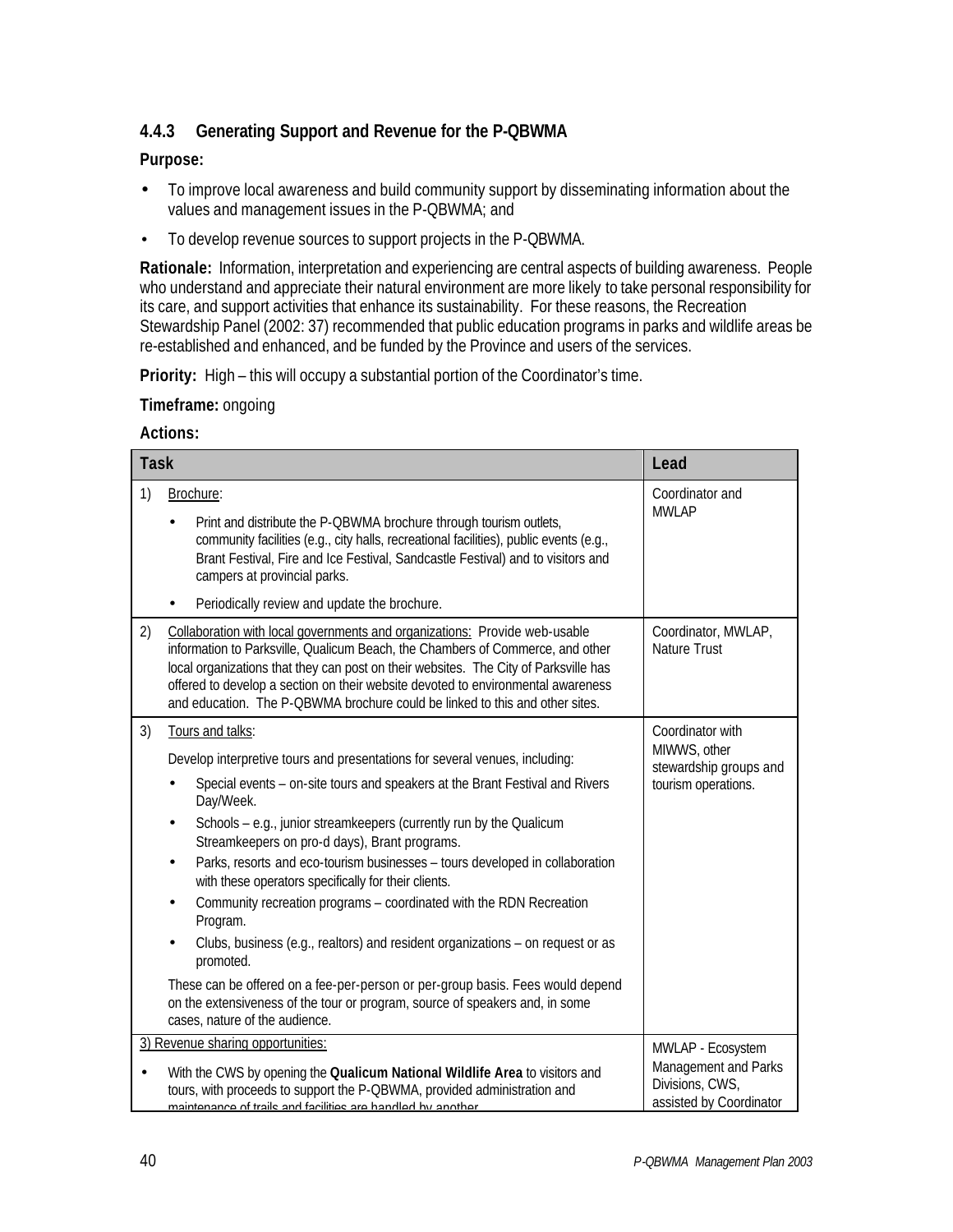| maintenance of trails and facilities are handled by another<br>With Rathtrevor and Englishman River Falls Provincial Parks: some<br>percentage of the revenues accrued through campsite and parking fees to be<br>earmarked for management of the P-QBWMA, in exchange for improved<br>education and management of waterbird disturbance and shellfish removal on the<br>foreshore. Talks, tours and other information programs could also be developed<br>specifically for and in collaboration with the Parks. | and non-profit<br>organizations                         |
|------------------------------------------------------------------------------------------------------------------------------------------------------------------------------------------------------------------------------------------------------------------------------------------------------------------------------------------------------------------------------------------------------------------------------------------------------------------------------------------------------------------|---------------------------------------------------------|
| WMA-related merchandise:<br>This could include nature related items such as guides, recordings, posters, etc.<br>but also popular items like caps, t-shirts, sweaters, golf equipment, stickers, etc.<br>All should reflect the P-QBWMA logo and identity in a consistent manner. Items<br>can be retailed through the Brant Festival, resorts, special events and P-QBWMA<br>tours and programs.                                                                                                                | Coordinator - research<br>and prepare cost<br>estimates |

#### **Additional actions for consideration:**

Some participants in the review of this Plan suggested that a name change to "wildlife sanctuary" or "protection area" would improve the stature and appreciation of the P-QBWMA in the local community. Others suggested a small resource centre or storefront be located in the Parksville-Qualicum area, that could act as the Coordinator's office as well as a central source and repository of information about the P-QBWMA and surrounding environment. This could be an interim measure until the proposed environmental interpretive centre is constructed. Both of these ideas are worth considering in the interest of increasing awareness and support for the P-QBWMA.

It has also been suggested that the coordinator be tasked with gathering data on the economic benefits that the P-QBWMA provides to the community. This could assist in securing additional support and funding.

|                                 | 2003                                                               | 2004                                                                                                                                                                       | 2005                                                                                                                                                             | ongoing                                                                                              |
|---------------------------------|--------------------------------------------------------------------|----------------------------------------------------------------------------------------------------------------------------------------------------------------------------|------------------------------------------------------------------------------------------------------------------------------------------------------------------|------------------------------------------------------------------------------------------------------|
| Government<br>budgets           | Task 1 - \$2000 for<br>printing                                    | Task 2 - \$4000 for tour and<br>program start up expenses;<br>speakers fees/honoraria<br>and expenses; travel<br>Task 3 - \$2000 for trails,<br>viewpoints, tour materials | Task 3 - \$2000 for<br>upgrades to trails,<br>viewpoints, etc.<br>Task 4 - \$10,000 start up<br>costs                                                            |                                                                                                      |
| Grants<br>and/or<br>sponsorship | Task 1 alternate or<br>equivalent funding -<br>\$2000 for printing | Task 2 - \$2500 for tour and<br>program materials<br>Task 3 - \$2000 matching<br>funds for trails, viewpoints,<br>tour materials                                           | Task 2 - funding assistance<br>for tour and program<br>materials, if still needed<br>Task 3 - \$2000 matching<br>funds for trails, viewpoints,<br>tour materials |                                                                                                      |
| In-kind                         |                                                                    | Task 2 and 3 - Stewardship<br>groups assist with<br>developing and conducting<br>tours and talks; grant<br>application.                                                    | Task 2 and 3- Stewardship<br>groups assist with<br>developing and conducting<br>tours and talks; grant<br>application.                                           |                                                                                                      |
| Fees,<br>charges,<br>etc.       |                                                                    | Task 2 and 3 – tour fees<br>are preliminary fund source                                                                                                                    | Task 2 and 3- tour fees are<br>significant funding source<br>Task 4 - sales are<br>preliminary funding source                                                    | Task 2 and 3 - tour<br>fees could be<br>funding source<br>Task 4 - sales could<br>be funding source. |

### **Budget and resourcing:**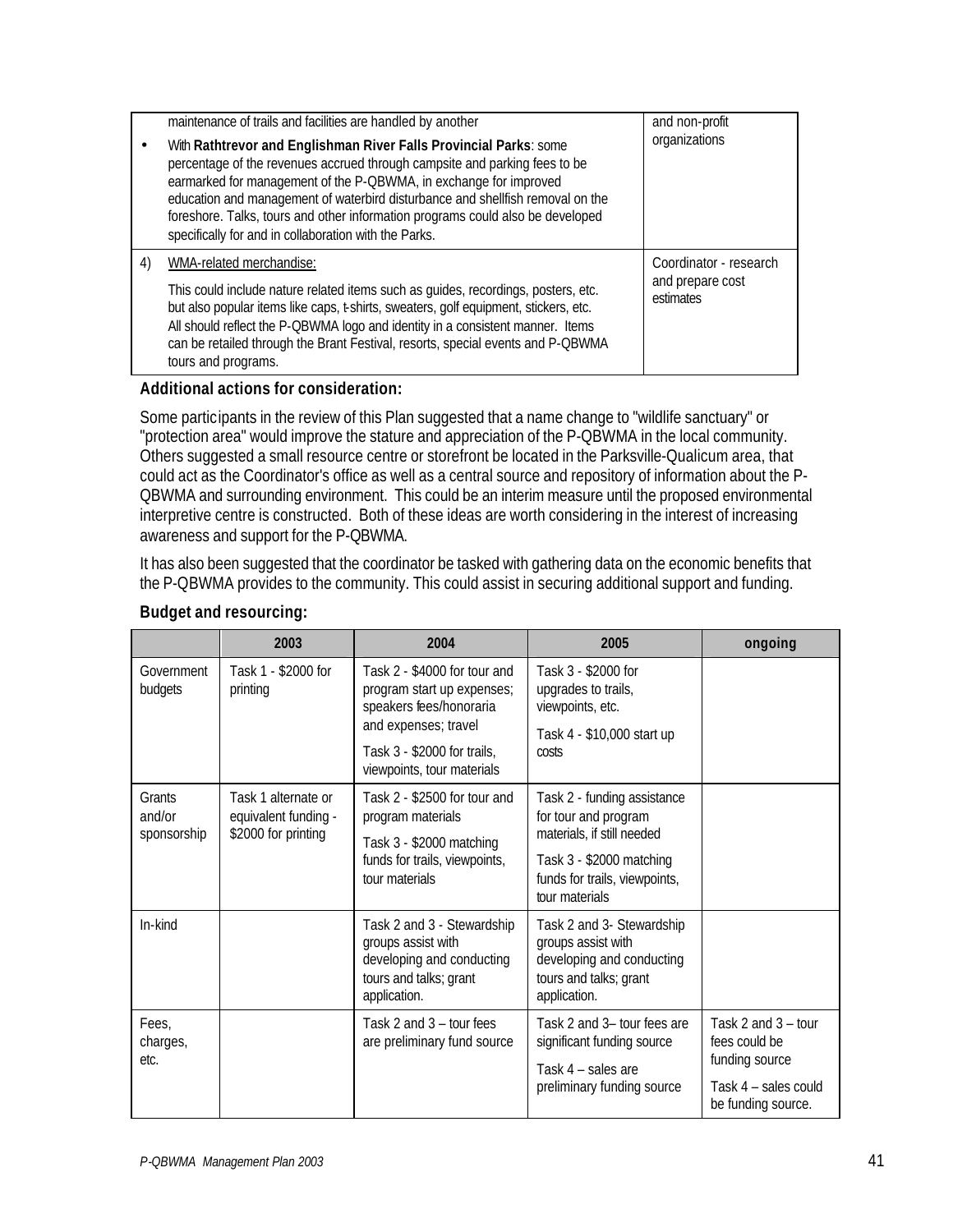### **4.4.4 Improving P-QBWMA Signs and Accesses**

**Purpose:** To identify the P-QBWMA in a consistent and appealing manner.

**Rationale:** Section 3.4 notes that that many P-QBWMA accesses are cluttered with a variety of signs serving a range of purposes. This "hit-and-miss" approach does little to improve public appreciation of the P-QBWMA's existence and purpose. Addressing this aspect of the P-QBWMA's identity will require coordination with the respective local governments responsible for these access points.

It is important to note that given its focus on habitat protection and enhancement, it is not the role of the P-QBWMA to provide ramps, docks or other forms of access to the water. This would only detract from the appropriate use of nearby public and commercial accesses. However, signs should inform boaters of restrictions and appropriate behaviour around wildlife and habitats in the P-QBWMA. This message can also be covered in the brochure, and distributed through marinas and public recreational facilities.

**Priority:** High – medium.

**Timeframe:** 2004-2006.

**Actions:**

| Task |                                                                                                                                                                                                                                                                                             | Lead                                                                                                      |
|------|---------------------------------------------------------------------------------------------------------------------------------------------------------------------------------------------------------------------------------------------------------------------------------------------|-----------------------------------------------------------------------------------------------------------|
| 1.   | Convene a meeting with local governments to review the range of<br>signs used at P-QBWMA accesses and to determine the signage<br>needs of both the P-QBWMA and local governments. Decide on a<br>consistent combination or common theme for signs that could be<br>applied at all P-QBWMA. | Partnership Committee                                                                                     |
| 2.   | Develop a plan and budget for upgrading signs.                                                                                                                                                                                                                                              | Local government<br>representatives                                                                       |
| 3.   | Apply for funds for new P-QBWMA signs, as required, from agency<br>capital budgets or granting agencies that support capital projects.                                                                                                                                                      | Agency and local government<br>representatives, assisted by<br>Coordinator on external funding<br>sources |
| 4.   | Re-organize existing signs and re-install.                                                                                                                                                                                                                                                  | Local governments                                                                                         |

### **Budget and resourcing:**

Improving signage at P-QBWMA accesses is initially a planning exercise involving P-QBWMA and local government staff. Community group partners could apply for funding for creating any P-QBWMA-related signs. The local governments should undertake re-installing signs within each of their respective jurisdictions.

|                              | 2003                          | 2004                                      | 2005                                      | ongoing     |
|------------------------------|-------------------------------|-------------------------------------------|-------------------------------------------|-------------|
| Government<br>budgets        | Planning                      | Installation                              | Installation                              | Maintenance |
| Grants and/or<br>sponsorship |                               | \$5000 for new signs                      | \$5000 for new signs                      | ◠           |
| In-kind                      | Stewardship groups -<br>input | Stewardship groups -<br>grant application | Stewardship groups -<br>grant application |             |
| Fees, charges                |                               |                                           |                                           |             |
| <b>Donations</b>             |                               |                                           |                                           |             |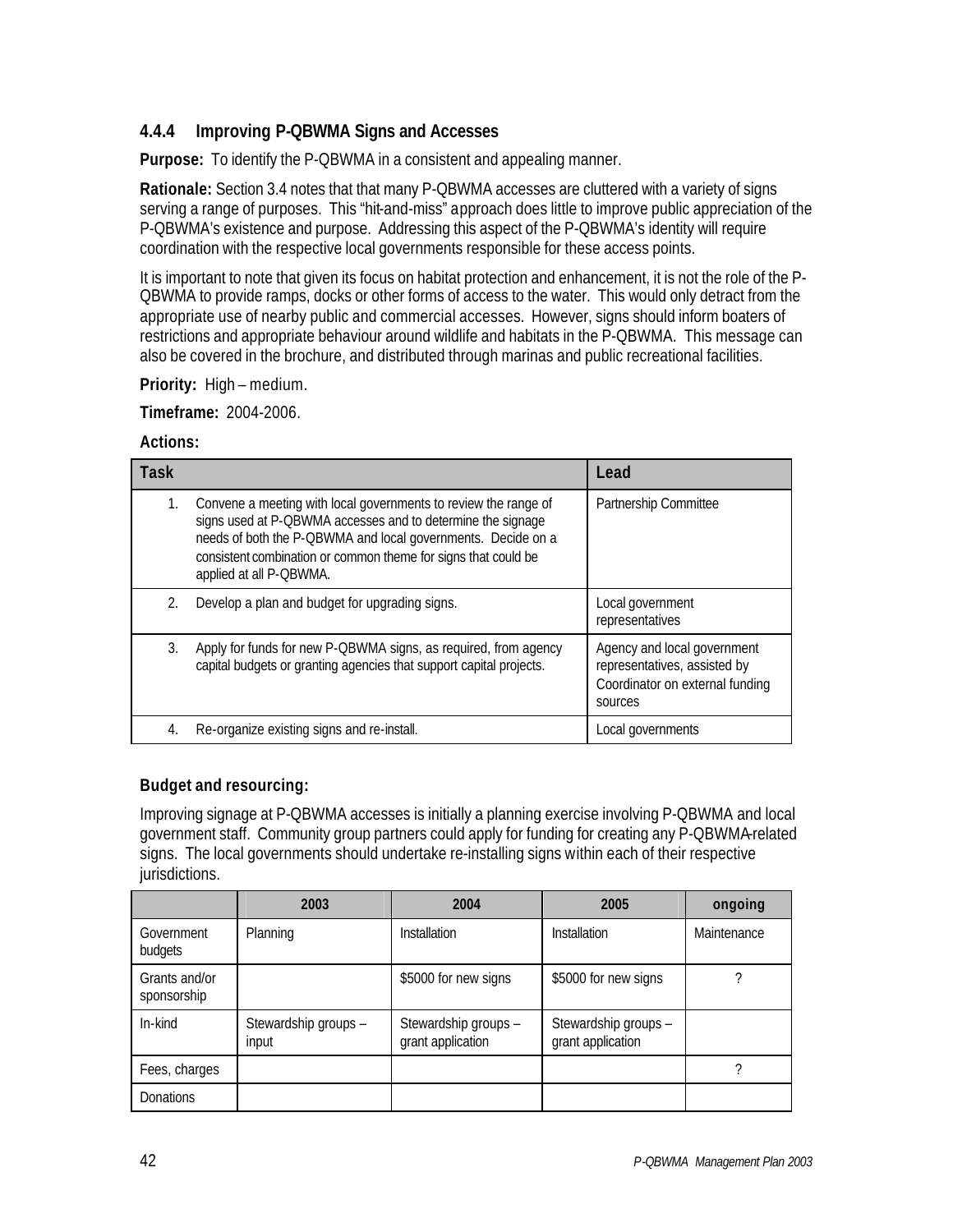### **4.4.5 Protecting Water Bird Populations and Habitats**

**Purpose:** To continue efforts to reduce the disturbance of spring staging Brant and other water bird populations in the P-QBWMA.

**Rationale:** As discussed in section 3.1, humans and dogs account for 12-40% of disturbances of Brant and other waterbirds in the P-QBWMA. This disturbance rate is among the highest recorded anywhere for Brant (Martin *et al.*, 2002). If these disturbance rates continue to increase, it can diminish their ability to reproduce successfully and/or force the migrating flocks out of the Area altogether - causing further declines in their populations.

#### **Priority:** High

**Timeframe:** ongoing

**Budget and resourcing:** see "Actions" table below for individual amounts required.

|                              | Initial year (2003 or 2004)       | ongoing                                                                      |
|------------------------------|-----------------------------------|------------------------------------------------------------------------------|
| Government<br>budgets        | \$3000 (MWLAP, CWS)               | \$1500-3000 depending on continuation of research and<br>monitoring programs |
|                              |                                   | 2006 funding for repeat of disturbance study.                                |
| Grants and/or<br>sponsorship | \$4000-5000                       | \$2000 (approx.)                                                             |
| In-kind                      | <b>Volunteers</b>                 | Volunteers                                                                   |
|                              | <b>Business service donations</b> | Business service donations                                                   |
| Fees, charges                |                                   | Through nature programs                                                      |
| <b>Donations</b>             |                                   | Through nature programs                                                      |

**Actions:** The following actions are adapted from recommendations made in Martin *et al.*, 2002: 32-33.

| <b>Task</b> |                                                                                                                                      | Lead                                             | <b>Budget/Resourcing</b>                           |
|-------------|--------------------------------------------------------------------------------------------------------------------------------------|--------------------------------------------------|----------------------------------------------------|
|             | <b>Research and monitoring:</b>                                                                                                      |                                                  |                                                    |
| 1.          | Continue monitoring Brant populations during spring<br>migration. This is needed to justify educational and<br>management actions.   | MWLAP, CWS,<br>Nature Trust, MABR<br>Foundation. | \$2500.00?*<br>*defer to T. Martin for<br>estimate |
| 2.          | Repeat the disturbance study in 5 years – next survey in<br>2006.                                                                    |                                                  |                                                    |
|             | Education:                                                                                                                           |                                                  |                                                    |
| 3.          | Brochure, tours and programs: See section 4.4.1 and 4.4.2,<br>with a focus on the spring migration period and the Brant<br>Festival. |                                                  |                                                    |
| 4.          | Media: create opportunities to discuss this issue with the<br>local media - newspaper, radio, cable TV.                              | Coordinator                                      |                                                    |
| 5.          | Signs: See section 4.4.3; integrate educational signs about<br>Brant disturbance into the signage program for WMA<br>accesses.       |                                                  |                                                    |
| 6.          | Other information and education materials: e.g.:                                                                                     | Coordinator working<br>with schools and          | Grant or sponsorship for<br>specific projects      |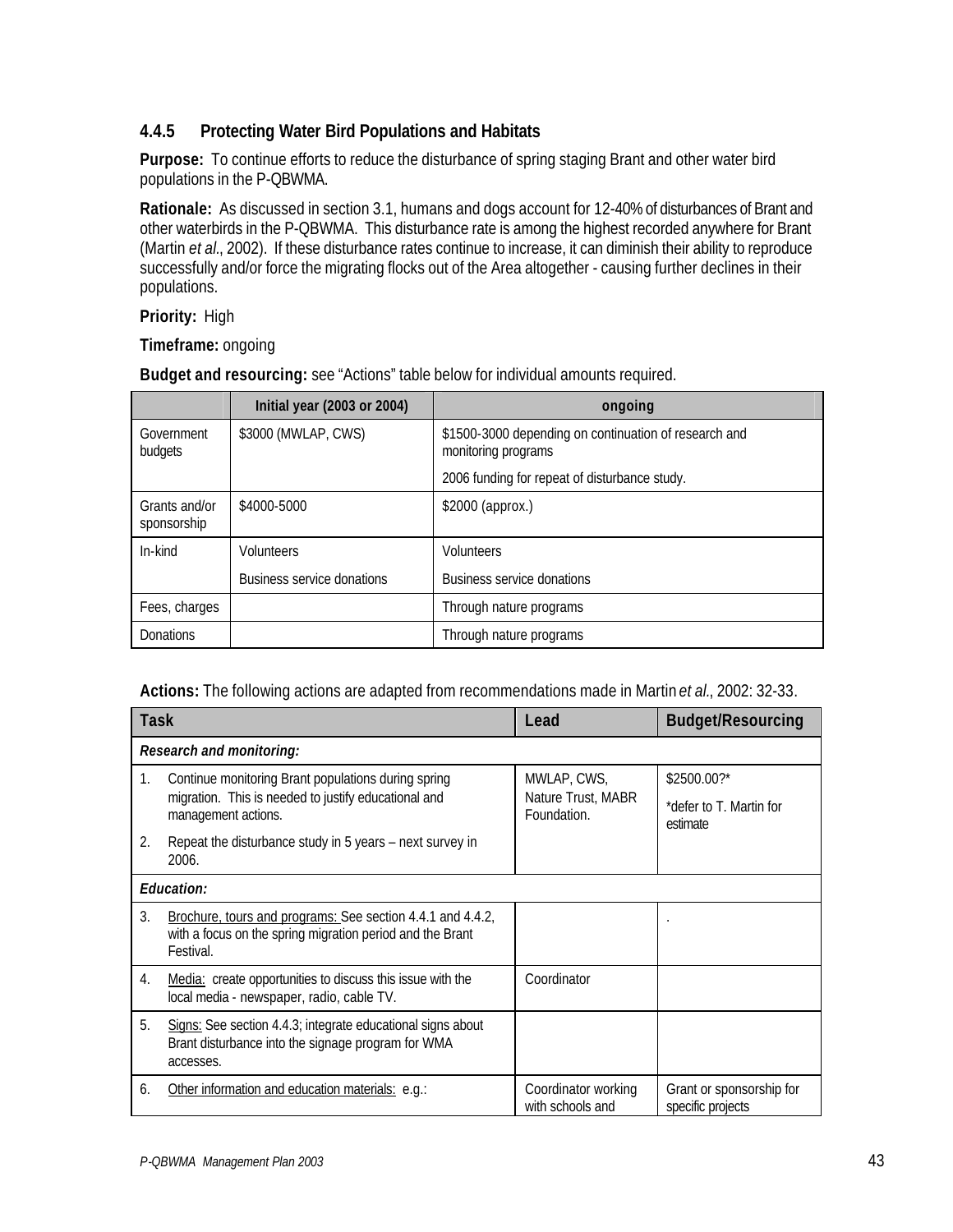| <b>Task</b> |                                                                                                                                                                                                                                                                                                                                                                                                                                   | Lead                                                                                            | <b>Budget/Resourcing</b>                                                               |
|-------------|-----------------------------------------------------------------------------------------------------------------------------------------------------------------------------------------------------------------------------------------------------------------------------------------------------------------------------------------------------------------------------------------------------------------------------------|-------------------------------------------------------------------------------------------------|----------------------------------------------------------------------------------------|
|             | A secondary school visual art classes could be challenged<br>with developing a video or a depicting the spring Brant<br>populations, disturbance events and appropriate "beach"<br>behavior. Could be shown at Festival events, presentations.                                                                                                                                                                                    | stewardship groups                                                                              | specific projects                                                                      |
|             | A mascot - "SuperBrant" - could be created that would<br>champion the cause of bird harassment, and would be<br>present at public events, for school visits, and on the beach<br>during spring migrations.                                                                                                                                                                                                                        |                                                                                                 |                                                                                        |
|             | Management:                                                                                                                                                                                                                                                                                                                                                                                                                       |                                                                                                 |                                                                                        |
| 7.          | Local government bylaws: Similar to Qualicum Beach's<br>bylaw 407.06, designate "no dogs" periods and/or areas on<br>the beach and require dogs to be on leash the rest of the<br>time throughout the P-QBWMA. While such regulations<br>may be difficult to enforce at all times, they do help to create<br>greater awareness of the problem, and provide the basis for<br>people to complain and for local officers to enforce. | Parksville, Qualicum<br>Beach, RDN                                                              | Local government staff<br>and resources                                                |
| 8.          | Alternative facilities: Provide dog off-leash areas elsewhere,<br>away from areas of significant wildlife habitat, if only during<br>the spring migration period.                                                                                                                                                                                                                                                                 | Parksville, Qualicum<br>Beach, RDN                                                              | Local government staff<br>and resources                                                |
| 9.          | Enforcement: Increase presence of enforcement and<br>guardian personnel at critical times of year during Brant<br>staging season (see sec. 4.4.8). During the spring<br>migration period, guardian patrollers, working in pairs or<br>groups, could walk the beaches talking to people about the<br>birds and ways of minimizing their disturbance. Get schools,<br>kennel clubs and other organizations involved.                | MWLAP, RCMP, local<br>government bylaw<br>officers                                              | Government staff and<br>resources + volunteers<br>(see guardian program,<br>sec.4.4.8) |
| 10.         | Viewing facilities: Consider providing viewing platforms and<br>spotting scopes, even if only on a seasonal basis, so that<br>people can view migrating flocks from a safe distance.                                                                                                                                                                                                                                              | MWLAP, Nature<br>Trust, CWS, local<br>governments with<br>assistance from<br>stewardship groups | Government budgets +<br>grant applications                                             |
|             | 11. Continue to approach Fisheries and Oceans Canada to<br>protect shellfish populations as food sources for water bird<br>populations in the WMA.                                                                                                                                                                                                                                                                                | <b>MWLAP</b>                                                                                    |                                                                                        |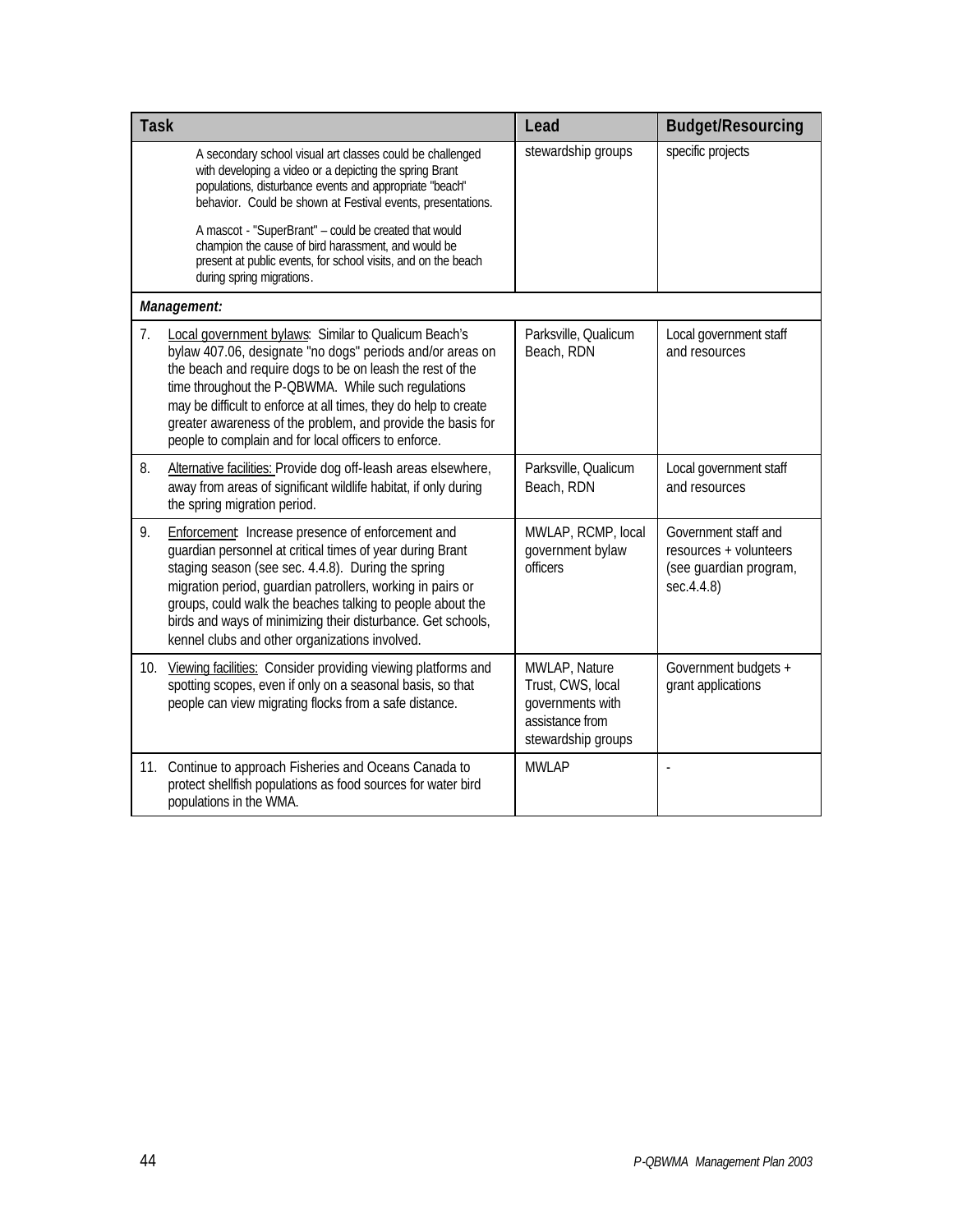### **4.4.6 Estuary Habitat Restoration and Flood Protection - the Mine Road Dyke**

**Purpose:** To determine the best action to take with respect to the Mine Road dyke in the interest of both habitat enhancement and flood protection in the east Englishman River estuary.

**Rationale:** Reconnecting the alienated intertidal area on the east side of the Englishman River estuary by breaching the Mine Road dyke was rejected in the 1996 Management Plan, primarily due to the high costs projected to restore flood protection to adjacent landowners. However, the recent study by UMA (UMA, 2002) provides options for considering improvements to flood protection along with habitat enhancement. Another proposal is to simply install valved inlets and outlets through the dyke to allow regulated water exchange, with considerably less impact on flood hazard than the options presented in the UMA study (G. Jamieson, pers.comm.). Local residents are concerned that any change provide adequate protection to houses behind the dyke, and not disturb the continuity of the trail along the dyke (H. Boerger, Shorewood Residents Assoc., pers.comm.).

There has as yet been no discussion of the UMA study's recommendations or of other options. If restoring estuarine habitat in the ERE to its former extent is a priority, then these options should be thoroughly reviewed by senior agencies with local residents.

#### **Priority:** Medium

**Timeframe:** 2005-2007.

#### **Budget and resourcing:**

This is a planning exercise coordinated through MWLAP. No budget estimated for capital projects if they are a result of the planning process.

#### **Actions:**

| Task |                                                                                                                                                                | Lead                                  |
|------|----------------------------------------------------------------------------------------------------------------------------------------------------------------|---------------------------------------|
| 1)   | Meet with flood management staff to review the UMA study and discuss<br>options.                                                                               | MWLAP, MSRM, Partnership<br>Committee |
| 2)   | Determine a preferred option, whether it is one or a combination of<br>options presented in the UMA study.                                                     |                                       |
| 3)   | Seek input from local residents through meetings and/or a public open<br>house, on the options presented in the study and the committee's<br>preferred option. |                                       |
| 4)   | Determine the best option or course of action, and seek funding to<br>proceed to final design and construction.                                                |                                       |
| 5)   | Commission design and implementation                                                                                                                           | MWLAP, MSRM                           |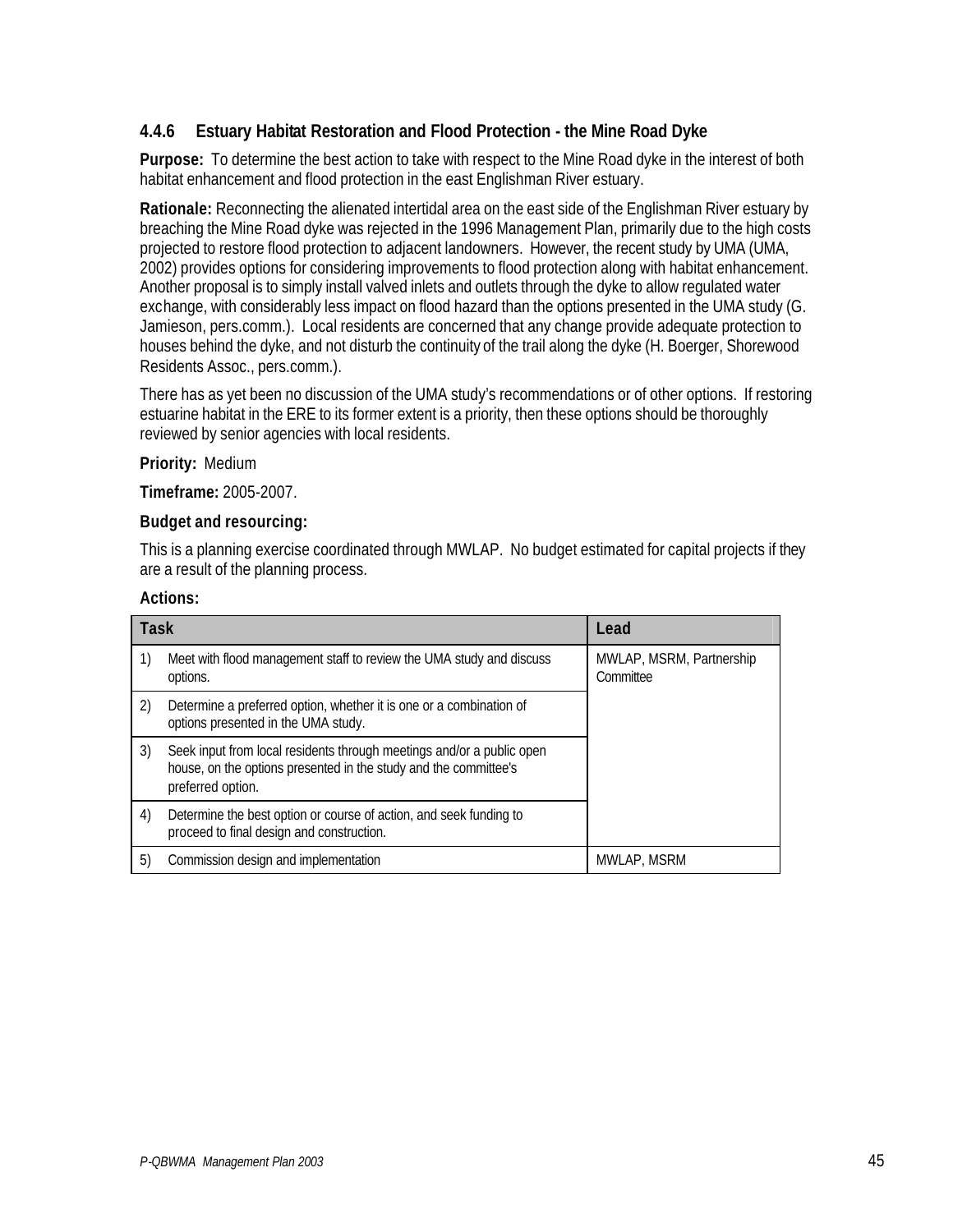### **4.4.7 Trails in the P-QBWMA**

**Purpose:** To clarify policies and objectives for trail development within the P-QBWMA and integration with surrounding municipal and regional trail systems.

**Rationale:** Section 3.4 indicates the presence of a variety of informal and formal trails within the WMA, particularly in the Englishman River estuary and corridor. To date, MWLAP's policy has been that it will not initiate any new trail development within the P-QBWMA; new trails may be considered but must be funded by a 3<sup>rd</sup> party with a commitment to maintain the trail. An example was the construction of the San Pareil trail and boardwalk, which was initiated and built with funding acquired by the San Pareil Residents Association under a management agreement with the RDN.

As Parksville, Qualicum Beach and the RDN continue to develop trail systems, it will become increasingly necessary to clarify the role of the P-QBWMA in these trail systems. For example, the City of Parksville wishes to connect its trail through the Community Park to the trails in the Englishman River estuary, and publicize this connection in the City's trail network information. Similarly, the RDN also plans to extend its regional trail system along the Englishman River from Top Bridge Park to Little Mountain Park and beyond. These initiatives can lead to more pedestrian traffic within the P-QBWMA, challenging the balance between protection and recreation.

One option would be to discourage further development of and connection to trails in the P-QBWMA; for example, Parksville could end its trail short of the P-QBWMA boundary and indicate no connections to the Estuary trails. However, this is an unrealistic approach, as people will invariably find their way to the P-QBWMA by their own means. Any such unmanaged use can be more harmful to the ecological integrity of the P-QBWMA than managed use.

The preferred alternative is to allow trail connections and management of trails within the P-QBWMA under carefully considered criteria and requirements, such:

- Provision of signs at all entrances to the P-QBWMA introducing the user to the WMA and its restrictions.
- Input on trail routing to and within the P-QBWMA, to ensure that sensitive habitats (such as nest sites) or terrain (such as erodable riverbanks) are protected.
- Appropriate standards for trail type and design; trail width and surface, no motorized vehicles, restrictions on bicycles if needed in some areas, etc.
- Provision of interpretive signs, viewing platforms, garbage receptacles, toilets and other facilities at appropriate trail sites within the P-QBWMA.
- Trail maintenance agreements.

Developing a policy for trails in the P-QBWMA would clarify the ground rules, allowing local governments to fulfil their recreational mandates and MWLAP to meet the protection and enhancement objectives of the WMA.

**Priority:** High

**Timeframe:** 2003-2005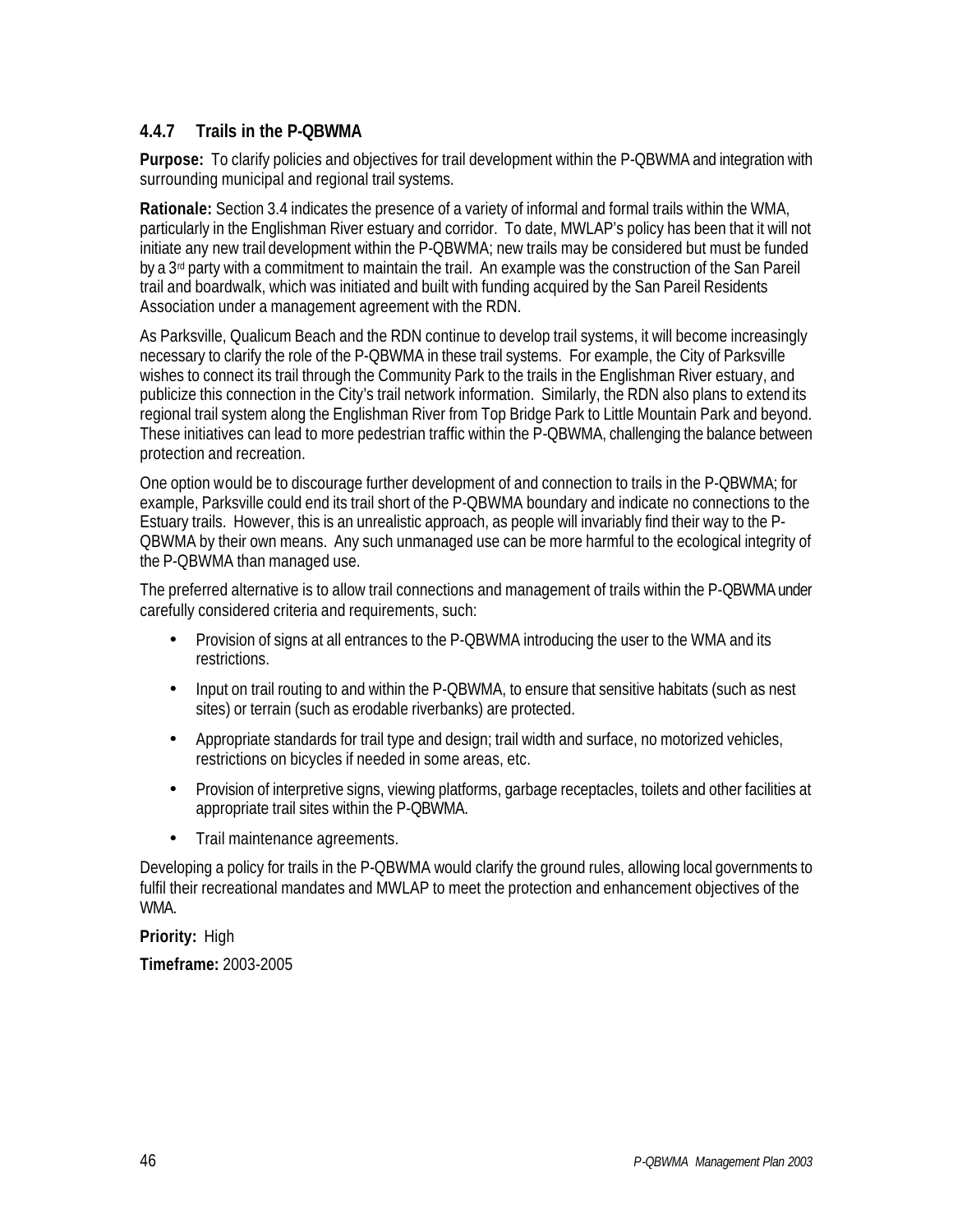### **Actions:**

| <b>Task</b> |           |                                                                                                                                                   | Lead                                                                               |
|-------------|-----------|---------------------------------------------------------------------------------------------------------------------------------------------------|------------------------------------------------------------------------------------|
| IJ          | as:       | Develop a trail management policy with the Englishman River estuary<br>and corridor as priority areas. The trail plan should identify such things | MWLAP with RDN, Parksville,<br>Qualicum Beach; coordinating<br>committee assisting |
|             | ٠         | Location of trails, connections to community/regional trail systems,<br>along-trail facilities, sensitive areas to be avoided, etc.               |                                                                                    |
|             | $\bullet$ | Maintenance agreements in each Management Unit.                                                                                                   |                                                                                    |
|             | ٠         | Public involvement in planning and implementation (e.g.,<br>volunteers could assist with upkeep, interpretation, etc.)                            |                                                                                    |

**Budget and resourcing:** This is primarily a planning and policy exercise involving staff from MWLAP and the local governments, and assisted by the coordinating committee. These agencies may wish to contract out the development of a plan if staff resources to do so are limited.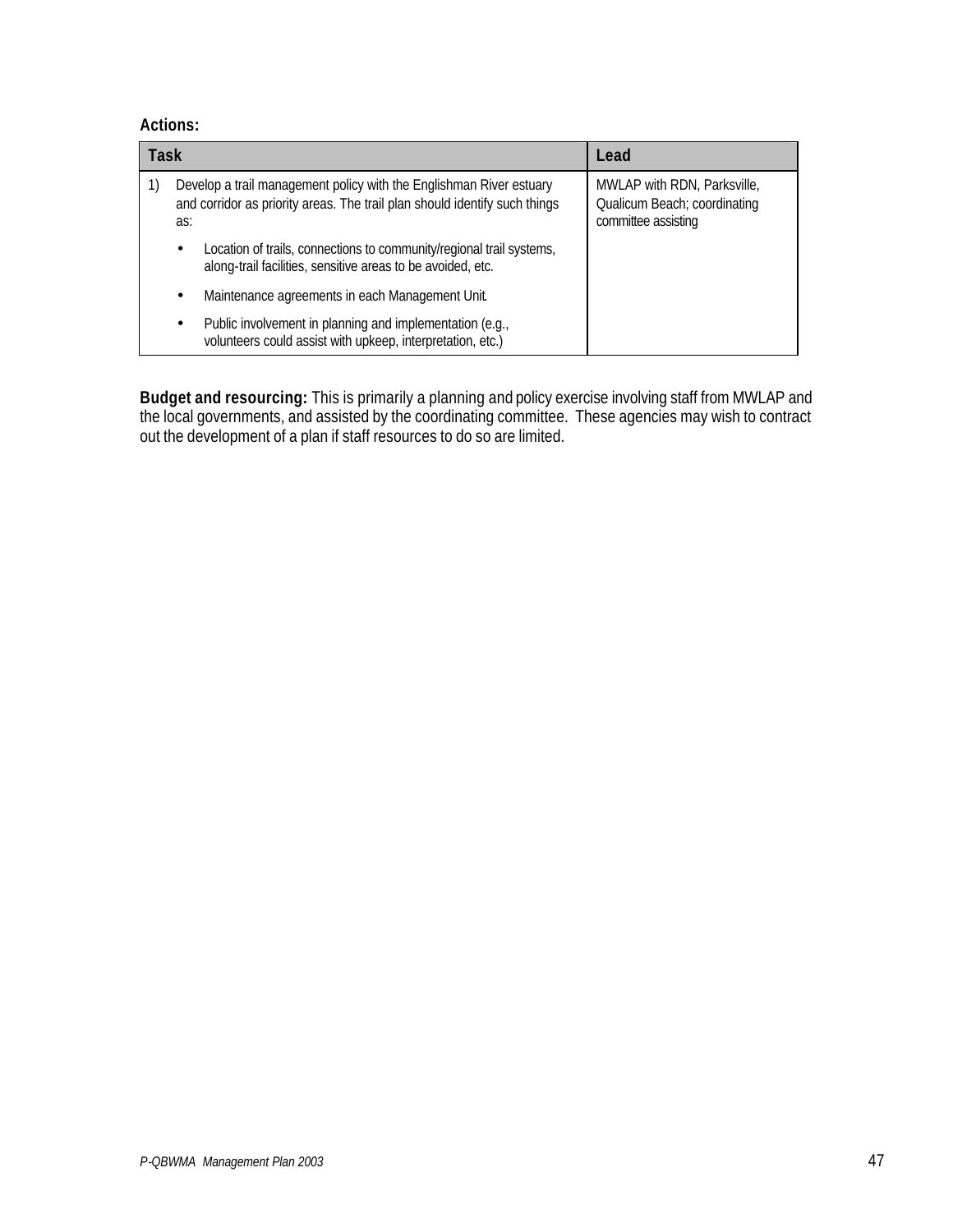### **4.4.8 Enforcement and Guardianship**

**Purpose:** To address issues of vandalism and habitat damage with the limited resources that are available.

**Rationale:** The disturbance of Brant and other waterbirds is a major issue in the P-QBWMA; measures to address it are given in section 4.4.4. Other enforcement issues range from inadvertent damage to habitat by unaware users, to overt damage to the environment and facilities in the P-QBWMA; e.g., past destruction of the viewing platform and the recent "torching" of the kiosk in the west Englishman River estuary.

Information and education play a valuable role in addressing inadvertent damage, but observation, prevention and active enforcement are needed to deal with overt disturbance and vandalism. In this context, three types of actions can be taken:

- Restrict public access: A no-public-access zone on intertidal areas off the Englishman River estuary was established from March 1 to April 30, 2003, under Sections 7 and 8 of the *Wildlife Act.* (This section gives the Minister of WLAP powers to prevent harassment of wildlife and damage to habitat in a wildlife management area.) The effectiveness of this measure needs to be assessed.
- Enforcement of regulations: Regulations can create greater awareness and attention, but they are only as effective as their enforcement. This requires coordination among local conservation officers, bylaw officers and the RCMP.
- Volunteer guardians: While not equipped to take active enforcement action, volunteers can still play an important role in improving compliance in the P-QBWMA. A volunteer "guardian" program for the WMA was established in 1994 to involve volunteers (preferably living near the WMA) to monitor activities in designated portions of the P-QBWMA; essentially acting as the "eyes and ears" for BC Environment (Clermont, 1996). Over 20 people attended a workshop in July 1994 to learn about the proposed program, and 7 people officially signed up as guardians, covering the P-QBWMA from Parksville Bay to Craig Bay. Funding was also obtained to employ a Nanoose First Nations Guardian, who monitored the entire WMA and helped coordinate the volunteer guardians in 1995-96.

It is intended to renew the Volunteer Guardian Program under revised Terms of Reference, contained in Appendix B. There is also an opportunity to collaborate with Malaspina University College in providing students of the Conservation Officer Program with training opportunities in the P-QBWMA (T. Clermont, pers.comm.).

#### **Priority:** High

**Timeframe:** ongoing

#### **Actions:**

| <b>Task</b> |                                                                                                                                                                                                                                                                                                                                                                                                        | Lead                                            |
|-------------|--------------------------------------------------------------------------------------------------------------------------------------------------------------------------------------------------------------------------------------------------------------------------------------------------------------------------------------------------------------------------------------------------------|-------------------------------------------------|
| a)          | Wildlife Act sec. 7(4) "no public access" zone:<br>Monitor the effectiveness of the no-public access zone for the<br>intertidal area off the Englishman River estuary during its initial<br>seasons (2003-2004). This involves "sampling" the area before<br>and after the no-public-access window to gauge the level of use<br>under normal circumstances, as well as during the no-access<br>window. | MWLAP, Nature Trust with<br>volunteer guardians |
| b)          | Based on the monitoring results, consider expanding the no-<br>public-access zone to other areas of the WMA on a trial basis.<br>Start with sections that are less utilized by people but important to<br>Brant concentrations. This will require consultation and liaison<br>with local governments and businesses, to ensure that they are                                                           | MWLAP, local governments                        |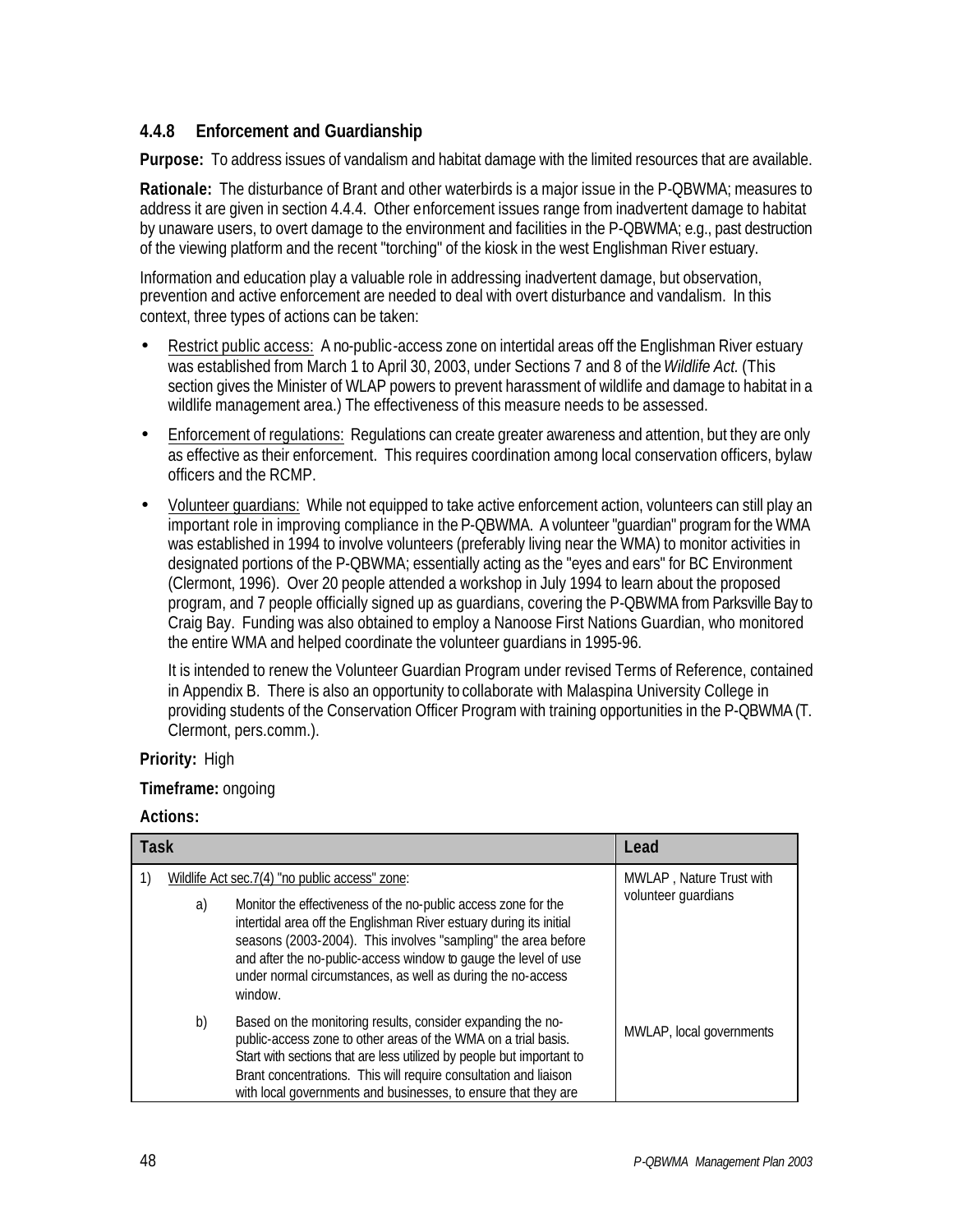|    | informed of the benefits and support this action.                                                                                                                                                                                                                                                                                                                                                                                                                                                               |                                                                                                                                                                                  |
|----|-----------------------------------------------------------------------------------------------------------------------------------------------------------------------------------------------------------------------------------------------------------------------------------------------------------------------------------------------------------------------------------------------------------------------------------------------------------------------------------------------------------------|----------------------------------------------------------------------------------------------------------------------------------------------------------------------------------|
|    | Associated with this action, consider providing viewing platforms<br>with spotting scopes so that people can view bird populations<br>from a safe distance - see section 4.4.5.                                                                                                                                                                                                                                                                                                                                 |                                                                                                                                                                                  |
| 2) | Other Wildlife Act actions: Establish a "closed to public access" time (e.g.,<br>from 11:00 PM to 5:00 AM) for the west side of the Englishman River estuary,<br>posted at the gate at Shelley Road. While not an absolute deterrent, it would<br>provide the basis for local guardians/residents to report suspicious activities,<br>and for enforcement officers to take action if needed to prevent damage to<br>habitat and facilities. This is a common action in municipal parks for the<br>same purpose. | <b>MWLAP</b>                                                                                                                                                                     |
| 3) | Local government bylaws: see sec.4.4.5 regarding potential local<br>government restrictions for dogs on beaches.                                                                                                                                                                                                                                                                                                                                                                                                | Parksville; Qualicum Beach;<br><b>RDN</b>                                                                                                                                        |
| 4) | Coordination of enforcement officers: Organize a "briefing" session with local<br>government bylaw officers, conservation officers, RCMP and SPCA staff to<br>review the regulatory authority under the Wildlife Act and local government<br>bylaws. Also, solicit their ideas on how to best respond to wildlife<br>harassment, habitat damage and vandalism, and how to best utilize a<br>Guardian program (see next task). Follow-up sessions could be scheduled to<br>continue the dialogue.                | MWLAP, Nature Trust and<br>local governments                                                                                                                                     |
| 5) | Guardian program: Revive the volunteer guardian program. Start at a<br>modest scale by focusing on one area/neighbourhood; e.g., the Englishman<br>River estuary and residents in the Shelley Road/San Pareil area. Coordinate<br>initial training sessions and subsequent review and social events to maintain<br>enthusiasm. Involve local conservation, bylaw and RCMP officers so that<br>effective relationships can develop to support reporting activities by<br>guardians.                              | MWLAP; local residents<br>who have volunteered time:<br>local resident associations:<br>local government bylaw<br>officers, MWLAP<br>conservation officers, RCMP,<br><b>SPCA</b> |
| 6) | Enforcement: Increase presence of guardians and enforcement personnel in<br>the P-QBWMA at critical times of year, particularly during the Brant staging<br>period.                                                                                                                                                                                                                                                                                                                                             | MWLAP, RCMP, local<br>government bylaw officers,<br><b>SPCA</b>                                                                                                                  |

**Budget and resourcing:** \$1000/year to support meetings with enforcement officers and volunteer activities and appreciation. Some capital budget may be required if physical structures are needed; e.g., signs at access points.

|                       | 2003                | 2004                | 2005                | ongoing             |
|-----------------------|---------------------|---------------------|---------------------|---------------------|
| Government<br>budgets | <b>MWLAP \$1000</b> | MWLAP \$1000        | <b>MWLAP \$1000</b> | <b>MWLAP \$1000</b> |
| In-kind               | Volunteer guardians | Volunteer guardians | Volunteer guardians | Volunteer guardians |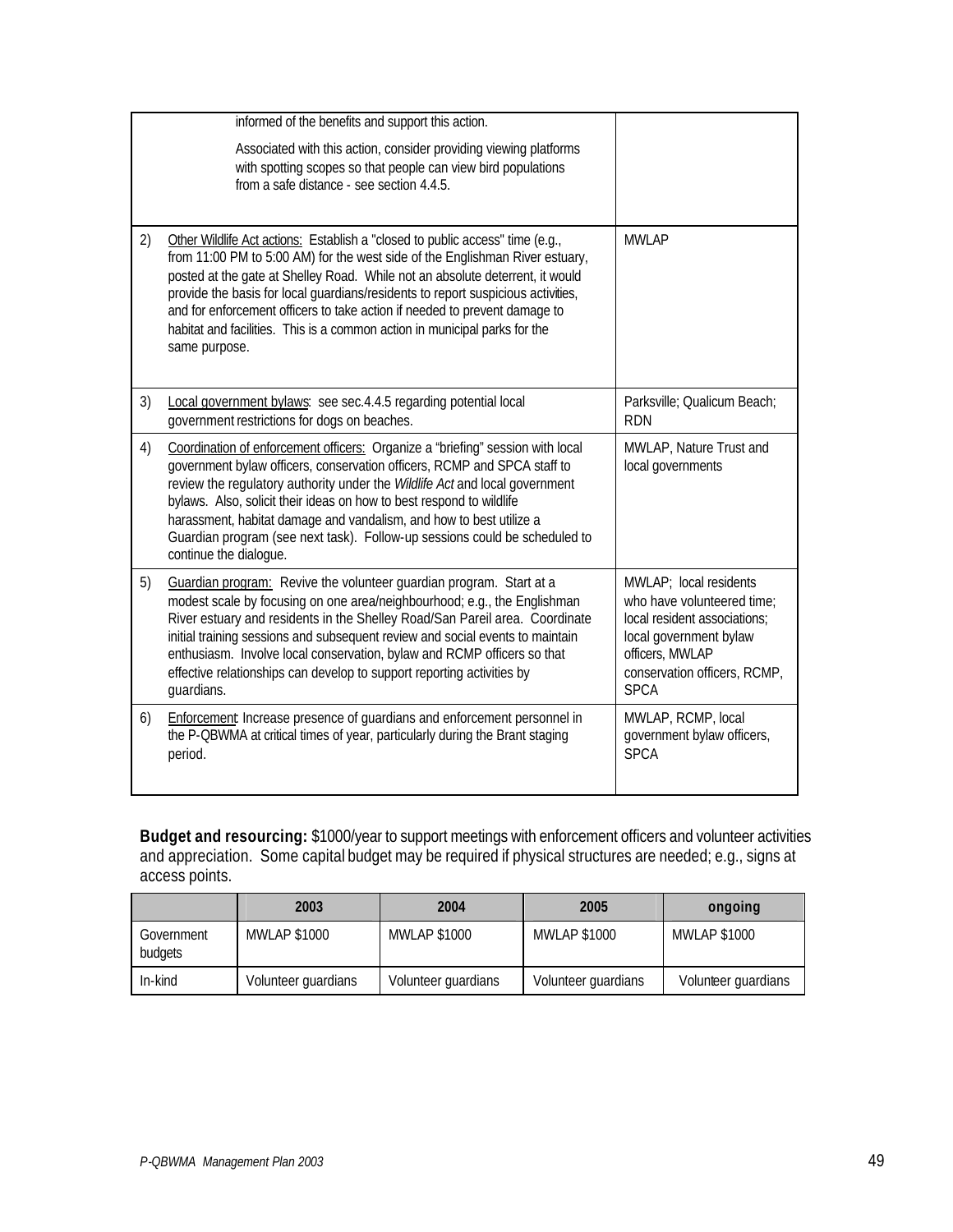### **4.4.9 Protecting First Nation Cultural Sites**

**Purpose:** To protect cultural sites of the Nanoose and Qualicum First Nations in all P-QBWMA projects and management activities.

**Rationale:** Section 3.3.1 notes the presence of archaeological and cultural sites of the Nanoose and Qualicum First Nations within the P-QBWMA. It is important to recognize these sites, as well as to understand the cultural values that the First Nations place on the WMA and its resources.

**Priority:** Medium

**Timeframe:** 2005-2007

#### **Actions:**

| Task |                                                                                                                                                                                                                                                                                                           | Lead                                                       |
|------|-----------------------------------------------------------------------------------------------------------------------------------------------------------------------------------------------------------------------------------------------------------------------------------------------------------|------------------------------------------------------------|
|      | Initiate discussions with the Nanoose and Qualicum First Nations on the<br>value and terms of a study to inventory cultural sites, their protection and<br>interpretation.                                                                                                                                | Coordinator                                                |
| 2)   | Depending on the results of these discussions, develop terms of<br>reference and hire a summer or part-time researcher to: compile existing<br>archaeological studies; gather and catalogue existing and new<br>information provided by First Nations; develop preservation and<br>interpretive measures. | Researcher, supervised by First<br>Nations and Coordinator |

**Budget and resourcing:** Potentially \$3-5000/year for a summer or part-time researcher; funding to be acquired in collaboration with the First Nations.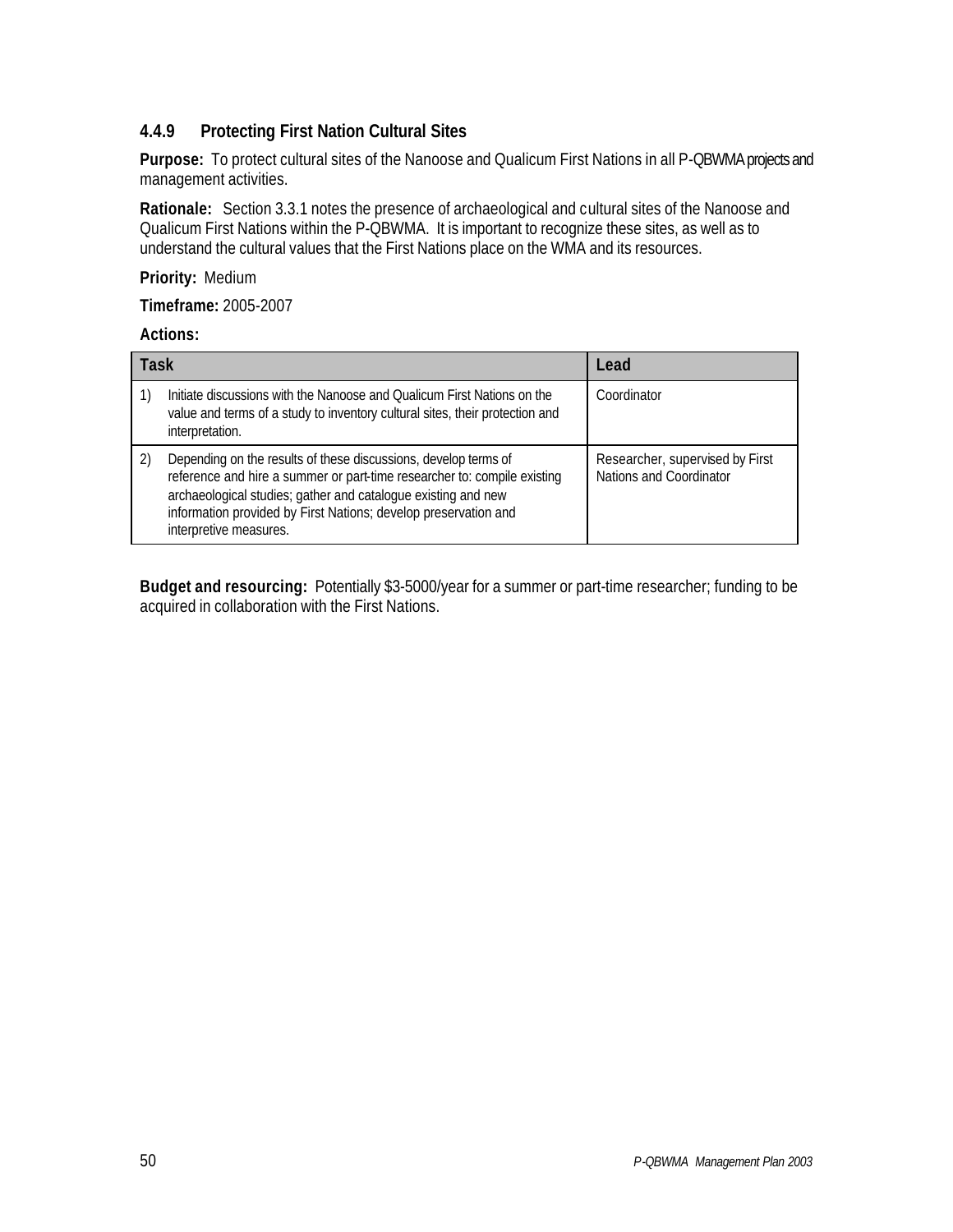### **4.4.10 Enhancing Stewardship of Adjacent Lands**

**Purpose:** To support education of landowners and the public about developing and maintaining properties adjacent to the foreshore in environmentally sensitive ways.

**Rationale:** Section 3.5 discusses some of the human activities that impact the foreshore and intertidal habitats within the P-QBWMA. There are ways of reducing these impacts; e.g., avoid the clearing of foreshore trees and vegetation and restore natural vegetation where possible; and retain existing and potential (future) eagle nest and perch trees. Information on the nature of these impacts and ways of avoiding them should be provided to adjacent landowners.

The main responsibility for promoting stewardship of foreshore and upland properties lies with the local jurisdictions, with assistance from MWLAP, DFO and non-government organizations. These agencies could make use of the resources of the Living by Water Project by using their background material and contracting their assistance in running information sessions and workshops.

#### **Priority:** Medium

**Timeframe:** 2004-2006

#### **Actions:**

| Task                                                                                                                                                                                                                                                                                                                                                                                                                                                                                     | Lead                                                                                                                           |
|------------------------------------------------------------------------------------------------------------------------------------------------------------------------------------------------------------------------------------------------------------------------------------------------------------------------------------------------------------------------------------------------------------------------------------------------------------------------------------------|--------------------------------------------------------------------------------------------------------------------------------|
| a) Develop an information brochure about impacts of shoreline land<br>1.<br>use on foreshore and intertidal habitats and more environmentally<br>friendly measures for working on foreshore properties. An example is<br>the brochure developed for Lantzville by the Lantzville Parks and Open<br>Space Committee and the RDN.<br>b) Distribute to waterfront property owners and realtors.<br>c) Organize neighborhood information sessions in collaboration with<br>community groups. | RDN, Parksville and Qualicum<br>Beach with assistance from<br><b>MWI AP</b><br>Assistance from the Living by<br>Water Project. |
| Examine local government bylaws regarding tree cutting and protection<br>to ensure they protect foreshore vegetation in each of the local                                                                                                                                                                                                                                                                                                                                                | RDN, Parksville and Qualicum<br>Beach                                                                                          |
| government jurisdictions.                                                                                                                                                                                                                                                                                                                                                                                                                                                                |                                                                                                                                |

#### **Budget and resourcing:**

|             | 2004-2005                                                                                                                    |
|-------------|------------------------------------------------------------------------------------------------------------------------------|
| Government  | Local governments - \$5000-10,000 depending on the amount of brochure development can                                        |
| budgets     | be done in-house versus contracted.                                                                                          |
| Grants or   | May be available to assist with capital costs (printing) and sponsoring information sessions                                 |
| sponsorship | (e.g., food, venues).                                                                                                        |
| In-kind     | Stewardship and community groups in providing input on the brochure and assisting with<br>neighbourhood information sessions |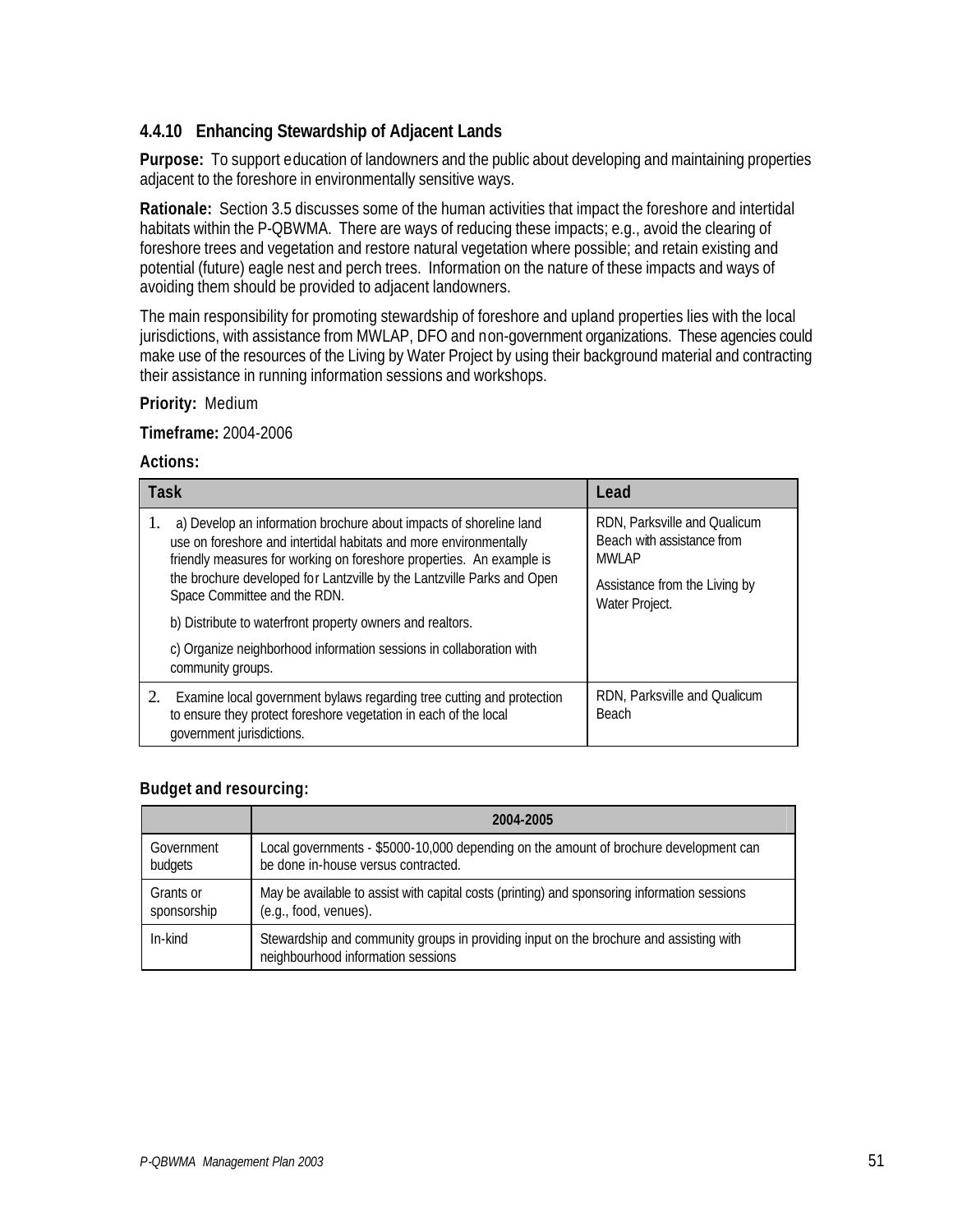### **4.4.11 Ecological Connectivity of the P-QBWMA**

**Purpose:** To act on opportunities to improve the ecological integrity and connectivity of the P-QBWMA to surrounding natural areas and ecosystems.

**Rationale:** There are several properties adjacent or in proximity to the WMA that, with the appropriate planning or acquisition measures, could be connected via habitat corridors. Creating these connections over time will greatly enhance the ability of the region to preserve its underlying ecological values.

Table 4.2 lists properties that present such opportunities. Some may be sought as extensions to the P-QBWMA itself, while others may be acquired for other purposes (e.g., regional park) but be managed in association with the WMA. Map 1-1 also locates some of these properties as "significant park/green space".

#### **Priority:** High

#### **Timeframe:** ongoing

| Property                                                                                               | <b>Measure</b>                                                                                                                                                                                                                                                                                                                                                                                         | Lead agencies                                                            |
|--------------------------------------------------------------------------------------------------------|--------------------------------------------------------------------------------------------------------------------------------------------------------------------------------------------------------------------------------------------------------------------------------------------------------------------------------------------------------------------------------------------------------|--------------------------------------------------------------------------|
| Block 602, Timberwest property on<br>north side of Englishman River                                    | Possible acquisition being negotiated                                                                                                                                                                                                                                                                                                                                                                  | Nature Trust and partners                                                |
| Block 564, Texada property on<br>south side of Englishman River                                        | Rezoning and subdivision application in<br>progress; could result in riparian area being<br>returned to Crown or dedicated to the RDN as<br>parkland.                                                                                                                                                                                                                                                  | Nature Trust and RDN                                                     |
| Crown lands on Little Mountain and<br>Morison Creek -                                                  | The RDN has been negotiating a transfer of title<br>to dedicate these properties as regional parks;<br>awaiting final agreement.                                                                                                                                                                                                                                                                       | RDN, Land and Water BC                                                   |
| Private properties along the lower<br>Englishman River                                                 | a) Acquire conservation covenants or dedication<br>(ecological gifting) on riparian areas and/or<br>streambed (on properties where title includes the<br>streambed) with current owners.<br>b) Acquire covenants or land dedication as a<br>condition of rezoning or subdivision in the future.                                                                                                        | RDN, Nature Trust,<br>property owners                                    |
| Property next to Little Qualicum<br>Estuary                                                            | Acquisition as regional park                                                                                                                                                                                                                                                                                                                                                                           | <b>RDN</b>                                                               |
| Little Qualicum River corridor from<br>estuary to Little Qualicum Falls Park<br>Craig Creek floodplain | a) Apply to have Crown parcels along the<br>River added to the P-QBWMA.<br>b) Approach Town of Qualicum Beach to<br>have municipal property on the River added<br>to the P-OBWMA.<br>c) Approach landowners to negotiate<br>conservation covenants or dedicated ecological<br>gifting on private lands.<br>Secure private lands within the floodplain of<br>the Creek (12 properties, most now covered | MWI AP - local<br>governments,<br>property owners<br><b>Nature Trust</b> |
|                                                                                                        | by covenants)                                                                                                                                                                                                                                                                                                                                                                                          |                                                                          |
| French Creek corridor                                                                                  | Seek agreements or acquisitions                                                                                                                                                                                                                                                                                                                                                                        |                                                                          |

#### **Table 4.2: Priority lands for P-QBWMA connection**

**Budget and resourcing:** To be determined as opportunities arise.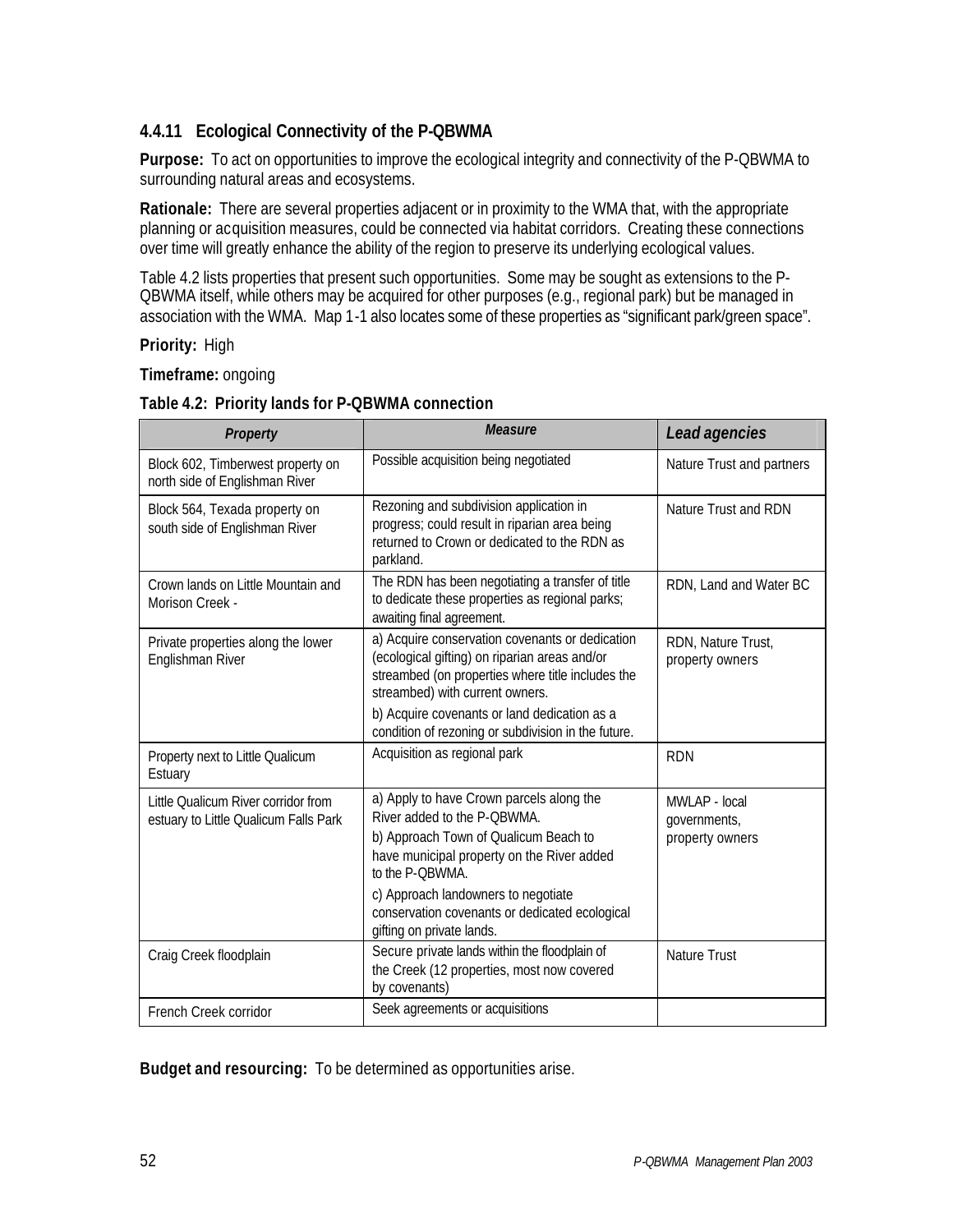### **4.4.12 Inventory and Monitoring**

**Purpose:** To identify inventory and monitoring priorities within the P-QBWMA and source means of implementing these activities.

**Rationale:** Ongoing inventory and monitoring programs for Brant and salmon are addressed under projects #2 and 6. The 1996 Management Plan identified several other inventory studies that were conducted in the past; e.g., fish and benthic invertebrate sampling to assess the effects dyke removal in the Englishman estuary (Tutty *et al*., 1979); monitoring of vegetative changes after the dyke removal (Dawe and McIntosh 1993); and a bio-inventory of habitats in the Englishman River estuary (Pacific Biological Station unpublished report 1993). MWLAP, with support from the Nature Trust and the MIWWS, also conducted an aerial video inventory of the P-QBWMA shoreline in 1995, to document existing foreshore improvements, eagle trees, and bordering developments. These inventories, however, have not been repeated or continued to determine changes or trends in the WMA.

The 1996 Plan (Clermont, 1996: 34) also identified some additional information needs:

"More data is required for mammalian species to determine diversity, habitat preferences and population estimates. Very little is known about the presence of bats, rodents and larger predators in the WMA. Fish inventories and habitat assessments should be conducted throughout the Englishman estuary, lower river channels and ponds, to identify fish use, habitat quality, and potential enhancement opportunities. These studies must be conducted before any habitat manipulation is undertaken."

At this point, priorities for additional research, inventory and monitoring are not clear. Clarifying data needs and their priorities is the first essential task.

#### **Priority:** Medium

#### **Timeframe:** ongoing

#### **Actions:**

| <b>Task</b>                                                                                                                                                                                                                                                                                                                                                                                                                                                   | Lead                         |
|---------------------------------------------------------------------------------------------------------------------------------------------------------------------------------------------------------------------------------------------------------------------------------------------------------------------------------------------------------------------------------------------------------------------------------------------------------------|------------------------------|
| Convene a special meeting or workshop of the Partnership Committee to<br>focus on information needs in the P-QBWMA. Follow up with discussions at<br>subsequent meetings to finalize the priority list and identify funding and<br>other resources to complete these inventories. These can include<br>collaboration with research facilities (e.g., PBS) and programs (e.g.,<br>Malaspina University College, North Island College, and local high schools). | MWLAP, Partnership Committee |

**Budget and resourcing:** This is primarily a planning exercise involving managing agencies.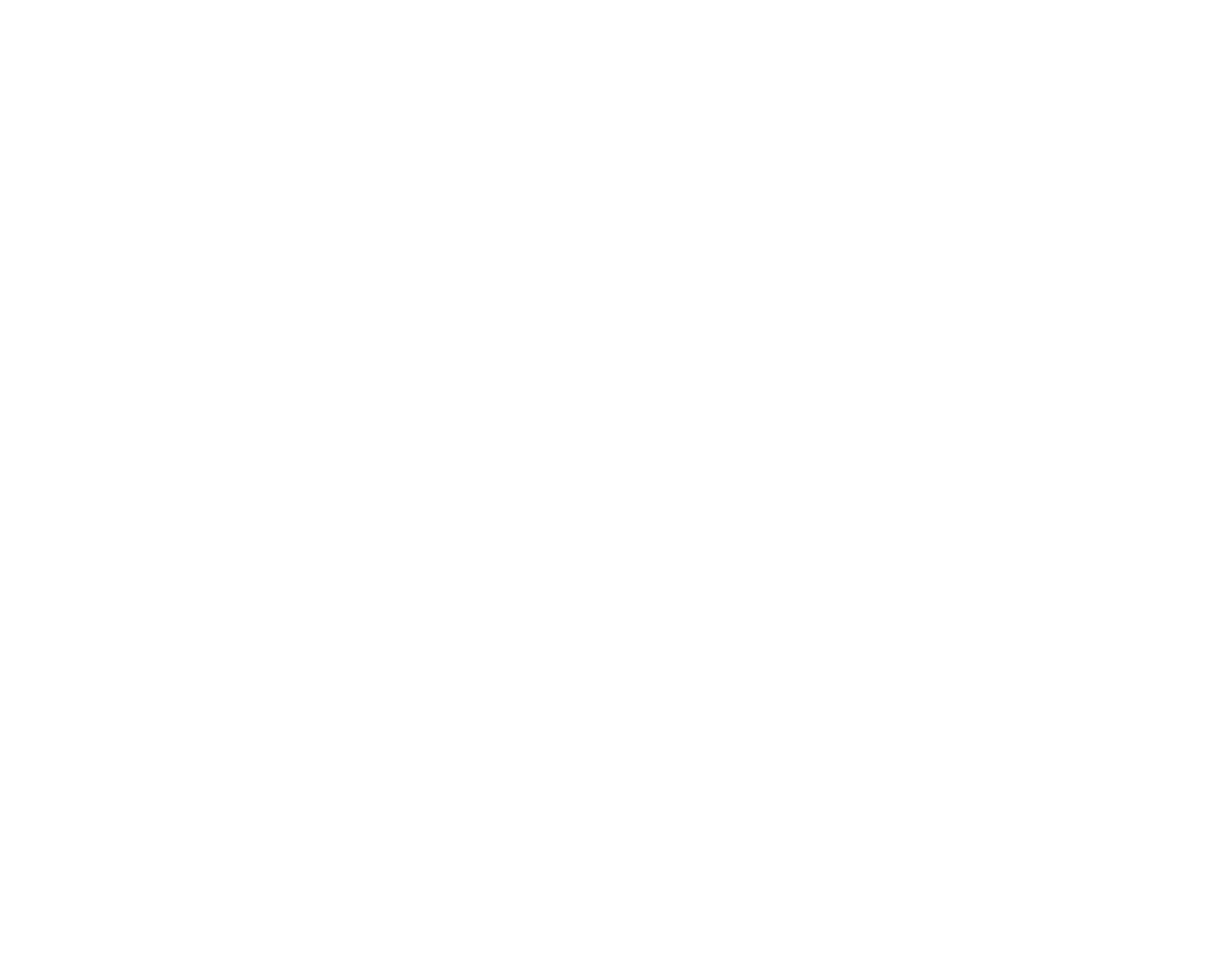### **Table 4-2: P-QBWMA MANAGEMENT PLAN 2003 PROPOSED BUDGET - SUMMARY**

| Project                                                           | Priority        | 2004             | 2005           | 2006          | <b>Comments</b>                                                                                                                                   |
|-------------------------------------------------------------------|-----------------|------------------|----------------|---------------|---------------------------------------------------------------------------------------------------------------------------------------------------|
| Re-establishing Partnership<br>Committee                          | High            |                  | $\sim$         |               | MWLAP staff time to support Committee.                                                                                                            |
| Hiring a Coordinator                                              | High            | \$50-70,000      | \$50-70,000    | \$50-70,000   | Split between government budgets and grant. Assumes office space<br>and support provided. Potentially combine with Brant Festival<br>coordinator. |
| Generating Support and                                            | High            | \$5000           | \$5000         | \$5000        | Government (MWLAP): \$2500/yr; Grants, sponsorships: \$2500/year                                                                                  |
| Revenue                                                           |                 |                  |                |               | In-kind: volunteers; Revenues from fees - year 2 onward                                                                                           |
| Improving Signs and                                               | Medium-         | - planning only  | \$5000         | \$5000        | Governments (local, MWLAP): \$2500/year                                                                                                           |
| Accesses                                                          | high            |                  |                |               | Grants/sponsorship: \$2500/year                                                                                                                   |
| Protecting Waterbird                                              | High            | \$5000           | \$5000         | \$5000        | Government budgets (MWLAP/TNT, CWS): up to \$5000/year                                                                                            |
| Populations and Habitat                                           |                 |                  |                |               | Grants, sponsorship: remainder                                                                                                                    |
|                                                                   |                 |                  |                |               | In-kind: volunteers                                                                                                                               |
| Estuary habitat<br>restoration/flood protection -<br>Mine Rd dyke | Medium          | - review only    | $\star$        | $\star$       | * Depends on outcome of review. Apply to Provincial Emergency<br>Program, Flood Protection Assistance Fund?                                       |
| Trails in the P-QBWMA                                             | High            | Planning, policy | ? \$10,000 for | ? implement-  | Government:s (local, MWLAP): fund for plan                                                                                                        |
|                                                                   |                 | development      | trail plan     | ation of plan | Grants, sponsorship and in-kind: structures, maintenance                                                                                          |
| Enforcement &                                                     | High            | \$1000           | \$1000         | \$1000        | MWLAP: \$1000 to support volunteers                                                                                                               |
| guardianship                                                      |                 |                  |                |               | Inkind: volunteers                                                                                                                                |
| <b>Protecting First Nations</b><br>cultural sites                 | Medium          | Collaboration    | \$5000         | \$5000        | First Nations/governments: \$5000                                                                                                                 |
| Enhancing Stewardship of                                          | $Low-$          |                  | \$10,000       | \$5000        | Local Governments \$10,000 for brochure                                                                                                           |
| Adjacent lands                                                    | medium          |                  | brochure       | outreach      | Grants, sponsorship: \$5000                                                                                                                       |
| <b>Ecological Connectivity</b>                                    | Medium-<br>high | $\overline{a}$   | $\sim$         |               | No specified budget; funds raised as opportunities arise.                                                                                         |
| Inventory and Monitoring                                          | Medium          | - Planning       | $\star$        | $\star$       | * Depend on outcome of planning                                                                                                                   |
| Total (approximate):                                              |                 | \$71,000         | \$90-100,000   | \$86,000      | Assumes \$60,000 for Coordinator                                                                                                                  |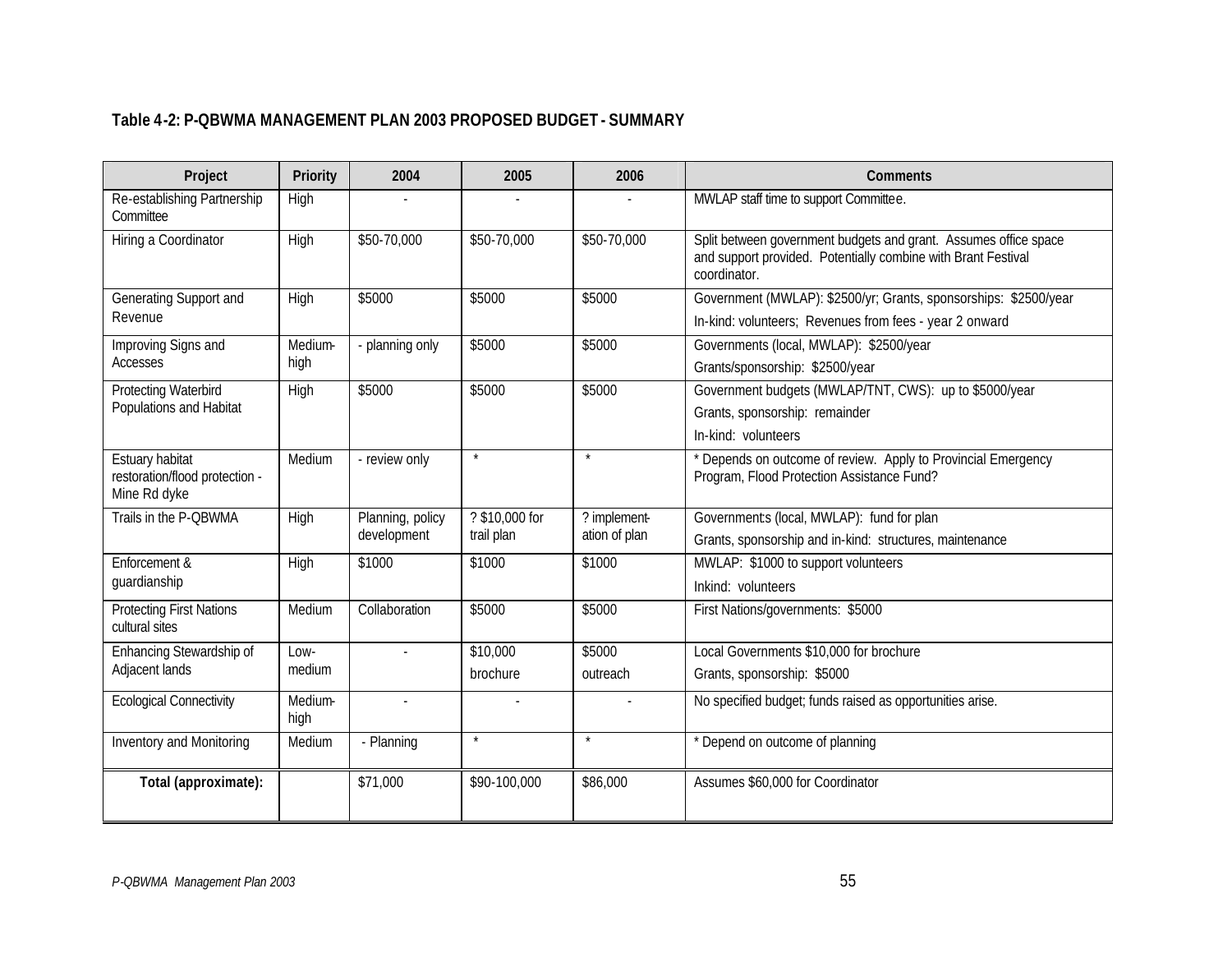*P-QBWMA Management Plan 2003*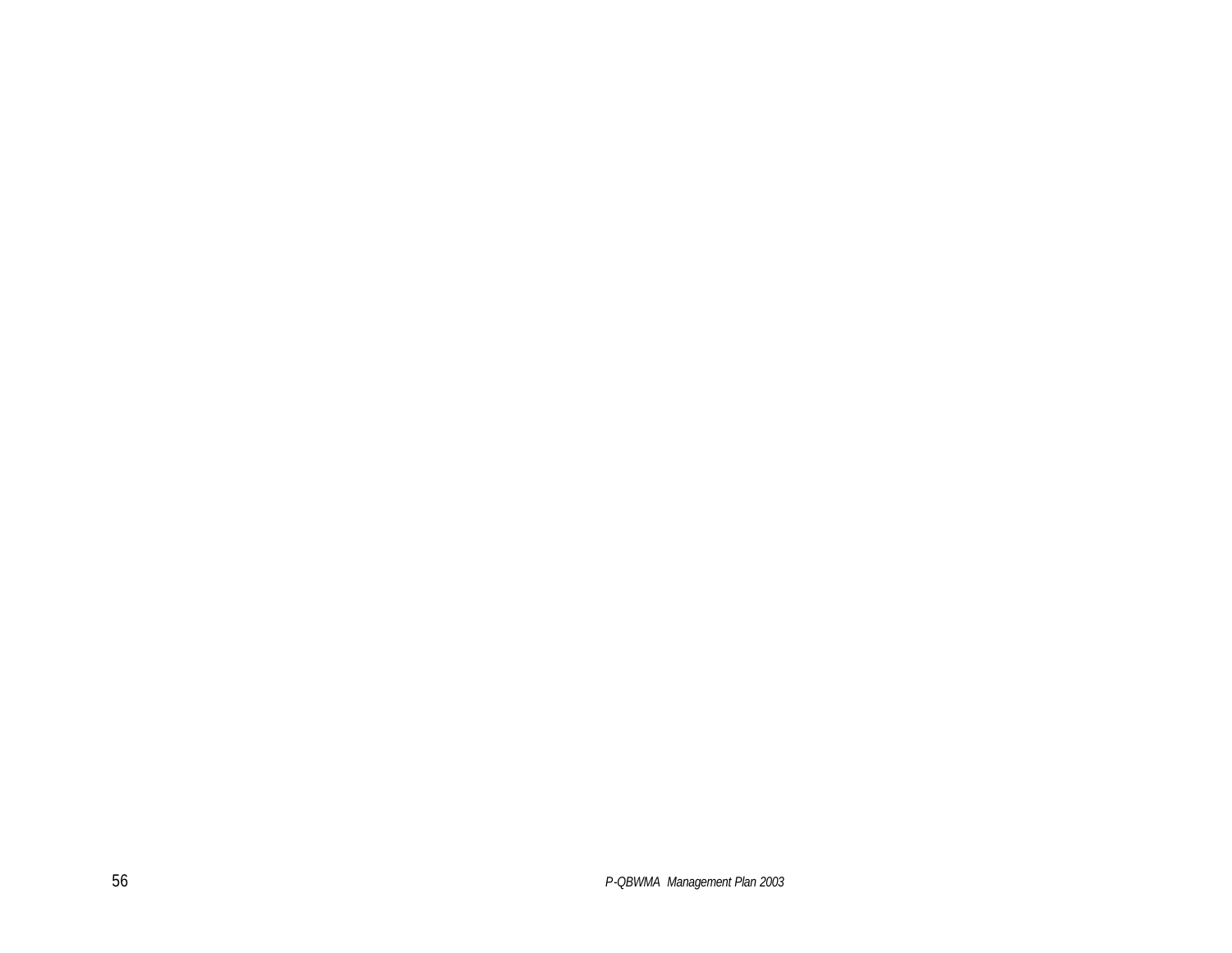# Parksville Qualicum Beach Wildlife Management Area Plan - Annotated Bibliography

| Author(s)                                     | <b>Date</b> | <b>Title</b>                                                                             | # Pg                | <b>Source</b>                                                                                              | <b>Annotation</b>                                                                                                                                                                                                                                                                                                                                                                                                                                                                                                                                                                                                                                                                              |
|-----------------------------------------------|-------------|------------------------------------------------------------------------------------------|---------------------|------------------------------------------------------------------------------------------------------------|------------------------------------------------------------------------------------------------------------------------------------------------------------------------------------------------------------------------------------------------------------------------------------------------------------------------------------------------------------------------------------------------------------------------------------------------------------------------------------------------------------------------------------------------------------------------------------------------------------------------------------------------------------------------------------------------|
| Annand, C., A.<br>Hillaby and J.<br>Naylor    | 1993        | Englishman River Estuary                                                                 | 195 p               | For Pacific Estuary<br>Conservation Program (?)                                                            | Baseline data pertaining to species abundance and<br>habitat were collected for fish, benthic, epibenthic and<br>avian species in the Estuary over a 3-month period<br>(May - July) in 1993. Measurements also included water<br>temperature and salinity and vegetation distributions.                                                                                                                                                                                                                                                                                                                                                                                                        |
| Barnard, T.                                   | 1990        | Management Plan: Englishman River Estuary                                                | 41 p<br>$+$<br>apps | Prepared for the Ministry of<br>Environment                                                                | The Plan presents a strategy to conserve and manage<br>the estuary based on four objectives: acquisition of<br>privately held lands not presently owned by<br>conservation organizations; maintenance,<br>enhancement, and where necessary, rehabilitation of<br>the area's natural resources; provision of recreational<br>and educational opportunities for the public; and<br>operation of compatible commercial activities in support<br>of on-going maintenance costs on the management<br>area.                                                                                                                                                                                          |
| Blood, D.A.                                   | 1976        | Lower Englishman River Environmental - Social<br>Assessment: Environmental Impact Study. | 64 $ p +$<br>apps   | Prepared for Environmental<br>Services Section Land<br>Management Branch, BC<br>Department of Environment. | This report is an overview of environmental implications<br>of two proposed subdivisions (the Allton and the<br>Aldergrove properties) on the Englishman River near<br>Parksville.                                                                                                                                                                                                                                                                                                                                                                                                                                                                                                             |
| Bocking, R. and M.<br>Gaboury, LGL<br>Limited | 2001        | Englishman River Watershed Recovery Plan.                                                | 46p<br>$+$<br>apps  | Prepared for Pacific Salmon<br><b>Endowment Fund Society</b><br>(PSEF)                                     | The Englishman River was selected by the PSEF as the<br>first watershed to receive attention in the Georgia Basin<br>salmon recovery planning process for coho and<br>steelhead. The plan identifies and sets priorities for<br>activities required to achieve the recovery goals. Section<br>2 summarizes available information on the watershed<br>and stocks. Sections 3 and 4 identifies information gaps<br>and the potential for recovery. Section 5 identifies<br>realistic recovery goals and priority activities. Section 6<br>provides the framework for monitoring and assessing<br>the effectiveness of the plan. Section 7 defines the<br>priorities and implementation schedule. |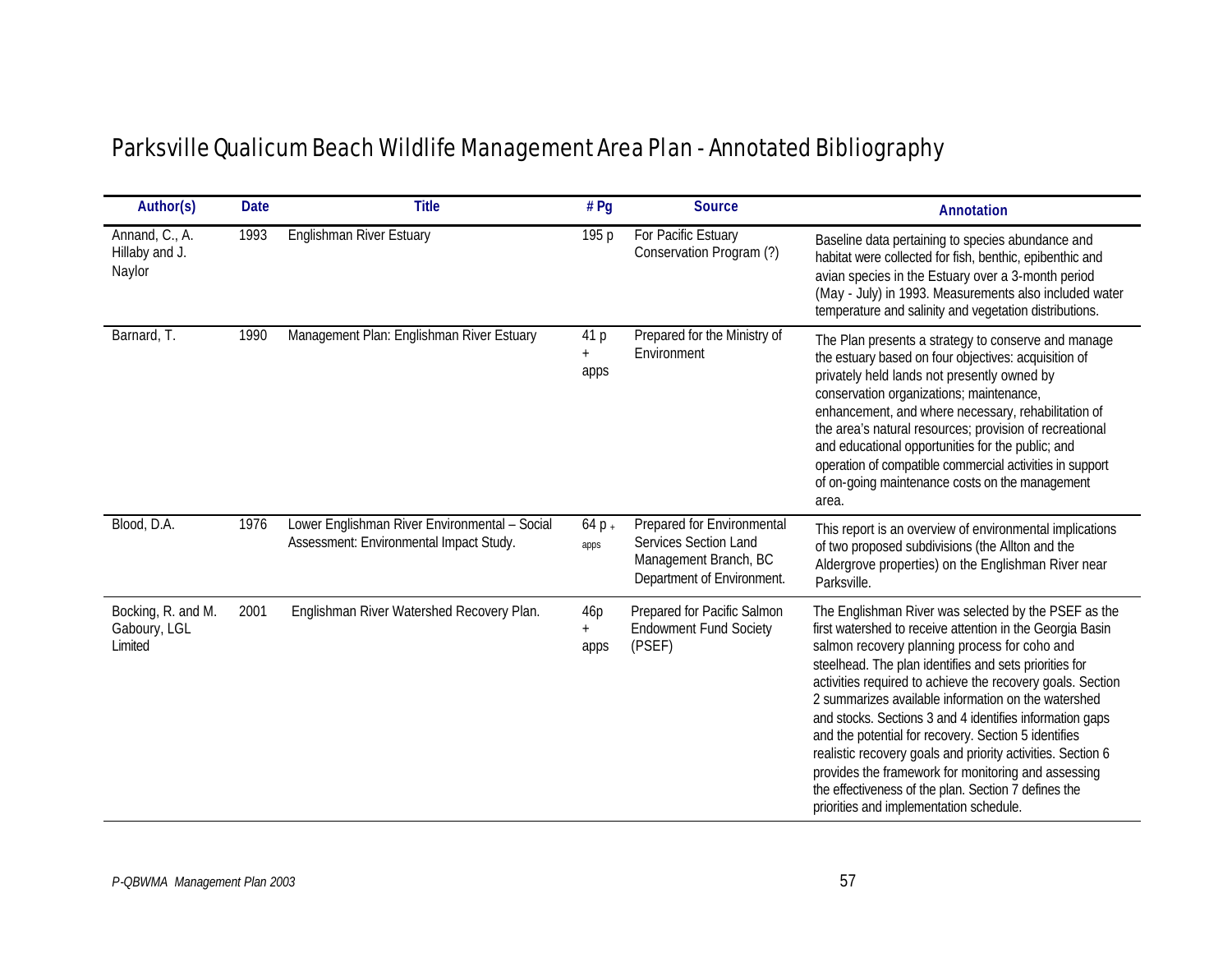| Author(s)                                                                           | <b>Date</b> | <b>Title</b>                                                                                                                                                                     | $#$ Pg                | <b>Source</b>                                                                                | <b>Annotation</b>                                                                                                                                                                                                                                                                                                                                                                                                        |
|-------------------------------------------------------------------------------------|-------------|----------------------------------------------------------------------------------------------------------------------------------------------------------------------------------|-----------------------|----------------------------------------------------------------------------------------------|--------------------------------------------------------------------------------------------------------------------------------------------------------------------------------------------------------------------------------------------------------------------------------------------------------------------------------------------------------------------------------------------------------------------------|
| <b>BC</b> Environment<br>Vancouver Island<br>Region                                 | 1996        | Proposal for a Section 13 (Land Act) Designated<br>Use Area of Riparian and Forested lands along<br>portions of the Englishman River and Morison<br>Creek, Vancouver Island, BC. | 12 p.                 | <b>BC Environment Vancouver</b><br><b>Island Region</b>                                      | The report presents the Ministry of Environment, Lands<br>and Parks' proposal to expand the P-QB WMA by<br>adding Crown lands within a 22+ km Englishman River-<br>Morison Creek riparian corridor. With approval from the<br>Regional District of Nanaimo, the Morison Creek<br>riparian lands could be expanded to include two<br>additional parcels of forested parkland.                                             |
| <b>BC Lands (Ministry</b><br>of Crown Lands)<br>Land Policy Branch                  | 1990        | Riparian Rights and Public Foreshore Use in the<br>Administration of Aquatic Crown Land                                                                                          | 23p                   | Occasional Paper No. 5.                                                                      | This paper reviews the definition of riparian rights of<br>property owners in British Columbia. It provides<br>guidelines to Ministry staff on how to protect these<br>rights and the privilege of publc access, while making<br>these lands available for other uses.                                                                                                                                                   |
| BC Ministry of<br>Water, Land and<br>Air Protection -<br>Vancouver Island<br>Region | 2002        | Regional Manager Regulations/Order<br>Proposal for Parksville Qualicum Beach<br>Wildlife Management Area                                                                         | 5 p.                  |                                                                                              | Presents proposal and rationale for passing an order<br>under section 7(4)(a) of the Wildlife Act to close a<br>portion of the PQB-WMA to public access from March<br>1, 2003 to April 30, 2003.                                                                                                                                                                                                                         |
| Brown, A.A.                                                                         | 1986        | Preliminary Report on Englishman River<br>Flooding Revised 1986.                                                                                                                 | 12 p.<br>$+$<br>apps. | B.C. Ministry of<br>Environment, Water<br>Management Branch (Rivers<br>Section). File P-74-7 | The preliminary report examoines potential flooding of<br>the Englishman River over Plummer Road and within<br>the estuary and outlines remideal works to prevent<br>flooding of the road and Shorewood Subdivision. The<br>proposed work totalled \$798,000, and could be carried<br>out in 3 phases: a) Plummer Road dyke (\$500,000); b)<br>Shorewood dyke (\$150,000); and c) San Malo Crescent<br>dyke (\$148,000). |
| Burns, T.                                                                           | 1977        | Coastal system of southeast Vancouver Island<br>from Departure Bay to Englishman River: An<br>ecological description with management<br>suggestions.                             |                       | Unpubl. Report, Ministry of<br>Environment Library,<br>Nanaimo, BC.                          |                                                                                                                                                                                                                                                                                                                                                                                                                          |
| Clermont, T.                                                                        | 1996        | Parksville-Qualicum Beach Wildlife Management<br>Area Management Plan                                                                                                            | 71 p                  | Prepared for Ministry of<br>Environment, Lands and<br>Parks - Nanaimo, B.C.                  | Prepared on behalf of the Habitat Conservation Fund,<br>Ducks Unlimited Canada, Nature Trust of BC, Wildlife<br>habitat Canada and Canadian Wildlife Service, this was<br>the first management plan prepared for the WMA.                                                                                                                                                                                                |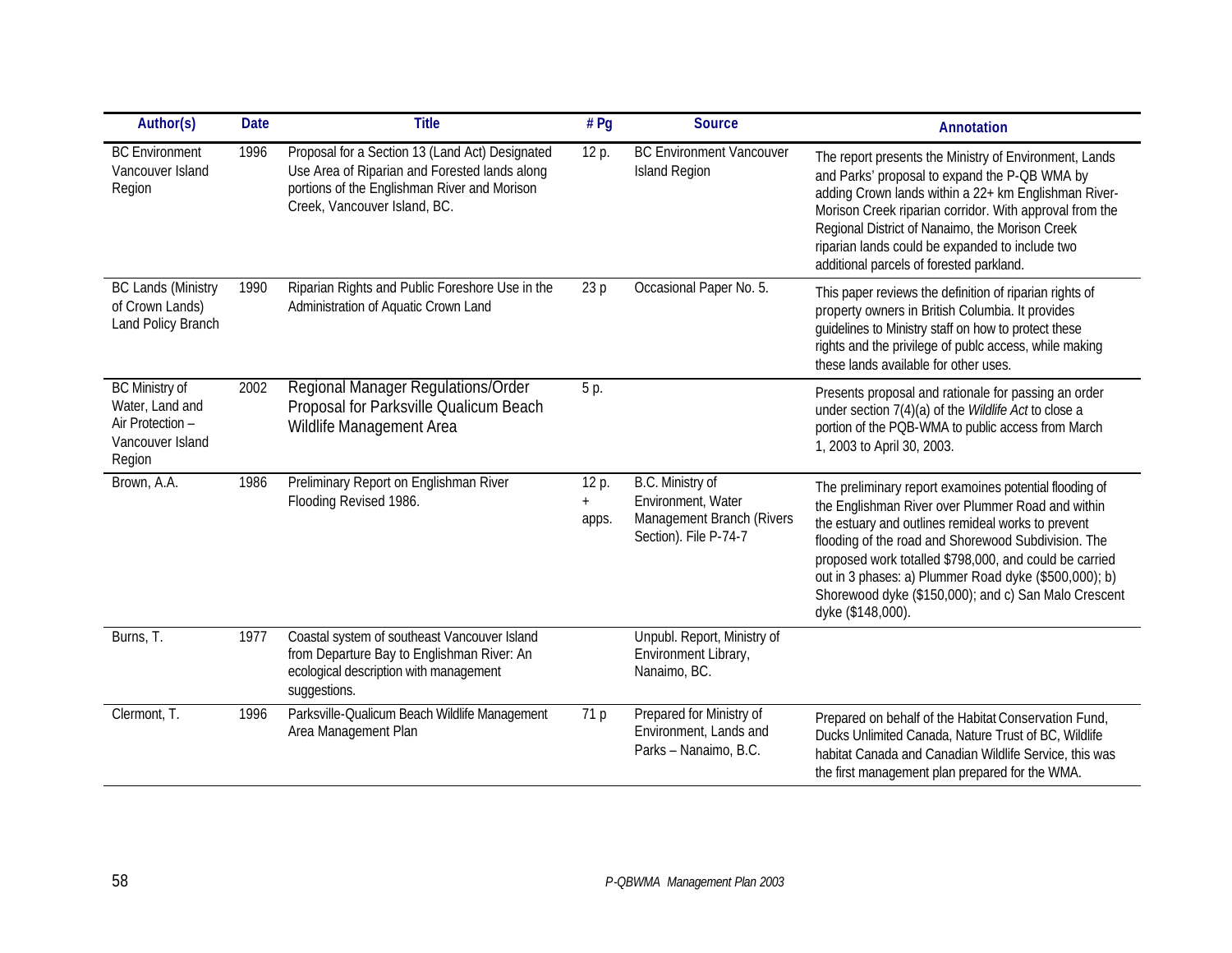| Author(s)                                          | <b>Date</b>          | <b>Title</b>                                                                                                                                                                                         | # Pg                           | <b>Source</b>                                                                            | <b>Annotation</b>                                                                                                                                                                                                                                                                                                                                                                                                                                                                                                                                                                                                                                         |
|----------------------------------------------------|----------------------|------------------------------------------------------------------------------------------------------------------------------------------------------------------------------------------------------|--------------------------------|------------------------------------------------------------------------------------------|-----------------------------------------------------------------------------------------------------------------------------------------------------------------------------------------------------------------------------------------------------------------------------------------------------------------------------------------------------------------------------------------------------------------------------------------------------------------------------------------------------------------------------------------------------------------------------------------------------------------------------------------------------------|
| Dawe, N.K.                                         | 1976                 | Biological inventories of National Wildlife Areas<br>in British Columbia: Flora and fauna of the<br>Marshall-Stevenson Unit, Qualicum National<br>Wildlife Area August 1976.                         | 201 p.                         | Canadian Wildlife Service,<br>Pacific & Yukon Region,<br>Delta, BC.                      | A survey was conducted from January 17 to December<br>31, 1975 to determine species of plants and animals<br>occurring in this Unit of the National Wildlife Area. Over<br>320 species of plants and 280 species of animals are<br>reported. Included are notes on distribution, relative<br>abundance, flowering times and wildlife use (for plants),<br>nesting, food and seasonal occurrence (for animals).                                                                                                                                                                                                                                            |
| Dawe, N.K.                                         | 1980<br>(197)<br>9?) | Ecological inventories of National Wildlife Areas<br>in British Columbia: Flora and fauna of the<br>Marshall-Stevenson Unit, Qualicum National<br>Wildlife Area (update to June, 1979), April, 1980. | 149 p.                         | Canadian Wildlife Service,<br>Pacific & Yukon Region,<br>Delta, BC.                      | This report updates the previous report with data<br>gathered from January 1, 1976 to June 30, 1979. 147<br>new species of plants and animals were found,<br>including 62 species of vascular plants and 24 species<br>of birds. Species identified now total 428 for plants and<br>326 for animals, indicating the diversity of this relatively<br>small (54 ha) of this Unit.                                                                                                                                                                                                                                                                           |
| Dawe, N.K., J.D.<br>McIntosh                       | 1993                 | Vegetation change following dyke breaching on<br>the Englishman River estuary, Vancouver Island,<br>British Columbia. A multivariate analysis.                                                       | 35 p<br>$+$<br>attach<br>ments | Canadian Wildlife Service<br>Tech. Rep Ser. No. 175,<br>Pacific and Yukon Region,<br>BC. | A dyke was constructed in 1969 that isolated the<br>western portion of the Estuary from tidal influence; the<br>former marsh changed to upland vegetation. A 10-m<br>breach was made in the dyke in 1979, and a study<br>designed to monitor the changes in vegetation, with the<br>purpose of determining how long it took to approach a<br>natural marsh in community structure. Over 8 years (to<br>1987), 57 vascular plant species and changes in their<br>distribution were recorded. 18 species were eliminated,<br>7 species colonized, and 29 residual species remained.<br>Community structure showed signs of stability by the<br>eighth year. |
| Dawe, N.K., T.<br>Martin, and D.E.C.<br>Trethewey. | 1994                 | Bird use of the Englishman River estuary,<br>Vancouver Island, BC, 1979-1980 and 1988-<br>1989.                                                                                                      |                                | Canadian Wildlife Service<br>Tech. Rep No. 208, Pacific<br>and Yukon Region, BC.         |                                                                                                                                                                                                                                                                                                                                                                                                                                                                                                                                                                                                                                                           |
| Day, J.H., L.<br>Farstad and D.G.<br>Laird         | 1959                 | Soil Survey of Southeast Vancouver Island and<br>Gulf Islands.                                                                                                                                       |                                | Report No. 6 Research<br>Branch, Canada Department<br>of Agriculture.                    |                                                                                                                                                                                                                                                                                                                                                                                                                                                                                                                                                                                                                                                           |
| Environment<br>Canada                              | 1986                 | Management Plan: Qualicum National Wildlife<br>Area.                                                                                                                                                 | 28<br>pp.                      | Canadian Wildlife Service,<br>Pacific and Yukon Region,<br>Delta, BC. 28 pp.             |                                                                                                                                                                                                                                                                                                                                                                                                                                                                                                                                                                                                                                                           |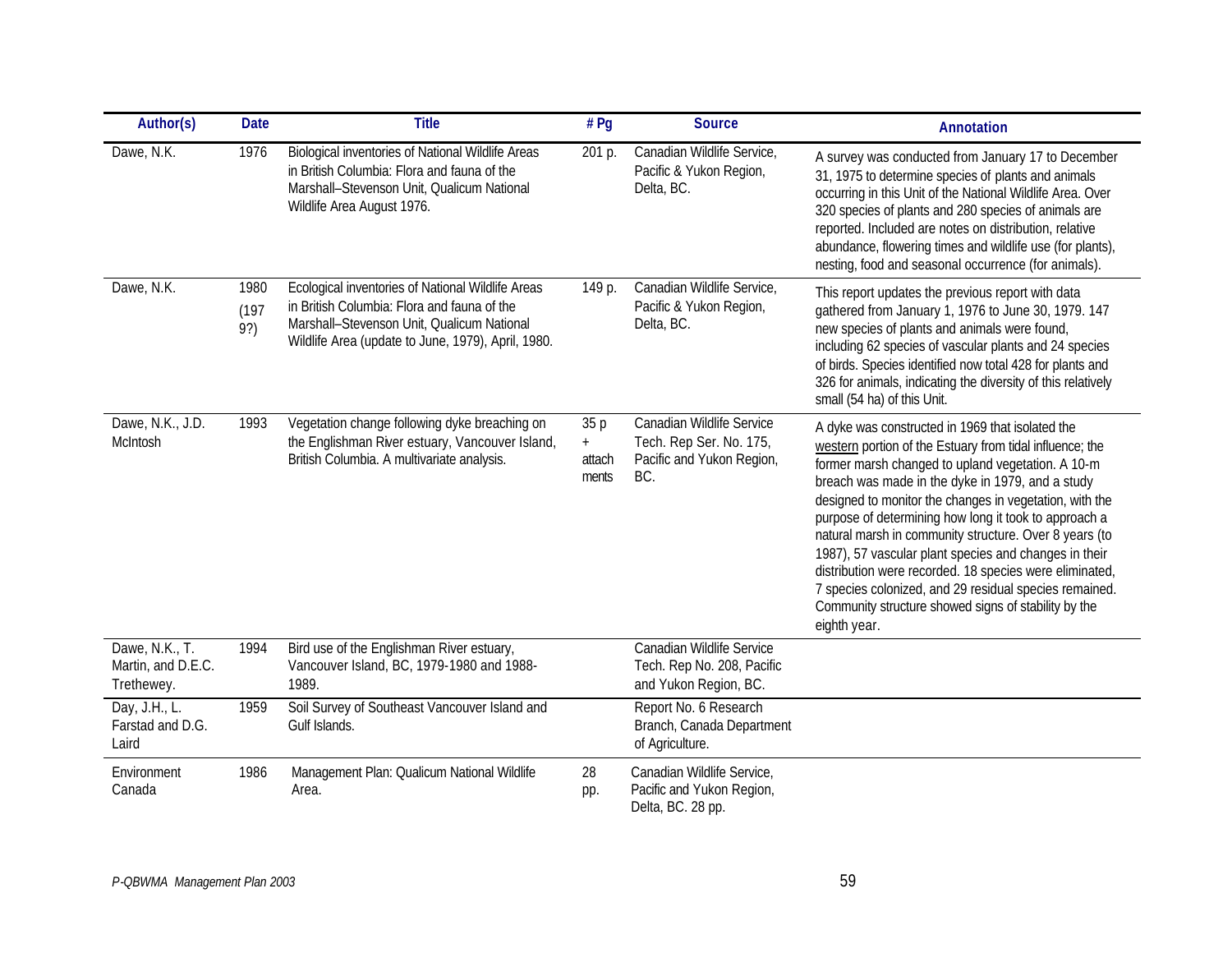| Author(s)                                         | <b>Date</b> | <b>Title</b>                                                                            | # Pg | <b>Source</b>                                                                                                                                      | <b>Annotation</b>                                                                                                                                                                                                                                                                                                                                                                                                                                                                                                                                                                                                                                                                                                                                                                |
|---------------------------------------------------|-------------|-----------------------------------------------------------------------------------------|------|----------------------------------------------------------------------------------------------------------------------------------------------------|----------------------------------------------------------------------------------------------------------------------------------------------------------------------------------------------------------------------------------------------------------------------------------------------------------------------------------------------------------------------------------------------------------------------------------------------------------------------------------------------------------------------------------------------------------------------------------------------------------------------------------------------------------------------------------------------------------------------------------------------------------------------------------|
| Ward, P.                                          | 1997        | Sensitive Ecosystem Inventory for East<br>Vancouver Islands and Gulf Islands            |      | Environment Canada<br>(Canadian Wildlife Service),<br><b>Habitat Conservation Trust</b><br>Fund and Ministry of<br>Environment, Lands and<br>Parks | The purpose of the SEI project was to identify, map and<br>evaluate remnants of rare and fragile ecosystems, and<br>to encourage land use decisions that would ensure the<br>continued integrity of these ecosystem types. Over<br>7000 sites were mapped, based on identification and<br>interpretation of aerial photographs, in an area of<br>roughly 4000 sq km. Over 30% of the sites were field<br>checked to verify classifications, boundaries and<br>present conditions. Themaps are accompanied by a<br>technical report and conservation manual.                                                                                                                                                                                                                      |
| Fisheries and<br>Oceans Canada                    | 2002        | Strait of Georgia Herring                                                               | 4p   | Pacific Region Stock Status<br>Report B6-05(2002)                                                                                                  | Provides background and summary on the status of<br>Pacific herring stocks in the Strait of Georgia.                                                                                                                                                                                                                                                                                                                                                                                                                                                                                                                                                                                                                                                                             |
| Gaboury, M.<br>(LGL Limited)                      | 2003        | Fish Habitat Restoration Designs for Englishman<br>River.                               | 61 p | Submitted to the BC<br><b>Conservation Foundation for</b><br>the Pacific Salmon<br>Foundation                                                      | This project establishes biological rationale and<br>feasibility, and provides site-specific fish habitat<br>restoration designs and construction procedures for the<br>main stem of the Englishman River. About 5.7 km of<br>stream was assessed and 16 sites were prescribed for<br>instream restoration. The restoration designs target all<br>life stages of salmonids found within the proposed<br>restoration section, but in particular the holding and<br>rearing habitats for those species that spend an<br>extended period of time as juveniles in fresh water; i.e.,<br>coho salmon, steelhead (rainbow), cutthroat and Dolly<br>Varden. Included are maps, construction drawings,<br>materials summary, work plan, schedule and estimated<br>costs of construction. |
| Hall, David, H.<br>Rueggeberg and I.<br>MacLennan | 2003        | {DRAFT - to be finalized} Vancouver Island<br>Interpretive Centre Pre-feasibility Study |      | For the IAS Committee                                                                                                                              | The purpose of this study was to analyze and determine<br>the viability (i.e., its ability to be self supporting) of an<br>interpretive centre about Vancouver Island.                                                                                                                                                                                                                                                                                                                                                                                                                                                                                                                                                                                                           |
| Hanelt, Rob                                       | 1996        | Englishman River Mine Road Dike Repair Post<br><b>Construction Monitoring Report.</b>   | 9 p. | Aquaterra Environmental<br>Services; submitted to<br>MELP.                                                                                         | This post-construction monitoring report briefly<br>summarizes dike repairs and environmental<br>supervision, mitigation and monitoring activities from<br>August 30 to October 5, 1999.                                                                                                                                                                                                                                                                                                                                                                                                                                                                                                                                                                                         |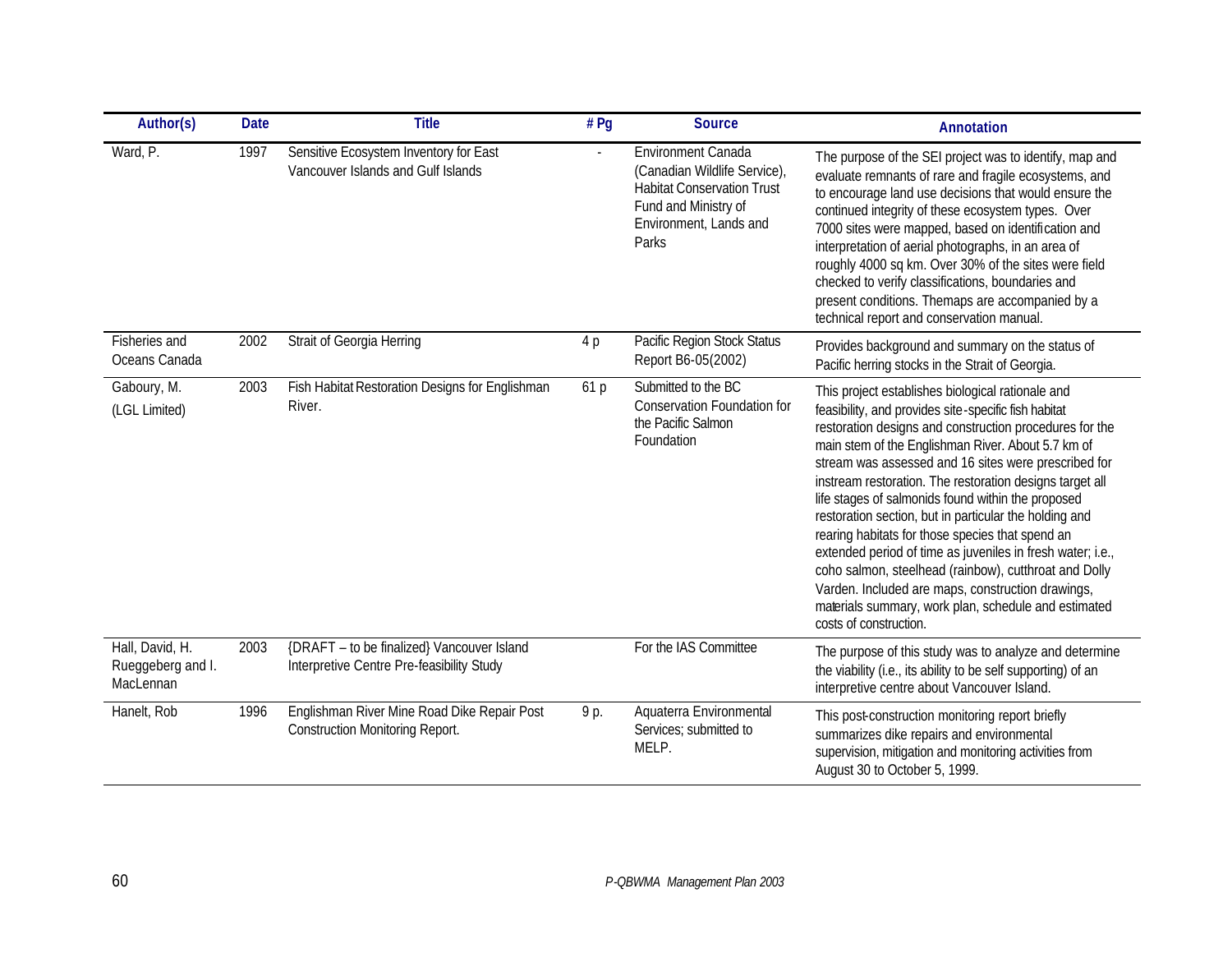| Author(s)                              | <b>Date</b> | <b>Title</b>                                                             | $#$ Pg                              | <b>Source</b>                                                                                                                                                  | <b>Annotation</b>                                                                                                                                                                                                                                                                                                                                                                                                                                                                                                                                |
|----------------------------------------|-------------|--------------------------------------------------------------------------|-------------------------------------|----------------------------------------------------------------------------------------------------------------------------------------------------------------|--------------------------------------------------------------------------------------------------------------------------------------------------------------------------------------------------------------------------------------------------------------------------------------------------------------------------------------------------------------------------------------------------------------------------------------------------------------------------------------------------------------------------------------------------|
| Holden, B.J.                           | 1989        | Parksville Bay: an investigation of erosion.                             | 22 p.<br>$+$<br>attac<br>hmen<br>ts | Prepared for the City of<br>Parksville by Ministry of<br>Environment, Special<br>Projects Section, Water<br>Management Branch.                                 | The study was requested by the City Parksville in<br>response to concerns over erosion on the sandy beach<br>area of Parksville Bay and the formation of offshore<br>bars. The study addresses geomorphology, ocean water<br>levels, wind and wave climate, and coastal processes. It<br>concluded that recent changes on the beach are<br>probably due to natural processes, and recommends<br>that a detailed survey of the beach and foreshore be<br>carried out, and that City bylaws be amended to include<br>appropriate coastal setbacks. |
| Jungen, J.R.                           | 1985        | Soils of Southern Vancouver Island.                                      |                                     | Report No. 44. British<br>Columbia Soil Survey.<br>Surveys and Resource<br>Mapping Branch, Ministry of<br>Environment Tech. Rept. 17.<br>Victoria, BC, 198 pp. |                                                                                                                                                                                                                                                                                                                                                                                                                                                                                                                                                  |
| Kennedy, K. and<br><b>B.R. Walters</b> | 1974.       | Englishman River Estuary.                                                | 29 p.                               | Fish and Wildlife Branch,<br>B.C, Environment, Nanaimo,<br>B.C.                                                                                                | The report provides a checklist of plant species found in<br>the Estuary; birds, mammals (tracks) and invertebrates<br>observed; and compiled information on geology, soils<br>and climate. Impacts of logging, residential and<br>recreational use are outlined and recommendations for<br>their avoidance made.                                                                                                                                                                                                                                |
| Le Baron, Bentley                      | 1976        | Social Report: Lower Englishman River<br>Environmental-Social Assessment | 37 p.                               | Prepared for J.P. Sector<br><b>Environmental Services,</b><br>Land Management Branch,<br>B.C.                                                                  | [Copy missing pages 1-13; difficult to determine purpose<br>of report.] The report is part of an assessment of<br>development of the "Aldergrove property" in the<br>Parksville Flats (now Surfside RV Resort).                                                                                                                                                                                                                                                                                                                                  |
| Lill, A.F.                             | 2002        | Greater Georgia Basin Steelhead Recovery<br><b>Action Plan</b>           | 107<br>p.                           | Prepared for the Pacific<br>Salmon Foundation with<br>funding from the Province of<br>B.C.                                                                     | The primary objective of the Recovery Plan is "to<br>stabilize and restore wild steelhead stocks and habitats<br>to healthy self-sustaining levels". The document sets<br>out watershed summaries (Appendix I) and a proposed<br>recovery plan and budgets (Appendix II) to provide the<br>basis for a successful steelhead recovery initiative.                                                                                                                                                                                                 |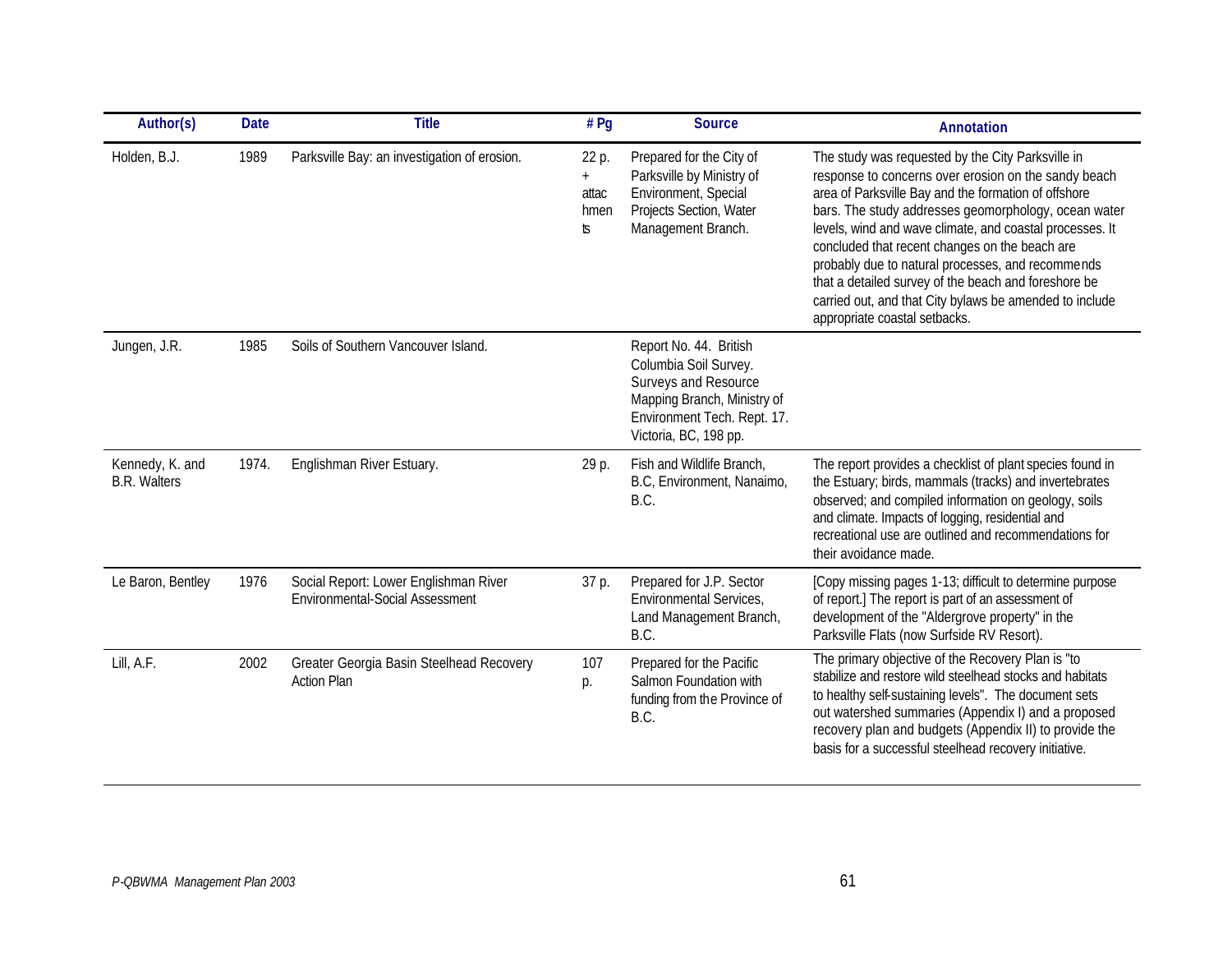| Author(s)                                                                                              | <b>Date</b> | <b>Title</b>                                                                                                                                                | # Pg                  | <b>Source</b>                                                                                                                                                                                                                                                          | <b>Annotation</b>                                                                                                                                                                                                                                                                                                                                                                                                                                                                                                                                                                                                                                                                                                                                |
|--------------------------------------------------------------------------------------------------------|-------------|-------------------------------------------------------------------------------------------------------------------------------------------------------------|-----------------------|------------------------------------------------------------------------------------------------------------------------------------------------------------------------------------------------------------------------------------------------------------------------|--------------------------------------------------------------------------------------------------------------------------------------------------------------------------------------------------------------------------------------------------------------------------------------------------------------------------------------------------------------------------------------------------------------------------------------------------------------------------------------------------------------------------------------------------------------------------------------------------------------------------------------------------------------------------------------------------------------------------------------------------|
| Martin, T., G. Monty<br>and T. Clermont                                                                | 2002        | Strait of Georgia Black Brant (Branta bernicla<br>nigricans) Monitoring and Conservation Project:<br>Curtailing Dog and Human Disturbances, Spring<br>2001. | 54 p.<br>$+$<br>apps. | Prepared for Environment<br>Canada, The Nature Trust of<br>British Columbia, Ministry of<br>Water, Land and Air<br>Protection, Georgia Basin<br>Ecosystem Initiative,<br>Regional District of Comox-<br>Strathcona, and the Mt.<br>Arrowsmith Biosphere<br>Foundation. | Spring 2001 marked the thirteenth consecutive year that<br>Black Brant were monitored during their annual spring<br>migration in the Parksville-Qualicum Beach area. In<br>2001, the focus of the study was to repeat the 1996<br>disturbance study of Brant in the Parksville Qualicum<br>Beach Wildlife Management Area (PQBWMA); estimate<br>daily Brant abundance; conduct leg band surveys;<br>increase public awareness regarding the disturbance<br>issue. The rate of pedestrian traffic (including dogs)<br>causing a flight response this spring was 0.85 times per<br>hour; the rate was 0.82 events per hour in 1996.<br>Recommendations focus on education, management,<br>and field studies and developing a "conservation ethic". |
| McPhee, M.,<br>P.Ward, J. Kirkby,<br>L.Wolfe, N. Page,<br>K. Dunster,<br>N. K. Dawe and I.<br>Nykwist. | 2000        | Sensitive Ecosystems Inventory: East<br>Vancouver Island and Gulf Islands, 1993 - 1997.<br>Volume 2: Conservation Manual.                                   | 264p                  | Technical Report Series No.<br>345, Canadian Wildlife<br>Service, Pacific and Yukon<br>Region, British Columbia.                                                                                                                                                       | This manual describes the importance of the SEI<br>ecosystems and the impacts affecting them, presents<br>management guidelines for each of the 9 SEI<br>ecosystems, and describes conservation tools available<br>to local and regional governments, landowners and<br>other citizens, and senior governments. Policies and<br>guidelines are also offered as models for use in Official<br>Community Plans and Development Permits, although<br>legal advice should be sought when preparing new<br>legal documents or bylaws, or interpreting existing<br>ones.                                                                                                                                                                               |
| Parksville, City of                                                                                    | 2001        | Zoning and Development Bylaw, 1994, No.<br>2000; A Bylaw to Regulate the Zoning and<br>Development of Real Property Within the City.                        | 138<br>p.             | City of Parksville                                                                                                                                                                                                                                                     | The purpose of the Zoning Bylaw is to regulate<br>development for the benefit of the community. All lands<br>within the City adjacent to the WMA are zoned for<br>residential (RS-1), tourism commercial (CS-2), or<br>comprehensive development (CD zones), park (P-1), or<br>"campground and conservation" (E-1).                                                                                                                                                                                                                                                                                                                                                                                                                              |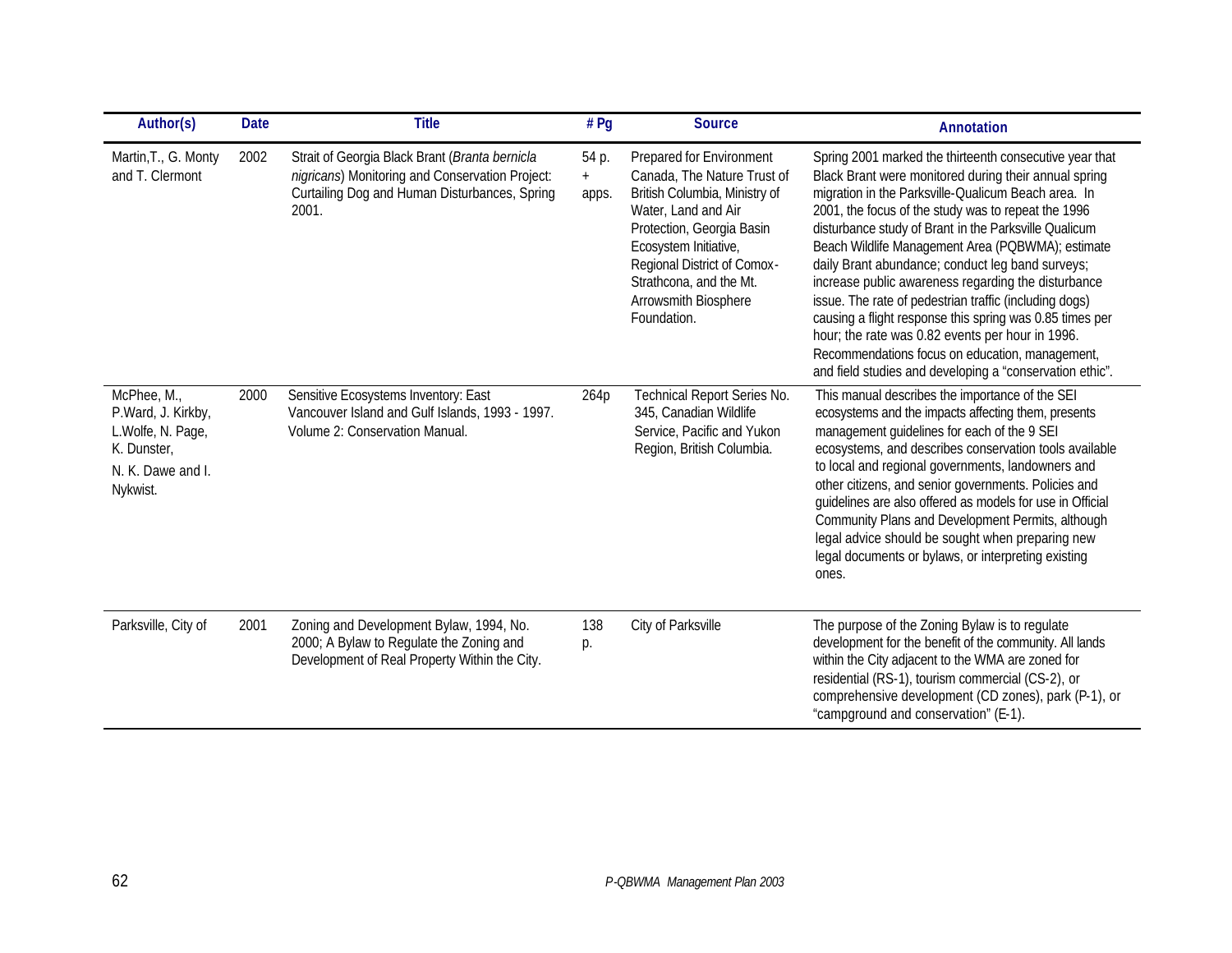| Author(s)                              | <b>Date</b> | <b>Title</b>                                                                                                       | # Pg            | <b>Source</b>                                                                                                              | <b>Annotation</b>                                                                                                                                                                                                                                                                                                                                                                                                                                                                                                                      |
|----------------------------------------|-------------|--------------------------------------------------------------------------------------------------------------------|-----------------|----------------------------------------------------------------------------------------------------------------------------|----------------------------------------------------------------------------------------------------------------------------------------------------------------------------------------------------------------------------------------------------------------------------------------------------------------------------------------------------------------------------------------------------------------------------------------------------------------------------------------------------------------------------------------|
| Parksville, City of                    | 2001        | Official Community Plan Bylaw, 1994, No. 1050,<br>Consolidated for Convenience only.                               | 59 p.<br>$^{+}$ | City of Parksville                                                                                                         | The Official Community Plan (OCP) is a "general<br>statement of the broad objectives and policies,<br>respecting the form and character of existing and<br>proposed land use and servicing requirements" of the<br>community. Of particular note are: Development Permit<br>Area #2 - Waterfront/Downtown (Bylaw 1050.12<br>adopted in December 2001 as amending the OCP);<br>Section C(I)(b) Greenbelts; Section C(II) Natural<br>Environment; Section C(V) Parks, Recreation, Culture,<br>and Heritage.                              |
| (B.C.) Recreation<br>Stewardship Panel | 2002        | A New Management and Funding Model for<br>Fish, Wildlife and Park Recreation - Final<br>Report and Recommendations | 68 p            | Report to Honorable Joyce<br>Murray, Minister of Water,<br>Land and Air Protection                                         | In May, 2002, the Minister of WLAP appointed an expert<br>panel to review the Ministry's fish, wildlife and park<br>recreation services and recommend opportunities to<br>improve the existing management model and funding.<br>This paper provides: the background and reasons for<br>the Recreation Stewardship Panel's assignment; some<br>of the existing policy and direction that guide that<br>assignment; the panel's principles and their implications;<br>and the recommendations for a new management and<br>funding model. |
| Ryan, K., F. Smith<br>and R. Buechert  | 1994        | Grandon Creek rehabilitation project bacterial<br>water-sampling survey 1993-94.                                   |                 | Prepared for Beach Watch<br>and Mid-Island Wildlife<br>Watch Society.                                                      |                                                                                                                                                                                                                                                                                                                                                                                                                                                                                                                                        |
| Summers, K.R.<br>and A.K. McKenzie     | 1990        | Englishman River Estuary Fish and Wildlife<br>Habitat Enhancement Proposal.                                        | $9p +$<br>apps. | Prepared for B.C.<br>Conservation Foundation on<br>behalf of Habitat<br>Conservation Fund, BC<br>Environment, Nanaimo, BC. | Waterfowl and fisheries habitat enhancement options for<br>8 ha of former inter-tidal area on the Estuary are<br>considered in the context of works proposed in 1986 for<br>potential floodplain dyking. A proposed system of "dyke"<br>breaching and pond and channel excavation would<br>create 1-1.4 ha of intertidal habitat and contribute to a<br>potential cost saving of \$55,000-\$68,000 of the 1986<br>proposal cost of \$300,000 for a dyke.                                                                               |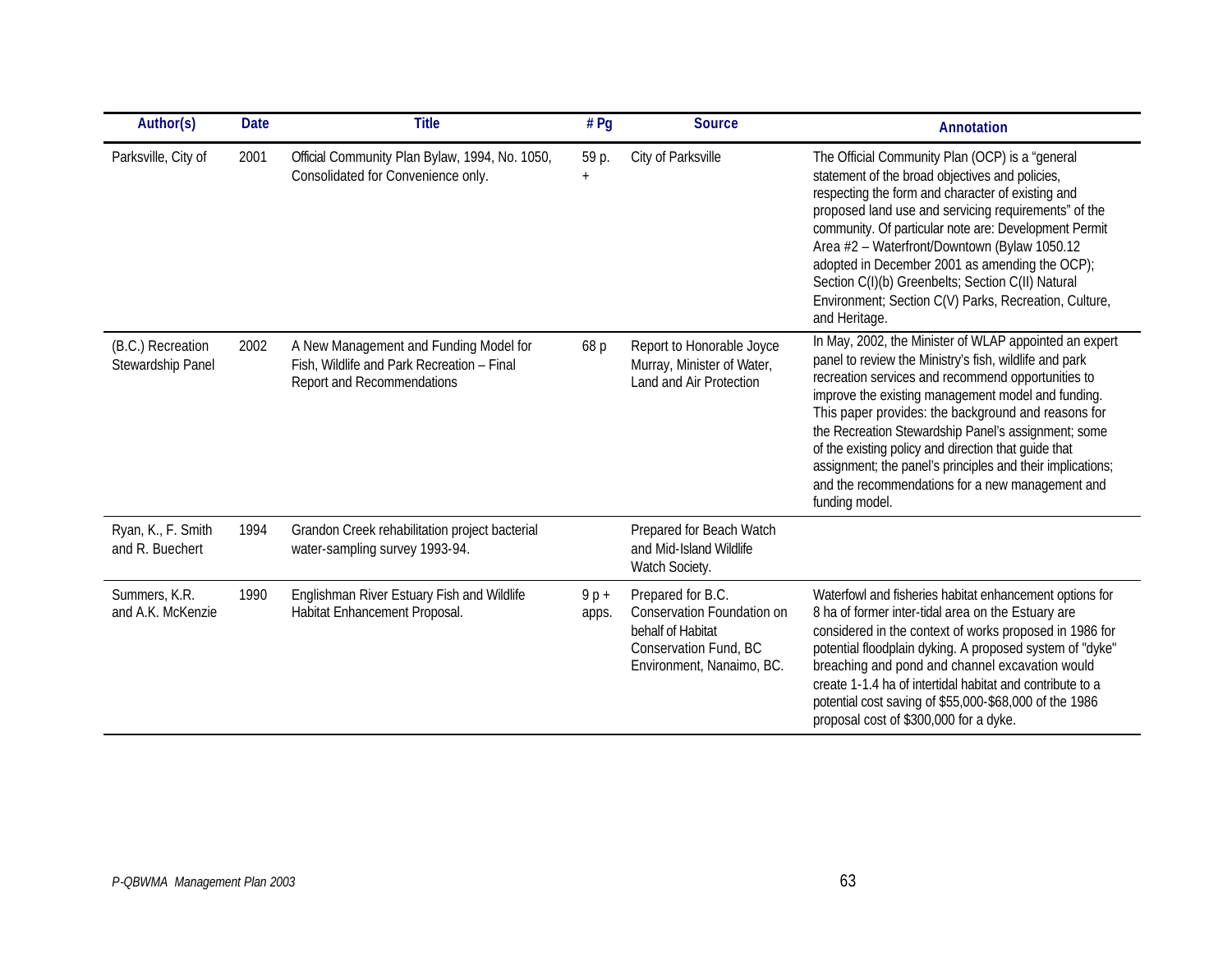| Author(s)                                                | <b>Date</b>  | <b>Title</b>                                                                                                                                  | $#$ Pg                                             | <b>Source</b>                                                                    | <b>Annotation</b>                                                                                                                                                                                                                                                                                                                                                                                                          |
|----------------------------------------------------------|--------------|-----------------------------------------------------------------------------------------------------------------------------------------------|----------------------------------------------------|----------------------------------------------------------------------------------|----------------------------------------------------------------------------------------------------------------------------------------------------------------------------------------------------------------------------------------------------------------------------------------------------------------------------------------------------------------------------------------------------------------------------|
| <b>TERA</b><br>Environmental<br>Resource Analyst<br>Ltd. | 1975         | Parksville - Englishman River: Resource<br>inventory and development options for District<br>Lot 2 and Lot 50.                                | 37 pp<br>$\begin{array}{c} + \end{array}$<br>apps. | Prepared for Schulze and<br>Spearing Associated<br>Architects.                   | The study delineates existing physical and natural<br>conditions of Lot 50 and Lot 2 of Nanaimo Regional<br>District, owned by Aldergrove Enterprises Ltd. The<br>analysis was conducted to establish environmental<br>impacts of tentative development options. The study<br>rates the property as to high, moderate and low<br>suitability for residential development.                                                  |
| Tera Planning Ltd.                                       | 1990         | An Environmental Assessment of Development<br>Implications at Parksville Flats, BC.                                                           | 85 p.<br>$\ddot{}$<br>apps.                        | Prepared for City of<br>Parksville                                               | This working draft assesses the environmental<br>implications of the existing trailer and campground, the<br>proposed adult community, and the road alignment at<br>the base of the Parksville uplands. The mitigation and<br>compensation options are only generic for the proposed<br>developments.                                                                                                                      |
| Tutty, B.D., B.A.<br>Raymond and K.<br>Conlin            | 1979         | Tidal reactivation and subsequent salmonid<br>utilization of a slough in the Englishman River<br>Estuary, Vancouver Island, British Columbia. |                                                    | Canadian MS Rep. Fish.<br>Aquat. Sci. 1689:vii, 52 pp.                           |                                                                                                                                                                                                                                                                                                                                                                                                                            |
| <b>UMA Engineering</b><br>Ltd.                           | 2002         | Assessment of Flood Protection Works in the<br>Englishman River Estuary.                                                                      | 26 <sub>p</sub><br>$+$<br>apps                     | Prepared for: British<br>Columbia Ministry of Water,<br>Land and Air Protection. | The prime objective of this study was to recommend the<br>best strategy to address the long-term role for the Mine<br>Road dyke. It evaluates alternative courses of action<br>including the four listed in the RFP (upgrade, remove,<br>relocate or do nothing) by estimating the level of flood<br>protection, environmental effect and cost of each<br>alternative. 6 options for 3 parts of the dyke are<br>presented. |
| UrbanSystems                                             | Feb.<br>2000 | Downtown Waterfront Policy Update                                                                                                             | 45 p.                                              | City of Parksville                                                               | See UrbanSystems June 2000.                                                                                                                                                                                                                                                                                                                                                                                                |
| UrbanSystems                                             | June<br>2000 | Downtown Waterfront Policy Recommendations                                                                                                    | 11 p.                                              | City of Parksville                                                               | The report proposes a vision, goals and policies for<br>inclusion in Parksville's Official Community Plan. The<br>proposed policies are based on principles of: protection<br>of natural features; public accountability; preserving<br>views from Highway 19 and downtown; maintaining<br>small town atmosphere and high quality, pedestrian-<br>oriented design; and strong tourism-oriented economic<br>generator.      |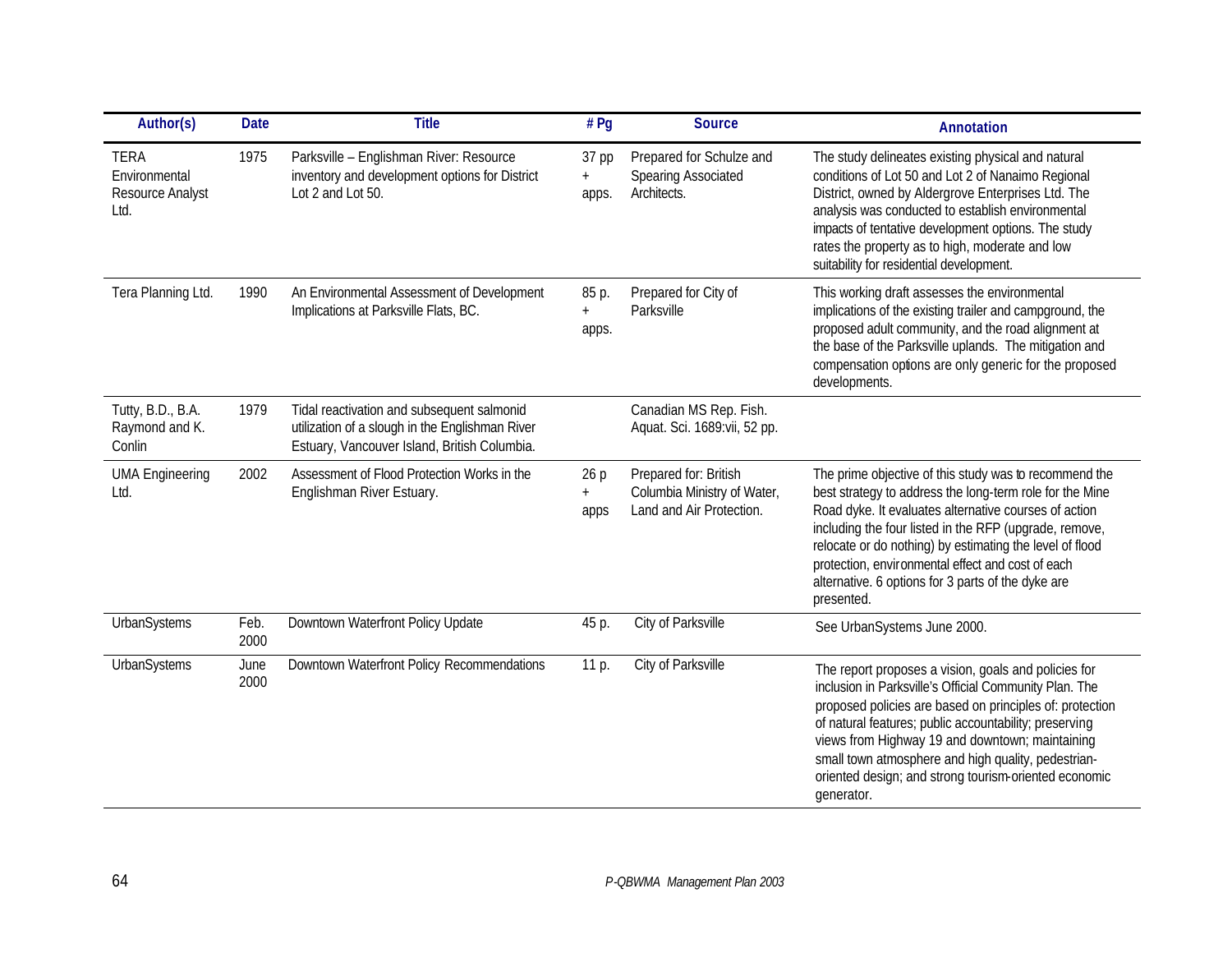| Author(s)                                                                | Date | Title                                                                                                                                                 | # Pg | <b>Source</b>                                                                                                                 | Annotation                                                                                                                                                                                                                                                                                                                                                   |
|--------------------------------------------------------------------------|------|-------------------------------------------------------------------------------------------------------------------------------------------------------|------|-------------------------------------------------------------------------------------------------------------------------------|--------------------------------------------------------------------------------------------------------------------------------------------------------------------------------------------------------------------------------------------------------------------------------------------------------------------------------------------------------------|
| Ward, P., G.<br>Radcliffe, J. Kirkby,<br>J. Illingworth and<br>C. Cadrin | 1998 | Sensitive Ecosystems Inventory: East<br>Vancouver Island and Gulf Islands 1993-1997.<br>Volume 1: Methodology, Ecological Descriptions<br>and Results |      | <b>Technical Report Series</b><br>Number 320, Canadian<br>Wildlife Service, Pacific and<br>Yukon Region, British<br>Columbia. | The Sensitive Ecosystems Inventory (SEI) of East<br>Vancouver Island and Gulf Islands was initiated in 1993<br>in response to an urgent need for inventory information<br>on rare and fragile ecosystems, to support sound land<br>use planning decisions. This technical report<br>documents and discusses the methodology and results<br>of the inventory. |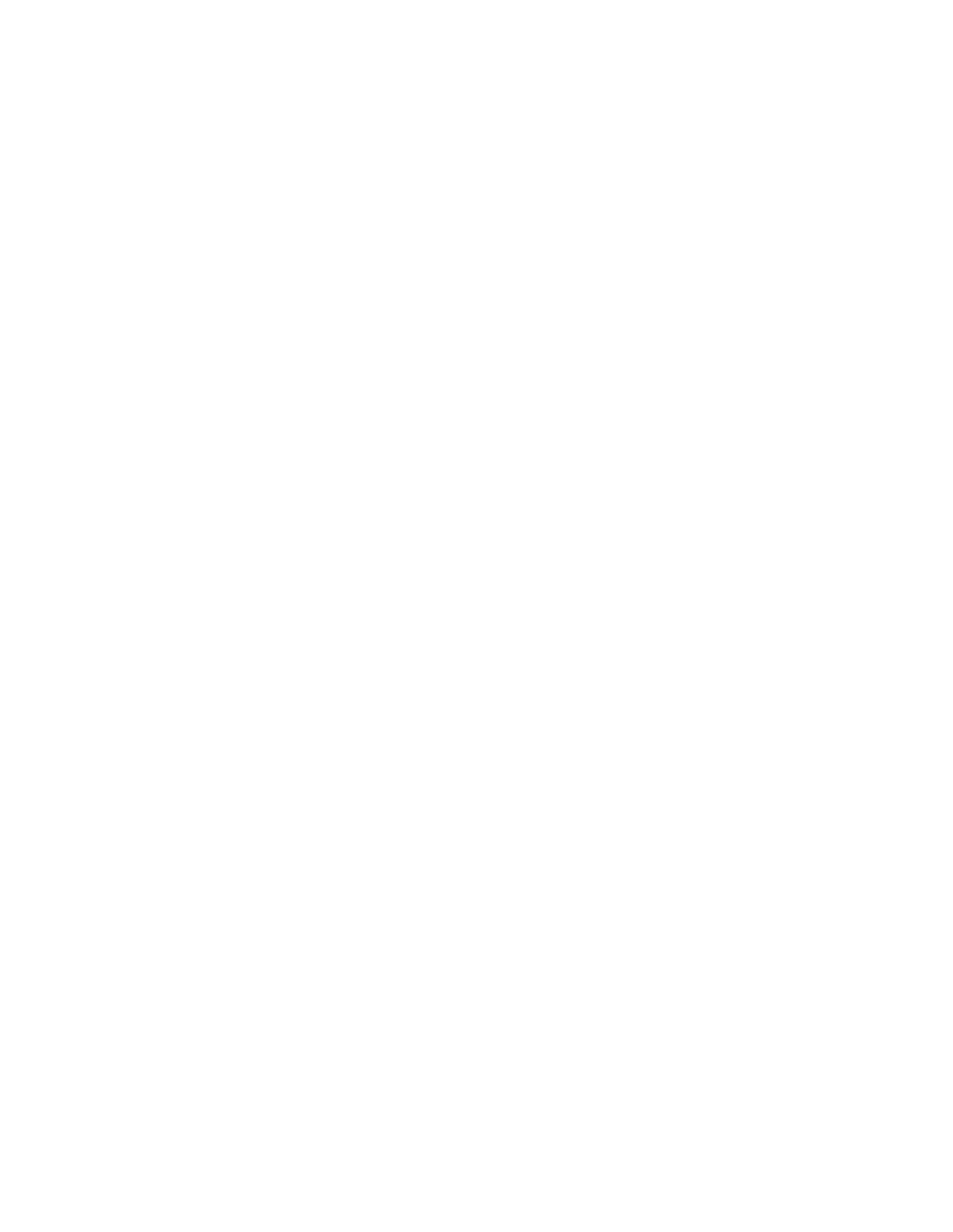# APPENDIX A: Revenue Generation Focus Group, December 9/02

A focus group was used to determine which revenue generation strategies might be appropriate and acceptable in the P-QBWMA. A focus group is a "brain-storming" method in which a small number of participants (5 to 20 people) are selected to represent a cross section of informed opinions. For the purpose of this plan, participants were invited from the business community, tourism and resort industry, stewardship groups, First Nations, local government, BC Parks, MWLAP, TNT and the Canadian Wildlife Service.

The Revenue Generation Focus Group was presented with a preliminary list of methods for revenue generation. The Group discussed the list, adding to it and discarding some methods, based on their sense of their applicability in the P-QBWMA and the Parksville-Qualicum community. The session resulted in principles and preferred methods for revenue generation in the P-QBWMA. The principles are incorporated in section 4.1 of this Plan. The methods are highlighted in section 4.3 and discussion and rating by the Focus Group are summarized below in Table A-1.

| <b>OPTION</b>                    | Priority <sup>*</sup> | <b>COMMENTS-could it work in the P-QBWMA?</b>                                                                                                                                                                                                                                                                                                                                                                                                                                                                                                                                                                                                                                                                                                                                                                                                                                                                                                                                                                                                                                                                                                                                                                                                                                                                                                                                                                                                                           |
|----------------------------------|-----------------------|-------------------------------------------------------------------------------------------------------------------------------------------------------------------------------------------------------------------------------------------------------------------------------------------------------------------------------------------------------------------------------------------------------------------------------------------------------------------------------------------------------------------------------------------------------------------------------------------------------------------------------------------------------------------------------------------------------------------------------------------------------------------------------------------------------------------------------------------------------------------------------------------------------------------------------------------------------------------------------------------------------------------------------------------------------------------------------------------------------------------------------------------------------------------------------------------------------------------------------------------------------------------------------------------------------------------------------------------------------------------------------------------------------------------------------------------------------------------------|
| Interpretive<br>program/tour fee |                       | Volunteers offer interpretive programs/shows in Rathtrevor but setting (open amphitheatre) is not set up to collect fee<br>Run winter/spring bird tours:<br>volunteer guides.<br>Charge \$5 per 1-1.5 hour tour; proceeds to go to the P-QBWMA).<br>Would attract "snowbirds" that are here in February who want to do something interesting rather than just walk a trail<br>Hotels and resorts could offer as added attraction, get more clientele.<br>Mid Vancouver Island Enhancement Society ran an outreach program (lectures/walks) last fall/winter on the Englishman River with<br>funding from Fisheries Renewal BC (now defunct) and some support from Pacific Salmon Foundation. Tours were free and very<br>popular; e.g., up to 75 people for tour in the estuary.<br>Set up seasonal series of talks and tours:<br>- do one or do all at discount.<br>WHO to offer these programs?<br>partnerships: groups that already do this well.<br>E.g., Brant - 19 activities in a weekend because no. of groups involved.<br>Each group does own thing but within a venue that provides a theme and a larger audience.<br>Volunteer partnerships/programs more doable than government-run (have to pay union rates which would eat up any revenue for P-<br>QBWMA).<br>How much revenue can they generate?<br>Meadowlark Festival in Okanagan: too many people wanted to go on tour; raised rate for all day tour from \$5 - \$50 - \$75<br>and still filled up. |

### Options are listed in order of priority as designated by the Focus Group. **\*0-NA 1-HIGH 2- MED 3- LOW**

**TABLE A-1: Revenue Generation options considered and rated by the Revenue Generation Focus Group**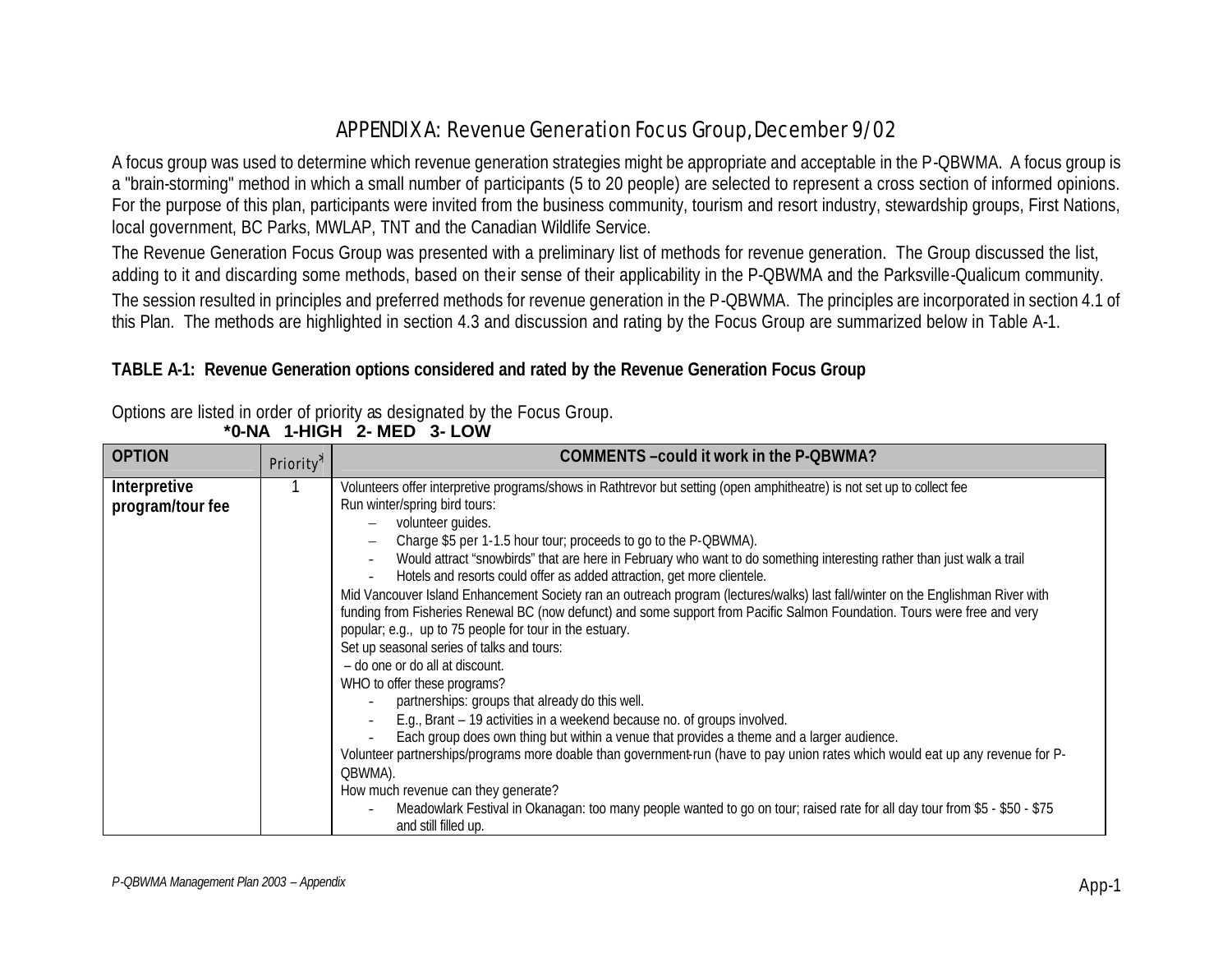| <b>OPTION</b>                                                                                | Priority <sup>*</sup>         | <b>COMMENTS-could it work in the P-QBWMA?</b>                                                                                                                                                                                                                                                                                                                                                                                                                                                                 |
|----------------------------------------------------------------------------------------------|-------------------------------|---------------------------------------------------------------------------------------------------------------------------------------------------------------------------------------------------------------------------------------------------------------------------------------------------------------------------------------------------------------------------------------------------------------------------------------------------------------------------------------------------------------|
|                                                                                              |                               | Rule of thumb: once demand starts to rise, raise fee to a threshold where can get \$ return and maintain a do-able demand<br>level (not get decrease in demand).<br>Offer series with well-known or highly qualified "specialists", will attract clientele from wider range.<br>What about Volunteer burnout?<br>Should pay for "expertise"<br>Some % should go to volunteer group, too                                                                                                                       |
| Festivals:<br><b>Brant Festival</b><br>(April);<br><b>Salmon fest/ Rivers</b><br>Day (Sept.) | 1                             | <b>Brant Fest:</b><br>charged \$5 for pass; raised to \$10 with very few (3) complaints, made \$10,000<br>Rivers Day:<br>Need more than 1 day to do all the tours<br>4 big natural events to capitalize on:<br>Herring spawn<br>Bald Eagle concentrations (and Sea lions)<br>Brant migration/staging<br>Salmon runs (Englishman, Little Qualicum)<br>(Ed. Note: 3 of these 4 occur in spring; are there other events or phenomena that could act to spread the interest/awareness out over<br>the full year?) |
| Fund-raising:<br>"visible merchandise<br>incentive" donation                                 |                               | Give something that displays that donors are supporters, or gives "value" for donation:<br>Bumper sticker<br>Jacket, hat, sweatshirt<br>Cards<br>Logos<br>Bird checklists, guides                                                                                                                                                                                                                                                                                                                             |
| Self-interpretive tour                                                                       | $\mathbf{1}$                  | Pay for "guide" to posted stations.<br>Specific project - apply for grant to set up stations and produce guide (Make guide available where?)                                                                                                                                                                                                                                                                                                                                                                  |
| Filming on the beach<br>or other parts of P-<br><b>QBWMA</b>                                 | $\overline{1}$                | How much would (should?) it cost? Who do they pay?<br>Who regulates? What are the regulations?<br>Is sponsoring/paying for a specific project or facility a viable alternative?<br>Filming in Fraser Valley WMA netted \$400,000 fee - contact Tony Bernard<br>Also contact Dave Smith at Delta<br>Need also to know that film companies are good (clean) operators<br>Under WMA regulation, money would go to HCTF to allocate for WMA management                                                            |
| Grants, foundations                                                                          | 1 for<br>specific<br>projects | Available for wildlife mgmt, education support projects. NOT available typically for general operations and maintenance.<br>Streamkeepers outreach program – can get any amount of \$ for equipment (microscopes, posters), but no \$ for labour<br>Probably spending \$250,000 now in volunteer labour and grants for materials, etc.                                                                                                                                                                        |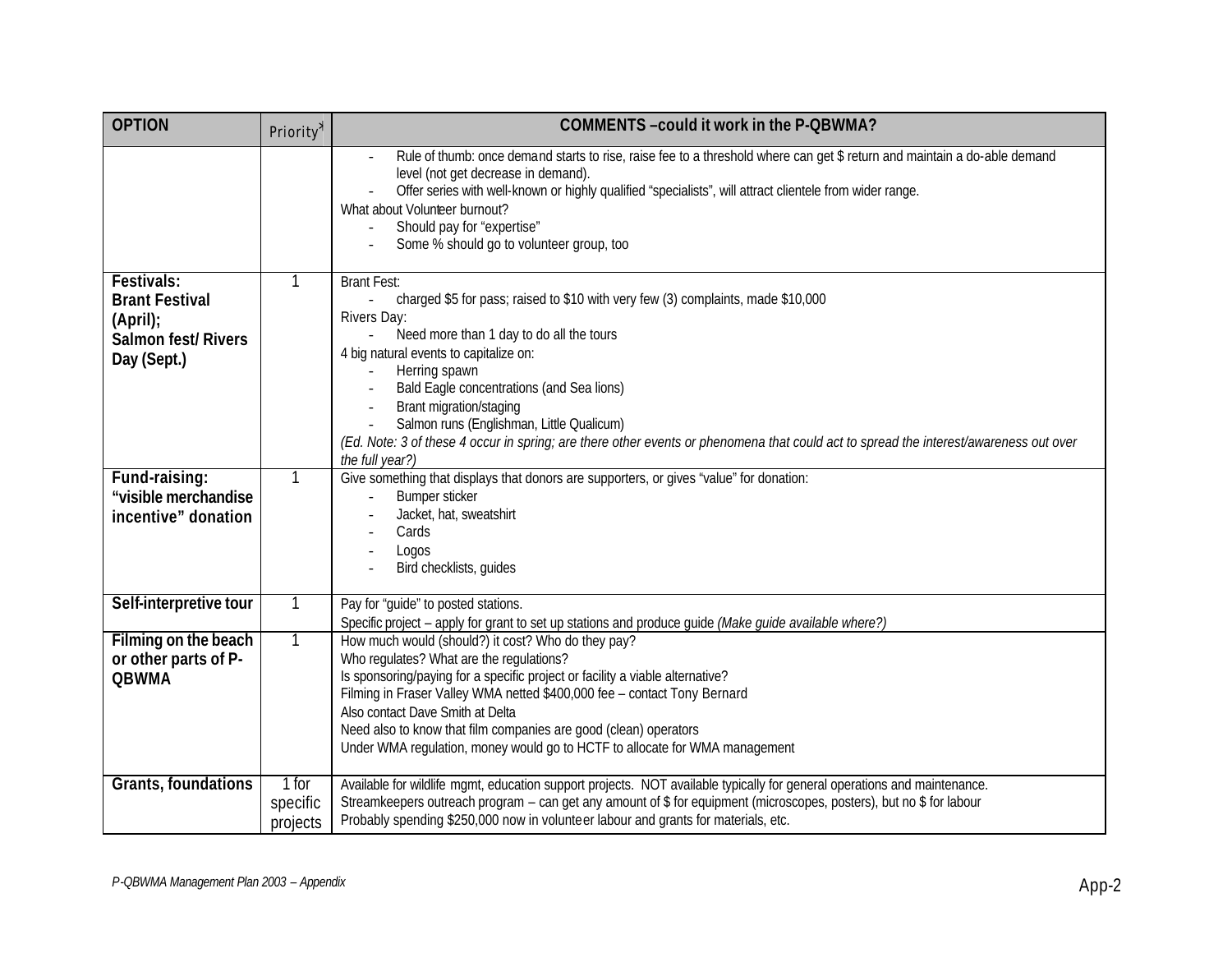| <b>OPTION</b>            | Priority <sup>*</sup> | <b>COMMENTS-could it work in the P-QBWMA?</b>                                                                                                                                                                                                 |
|--------------------------|-----------------------|-----------------------------------------------------------------------------------------------------------------------------------------------------------------------------------------------------------------------------------------------|
|                          |                       | Not applicable to ongoing operations, maintenance                                                                                                                                                                                             |
|                          |                       | Many have dried up: e.g., Fisheries Renewal BC is entirely gone; Pacific Salmon Enhancement Foundation is funding Englishman<br>River Watershed Recovery Program, but goes down each year because more watersheds added to PSEF's priorities. |
| Partnerships with        | $1-2$                 | Only 1 commercial operation now, using a 12-passenger bus taking visitors to a variety of natural sites around Parksville, Qualicum,                                                                                                          |
| eco-tour companies       |                       | Port Alberni.                                                                                                                                                                                                                                 |
|                          |                       | Market as yet undeveloped?                                                                                                                                                                                                                    |
|                          |                       | Offer to work with companies to promote ecotourism, rather than approach them to charge a fee.                                                                                                                                                |
| Fund-raising:            | $1-2$                 | Businesses willing to sponsor IF:                                                                                                                                                                                                             |
| corporate                |                       | identifiable project or tangible item (e.g., building or maintain a trail)<br>$\mathbf{u}$                                                                                                                                                    |
| sponsorships             |                       | identify these in management plan, then approach businesses.                                                                                                                                                                                  |
| In-kind resources        | $1-2$                 | Rubber duck/goose race down the River<br>Businesses - e.g., gravel, trail building, etc. garbage cans, stationery                                                                                                                             |
|                          |                       | Approach when plan is done and project needs identified                                                                                                                                                                                       |
| <b>Beach festival</b>    | $\overline{2}$        | All who viewed paid a donation; donation suggested; people with a donation bucket on site                                                                                                                                                     |
|                          |                       | Fenced off beach area, so restricted access                                                                                                                                                                                                   |
|                          |                       | Built in 2 days; viewed for 2-3 weeks                                                                                                                                                                                                         |
|                          |                       | Fundraising for nonprofits: could be for P-QBWMA? Letter of interest required                                                                                                                                                                 |
| Revenue sharing          | $\overline{2}$        | Canadian Wildlife Service (CWS) provided tour of property in one summer in partnership with stewardship group; high visitation rate.                                                                                                          |
| with Qualicum            |                       | CWS open to concept of allowing visitors on site if some other group did administration and maintenance of trails, facilities, etc. -                                                                                                         |
| <b>National Wildlife</b> |                       | similar to Reifel Refuge run by BC Wildlife Society                                                                                                                                                                                           |
| Area                     |                       | (The QNWA was open for two summers with a CWS interpretive naturalist on site and for a few years during wildlife week with                                                                                                                   |
|                          |                       | volunteers from the Arrowsmith Naturalists (N.Dawe, pers.comm.)                                                                                                                                                                               |
| Parking fee              | $2-3$                 | City beach park:                                                                                                                                                                                                                              |
|                          |                       | need to administer/enforce/collect which eats up revenue                                                                                                                                                                                      |
|                          |                       | need to regulate parking elsewhere; businesses may complain if people use streets instead.<br>Special event-based:                                                                                                                            |
|                          |                       | Volunteers in the past made \$4000 by supervising parking {on Canada Day?}<br>$\equiv$                                                                                                                                                        |
|                          |                       | Acceptable if used for special occasions and targeted for a specific purpose (like P-QBWMA).                                                                                                                                                  |
|                          |                       | National parks - yearly pass \$45                                                                                                                                                                                                             |
|                          |                       | Link parking at all WMAs in a yearly pass?                                                                                                                                                                                                    |
|                          |                       | Rathtrevor: parking fees probably will be instituted soon.                                                                                                                                                                                    |
|                          |                       | Shelley Rd entrance to Englishman River estuary a possibility:                                                                                                                                                                                |
|                          |                       | but is not only entrance; must regulate parking on nearby streets; applicable to tourists mainly                                                                                                                                              |
| <b>Entry fee</b>         | 3                     | Collectability - need "closed" system, not the case with majority of P-QBWMA:                                                                                                                                                                 |
|                          |                       | Long narrow foreshore with many accesses not doable                                                                                                                                                                                           |
|                          |                       | Needs "gateway" to enclosed area.                                                                                                                                                                                                             |
|                          |                       | Voluntary - envelope in a box:                                                                                                                                                                                                                |
|                          |                       | May work with 1-timers but won't work with daily dog walkers                                                                                                                                                                                  |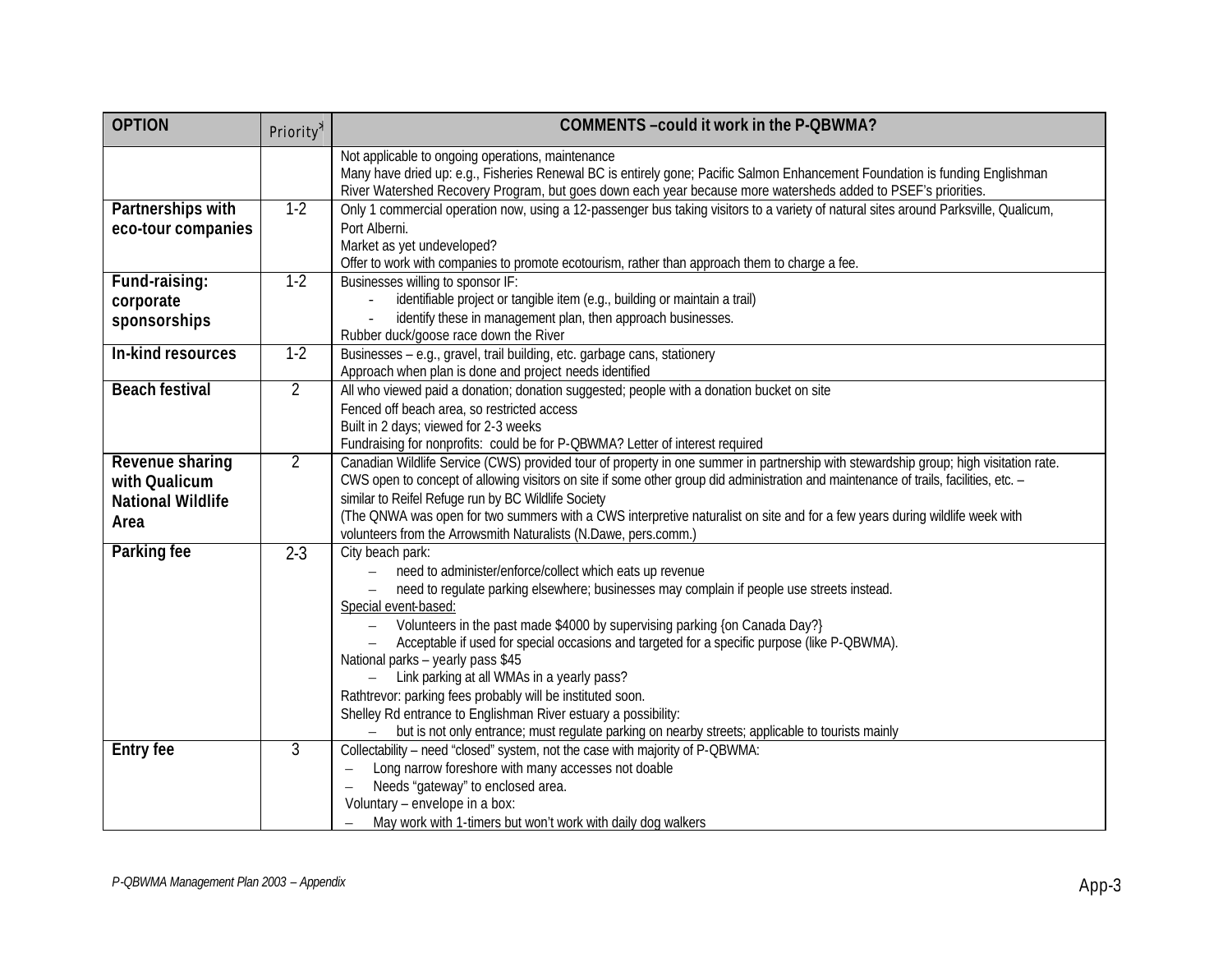| <b>OPTION</b>                             | Priority <sup>*</sup> | <b>COMMENTS-could it work in the P-QBWMA?</b>                                                                                                                                                                                                                                                                                                                                                                                                                                                                                                                                                                                                                                                                                                        |
|-------------------------------------------|-----------------------|------------------------------------------------------------------------------------------------------------------------------------------------------------------------------------------------------------------------------------------------------------------------------------------------------------------------------------------------------------------------------------------------------------------------------------------------------------------------------------------------------------------------------------------------------------------------------------------------------------------------------------------------------------------------------------------------------------------------------------------------------|
|                                           |                       | annual fee/donation for daily users<br>Would like dogs out of there - provide alternative areas for dog walking (\$1/person, \$10,000/dog?)<br>Rathtrevor will be getting a day use fee - will push more people into 'free' areas like P-QBWMA:<br>Link P-QBWMA to Rathtrevor - use their fee structure/entries?<br>Ramsay Canyon - works there because of restricted accesses, fee charged at each site.<br>Englishman River Estuary (ERE) and Little Qualicum Estuary (LQE):<br>possible specific sites<br>$\bar{ }$<br>If fenced ERE, maybe<br>City beach entry fee?<br>fee linked to crossing city land to access (public) beach<br>Only place it might work now is Rathtrevor due to limited access.<br>Acceptable if good facilities provided. |
| <b>Donations</b>                          | 3                     | Fairness: tourists won't want to pay if fee not also applicable to local residents.<br>Experience elsewhere:<br>Rathtrevor visitor centre made only \$500 last year even though a huge no. of people went through, suggested a donation<br>$\equiv$<br>amounts, and "led" people to donation box (i.e., special attraction)<br>Brant Fest - by donation generated \$1500; \$10 fee for Passport generated \$10,000<br>Cathedral Grove: \$13,000 in 1st year (2000), though 1/2 to 3/4 million people go thru; less in subsequent years.                                                                                                                                                                                                              |
| <b>Estuary count event</b>                | 3                     | Entry fee for "Parksville Flats Cup" or equivalent<br>Provide decent/attractive Award<br>Somewhat elite clientele?<br>Bird watching is no.1 growth activity in US                                                                                                                                                                                                                                                                                                                                                                                                                                                                                                                                                                                    |
| <b>Land lease</b>                         | $0 - 3$               | Unlikely that landowner (Province) would go for it                                                                                                                                                                                                                                                                                                                                                                                                                                                                                                                                                                                                                                                                                                   |
| <b>Facility rental</b>                    | $0 - 3$               | Rathtrevor only place with facilities                                                                                                                                                                                                                                                                                                                                                                                                                                                                                                                                                                                                                                                                                                                |
| <b>Municipal tax</b>                      | $\overline{0}$        | Capital Regional District used property tax for 5 year period to raise \$ for park acquisition; accepted by residents in referendum.<br>Would Parksville support tax for foreshore management? not likely<br>Community will support fundraising activities<br>If a tax is imposed for waterfront management, then people think they "own" the waterfront.<br>Parksville 83% of taxes from residential, mostly retirees.<br>1% tax increase = \$40,000 total revenue = \$8/house; perhaps more effective to get \$100/yr donation willingly.                                                                                                                                                                                                          |
| Right-of-way charge                       | $\boldsymbol{0}$      | Like another tax - no support.                                                                                                                                                                                                                                                                                                                                                                                                                                                                                                                                                                                                                                                                                                                       |
| <b>Business licence</b><br>charge         | $\overline{0}$        | Too much like another tax.                                                                                                                                                                                                                                                                                                                                                                                                                                                                                                                                                                                                                                                                                                                           |
| <b>Revenue sharing</b><br>with Rathtrevor | ?                     | Possibility - must ask                                                                                                                                                                                                                                                                                                                                                                                                                                                                                                                                                                                                                                                                                                                               |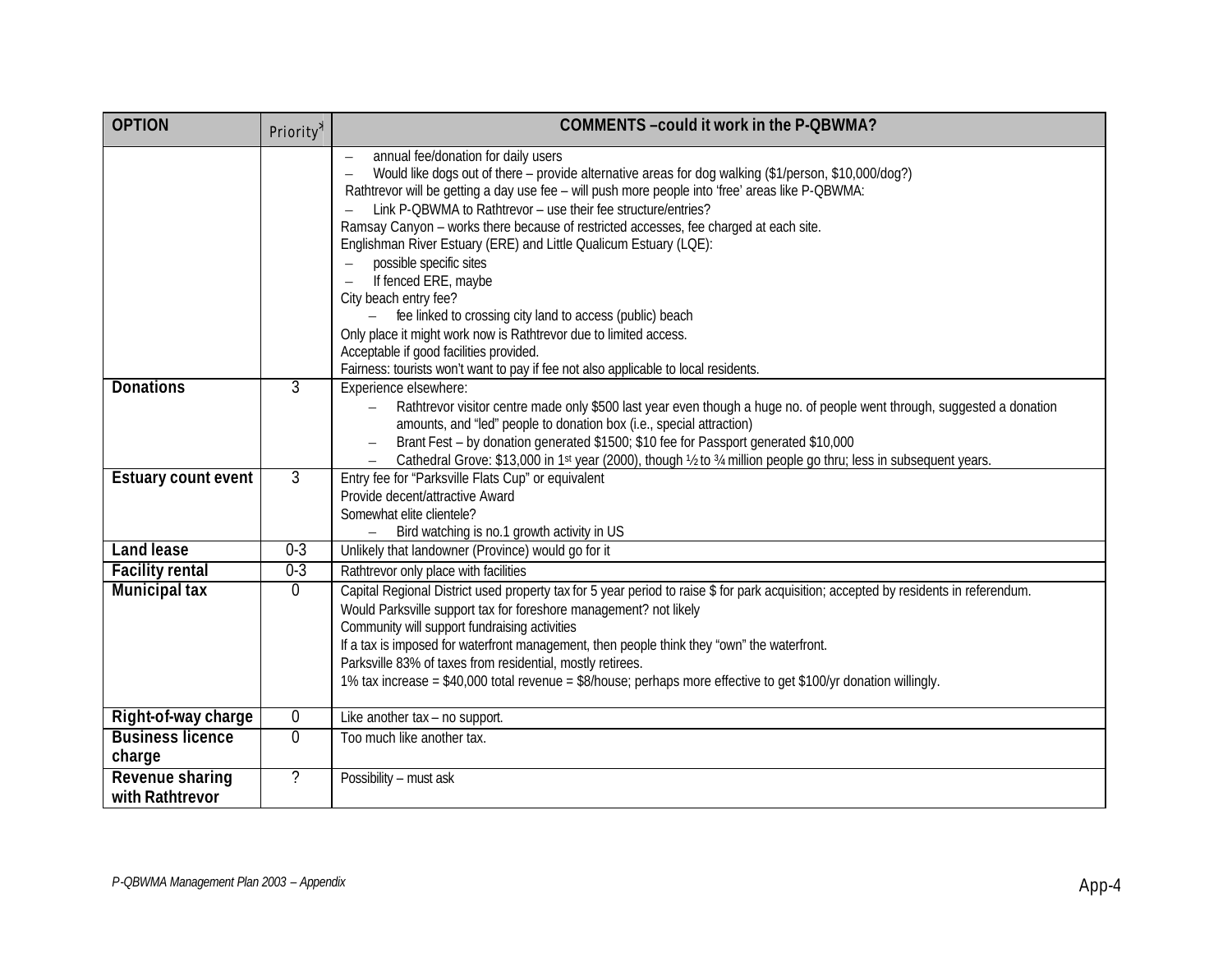## **Other Comments – Revenue Generation Focus Group**

### **What budget are we dealing with?**

- "Cart before horse": need a plan (what and how much) before identify how to raise revenue.
- Past never assigned budget; came out of program funds for Fish and Wildlife Branch (Province) and Nature Trust's funds; Habitat Conservation Trust Fund (HCTF) paid for some specific projects
- Present need regular budget for operations; some indicator of what need to cover now
- Future what do we want to do in addition to the minimum?
- Partnership with jurisdictions within and next to P-QBWMA such as Canadian Wildlife Service and City of Parksville, co-management arrangements? Partnerships with resorts? How participate/market?
- What have \$ been spent on?
	- o only apparent items are boardwalk, tower, etc.
	- o need to know what you are planning in future to conjecture how much and what kind of revenue generation is appropriate.
- Do you know people use of the P-QBWMA?
	- o cursory survey done by a First Nations guardian
	- o over 8 days in Nov-Dec. approximate 30/day, mostly dog walkers.
- Conflicts with wildlife no budget to address.
- No funds to actually do anything hard to retain commitment of Advisory Committee members. Need "Champion".
- E.g., need a budget to hire a coordinator "implementer" of ideas/ways of addressing issues.
- Can Ministry of Water, Land and Air Protection (WLAP) and The Nature Trust of B.C. (TNT) raise \$ on WMA properties?
	- o Yes, is within mandate
	- o HCTF can be used to raise and collect funds.
- Do specific projects need to be approved by senior agencies; e.g., charges, fees, etc.?
	- o Fairly flexibility if supported by community.
- Estimate \$35,000/year? \$50,000 may be more realistic.
- Tourism, business will support if know WHAT their funds being used for:
	- o E.g., "This trail sponsored by \_\_\_ Foods". But need to know value, who's benefiting who should be asked to support.
- What is P-QBWMA being managed for? I.e., wildlife vs. people
- Some people may view P-QBWMA as liability vandalism, garbage, etc.
- Raise profile of P-QBWMA so that people know what is important. Education focus of revenue needs. Eco-centre long term education facility.
- Enforcement required: budget to hire "officers" (no Conservation Officers anymore)
- **For revenue generation strategies to be successful need to be acceptable to people paying and collecting:** must be collected for a good reason that is clearly understood by both the P-QBWMA managers and payers and targeted for those reasons.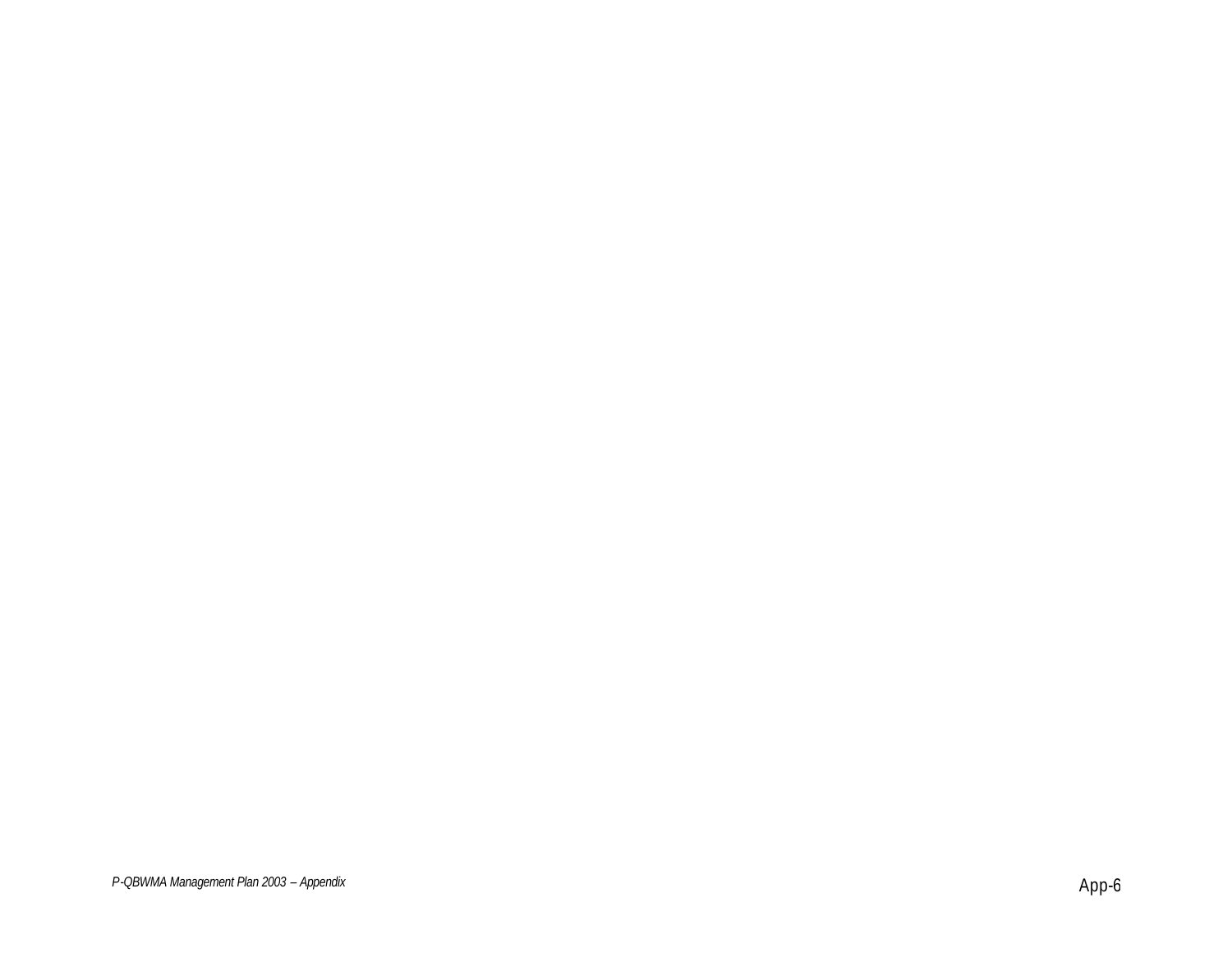Appendix B - Guardian Program Terms of Reference

# **VANCOUVER ISLAND WETLANDS MANAGEMENT PROGRAM VOLUNTEER GUARDIAN PROGRAM**

# **TERMS OF REFERENCE**

# **FOR:**

# **THE NATURE TRUST OF BRITISH COLUMBIA & THE MINISTRY OF WATER, LAND, AND AIR PROTECTION**

**April 2003**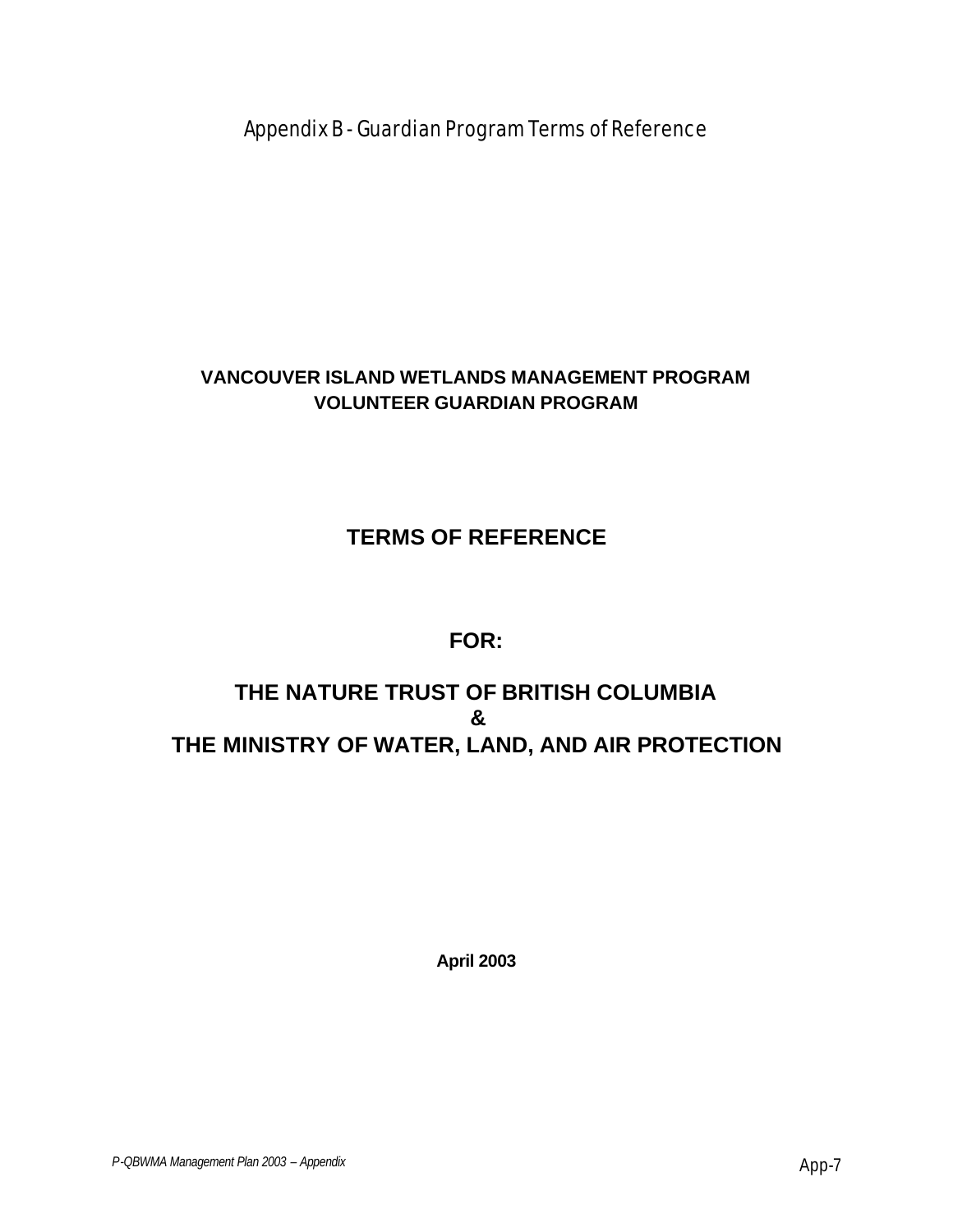### **INTRODUCTION:**

Land management for fish and wildlife protection is a key component of the operational responsibilities of the Ministry of Water, Land, and Air Protection (MWLAP). Examples of land management include securing tenure, influencing land use practices, restoring or enhancing habitats, and a broad range of property maintenance activities. On Vancouver Island (Region 1), the Environmental Stewardship section of MWLAP is responsible for the management of 23 Nature Trust properties (through 99 year lease agreements) + over 40 Wildlife Reserves at more than 35 different sites. MWLAP currently has no dedicated FTE to fulfil their land management duties. This responsibility is spread out within a few dedicated staff and would equate to less than 0.2 staff/FTE. This FTE: land management portfolio ratio is undoubtedly the most disproportionate of all regions in BC

To assist the province with habitat securement and management, The Nature Trust of BC (TNT), Habitat Conservation Trust Fund, Canadian Wildlife Service and Ducks Unlimited Canada, supports the Conservation Land Manager position which co-ordinates the Vancouver Island Wetlands Management Program (WMP). Since 1991, this program has been coordinated by Tim Clermont (employed by TNT) who is responsible for conducting regular land management activities and developing management plans for properties owned by TNT and managed by MWLAP.

In 1985, a Volunteer Property Warden Program was started through initiatives led by TNT and MWLAP. Today, this program has grown and through the support of the WMP, 8 volunteers now actively steward 12 Conservation Areas on Vancouver Island. Wardens regularly monitor activities within a property and when necessary report back to MWLAP or the WMP's Conservation Land Manager.

## **OBJECTIVES OF THE VOLUNTEER WARDEN PROGRAM:**

- 1.) Assist in the stewardship of fish and wildlife habitat within the WMA by:
	- a. Conducting regular site inspections and submitting quarterly inspection reports;
		- b. Co-ordinating local public participation events.
- 2.) Improve public awareness and education towards protecting wildlife habitats and sustaining the resources within.
- 3.) Act as a liaison between the general public and the WMP/MWLAP land management programs and when appropriate other regulatory agencies.

## **WARDEN RECRUITMENT:**

Volunteers interested in participating in the Warden Program should live near a Wildlife Management Area or Conservation Area.

### **WARDEN QUALIFICATIONS:**

Wardens should be knowledgeable of the local natural history as it pertains to the area being monitored. As wardens will be the local catalysts for public involvement in a given area, applicable skills may include enjoy working with people, enthusiastic, innovative, good leadership qualities and organizational abilities. Although this is a volunteer program, each warden should be prepared to commit the time necessary to achieve program objectives.

### **FUNCTIONS OF WARDENS:**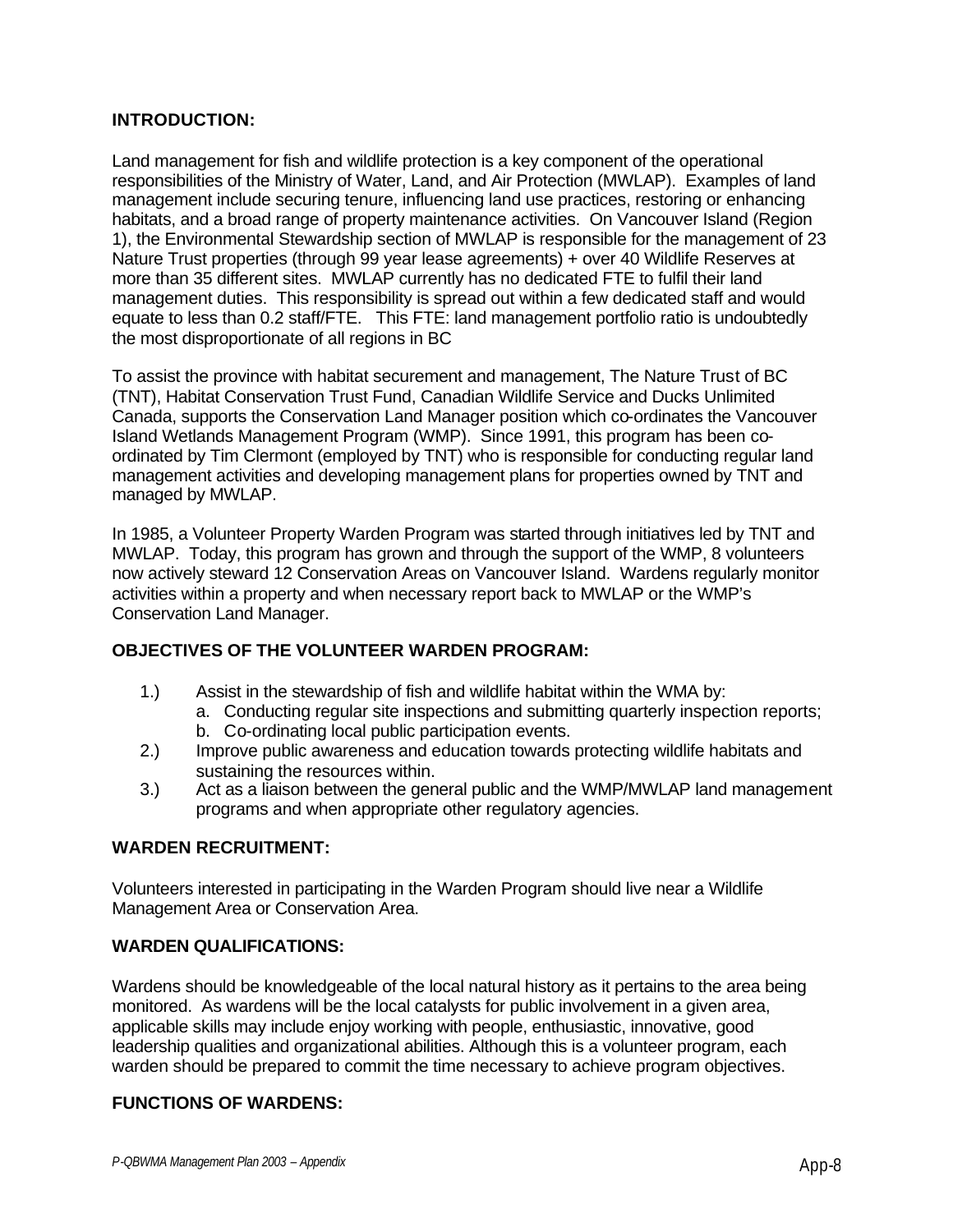- 1.) Contribute to the stewardship of a Conservation Area by monitoring activities that occur within. Harmful activities should be reported to MWLAP/WMP staff in Nanaimo when observed. These could include habitat destruction, acts of vandalism to signs or other structures, vegetation removal, dumping of garbage, motorized vehicle trespass, people or their pets harassing wildlife, etc. The extent of monitoring in each section will vary depending on the degree of public use and the amount of capital improvements to inspect (signs, fences, gates etc.). Most areas should be inspected at least once a month and inspection forms should be submitted to MWLAP/WMP in Nanaimo every 4 months.
- 2.) Co-ordinate local public involvement and awareness activities. Suggestions for various projects could originate from a variety of sources including the warden, local media, WMA advisory committees, a local group or society, general public, or the Conservation Area Management Plan. Projects may include: awareness and education programs (e.g. distribution of information bulletins describing problems associated with unleashed dogs within conservation lands), conducting censuses (e.g. degree of public use) or wildlife inventories (e.g. bird counts), organizing clean-up events, exploring the need for wildlife enhancement (e.g. building and installing bird nest boxes), fundraising for habitat enhancement projects or to improve wildlife viewing opportunities through the construction of a lookout or viewing platform. These types of projects can benefit the local environment and greatly assist MWLAP in achieving management goals. In all cases, wardens must consult with MWLAP or WMP prior to the implementation of a public involvement project. This will ensure that MWLAP retains the authority required to fulfil their management responsibilities.
- 3.) Provide a liaison between the local community and MWLAP staff by relaying feedback in both directions concerning management activities. An important role of wardens will be to pass on issues and concerns to MWLAP for management consideration. Once affirmative action is determined, the warden can assist MWLAP in terms of informing the public of the action taken. In a sense wardens are the local "eyes and ears" for MWLAP. This information exchange will likely require that each guardian will maintain regular contact with MWLAP/WMP staff.

### **FUNCTIONS OF MWLAP/WMP STAFF CONCERNING THE WARDEN PROGRAM**

The Warden Program will be co-ordinated from the regional MWLAP office in Nanaimo by the staff and/or representatives of MWLAP or the WMP. Volunteer Warden Program contacts will be:

Tom Reid (MWLAP/TNT Land Manager) (250) 751-3147 Tim Clermont (Nature Trust Conservation Lands Manager) (250-751-3218) Dan Bernard (WMP Operations & Maintenance Contractor) (250) 338-3084 Doug Janz (MWLAP, Fish and Wildlife Section Head) (250) 751-3217

These co-ordinators will be responsible for providing the support services necessary for the Warden Program to contribute effectively to the overall management of a particular Conservation Area or Wildlife Management Area. Those responsibilities will include:

- a) Assisting in the recruitment of volunteer wardens;
- b) Conducting planning meetings, which may involve other regulatory agency representatives (DFO, CWS, RCMP,By-Law Officers etc.) to provide the mechanisms and information necessary for wardens to begin;